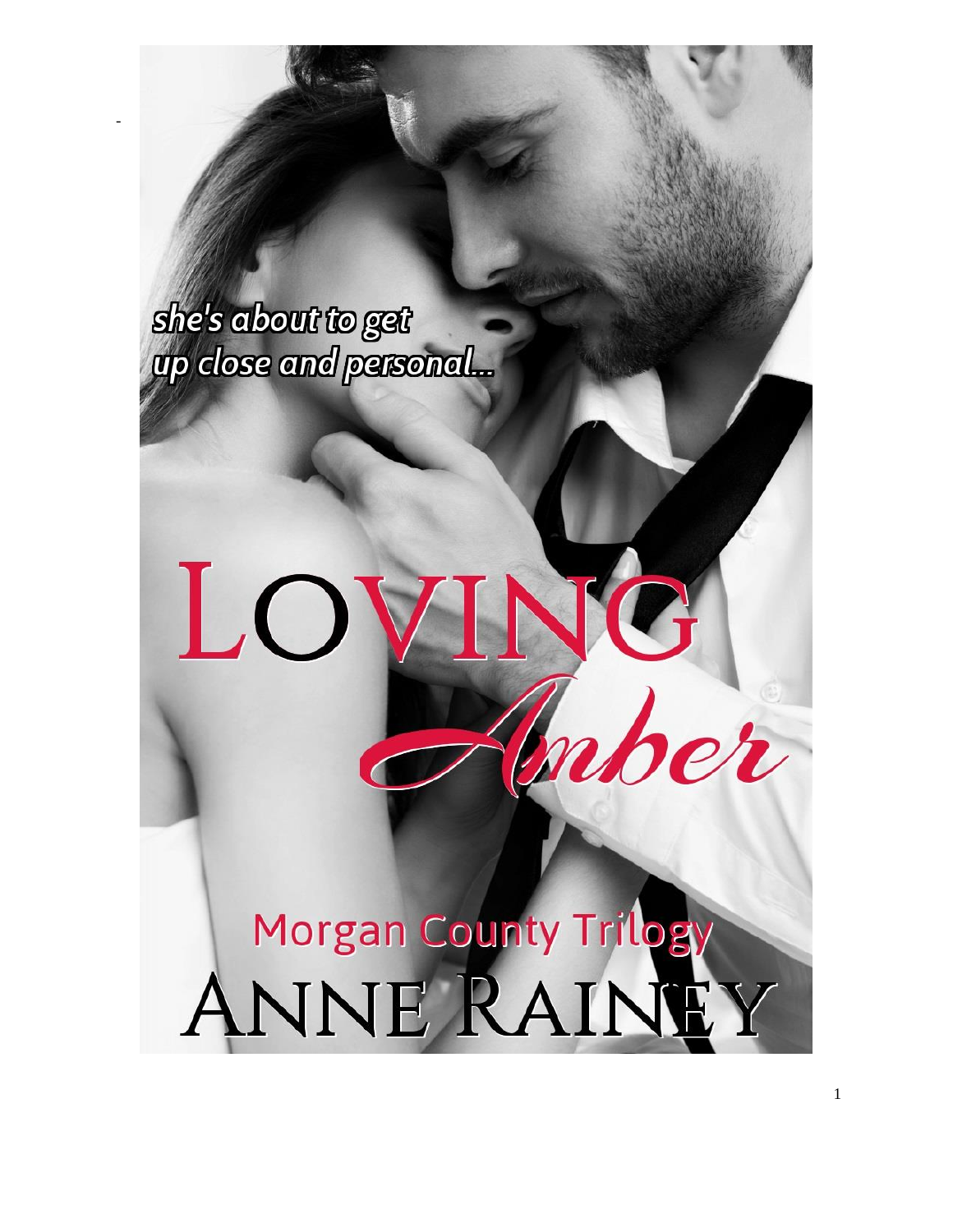February 2016 Copyright © "Loving Amber" by Anne Rainey

Free Read – Not for sale

-

All rights reserved. No part of this book may be reproduced in any form or by any means without the prior written consent of the author, excepting brief quotes used in reviews.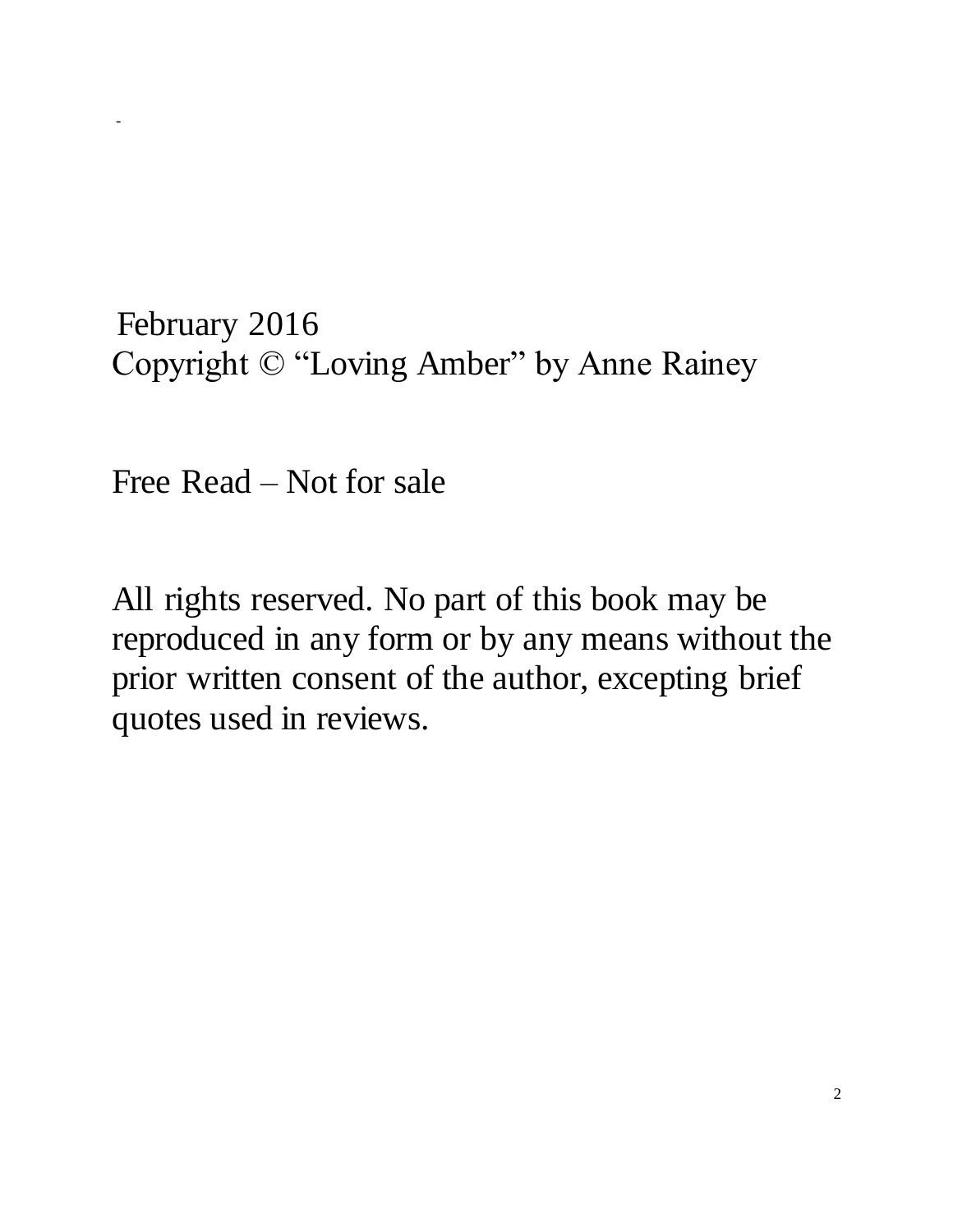Loving Amber By Anne Rainey

-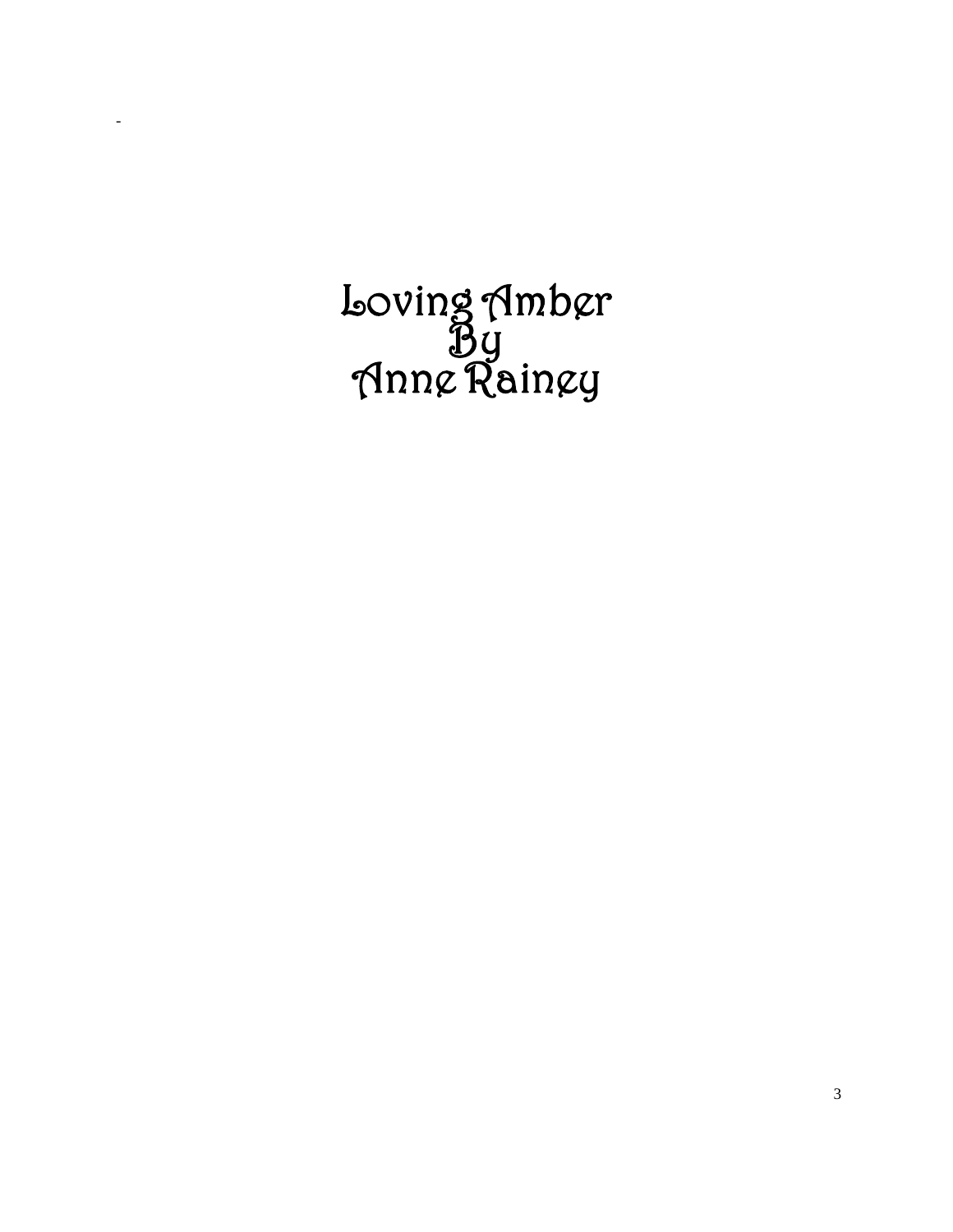## **Chapter One**

-

Amber tapped out another e-mail, then sat back and picked up her coffee mug. She tipped back the last cold remnants before going over her schedule for the day. It was six in the morning, and she had most of the office to herself. She liked it that way. The quiet let her think clearly. Still, the early mornings and late nights were beginning to wear on her. In fact, she couldn't think of the last time she'd had a vacation. It'd been at least two years. Her cell phone rang, and she peered down at the screen. Rachel, the only other person she knew up and about at this ungodly hour. She'd met Rachel in grade school. She'd been the shy girl in study hall reading Shakespeare, and not because it was a school assignment either. Amber had been intrigued and struck up a conversation. They'd been friends ever since.

Amber picked up the phone and hit the talk button. "Let me guess, you're at the Brew already, waiting for that hot cop to show so you can ogle him from afar."

Rachel tsked. "Mister Dreamy Eyes isn't the reason I come here."

"Ooh, he has a nickname now." Amber knew her friend too well. Rachel was totally into the sexy blue-eyed officer, but she was too shy to do anything about it, so she would sit and stare and wish she had the courage to approach him.

"Okay, well, he's not the only reason."

Amber rolled her eyes. "Ask him out already." When only silence greeted her, she added, "What's the worst he can do? Turn you down?"

"Yes," Rachel hissed. "And that would be mortifying."

"Maybe he's into you. Ever consider that?"

She scoffed. "Why would he be?"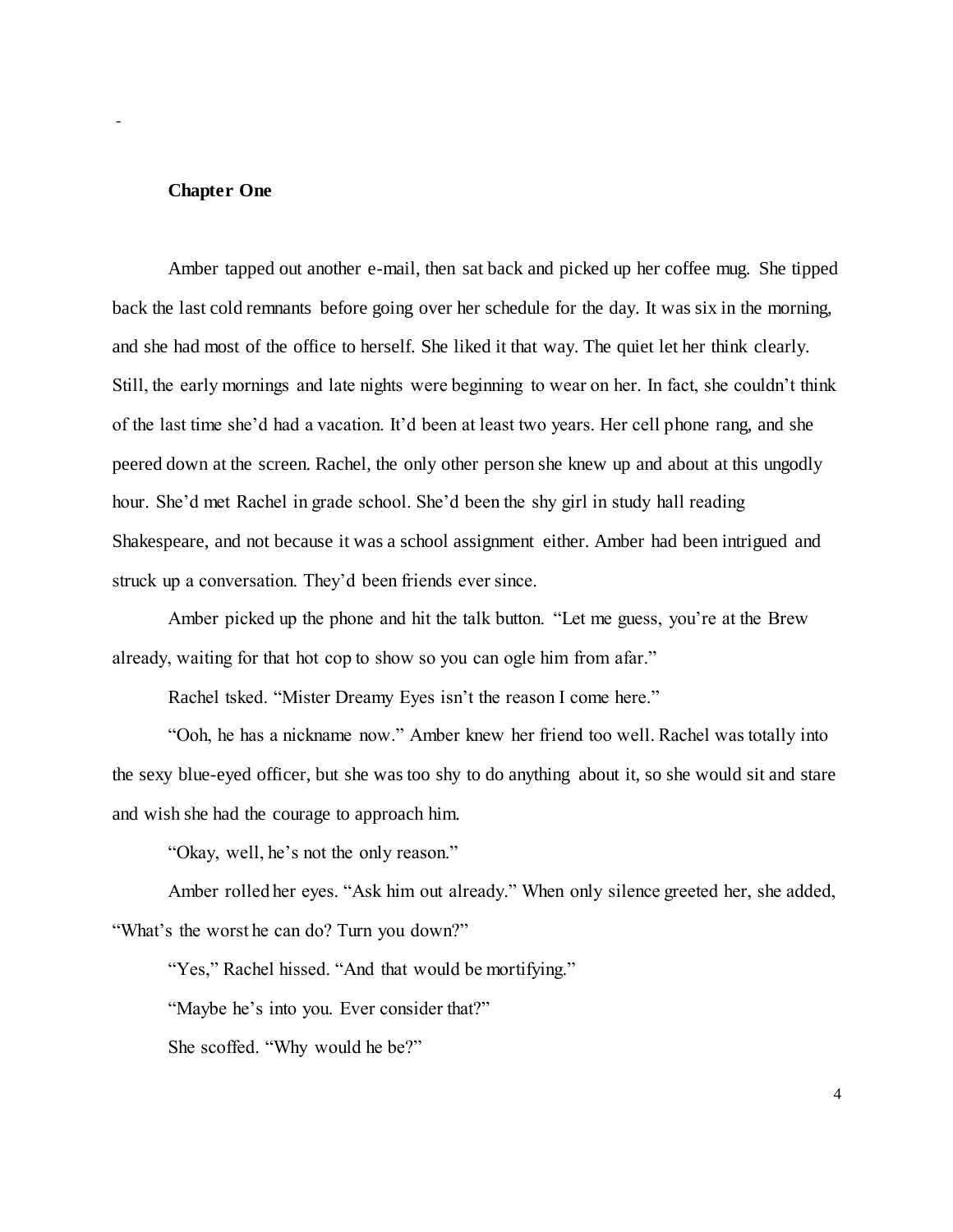"Because you're a catch," Rachel answered, wishing the woman would realize her own worth. "Think about it. He goes there every day, same as you. Maybe it's not just for the coffee."

-

"I don't know," Rachel said, clearly hesitant. "He's sort of a flirt. And I'm through with the flirtatious charmers of the world. I need a nice, stable guy. Someone who doesn't lose his cool just because I forget to call—one time."

"Okay, Jake was way too possessive. You can't shut yourself away just because you had one bad apple."

"That's the thing, it's been a string of bad apples. I have terrible taste in men. So, basically, if I like this guy, the cop, then that means he's a loser," she said, as if coming to some great realization. "What I really need to do is date the first guy I'm not into. That'll be my Mister Right."

Amber laughed. "That's the most absurd bit of logic I've ever heard."

"Whatever. Enough about me. What are you doing at work? Don't you ever sleep?"

"Sure, you're one to talk. And how do you know I'm at work? Maybe I'm at home, in bed."

"First of all, of course you're at work. You're always at work. And the only reason I'm awake right now is so I can ogle, remember?"

Amber sighed. "Yeah. It's been a long time since I stopped and ogled."

"Maybe it's time for a vacation," she suggested. "You do tend to burn the candle at both ends."

She flipped through at her planner sitting open on her desk in front of her. Meetings, meetings, meetings. God, when had her life gotten so predictable? "You're right. It's time I soaked up some sun and put some color back into my cheeks."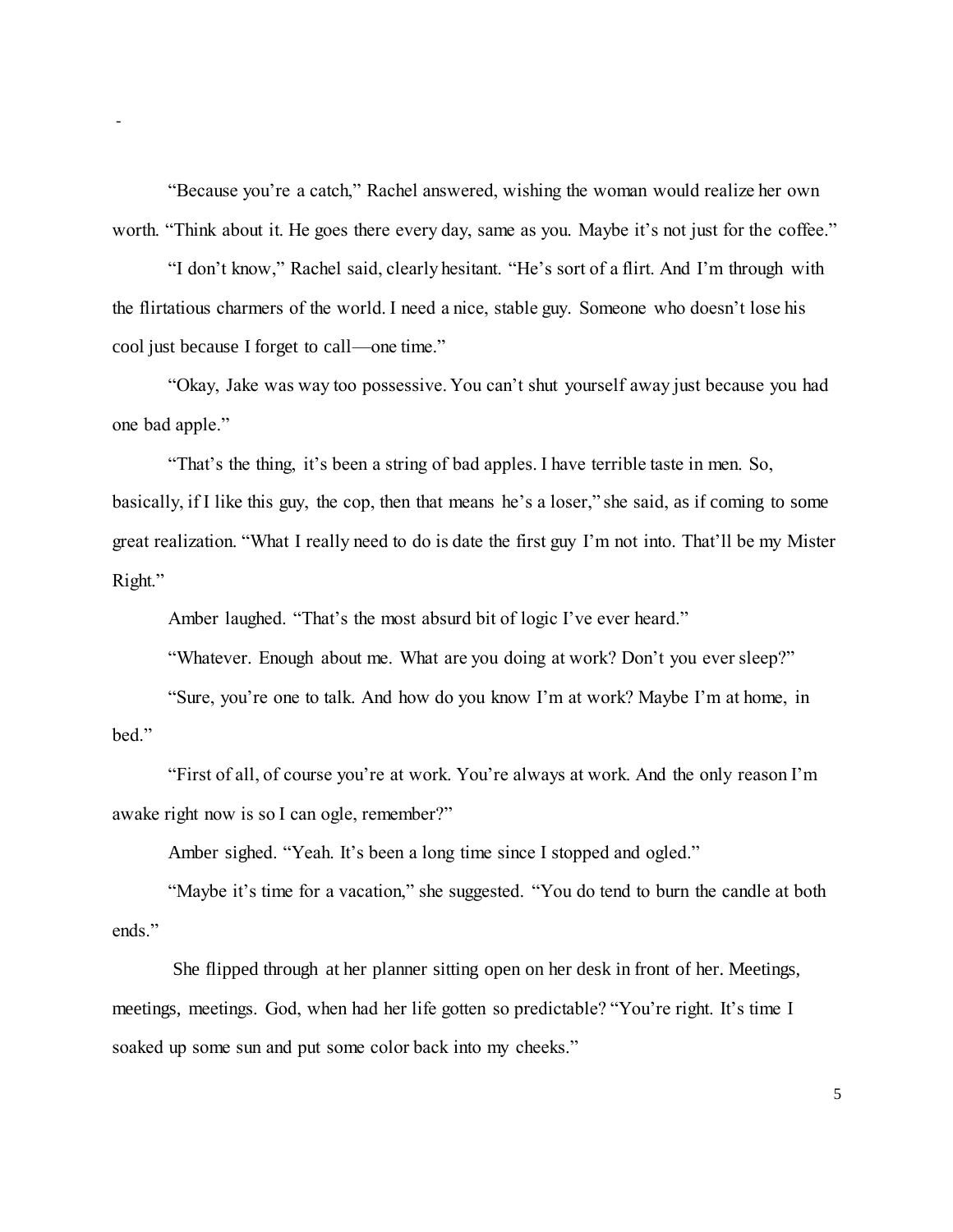"Great idea. I hear Miami is gorgeous this time of year."

"Miami," Amber repeated, remembering the last time she'd been to sunny Florida. Her senior year of college, she'd spent a week partying with some friends. Geez, Amber had done things then she wouldn't even tell Rachel about. "I love it. I'm going to book a flight today. I've got a ton of vacation time coming."

"And you deserve to use some of it."

-

After they talked a bit more, Amber hung up and got back to work. At around noon, she took a break and called her mom. When a cheerful voice answered the phone, Amber said, "Hi, Mom."

"Hi, sweetheart. How are you?"

"Good, I've got a full day ahead, but I was thinking of stopping by on my way home. Feel like some company?"

"Always," she answered. "I'll be sure to have the coffee ready."

It was after six in the evening before Amber reached her mother's small white ranch-style house. "Mom?" she called out as she stepped through the front door.

"In the kitchen," her mother yelled back.

When Amber entered the brightly lit room, her mom pointed to the chair at the kitchen counter and handed her a cup of freshly brewed coffee. "Thanks," she said as she breathed in the rich aroma. "Smells like heaven."

Her mom stood across from her and frowned. "Did you eat today? You have dark circles under your eyes."

She chuckled. "Gee, thanks."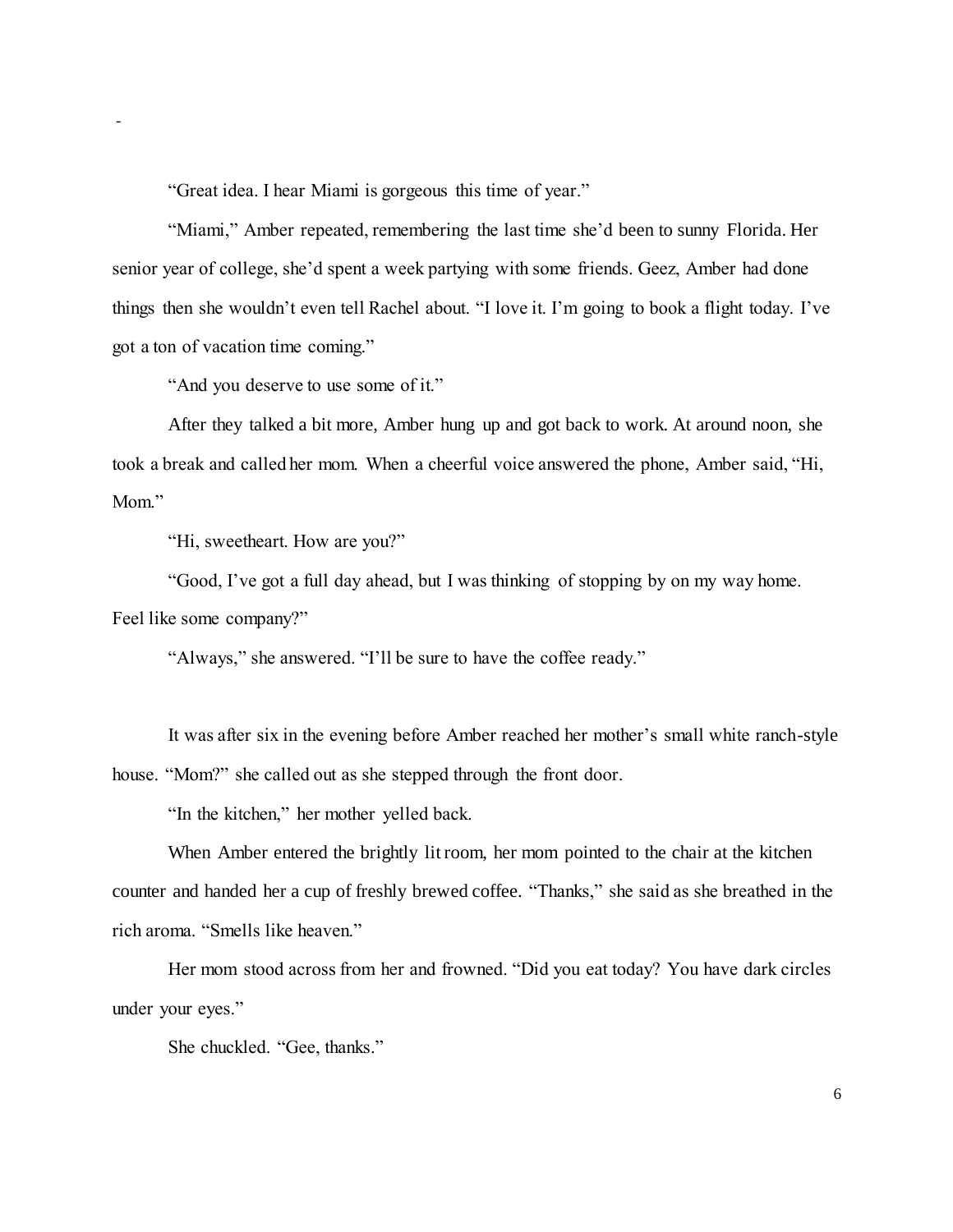"I worry about you." She reached over and patted her hand. "You work too hard."

Amber admired her mom. At fifty-five, Betty Price stayed in relatively good shape with weekly yoga classes, and she kept the gray in her hair at bay with store-bought brown hair dye. And even though she had some laugh lines, the woman could still turn a few heads.

"Actually, I was considering taking a vacation."

-

Her eyes widened. "Wow, when was the last time you did that?"

"It's been at least a year." She propped her head on her fist. "I'm thinking Miami."

"Oh, that sounds lovely," her mom said, a smile curving her lips. "Going alone or with someone special?"

She rolled her eyes at the not so subtle probe into her love life. "Nice try, but there isn't currently a someone special." *Unfortunately,* she added silently.

"What about that new neighbor of yours?" Mom perked up at that. "The one who moved in a few weeks ago? Didn't you mention that he's tall, dark, and handsome?"

Amber laughed. "Yes, I did. But I haven't even said hi to him, and you want me to invite him on vacation with me?"

"Well, no, but you could introduce yourself and then maybe take a vacation at home."

She paused. "Don't they call that a stay-cation?"

"Yes, they do," she replied, and much to her surprise, the thought had merit. "I suppose it would be a nice gesture to welcome him to the neighborhood with one of my famous strawberry pies." She had been super curious about the guy. He seemed so mysterious.

"Hmm, good idea," Mom said with the hint of a smile. "So, tell me more about this guy."

"He has black hair that hangs down to his shoulders. He's tall, over six feet if I had to guess. And sort of…rugged." Too late, Amber realized she'd made it acutely obvious that she'd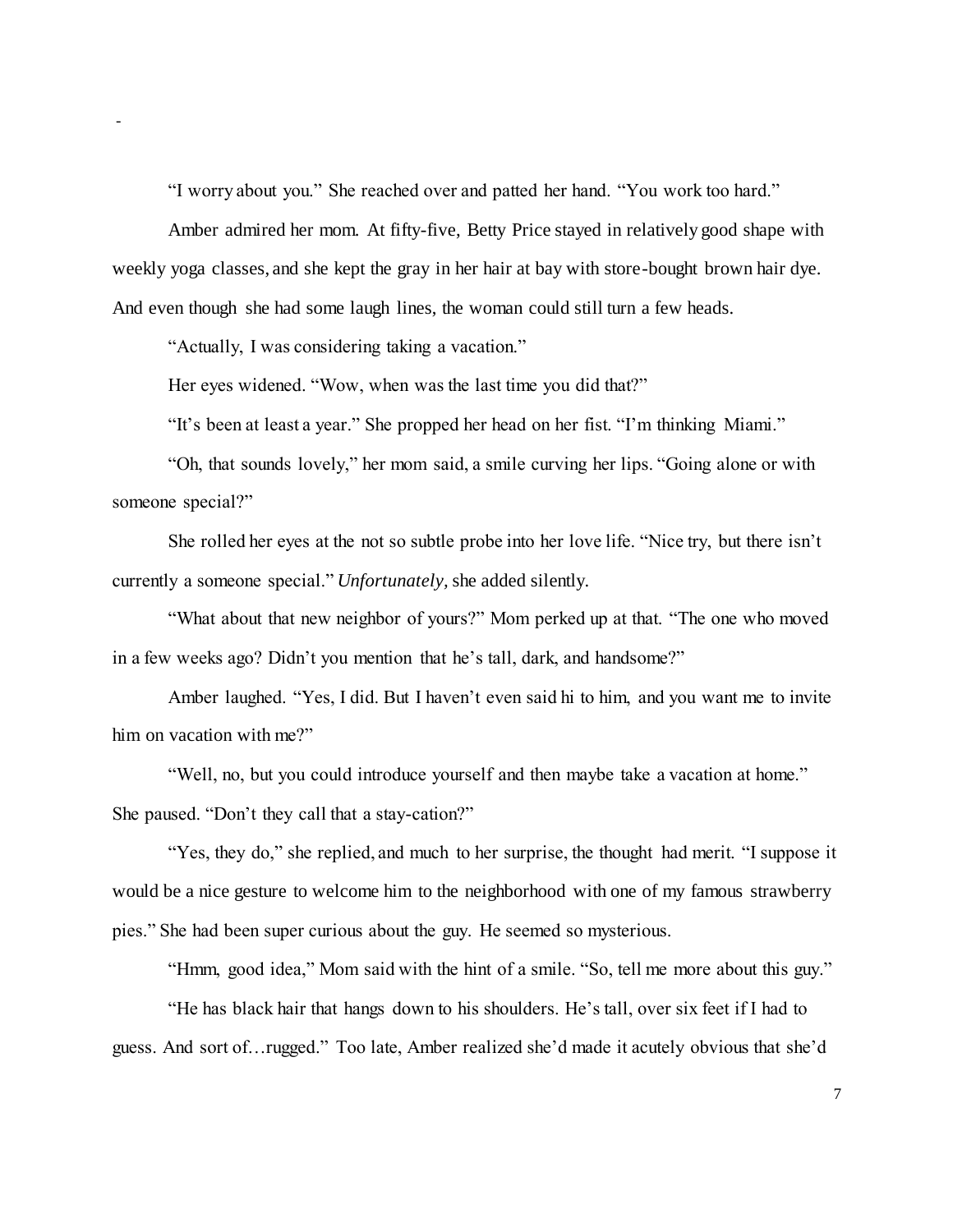totally checked him out from afar.

-

"Rugged, huh?" She winked. "Rugged sounds nice."

"Okay, so maybe I'll take a stay-cation." Amber felt like a teenager in high school, blushing at the mere mention of a cute guy.

"You know, Alison from church noticed your new neighbor too. She said he's downright yummy."

Amber frowned. "Seriously?" She rolled her eyes. "She's too young to be checking out men like him. I mean, she's barely twenty years old." And why did it bug her that other women had noticed her neighbor? It wasn't like she had any claims on the guy.

Mom laughed. "Better get your butt in gear or you'll have to take a number to get a date with him."

The thought didn't sit well at all. "I know, Mom," she said. "And what would I do without you arranging my love life for me?" She got up and gave her mom a hug. "Die an old maid, I suppose."

Her mother started to speak, but Amber's cell phone rang. She checked the number on the screen but didn't recognize it. She said, "Hello?"

There was a beat of silence and then, "Hi, baby." The deep voice on the other end sent a chill down her spine.

Amber paled at the sound of her ex-husband. "Ted," she bit out. The world tilted on its axis, and for a split second, she was thrown back in time to when that deep baritone first melted her heart, and then would later freeze her in fear. Never in a million years had she expected to hear from Ted again. At the conclusion of their disastrous marriage, they'd said good-bye and never once talked again. Until now.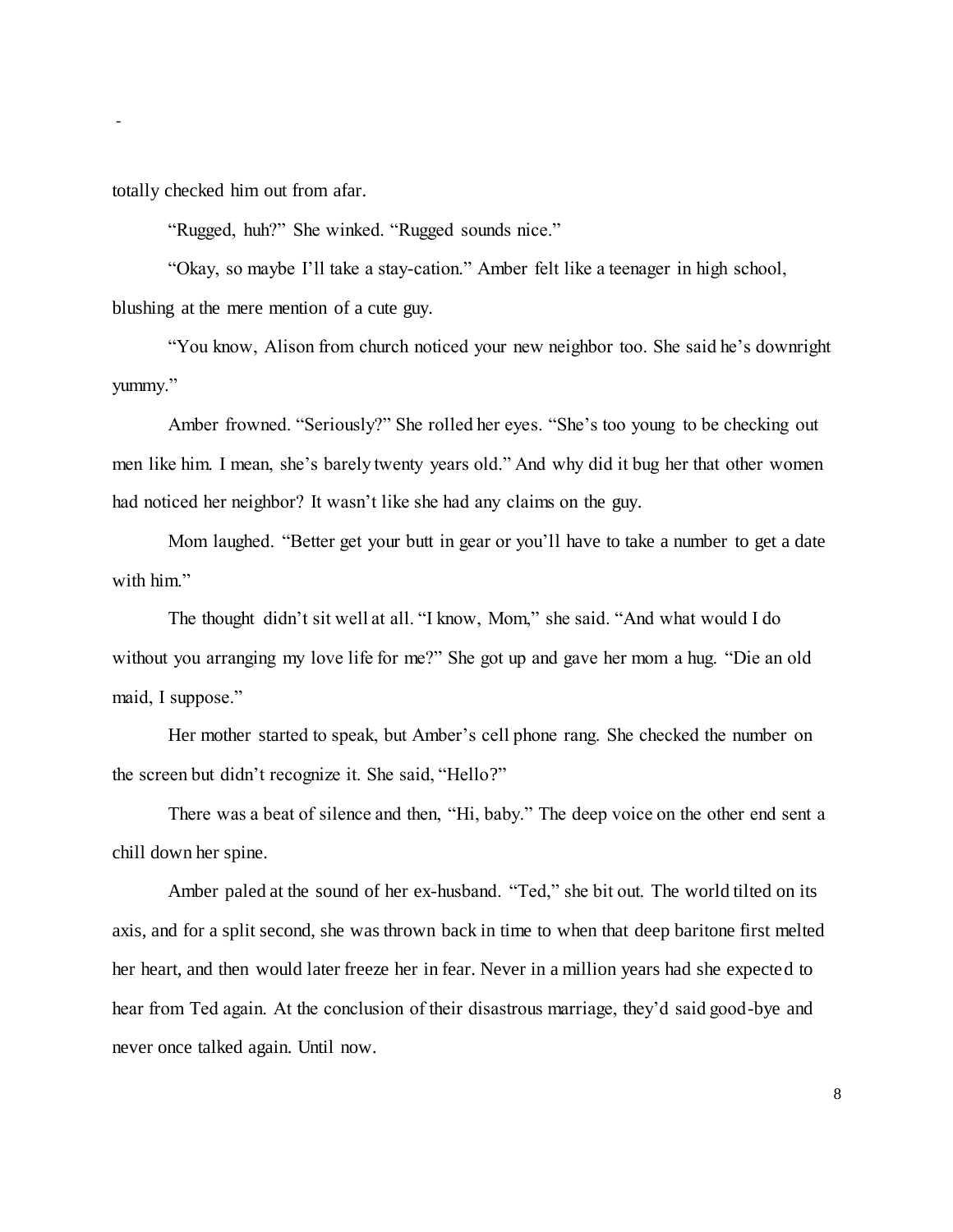There were some details of her marriage Amber hadn't revealed to anyone. Ted had a mean streak a mile wide when he picked up "the drink." She'd witnessed it on a few occasions when she'd inadvertently made Ted mad. He quite simply frightened the hell out of her, and she wanted him to keep out of her life.

-

On one such occasion, Amber had come home from work late to find Ted drunk and sitting quietly in the dark. He'd asked where she'd been. She told him she'd been working, but he was disinclined to believe her. He got angry, and to teach her a lesson for lying to him, he landed a blow to her cheek. It had put her out cold on the floor. When she came to, Ted pleaded with her to please not leave him. He was so sorry, and it would never happen again. She naively believed he was sincere. Of course, it happened again. The second time it wasn't just a blow to the face but also a kick to her stomach. She'd doubled over in agony, pleading with him to please stop. That was right before she'd caught him in their marriage bed with another woman. Amber decided enough was enough and filed for divorce.

"What do you want, Ted?" Amber tried to force a measure of calm in her tone, but found she was sorely lacking.

"Now is that any way to talk to your ex-husband, baby?" Ted said laughingly.

"Do not ever call me baby again," she yelled. "You lost that right." Now her temperature began to climb along with her temper. How dare he simply phone her after all this time and attempt to sweet-talk her. He was in for a rude awakening if he thought that tactic was going to work. She was no longer an innocent young girl.

"Come on, Amber. It's been ages, and I've changed a lot," Ted said earnestly. "I know I made lots of mistakes by you, but just hear what I have to say, and then I'll leave you alone, Okay?" he implored.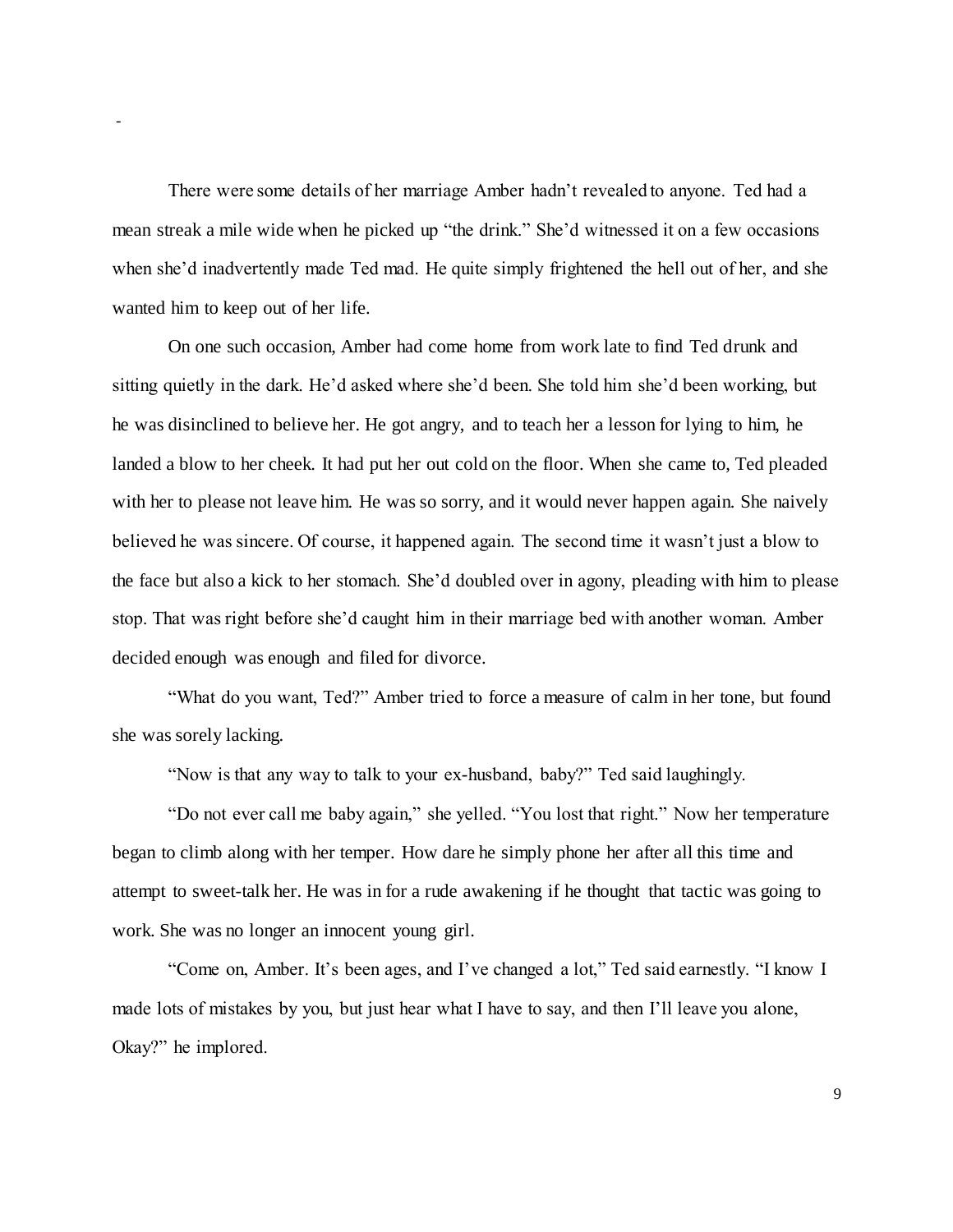Amber sighed and decided to let him say his piece and then hang up on the jerk. She turned and saw her mom watching, worry creasing her brow. In her anxiety over hearing Ted again, Amber had forgotten she wasn't alone. She walked over to her mother and placed a comforting hand on her shoulder.

"Very well, Ted, get on with it, then," Amber said, getting more perturbed every second she spent on the phone.

"I just wanted you to know I'm back in town, and I thought it'd be real nice if we got together and talked about old times. What do you say, Amber? We could go to the Tasty Freeze and have burgers and fries like we use to when we were married."

She rolled her eyes at his sheer stupidity. "Ted, I'm going to say this once, and then I'm hanging up. I will not go anywhere with you ever again. Our marriage is over, and I've moved on with my life. I suggest you do the same. Do not attempt to call me again." She spoke with calm authority and hit the end-call button. After taking a deep breath, she once again turned toward her mom.

"What did he want?" her mother asked fretfully.

-

"He says he's back in town and wants to get together for old time's sake. Can you believe the nerve of him to call and expect to just pick right up where we left off?" She clenched her fists, just thinking of the whole thing. "Of course I told him not a chance, and don't call me again." She sat across from her mother and took a long drink from her iced tea in an effort to cool her temper.

Mom began chewing her lower lip. "Is there anything you want to tell me, Amber? About Ted and your marriage, I mean?"

Did she suspect there was more to the story? Amber squashed her growing panic. "You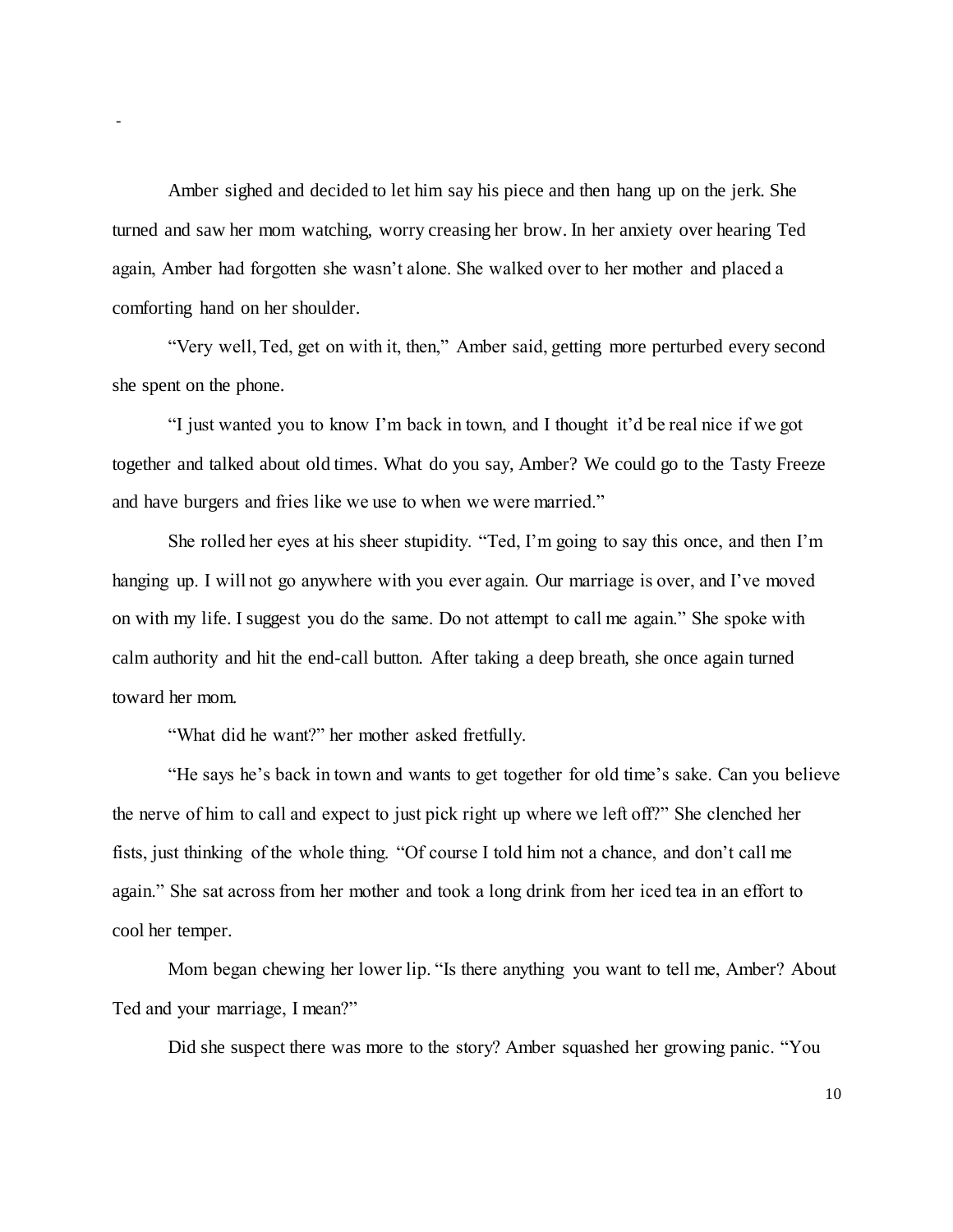already know everything of importance, and besides, I don't want to rehash all that depressing stuff. I'd rather just forget about it and move forward." She went on with forced cheer. "I won't allow him to ruin our visit together. He isn't worth my time."

-

"Okay, dear, if that's want you want. Just know that I'm here if you ever feel like talking, okay?" Mom said with love in her eyes.

"Thank you, that means so much to me." She covered her mother's hand with her own and squeezed. Amber only hoped she'd be able to keep the past buried where it belonged, but knowing Ted was back in town made all the old fears resurface and gave her a sense of foreboding. Ted wasn't used to being told no. There was no telling what he might do. However, she was determined to live her life and deal with her own problems. She refused to cower and run to her mom or her brother every time something bad happened.

After they shared a dinner of pork chops and steamed asparagus, her mom saw her out the door with a hug. Before she left, Amber promised to call when she got home.

With them both alone in the evenings, they often had dinner together. Mom could never get used to cooking for just herself. She'd always cooked for herself and Dad before he passed away. Amber suspected her mom was lonely, but Betty refused to even consider dating. In her heart, she was still married.

Amber had done a good job of reassuring her mother that all was well and she shouldn't worry about Ted, but deep down, Amber wished she could convince herself of the same thing. She shivered, but quickly shook it off. She was taking a vacation, and she wouldn't let anything spoil it.

When Amber reached her own house, she closed and locked the front door, and finally kicked off her shoes. She sighed, emotionally exhausted. She was just glad the day was at last at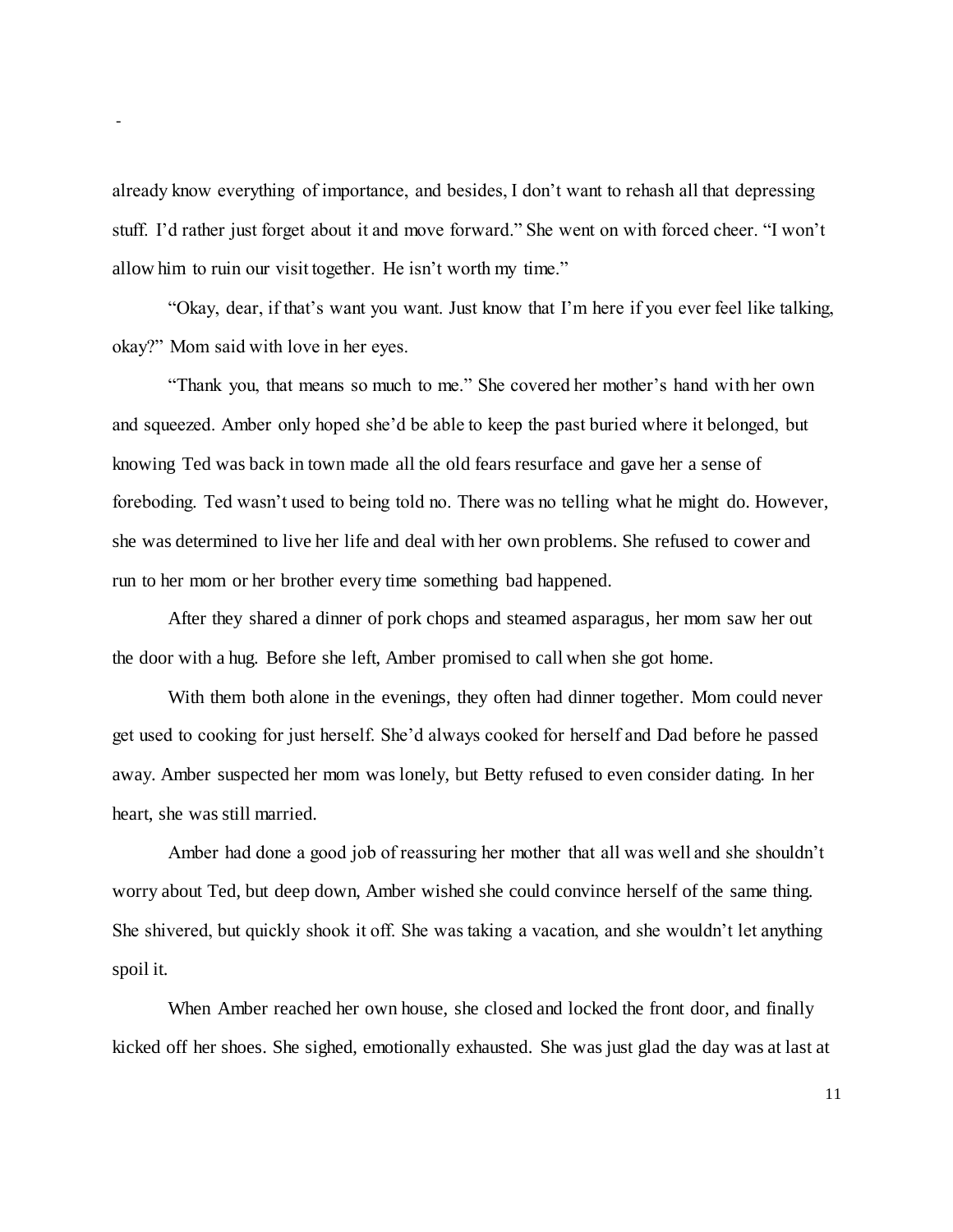an end. In two weeks, she would start her vacation. Or, stay-cation, as it turned out. And maybe, just maybe, she'd work up the nerve to introduce herself to her sexy new neighbor. She smiled. If there was a God, maybe she'd even go out on a date.

-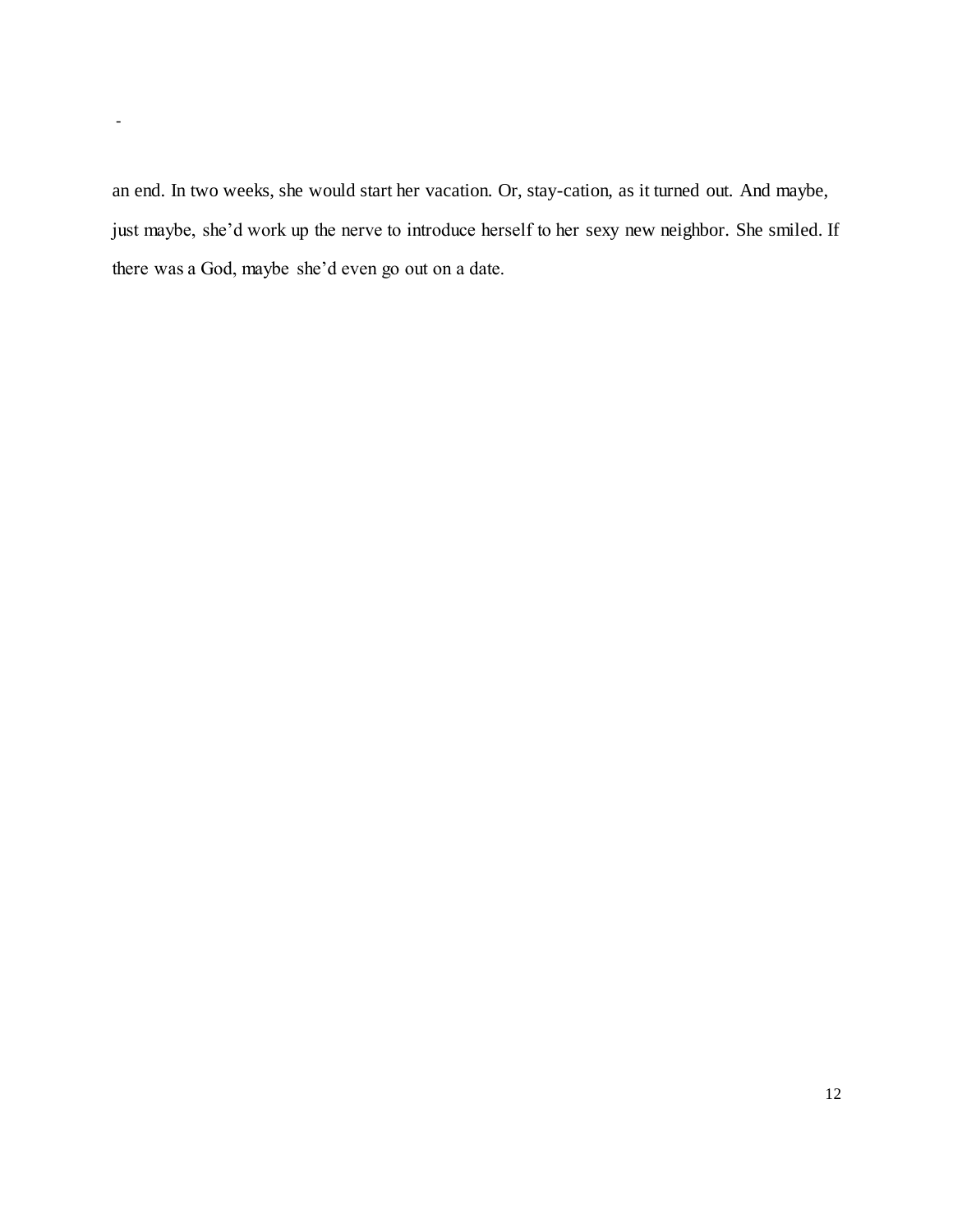## **Chapter Two**

-

The first day of Amber's vacation saw her standing on her new neighbor's front walk. "Here goes nothing," she mumbled, as she made her way onto the front porch and rang the doorbell. A bout of nerves overcame her then, and she started to have second thoughts. Maybe he was one of those hermit types who never went outside and would answer the door with a shotgun instead of a smile. Just as she turned to leave, the door creaked open behind her. She literally froze to the spot. Well, crap.

Too late to back out now. Besides, she was sure he would welcome her if he saw her carrying something freshly home-baked. The way her neighborhood was set up, all the houses were so close together, it would've been rude for her not to welcome him.

"Can I help you?"

Amber turned so slowly, one would've thought she faced her executioner. She held out her plate with her gaze glued to the ground and spoke as quickly as possible. "Uh, hi. My name's Amber Price, and I live next door. I just came over to welcome you to the neighborhood." She hurriedly went on, "Of course, I'm sure you're busy, so I'll just come back another time. Sorry to bother you." She turned around again and began power walking back to her house. Just as she got to the end of the sidewalk that led up to the new neighbor's house, a strong hand closed around her upper arm. With a sense of impending doom, Amber straightened her spine and her nerve, pivoted, and prepared to face whatever lay ahead.

Sean forced a straight face, but it was difficult. He really didn't want to offend the lady who stood proudly before him bearing gifts of food. But he'd been itching for a reason to talk to the woman with the golden-blonde hair ever since he'd moved in. He'd been watching her work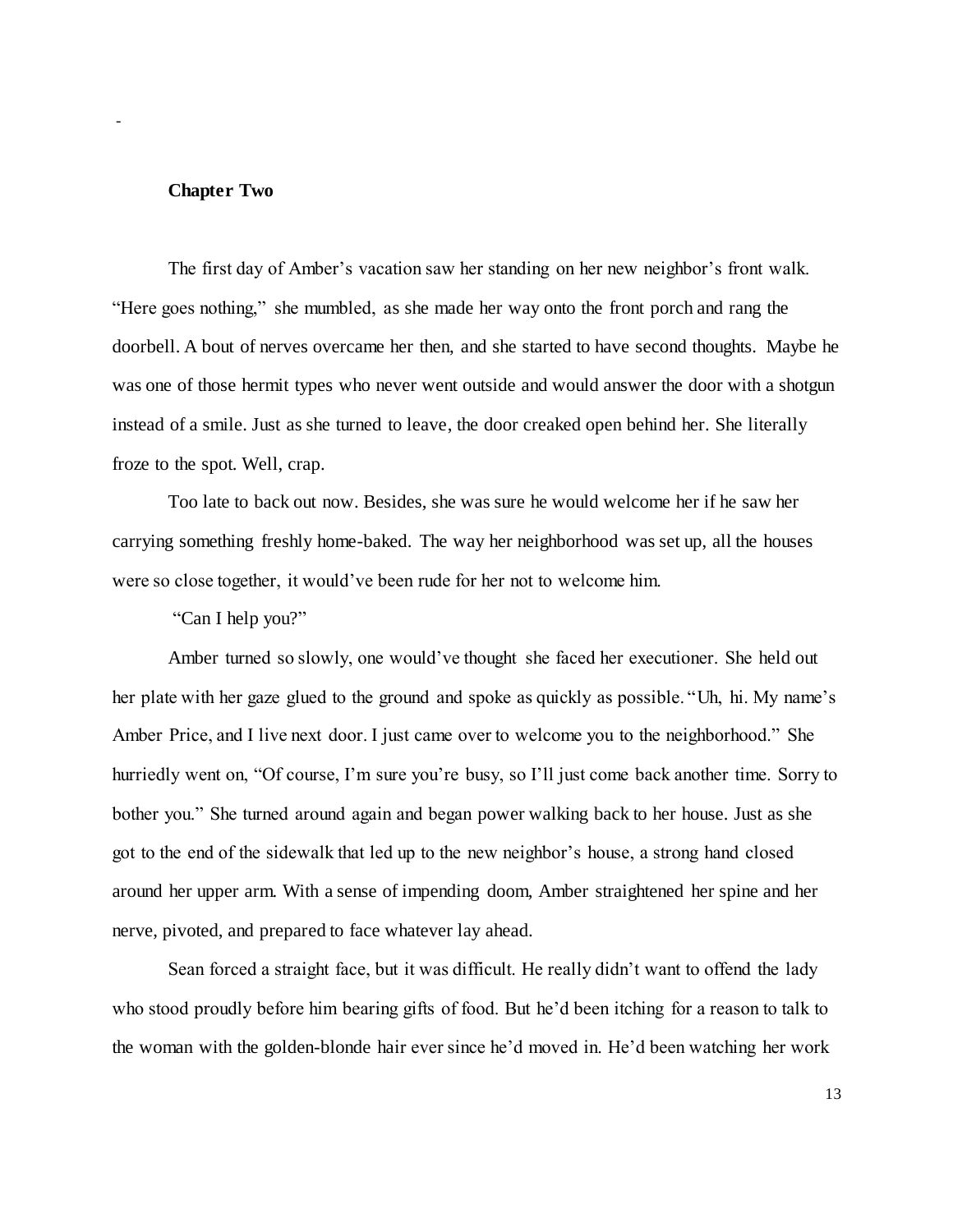up the nerve to approach his front door for what seemed like a good half an hour, and he wasn't about to let her escape that easily. At least not without teasing her.

-

As Sean stood on the sidewalk, he became very aware of how close they were—a breath was all that separated them. With his hand still on her arm, he stared into a pair of sexy eyes he could drown in. They were a pale green, and coupled with their almond shape, it really was like gazing into the eyes of a cat. It was unnerving. Standing with the sun at her back, with all that golden hair falling down around her shoulders, she was the most beautiful woman he'd ever seen.

Amber knew when she was being checked out by a man. She'd watched her brother, Ruger, do the very same thing to women often enough. Her brother was definitely a ladies' man. His motto was, "There are so many pretty women, it would be selfish of me to give my love to just one."

Well, she decided, she'd been anxious to feast her eyes on the man who so intrigued her, and this was the perfect opportunity. She stepped back, forcing him to drop his hand, then tilted her head up at the stranger. He wasn't just attractive, as she had thought. He could have walked right out of one of those sexy jeans commercials. The ones where all the men's bodies had absolutely perfect muscle tone and their hair was so wonderfully touchable, it could make a woman sit up and beg. He was at least an inch or two over six feet, and his coal-black hair sparkled from a slight sprinkling of gray. Even though he wore a T-shirt, his firm abdominal muscles were proof that he must do hundreds of crunches a night. As she worked her way down, she could see he had some real fine legs as well. When Amber's gaze traveled up his perfect male body, he was staring at her. He also had a slightly crooked smile. And he was laughing at her.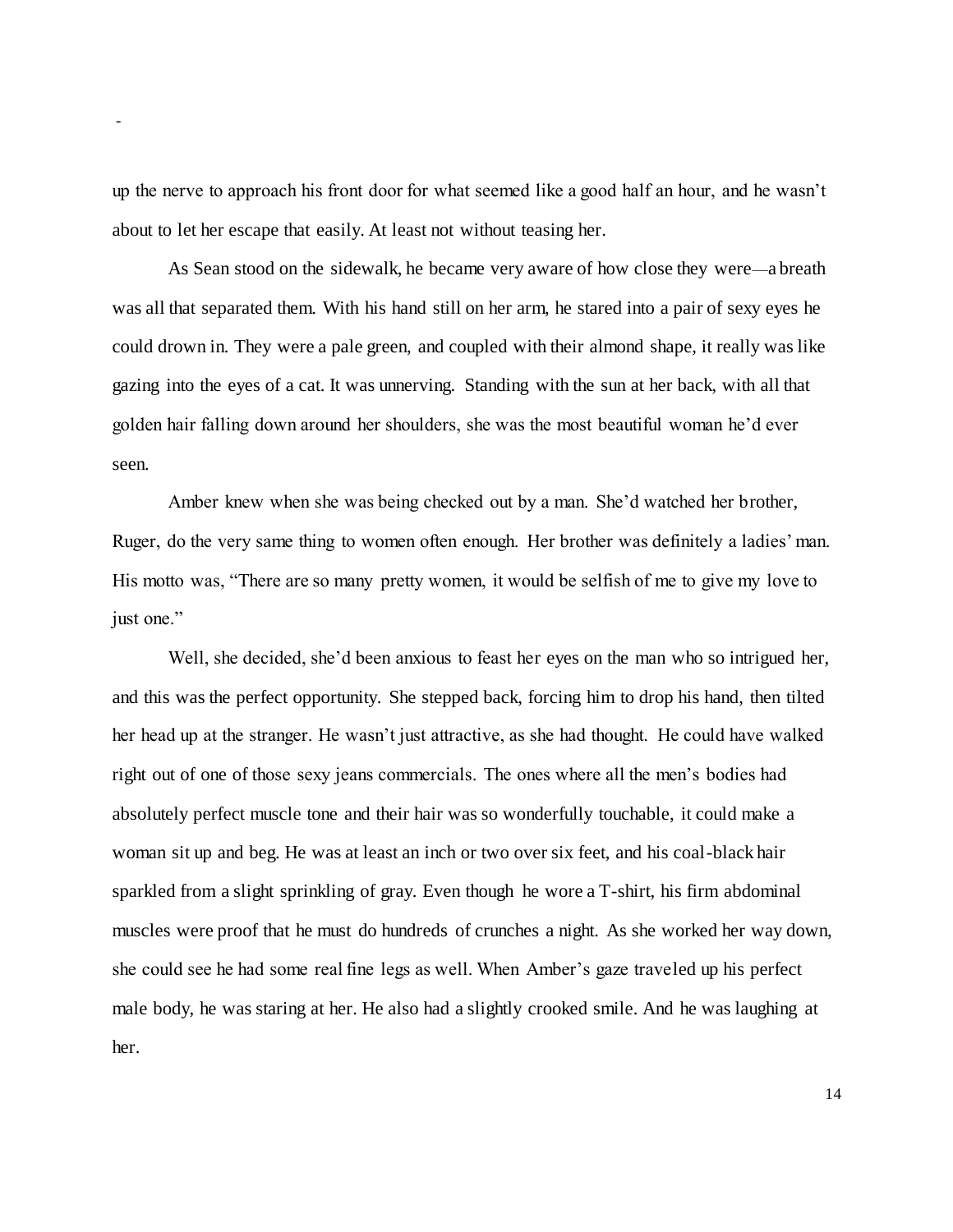Now Sean was even more captivated by the green-eyed beauty. Here she stood, on a strange man's sidewalk, practically being held captive, and she calmly gave him the once-over. Never had he met someone who seemed so at odds with herself. One minute she was high-tailing it back to her house like a scared rabbit, and the next she calmly sized him up as if he were on display at the grocery store.

-

He decided it was time to break the silence. "Well, are you going to stand there all day holding that pie while you check me out?" He smiled. "Because if you're done, I'd like to get out of the hot sun and maybe find out if it's as good as it smells."

It took Amber a minute to realize what he was referring to. She glanced down at the strawberry treat and said, "I'm sorry, of course. I baked this just this morning, and I assure you, it's very good. Like I said earlier, I just wanted to welcome you to the neighborhood. Dessert seemed like a good idea." As an afterthought, she said, "Oh, I just live in that house right there." She pointed out the taupe two-story with the large front porch that all the houses on Market Street seemed to boast.

Sean absently glanced over at the house next door, more for show than anything. Of course, he knew exactly where she lived. He'd been watching her since he moved in and realized that his second-story office afforded him a view of her backyard. Where, Sean thought happily, she spent a great deal of her time in her flower beds.

He'd originally moved into the quaint neighborhood to continue his work in peace with no distractions. Morgan County, Ohio, was one of those towns that never seemed to change with the years, as if the residents couldn't give a damn about progress and growing technology. Huge oak trees lined the streets in front of impeccably kept eighteenth-century homes. Everyone seemed to know one another too, he noticed. When he'd gone grocery shopping, everyone stared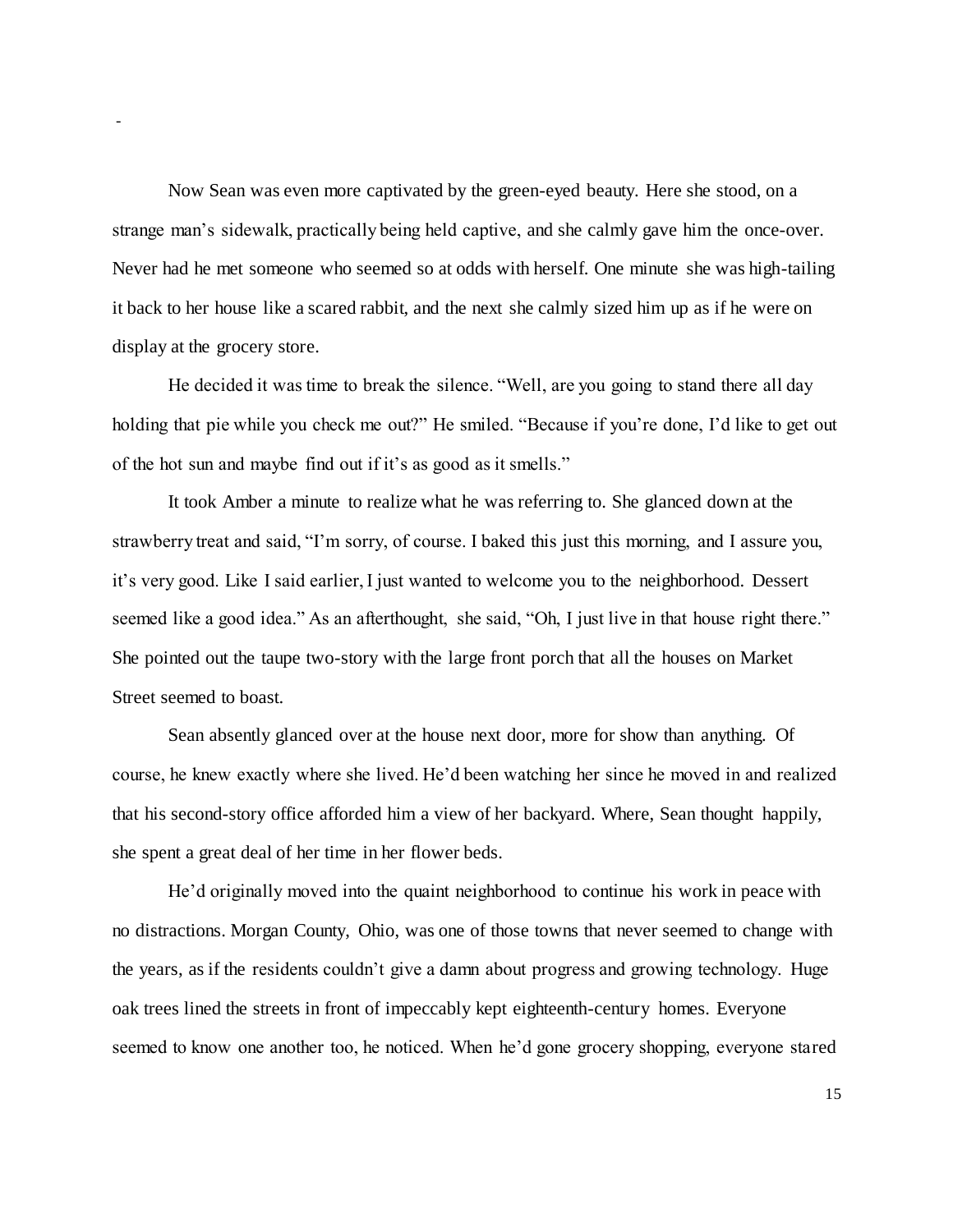at him. At first, he couldn't figure out why, but he soon realized it was because he was new in town, the proverbial stranger.

-

The grocery store and all the shops were small, friendly, almost stuck in some other era, and perfectly happy about it too. It was a big change compared to the life he'd gotten used to over the years. Big city life and apartments had become the norm for him. Hearing sirens blaring at all hours of the night was so typical that he'd actually grown numb to it and tuned them out after a while. Now here, there were no sounds to tune out, not unless the sounds of children laughing and playing, of lawns being mowed, of birds chirping in the mornings offended. He could easily grow to love small-town life, he thought with a smile.

However, the idea of peace here had not, as of yet, worked out quite the way he'd planned. Sean couldn't seem to keep his eyes off Amber. It seemed she was always strutting around in those damn sexy cutoffs. He often found himself peering out the window to watch her when he should have been getting some work done.

Oh yeah, he knew where she lived, all right. Sweet Lord, she was blessed with a great pair of legs. They were long and slim, but shapely, toned in all the right places, not pencil thin. Those muscles would come in real handy should he ever decide to get closer to his curious neighbor. Damn, it should be illegal to have legs that exquisite. At least it should be illegal to wear shorts. How the hell was a man supposed to concentrate with her living so close?

Sean glanced back down at the woman who was giving him so much pleasure and pain just by existing. Only then did he realize he'd been standing there like some fool who'd been struck mute. "Sean Gunner." He held out his hand. "It's nice to meet you, Amber."

Out of pure self-preservation, Amber hesitated to shake his hand. Sean had perfect hands. A woman could conjure up quite a few fantasies about that body part alone, and his were so big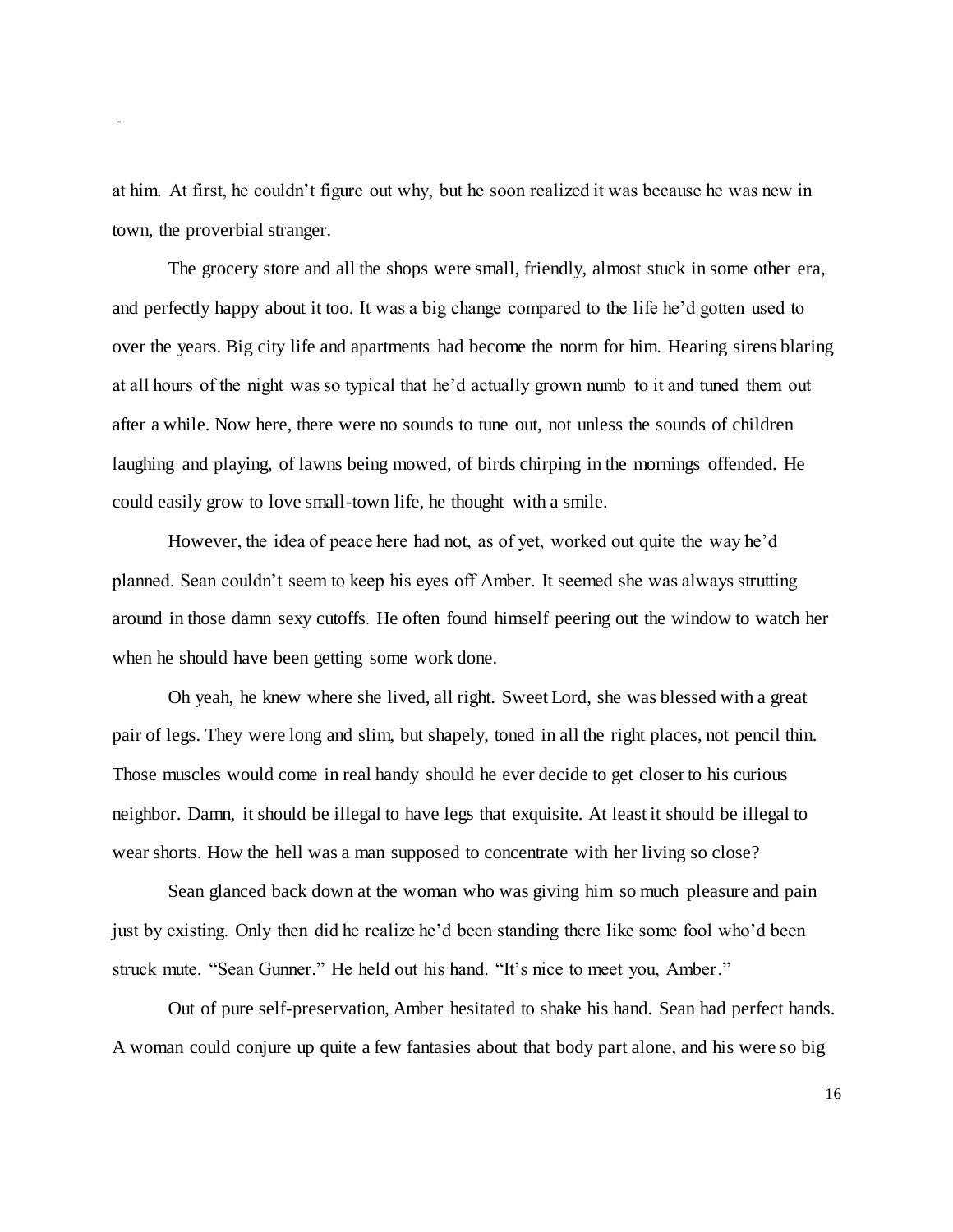and strong. A sexy pair of hands was her kryptonite. Oh well, she figured if someone had to do it, it might as well be her. Amber reached out and grasped his outstretched hand with her own smaller one. She closed her eyes for a second and allowed the pleasure to flow through her entire body. Oh yes, she wanted Sean touching more of her, and soon.

"Well then, now that we've been formally introduced, shall we go inside where it's cool?" Amber heard Sean say, and she realized she was still holding his hand.

-

"Um, yes that would be nice. This won't taste so good if I let it sit out in the sun." She released his hand as casually as possible, feeling the tiniest bit of loss at losing that simple connection with him.

Sean indicated for her to go ahead of him, which was turning out to be a huge mistake on his part. Walking behind Amber gave him a very enticing view of her derriere. A very shapely one it was too. God, he was in such big trouble. It was hard enough for him to work when he saw her at a distance. Now that he'd seen her close up and gotten to look his fill, it was going to prove even harder to keep his distance. The image of her would be forever in his mind.

Once inside, Amber glanced around, but the home offered few clues to Sean's character. The living room furniture consisted of a mismatched chair and sofa. The sofa appeared to be brown. Maybe it had started out as tan, but now it was a definite brown. The ratty chair seemed comfortable. The puke-green color left little to be desired, though. There was also one badly used end table next to the chair with a half-empty glass of clear liquid causing a sweat ring. It only added to the hundreds of other sweat rings, however. A television set completed the furnishings. Not a speck on the walls, and no pictures of family or friends sitting around to give the guy a background, a past of some kind.

Did he even have family or friends? What kind of hobbies did he have? Somehow, he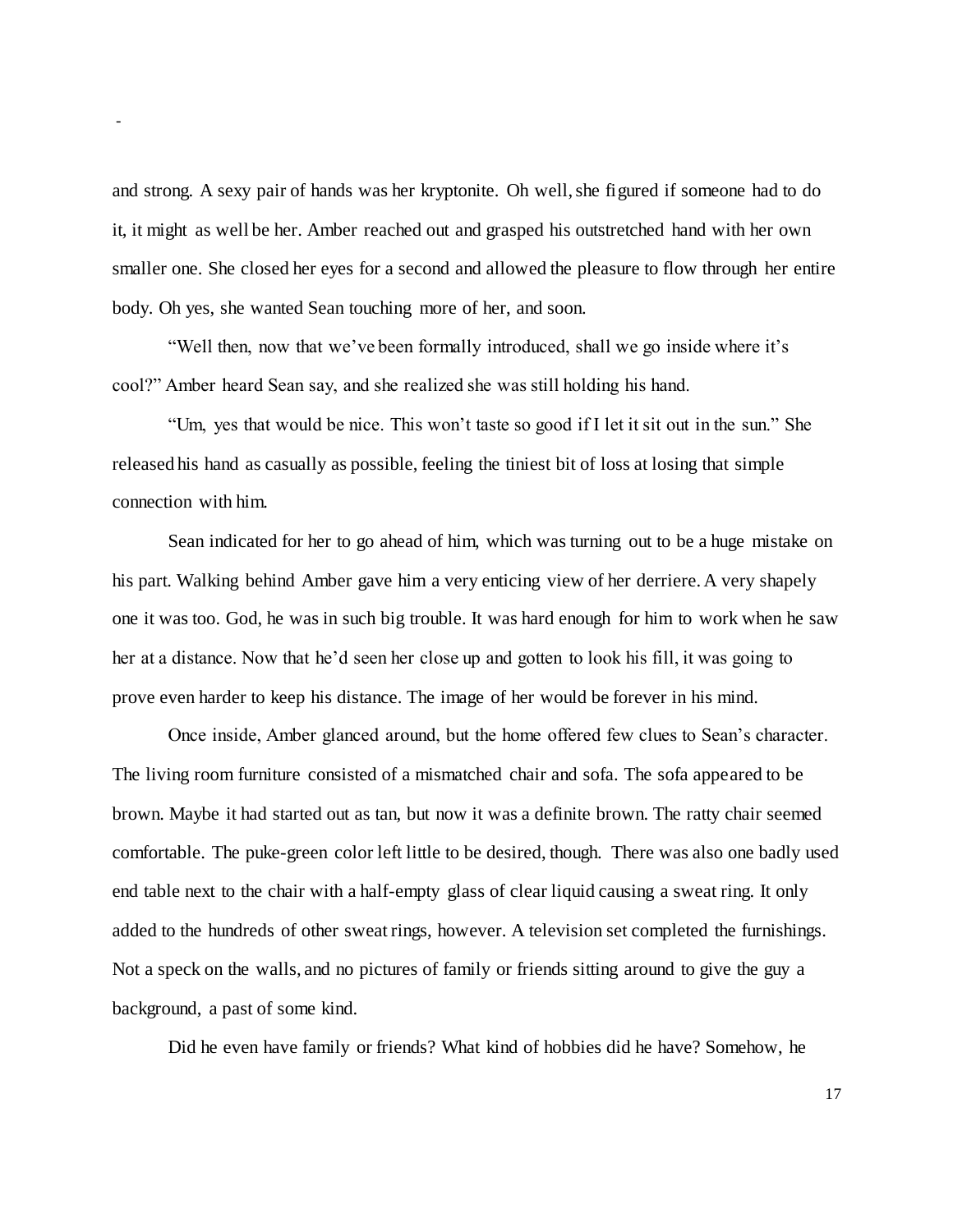didn't strike her as the stamp-collecting type. More like a big game hunter, or perhaps he worked for the government. Oh my, maybe even the Mafia. He certainly commanded a lethal presence. That was enough speculating, Amber thought. She was always letting her imagination get the best of her.

When they walked into the kitchen, which was straight in and to the back of the house, her hopes plummeted even further. It was every bit as boring as the living room. A coffeepot and a microwave—after all, he was a bachelor—were all that made up the countertop appliances. However, he did have the most interesting round glass-topped kitchen table. Wrought iron, it sat against the right side of the wall and had interestingly shaped animals for legs. This seemed to be the only glimpse into his character. She wondered how in the world she'd ever get to know her neighbor.

Sean began making coffee. "I hope you like coffee. It's that or tap water," he said. "I pretty much live on coffee these days." Sean indicated a chair at the table where Amber could sit.

"Yes, coffee is fine with me. I drink too much of it myself, but it keeps me going through the day."

"Cream or sugar?" he asked

-

"Nope, nothing for me, thanks. I like my coffee straight," she said with humor in her tone.

"I can't wait to try that pie. Thanks for bringing it. You'll have some too, right?" Sean inquired while placing her cup in front of her.

To take his mind off her legs, which he had a perfect view of through the glass-top kitchen table, he grabbed two plates out of the cabinet and cut a slice of pie for each of them. After handing one to her with a fork and napkin, Sean sat and picked up his own fork. He dug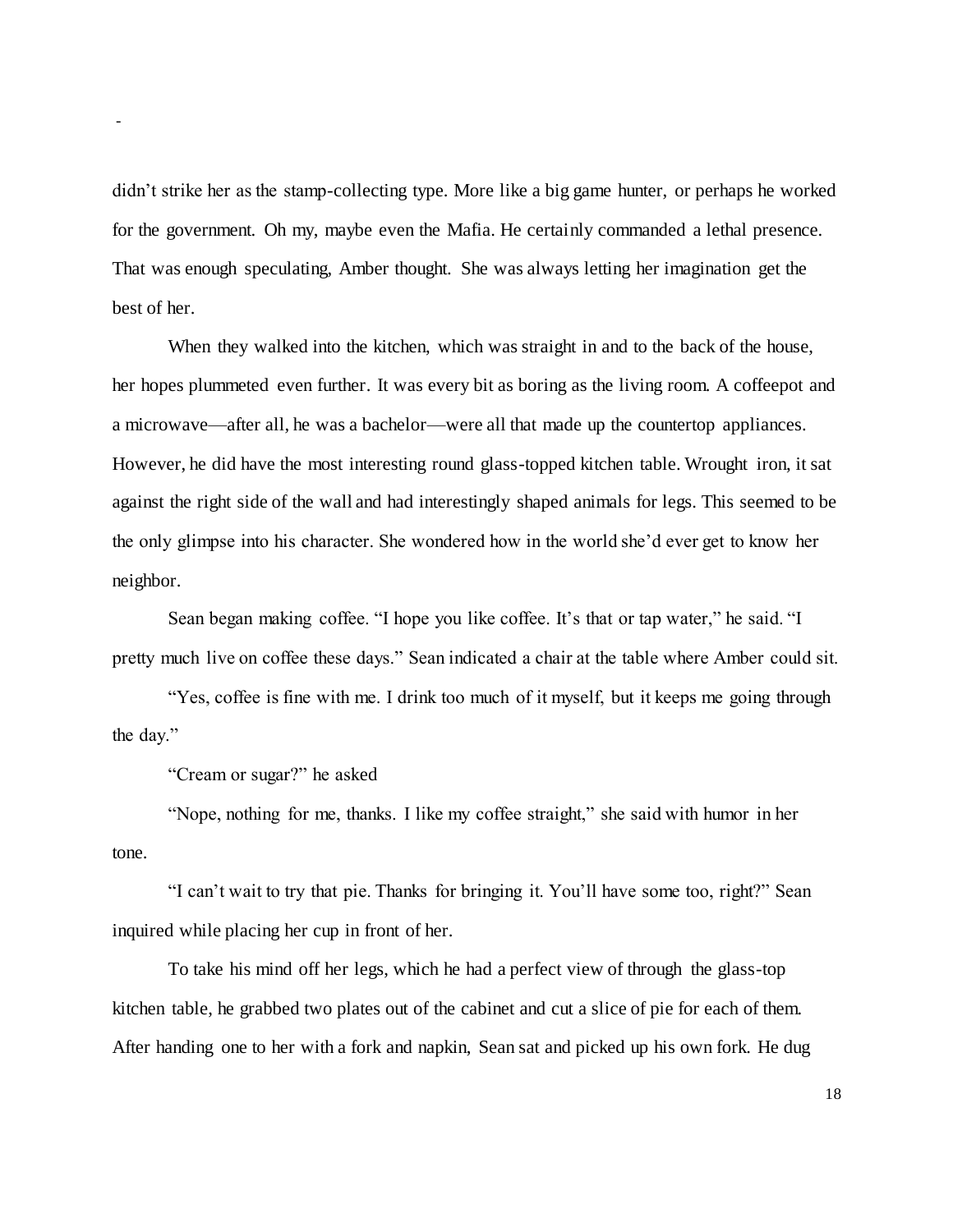into the strawberry pie she'd made for him, which was pretty damn good.

-

"You're a hell of a chef," he said, meaning it. "This is delicious."

"Thanks. My mom taught me everything I know," she replied as she dug into her own slice.

The coffee pot dinged. Sean stood and began pouring them each a cup.

"Thanks." She dabbed politely at her mouth with the napkin he'd provided.

"I'm indebted to her," he said before taking a drink from his too-hot coffee, burning the hell out of his tongue in the process. He groaned. It was difficult concentrating with the beautiful Amber in his kitchen.

She ate a few bites of the pie, and Sean's attention zeroed in on the process of Amber licking a bit of sweetness from one of her fingers. If this kept up, he was going to have a rough time getting up from the table. Watching her tongue flick out caused his pants to become snug as hell. She just sat there, completely oblivious to the turmoil she was causing on the other side of the table.

As Amber reached for her napkin, Sean made a mental note to get rid of the interfering little things. The next time she came over, he'd make damn sure nothing got in the way of him watching her tongue go to town on her dainty fingers.

Amber pushed her plate away and cleared her throat. "So, what do you do for a living, Sean?" She tried to keep the intense curiosity out of her tone. She just had to find out something about this fabulously handsome man.

"A little of this and that," he said, kind of under his breath. He didn't like to talk about his work because it just made people too curious.

"That sounds cryptic. You aren't a serial killer, are you?" she asked, only half kidding.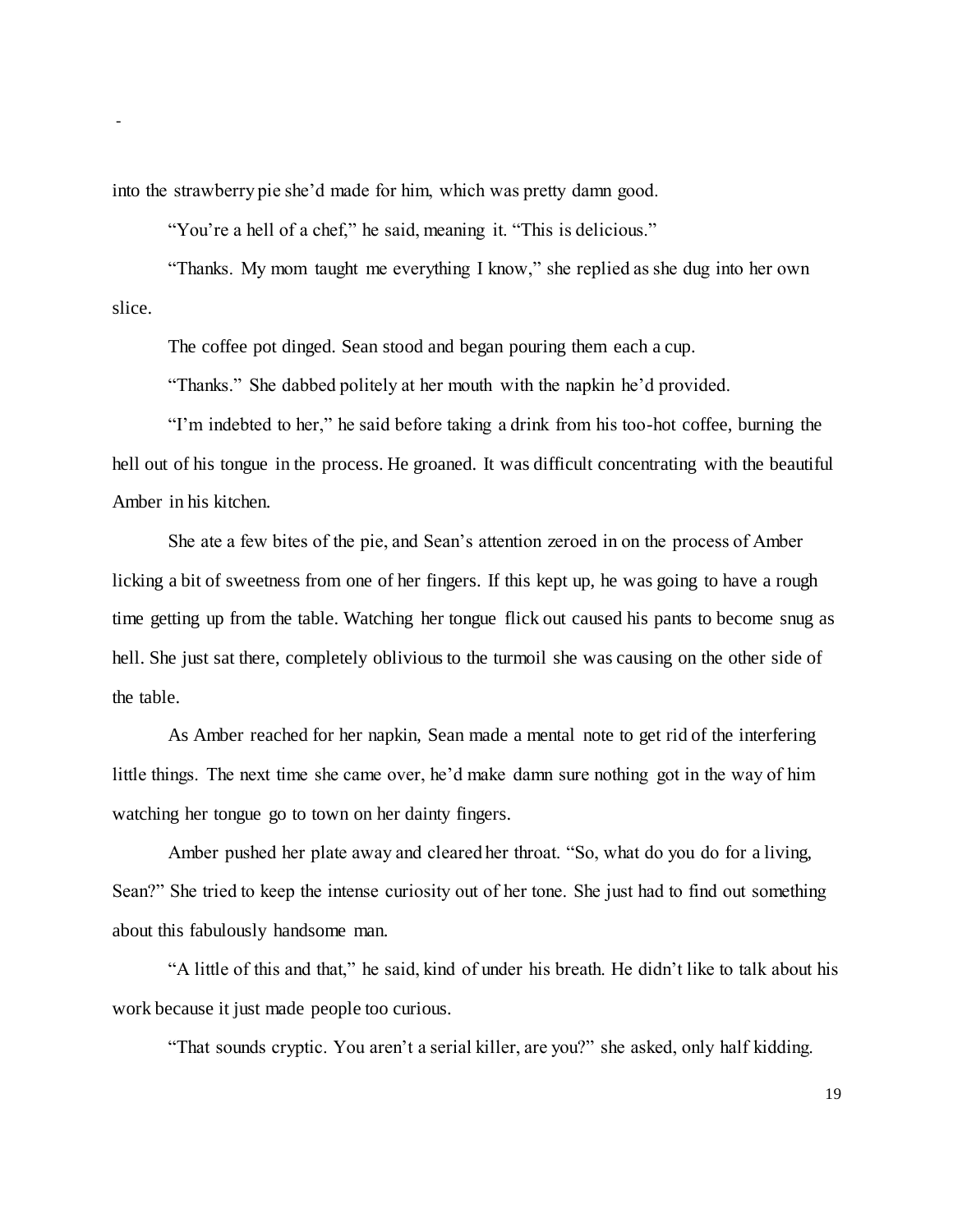Darn, the man was as closed up as a safe deposit box. Nevertheless, she was determined to find the key and unlock some of the mysteries. She suspected she would have to go slow and learn his secrets in time. Sean clearly wasn't the type of man to trust a person overnight. Yes, this project would take some patience and effort to see through properly. Moreover, she couldn't think of a more exciting way to spend her summer than learning what made Sean Gunner tick.

-

"Nothing so sinister. I used to make custom furniture, but I'm trying something new. Now I work from home most days."

"I'm going to assume you didn't make your living room furniture," she said, then realized how insulting her words sounded, and added, "Not that there's anything wrong with it, of course."

He chuckled. "Actually I sold a lot of things when I moved here. The stuff you saw in the living room is temporary until I decide exactly what I want."

"I see," she said. "Well, I think I need to get back. I've taken up plenty of your time already." Amber started to leave the kitchen table. "Don't hesitate to ask me if you need anything. I'll be glad to be of help in any way I can."

Sean thought about that comment and decided he just might be tempted to ask her for quite a bit this summer. As dumb as it would be for him to get involved with the tight package in front of him, he couldn't help but think she'd prove to be worth every minute of his time.

"Don't be a stranger, Amber. I don't bite… Well, not usually," he murmured. "Thanks for the pie, it was delicious, but not nearly as delicious as you, I'll bet." He tipped up her chin and said, "You have a tiny bit of strawberry sauce right here…"

He reached out and touched the side of her mouth with his index finger.

"Oh," she whispered, clearly surprised. But she didn't push him away.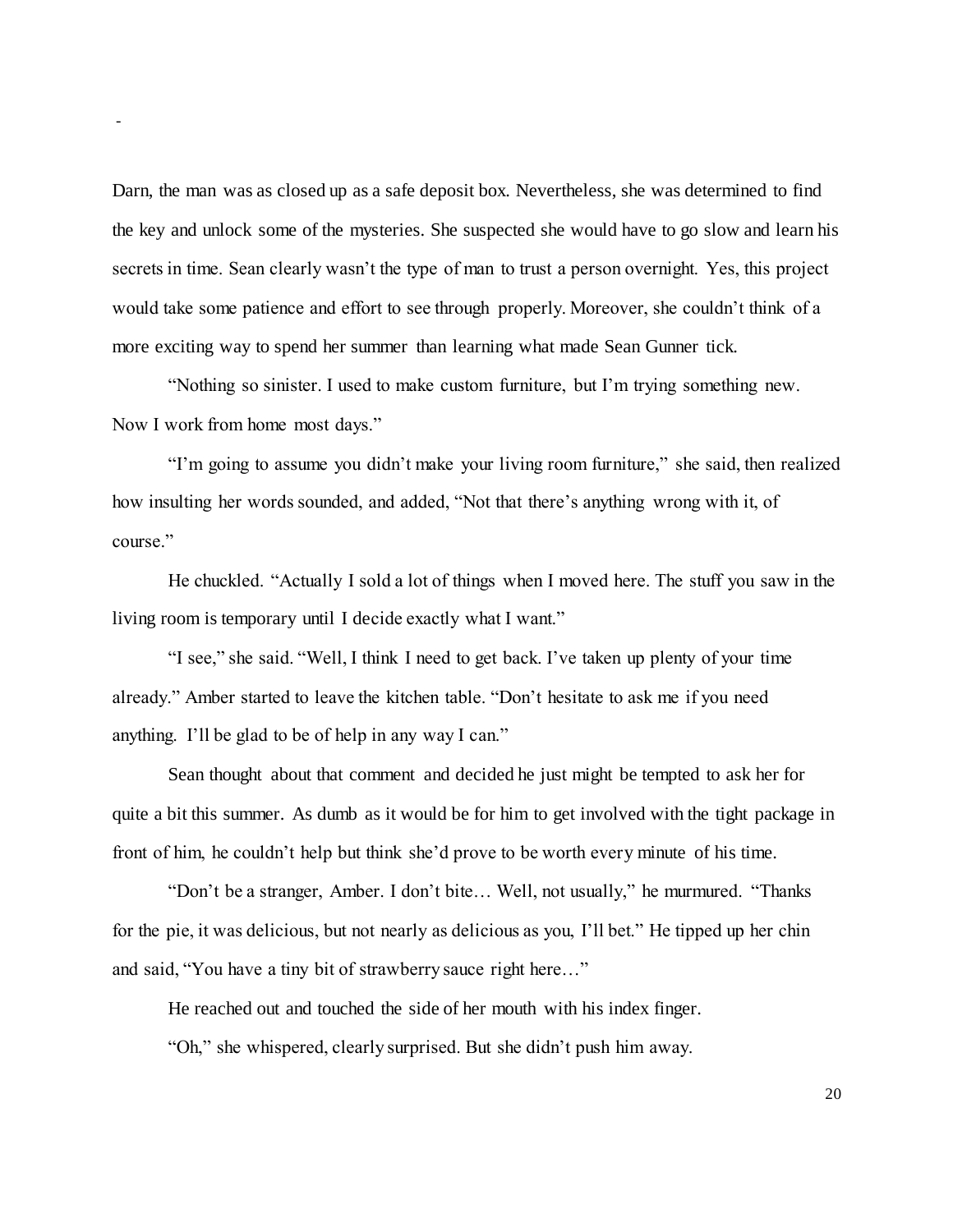God, her skin was soft as flower petals. He ached to touch her with his tongue instead. Lick slowly back and forth, taking his time to taste and toy with her lips. Amber still had her mouth closed. Sean took a chance and swiped the pad of his finger over her bottom lip. Her lips parted and her eyes locked with his. Something electric passed between them, and he hadn't even kissed the woman. Yet.

-

He wanted to plunder her mouth like a pirate plundered treasure, but that'd have to wait for another day. Once the strawberry was gone from her lips, Sean broke the connection and tried to get his damn hormones back under control.

Sean's unexpectedly thrilling touch knocked Amber off-kilter. One minute he acted as if she was a nuisance, and the next he sent her temperature into the danger zone. She knew without a doubt that if he hadn't pulled back, she would have pushed his hand away in favor of his lips. And as much as that prospect fascinated her, she remembered her brother Ruger telling her that men enjoy a challenge in a woman. The thrill of the chase, so to speak. She wasn't giving Sean much of a challenge or a chase right now.

Amber put a few inches of distance between them. Sean's lips kicked up on one side as if he knew damn well what his touch had done to her. He didn't move, just stood there, staring down at her with brooding eyes. The man was a total mystery. She couldn't allow things to proceed too quickly without knowing him a little better first. She did have some dignity after all. Maybe her lower half didn't, but her head was running this show, damn it.

"Thank you again for the dessert," Sean said, his voice low and sexy.

"Um, yes well, you're uh…welcome." She took a fortifying breath. "Anytime."

"Anytime?" His wide smile was lazy and flirtatious.

She didn't bother to respond. Still a little woozy from his touch, she didn't trust herself to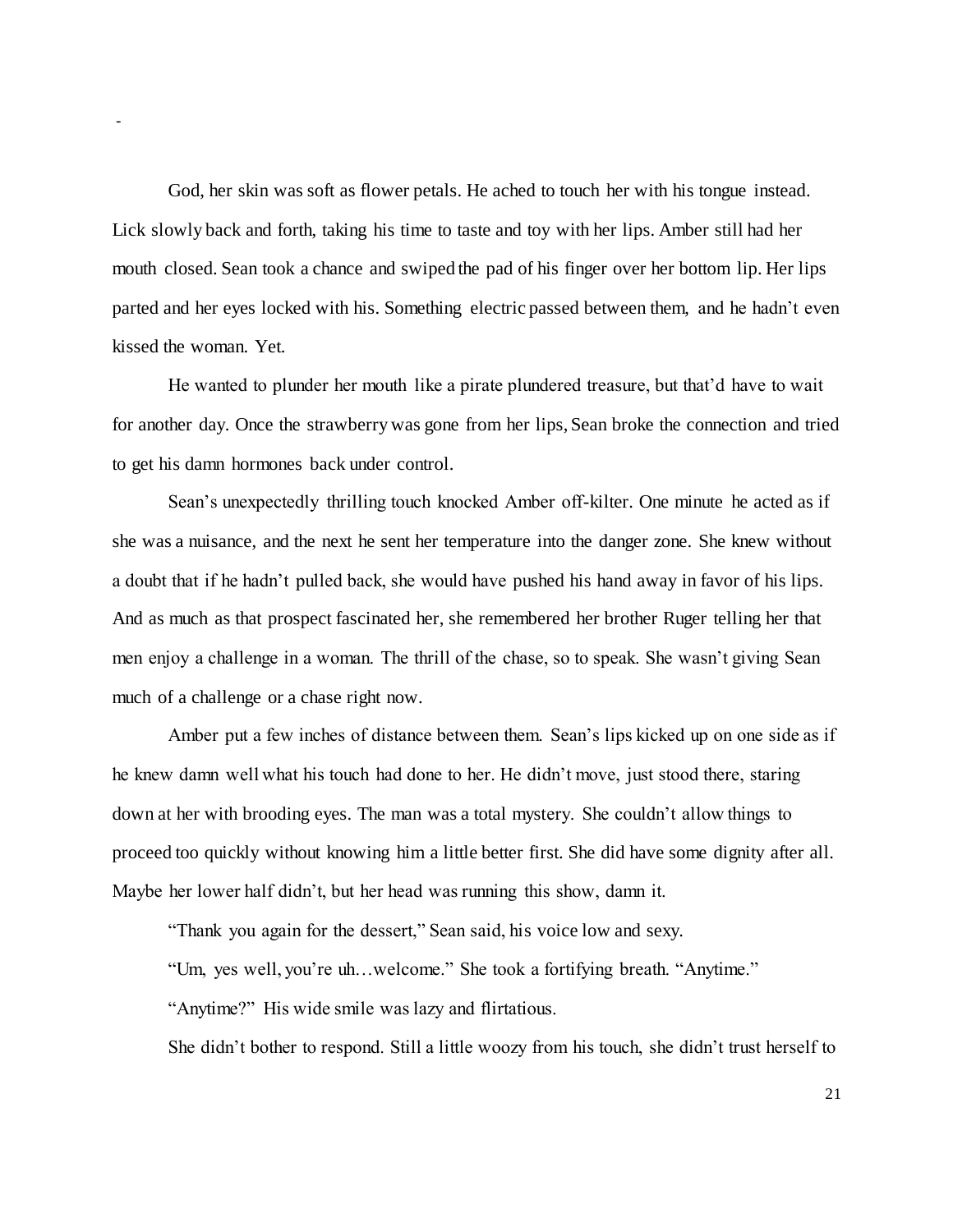speak. As she turned and walked out of the kitchen, she surreptitiously glanced down the length of Sean's body, caught sight of the bulge in his jeans, and just about tripped over her own feet. Oh wow. Apparently she wasn't the only one affected by the intimate touch. Good. If she had to suffer, she was glad she wasn't alone.

At the door, Sean stopped her. "So, is there a boyfriend or husband that's going to prevent me from asking you out?" He couldn't just let her go without finding out what his competition was like.

"No, I'm single," she shyly answered.

-

"Well, in that case, I'd very much like to go out with you," he replied. "Maybe a movie or dinner? Or both?" He stared at her lips and held his breath for her answer.

"That would be nice." She bit her lower lip and bent her head.

Sean took another step closer. "How about Friday night? Unless you already have plans." She didn't answer right away, and he took yet another step closer and leaned close to her ear. "I promise to behave."

Their gazes met, and hers filled with heat. Sean nearly burst into flames.

"That sounds nice. What time?"

"How does seven o'clock sound?"

His deep tone caused moisture to pool in Amber's most private of parts. "Yes," she blurted out. Too late, she realized just how eager she sounded. "I mean, I haven't made plans yet, so that works fine." Was she was babbling? She was babbling. Great.

A smile curved his lips. "I'll see you Friday, then. I can't wait."

Amber snapped out of it finally, and managed to open the screen door and walk down the sidewalk. She could feel his searing gaze on her as she was leaving him. It was very much like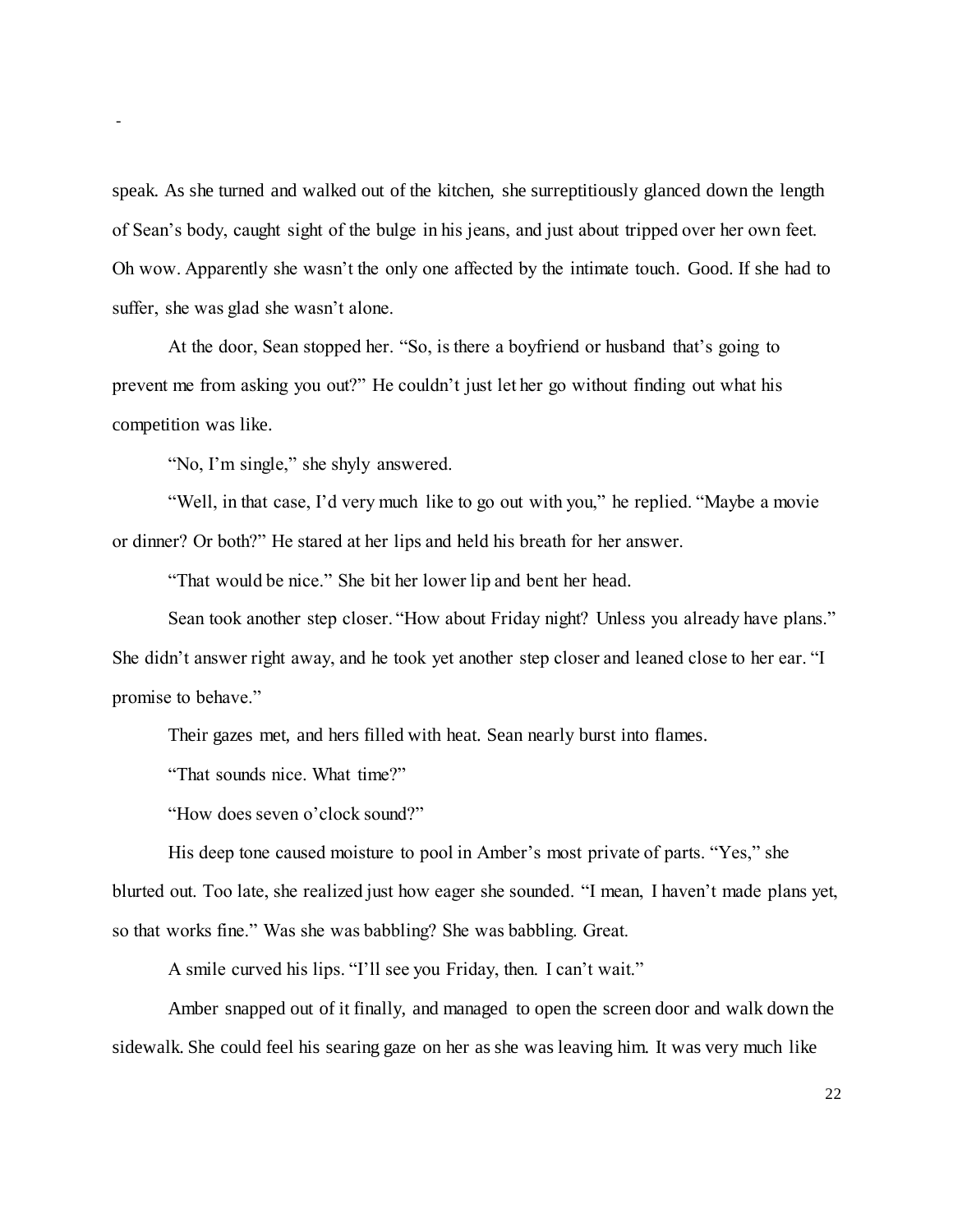being stalked by the most dangerous of jungle cats.

-

Still dizzy from her encounter with Sean, she leaned against the inside of her front door and took a deep breath. She'd had no idea he was so, so…delicious. She knew very well the reason she was sweating, and it had nothing to do with the heat outside. And even though it was hot for May, her body temperature had risen not because of the time of year, but because of her very hot new neighbor.

Once inside the safety of her own home, she reminded herself to breathe. "Hot damn," she whispered to the empty room. "That was sexy." She sprinted up the stairs and quickly began shedding her clothing. First went her tank top; it was beginning to feel more like a confining corset. As she walked from the hall and into her bedroom, she unbuttoned the button fly on her jean shorts and took a second to stop and slide them down along with her panties. Leaving her clothes scattered about, she felt better almost immediately. No man had ever gotten her so overheated, so quickly. Now it was all she could do to walk rather than run straight to her bathroom and take the cold shower she'd promised herself. At this point, it was the only thing that would cool her down.

As she stood in the middle of her room putting on a fresh pair of panties, shorts, and yet another tank top, she decided to forgo the bra. She hated wearing the infernal things, and in the summertime, they were just too confining and unbearably hot. Now that she'd had her shower, which wasn't pleasant in the least, she could think rationally about the man who had brought all this on to begin with. She decided she'd make some fresh iced tea while she mulled over the mystery of her new neighbor and her surprising reaction. As she headed back down the stairs, she hoped that now she would be able to think about her neighbor without getting so, uh, excited.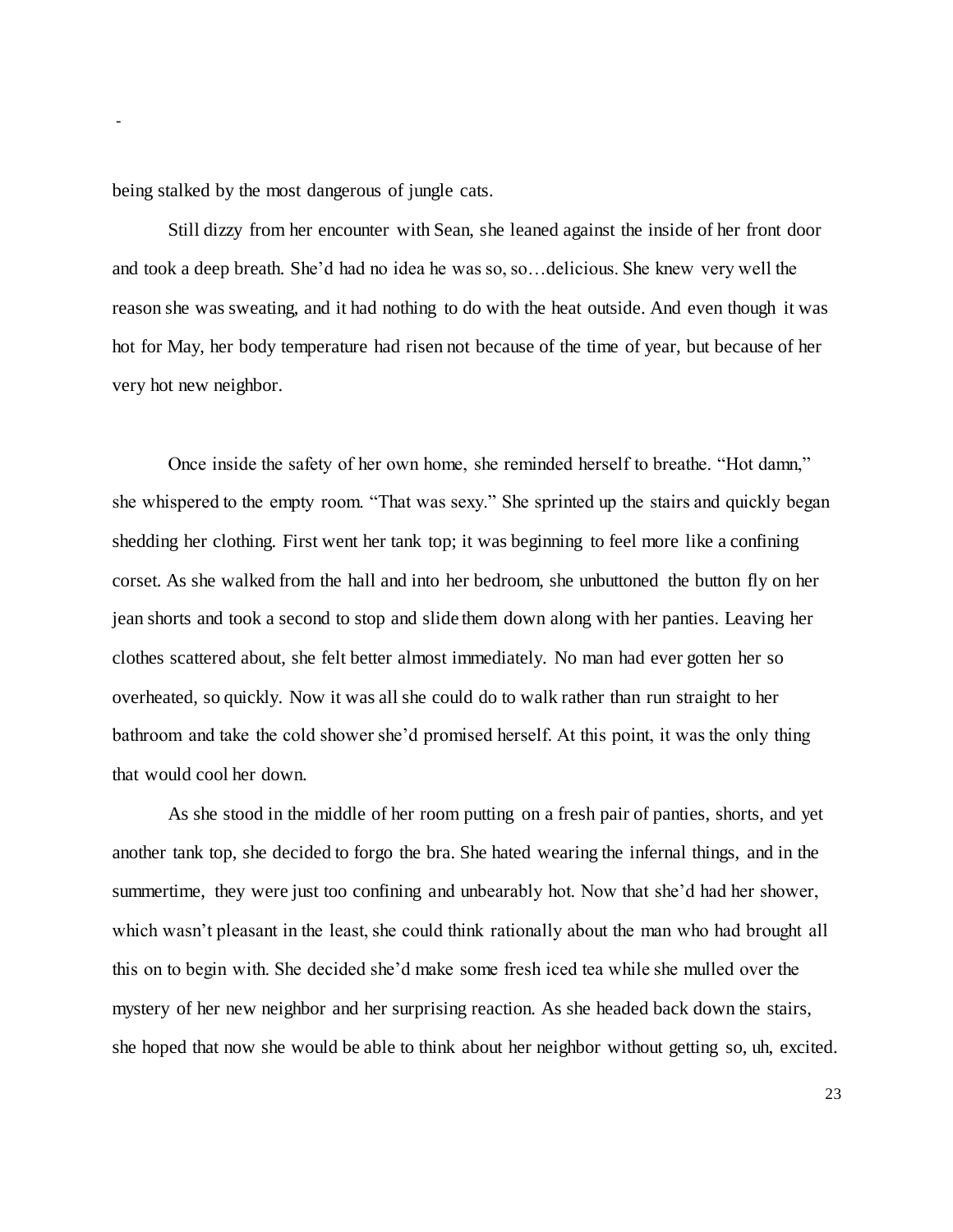In the kitchen, she grabbed a pot to boil water for tea and thought about her visit with Sean. He was good to look at from across their respective lawns, but up close and personal was a completely different ball game. He wasn't just handsome, that man was F-I-N-E, fine. He had the blackest hair she'd ever seen. It shone like a raven's wing in the sun and hung to his shoulders. God, how she'd love to be able to run her fingers through his hair and just feel the silkiness of it. She could spend hours on that part alone.

-

Then there was the matter of his hands. The only word to describe them was *delicious*. She knew she had an obsession for a man's hands, but Sean's were by far the most impressive she'd seen to date. Before the summer was over, she'd lick each one of his callused fingers until her heart was content. Amber desperately wanted to see his face when he was trapped in total rapture. To see the pleasure cross his features in that pivotal moment when he was inside her would be such a thrill. Sean appeared to be the type of man who rarely enjoyed life. That would soon change. She'd just have to see to that…personally.

She dropped the tea bags in the boiling water and covered the pot. While she waited for the tea to steep, her mind wandered to the gentle touch of his finger to her lips. He could have easily kissed her. A total stranger, and yet she would've let him. One innocent encounter with Sean, and reason had fled right out the window. Amber felt as though her world had totally spun out of control. When Sean stroked her lower lip… Oh wow, he really knew how to make a woman sit up and take notice. He'd only been wiping strawberry sauce off her mouth, but it felt like so much more. What would it be like if he took the sensual pleasure further? She'd have to be on her toes where Sean Gunner was concerned. He would have her in bed within minutes if he had his way. Of course, Amber now knew the only words uttered from her would be: *Which bed and how soon can we get there?*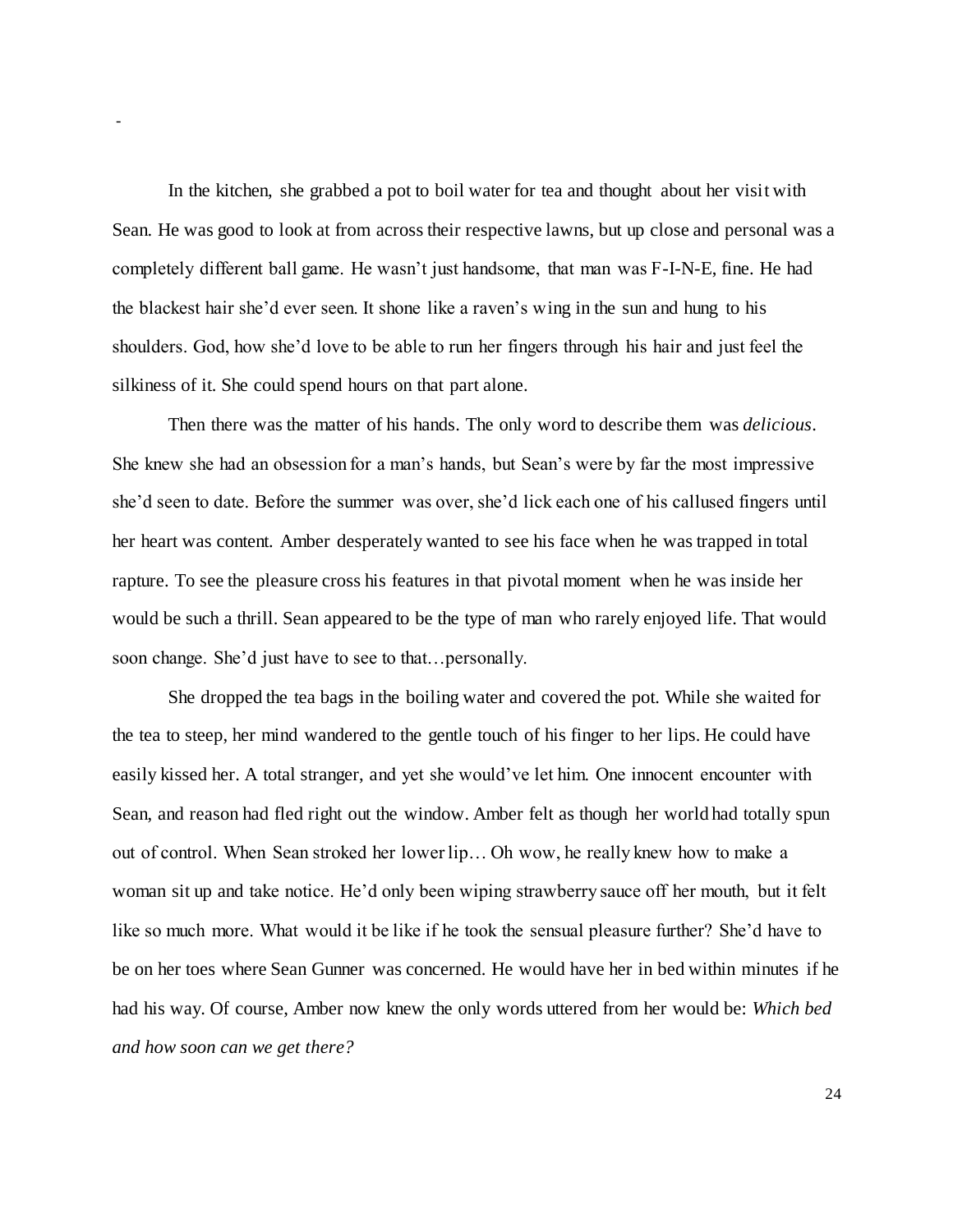She thought then about the one real relationship she had had with a man. Unfortunately, she didn't have a whole lot of experience with men, and what little she did have wasn't good. The first man she dated, Amber had fallen head over heels in love with, and they'd promptly married. Major mistake on her part, as it turned out. Ted was most definitely not the man for her. He was a self-centered, egotistical, womanizing jerk. She didn't harbor any hard feelings, of course not. However, if there was anything in her life she wanted to do over, it would be meeting and marrying Ted. If only she knew then what she knew now, she wouldn't have let him talk her into bed, much less into her life.

-

She'd been completely swept off her feet by his charm. At the time they'd met, Amber had been in a vulnerable state. She'd lost her father to a heart attack a year before; the night she'd met Ted just happened to be the anniversary of his death, and she was especially down. Some friends had called and talked her into going to a local nightclub for some fun and to get her out of her sinking depression. That was where she'd met Ted. In her innocence, she thought it was a good sign, meeting him that night as if he was her savior. However, as it turned out, it was beginning of a nightmare.

He had zeroed in and focused all his charm on her. She felt like Cinderella at the prince's ball. He was the charmer, always. With his wavy blond hair, blue eyes, and tall, tan, muscular physique, he reminded her of some sort of Roman god. He had a way of making her feel special, cherished. It was all an act, though. Later, she discovered he was interested in her physically, sure, but when she agreed to marry him, she learned that Ted had no idea what the word *commitment* meant. He was committed only to himself and how much pleasure he could squeeze out of life, and paid no attention to the people he hurt in his quest for fun.

Ted definitely knew how to have a good time. She'd learned that the hard way. She'd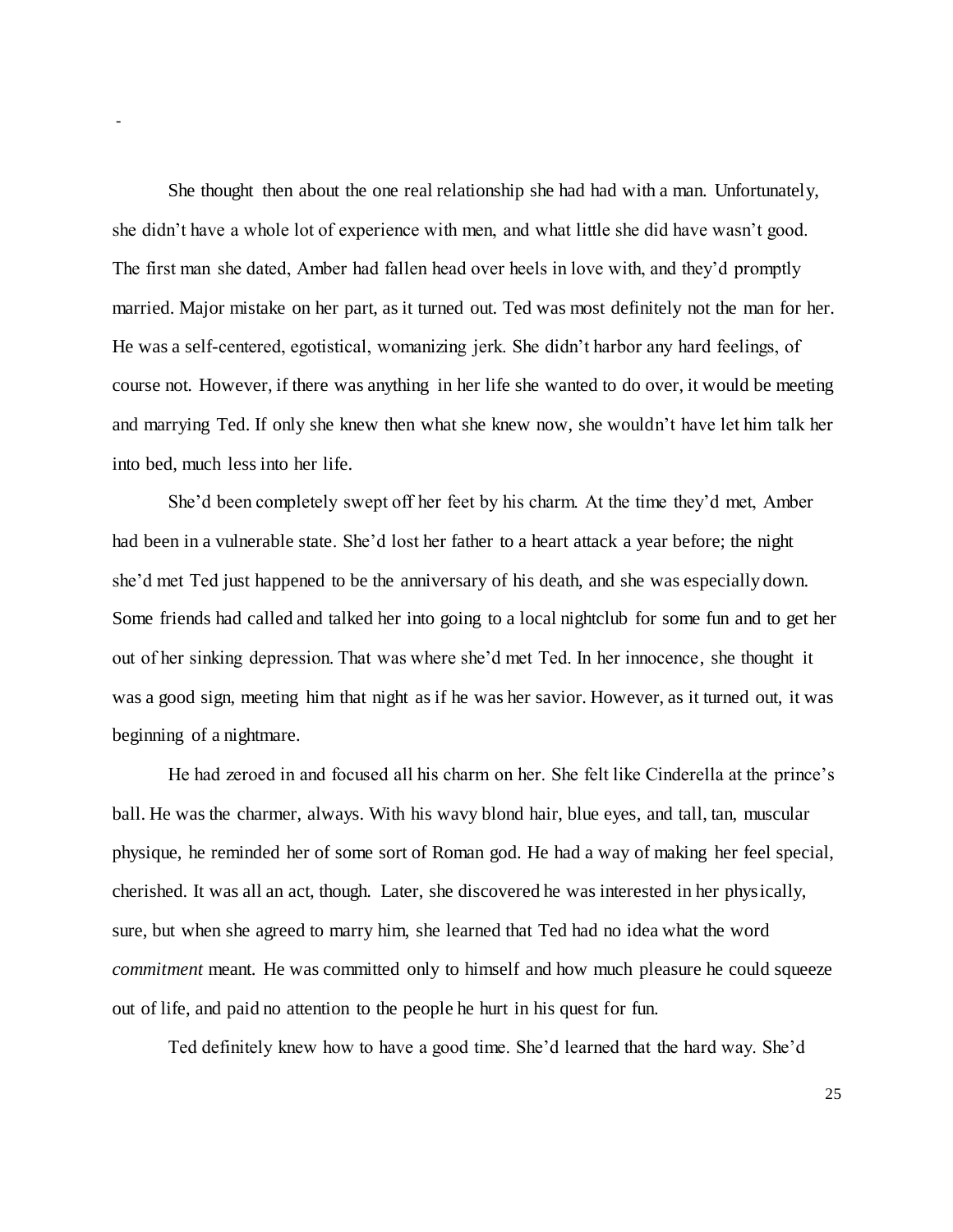gotten off work early one day and was going to surprise him with a new sexy negligee. Instead, she'd ended up walking smack into him doing the "wild thing" with her supposed friend, Melissa. She should have known Ted wasn't the type to be content with just one woman; he had to have several of them around to make him feel like a real man. Amber had left him flat after that scene. Ted was thrilled—then he was free again to do as he pleased.

-

Ted's cheating was just the last straw, though. Even before that, she'd learned Ted wasn't a very nice drunk. On a couple of occasions when he'd had a few too many beers, he got physical with her. She was ashamed to admit that, at the time, since she was convinced it was her fault he'd abused her. She'd thought maybe if she was a better wife, he wouldn't have been drinking in the first place. The truly sad fact of the whole mess was that it took him sleeping around on her for her to wake up and actually leave him. She wondered now how badly he would have hurt her if she'd never caught him with another woman. How badly would he have hurt her the next time he got too drunk? In the end, she'd called the one person she knew she could lean on: her brother, Ruger. However, even Ruger wasn't fully aware of everything that had happened. He suspected things, but she never could bring herself to share that part of her marriage with anyone.

She and Ruger had always been there for each other. Even as children, they were never the typical brother and sister. They'd always watched out for each other. They were more like twins than mere siblings. Their appearance was where they varied the most. Where she was light-haired and fair like their mother and five foot five, Ruger was dark-haired and tanned like their father, and six foot four.

She and Ruger could always sense when something was wrong and when the other was needed. In high school, they'd been in some of the same classes and had even hung out with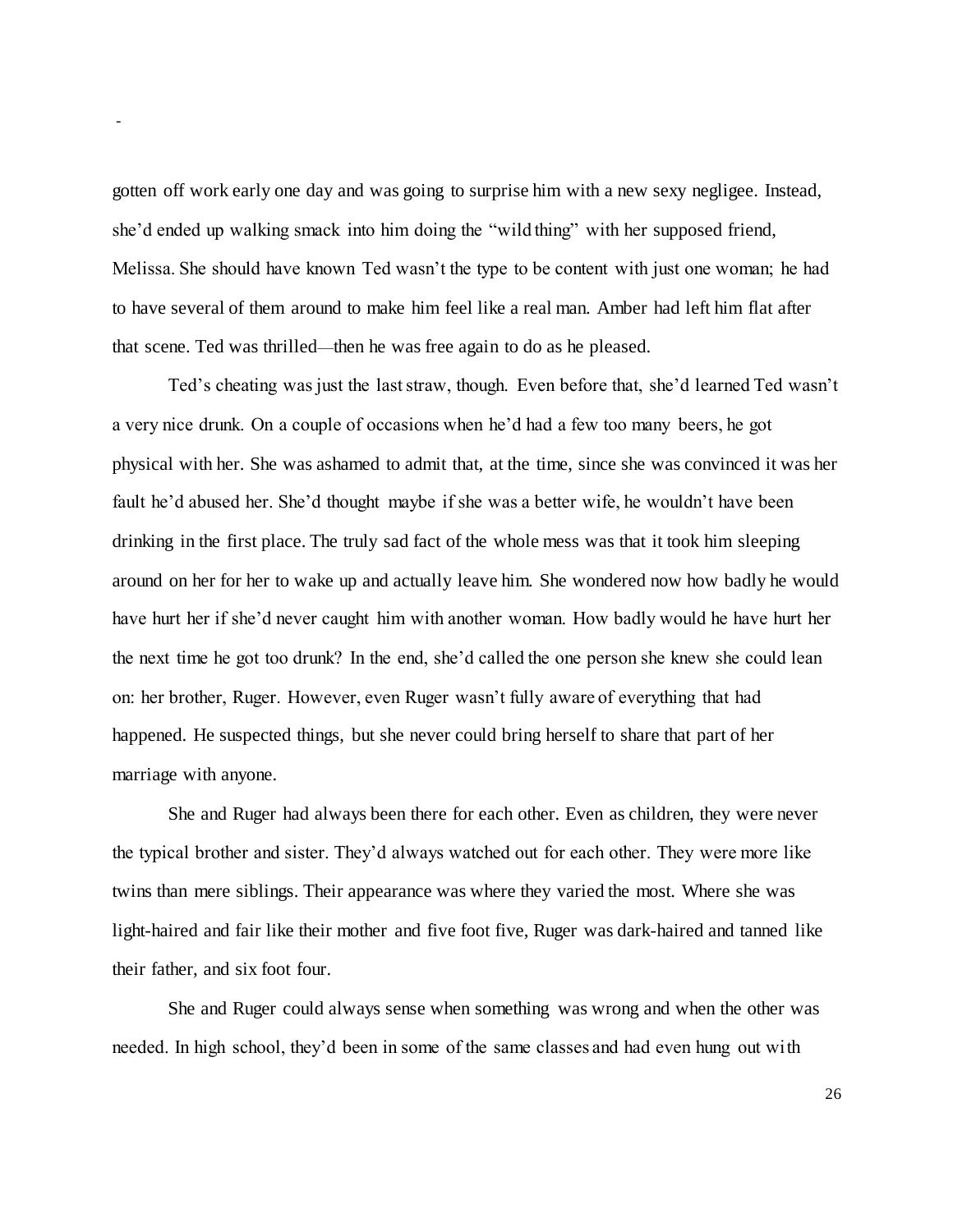some of the same friends.

-

After Amber's divorce from Ted, her brother had spent two weeks coaxing her out of her depression. He simply wouldn't accept her being down in the dumps and vowed to bring her out of it by any means necessary. Eventually, he'd made her see how lucky she was to have found out about Ted and his immature ways before they'd conceived a child and then she'd have to see Ted on a regular basis. What a nightmare that would have been. She shuddered just thinking about it.

Amber still suspected that Ruger had ended up paying a visit to Ted, to make him see the error of his ways, so to speak. She never knew for sure. God help the man who angered Ruger, and Ted had done just that, unfortunately for him. There was no stopping her brother when he got it in his head that someone had to face justice for their mistakes. In this particular incident, Ruger was that justice.

Amber supposed his conviction to doing the right thing was what made Ruger a good cop. He seemed to enjoy his work, or at least he seemed content with the life he had forged for himself. Although she wanted him to be happy, she also wanted him to meet someone who could make his life complete. Ruger never allowed any woman to get too close. Maybe he didn't want to take the time to make a relationship work. He was married to his job, and that was just fine for him. However, Amber would love to see some determined woman come along and turn his wellordered and too disciplined life upside down. It was just what he needed, a little shaking up.

The fiasco of her marriage had wrought some good, she thought as she finished making her iced tea. Amber could spot a slick talker a mile away now. Despite that, Ruger still treated her like a child, continuously asking her about the men in her life. He was determined that she not be hurt again. As much as she told him she could now handle herself just fine, it seemed to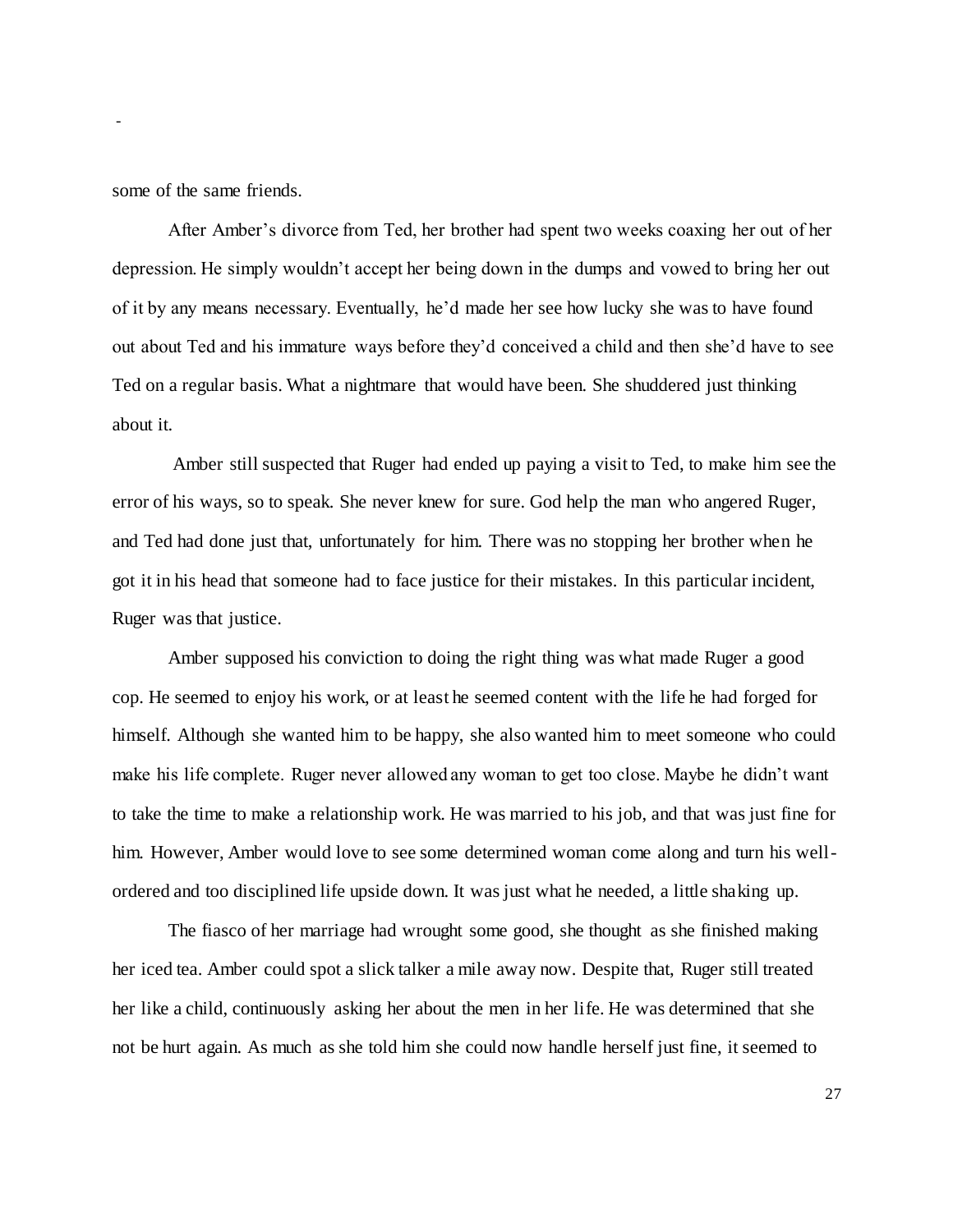make no dent in his brotherly brain. Men could be so infuriating at times. Moreover, after leaving Ted, she vowed not to make the mistake of marrying a man ever again. No way could she take having her heart broken twice. Never again would she find herself in that emotional death spiral.

-

Although the intriguing Sean could prove to be quite entertaining, of that she was certain. She wouldn't be handing her heart over to him or any man again, only to watch it get trampled into the ground. Amber was, however, ready for some entertainment in her personal life. Things had been too boring lately, and very stale. After all, as the saying went, "All work and no play made Jill a dull girl." It was time for "Jill" to have some much deserved fun.

\*\*\*

Hours later, Amber rubbed a hand over her face and yawned. It was only ten in the evening, but the romance novel she'd purchased months ago just wasn't holding her attention. She'd read the same page three times. She placed the book on the coffee table, stood, and started toward the stairs. A knock on the front door froze her in her tracks. *Oh God, what if it's Ted?*  Don't go there. Her hands shook a little as she turned to walk toward the door. "Who is it?" she called out, unwilling to turn the lock, just in case it was her ex.

"It's me, Sean. I just came to return your plate."

The masculine reply sent a flutter through her. Amber's spirits perked up immediately. Although she hadn't expected him to return the plate so soon, she was delighted he was here.

A quick glance in the mirror that hung on the wall in the entryway had her wincing. Her exhaustion showed in the messy hair and in the dark circles around her eyes. Well, there was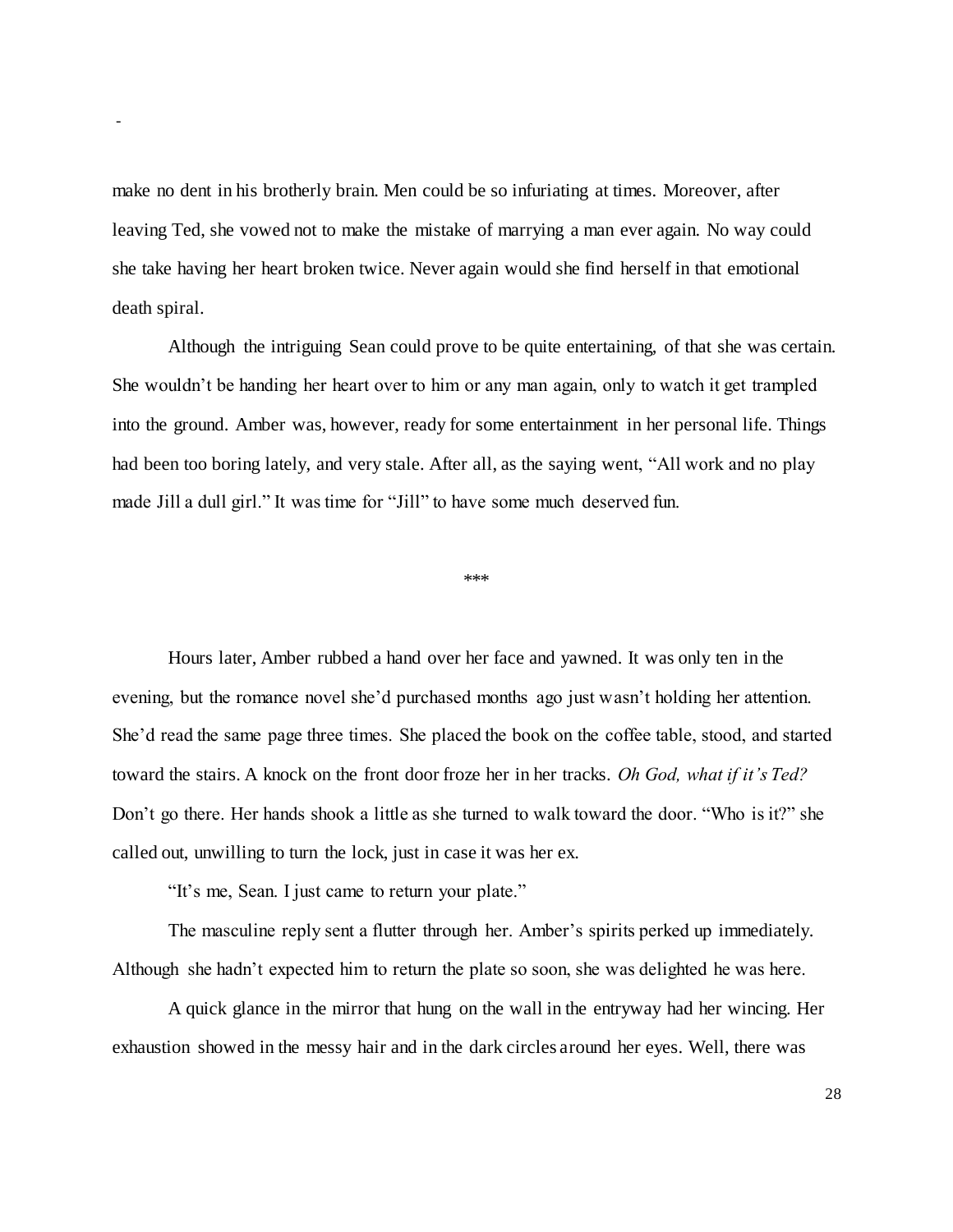simply no help for it now. She didn't have the time to refresh her appearance at this point. Straightening her spine, Amber turned the lock and pulled the door wide.

-

"Sean, hello, I hadn't expected to see you this evening." She opened the door farther, saying, "Come in, won't you?"

"Uh, sure, I just didn't want to stick the plate in my cabinet and end up forgetting about it." It was a lame excuse, and he knew it, but he couldn't think of any other reason to see her. He had to see her. He couldn't explain it. She intrigued him.

As he walked farther into the living room, he thought of how she sounded when he'd knocked a moment ago. "You sounded a little scared when I knocked. Is there anything wrong?" he asked. He didn't like hearing her that way. For some reason, it bothered him more than it should. It seemed to bring out his protective instincts. He wouldn't let anyone hurt her. Just the thought pissed him off.

"Oh, that." She waved it away. "It's nothing I can't handle." She gestured toward the couch. "Have a seat, and I'll get us a cold drink. It's going to prove to be a hot and muggy evening, I believe." She went on easily, "Do you like iced tea?"

As she took the plate from his hand, she noticed again how strong he was, and she wondered what his hands would feel like touching intimate places on her body. Strong, firm hands like his could bring a woman an infinite amount of pleasure. Too late, she realized she was just standing there, unmoving. She held one side of the plate, and Sean held the other. He didn't release it. Instead, he took his other hand and stroked his thumb over her hand once, then twice.

His touch entranced her. Somewhere in her mind, she knew this wasn't proper. She didn't even know him, and he was stroking her hand in such an intimate way. He stopped after a moment and stepped back. Desire pooled in Sean's deep, dark eyes. Her bones melted.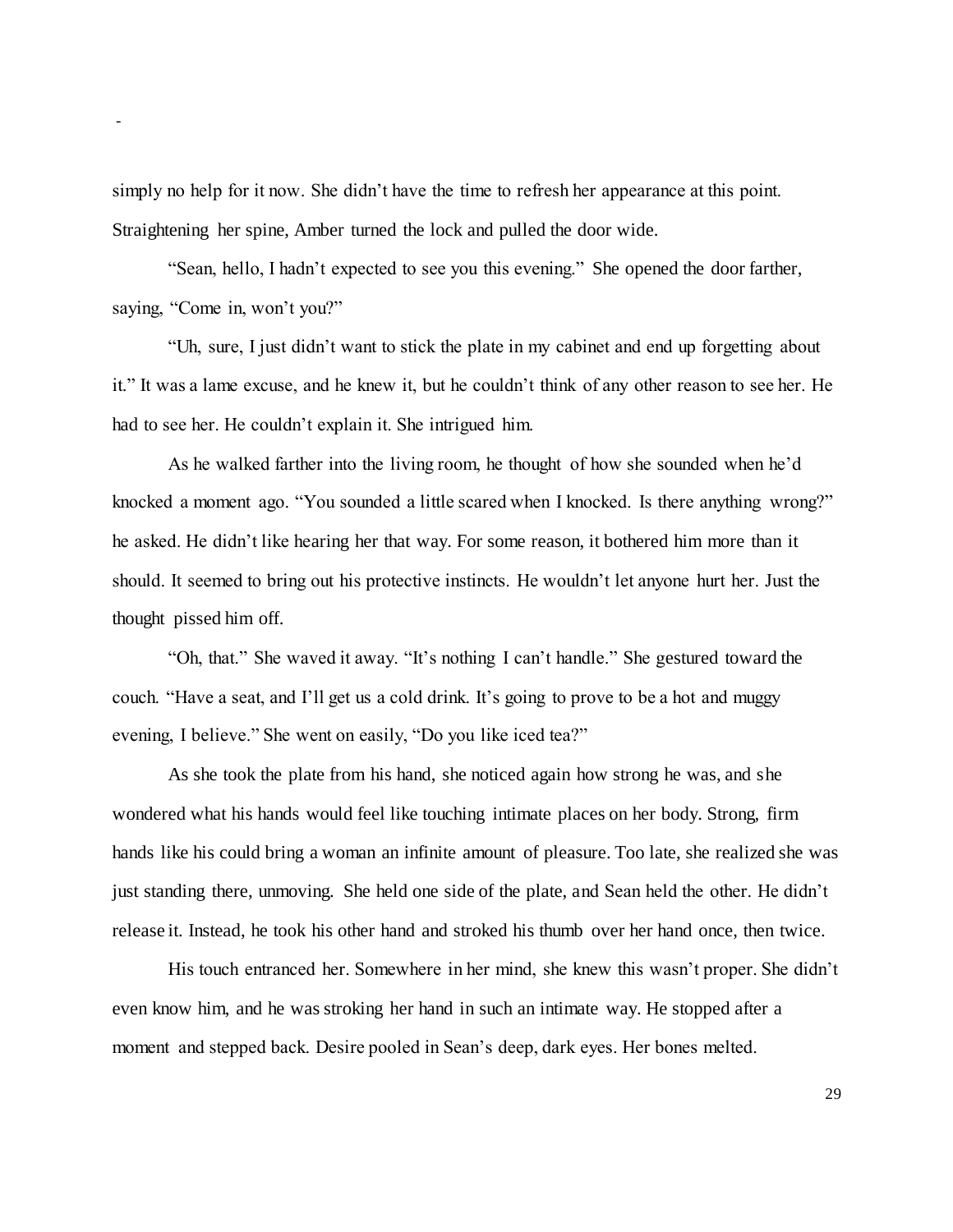"Yeah, it's definitely hot," he murmured. "And yes, iced tea is fine. I could use something to cool me off." He smiled as he sat down on one end of the sofa, his legs spread wide.

-

He'd caught the scent of her when she came to take the plate from him. It seemed to surround him. He couldn't quite place her perfume. It was almost sweet, like icing, not a flowery perfume that suffocated him. No, Amber was turning out to be entirely different from any woman he'd ever known. It made him want to explore every inch of her sweet body, to find out if she smelled like that all over. After she'd left earlier, he caught the hint of her perfume all over the kitchen and the living room. It drove him mad with desire.

Amber quickly escaped to the kitchen and started pouring their tea. Sean could turn her into a stammering idiot. He was the type of man who would want to take all the control. She could very easily find herself losing her hard-earned independence.

"Sean, do you take anything in your tea?" she called. As she turned around, Amber smacked up against a very hard, male chest.

"Oh," she gasped. Unfortunately, she was holding their glasses of ice-cold tea. Well, they *were* glasses of iced tea; now they were all over the front of her tank top and Sean's black Tshirt.

"Oh crap, I'm so sorry," she quickly said. "I didn't hear you come in."

"Obviously," Sean replied, sounding entirely too amused. "And to answer your question, I like sugar in my tea, lots of it."

As he grabbed a dishtowel to wipe off the front of his shirt, he realized there was nothing he could do but take off the sopping-wet thing. Amber's groan caught his attention, and he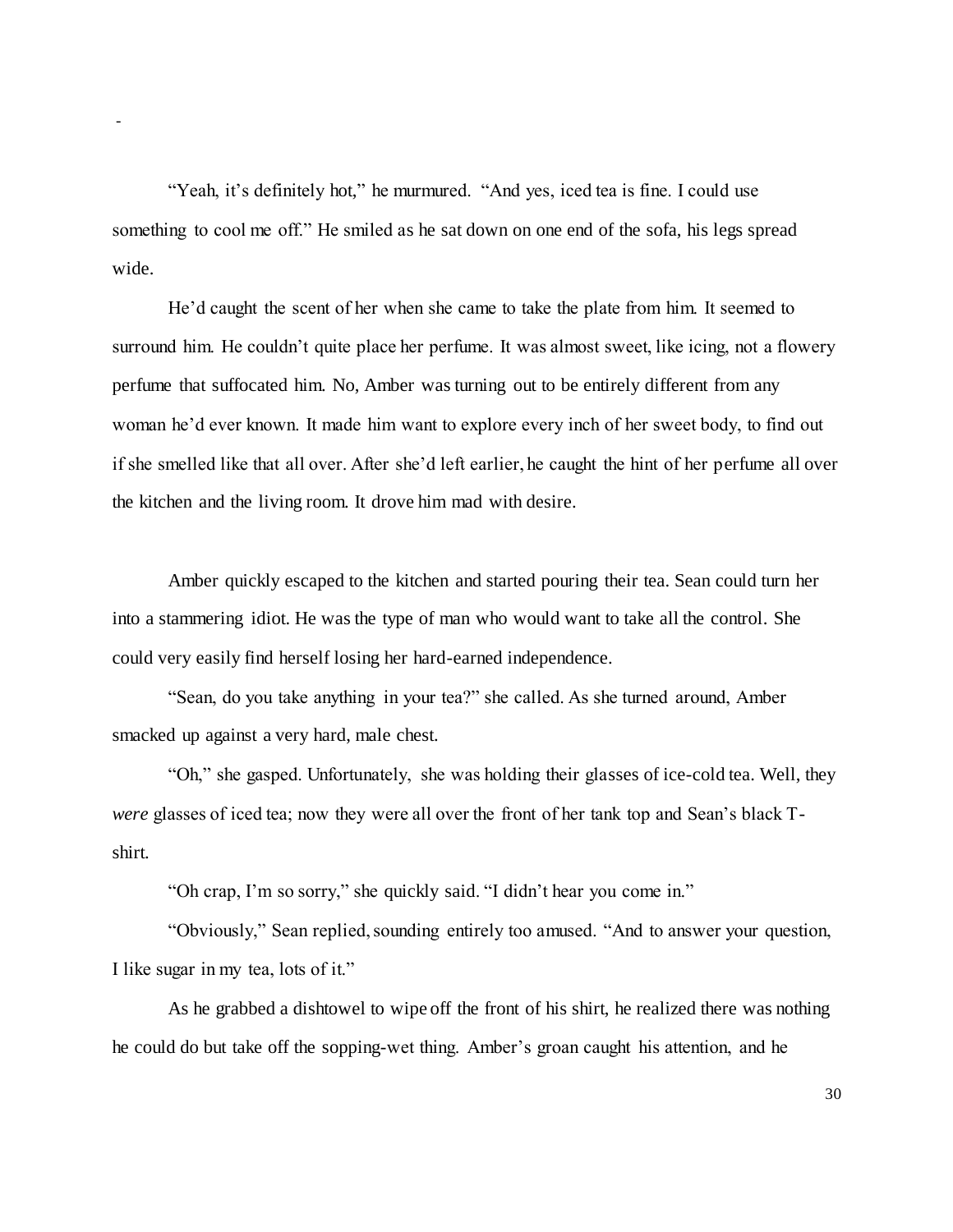glanced over. Her white tank was soaked clear to the skin. And she wasn't wearing a bra. She'd been so worried about his shirt that she had no idea her breasts were on display in all their beauty, her pink nipples outlined by the wet cotton. God, she was perfectly built. He wanted so badly to just reach out and touch her, to cup her in the palms of his hands. He felt like a total lecher staring at her and fantasizing about her while she was so upset over ruining his old faded T-shirt.

Finally, their gazes met. "Uh, I think you might want to go change."

-

Amber took a moment to check her own shirt and gasped. Terrific. She was practically naked from the waist up. She crossed her arms over her chest in an age-old gesture meant to protect. Only problem was, she knew by now that he'd gotten an eyeful. Oh Lord, how would she ever be able to look him in the eye again? Her cheeks heated. *Good going, Amber, you've done it this time*.

"Um, uh, I'll just go and, uh, yeah," she sputtered as she bolted out of the kitchen. Upon reaching the stairs, she called over her shoulder, "Make yourself at home."

Sprinting up the remaining steps, she faintly heard him say as she reached the top, "Don't change shirts on my account." Glancing behind her, she saw that he stood at the bottom of the staircase, leaning against the wall with his arms crossed and smiling devilishly. Mortified, she retreated to her bedroom.

Several minutes later, they both sat on her living room couch, sipping fresh glasses of iced tea. Amber couldn't pull her gaze away from Sean's chest. After she'd changed into a fresh shirt and bra, she came back downstairs only to find him standing in her kitchen in his black jeans and no shirt. At a loss for words, she couldn't help but sneak glimpses at his gorgeous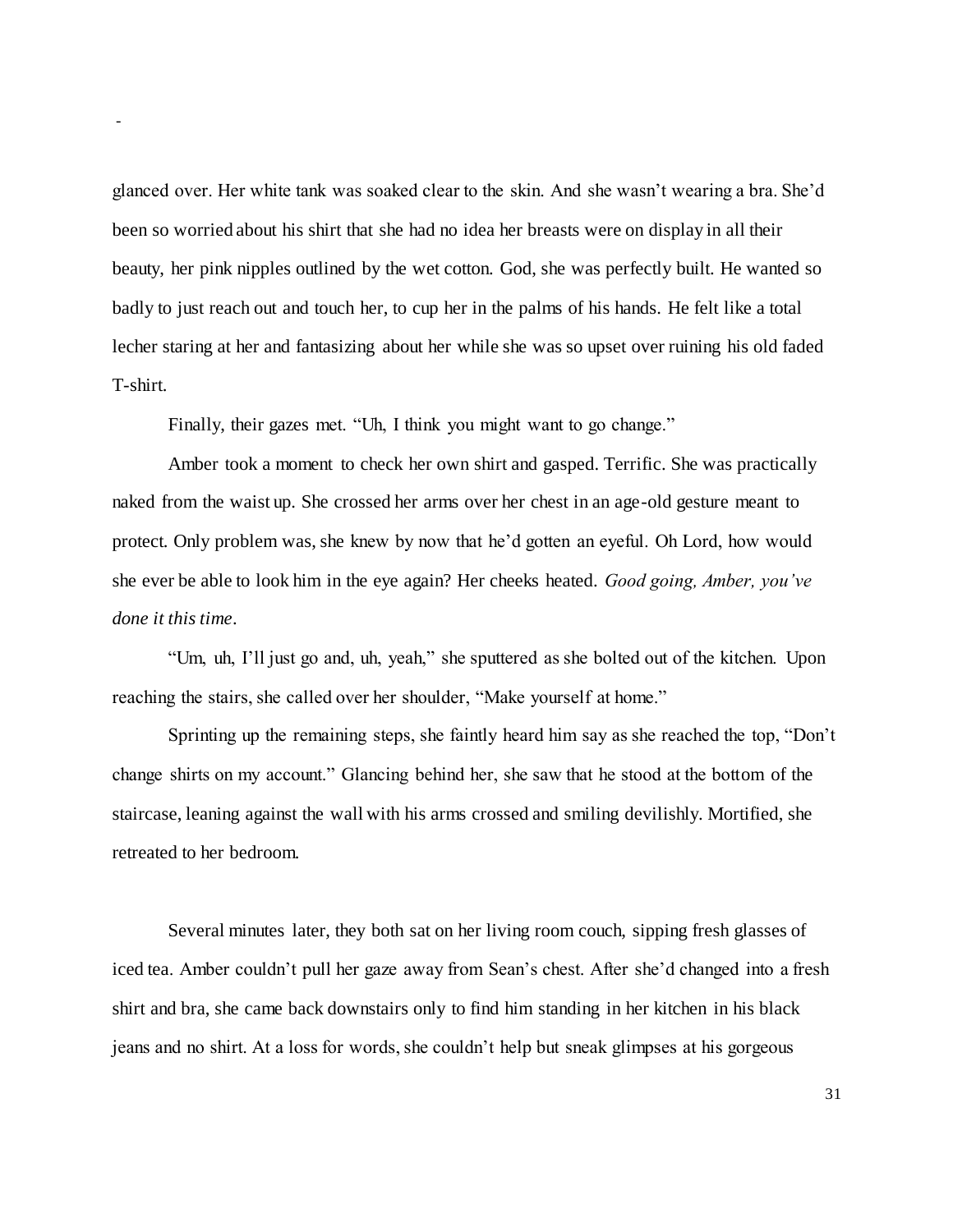body. He turned to her and asked her what she took in her tea. She thought she must have told him, because it tasted right. However, she couldn't remember putting together a single coherent sentence.

-

Apparently, after having gotten his shirt thoroughly soaked thanks to her clumsiness, he'd opted to simply take it off, leaving him bare from the waist up. God, the man was divine. Could she use that word to describe a man? His shoulders and chest were flawlessly sculpted. He had a perfect tan and just the right amount of hair traveling down his torso in a straight line and disappearing into his jeans. Oh, how she'd love to follow that line with her mouth to see what treasures lay beneath those formfitting jeans. *Get control of yourself girl*, she reprimanded herself. *It's not the first male chest you've seen.* However, it was by far the most impressive one to date. For the first time since she could remember, she thanked God for her clumsiness.

Sean liked the country décor in the living room and the various well-loved plants scattered around. "You have a very nice house. Did you decorate it yourself?" The kitchen, with its large oak table and country-blue accents, seemed homey, cozy. Unlike his boring, mismatched furnishings.

"Yes, I've been redecorating since I moved back in here a few years ago." She went on to explain, "This used to be my parents' home. After my dad passed away, Mom moved to a smaller house and sold this place to me." Amber cherished her childhood home. It still seemed strange that her dad was gone. She would sometimes get up on Sunday mornings and expect to see her mom at the stove and her dad reading the paper at the table. At times, she swore she could smell his aftershave.

Bringing herself back to the present, she said, "Redecorating can be very costly, so it's taking me a while to finish."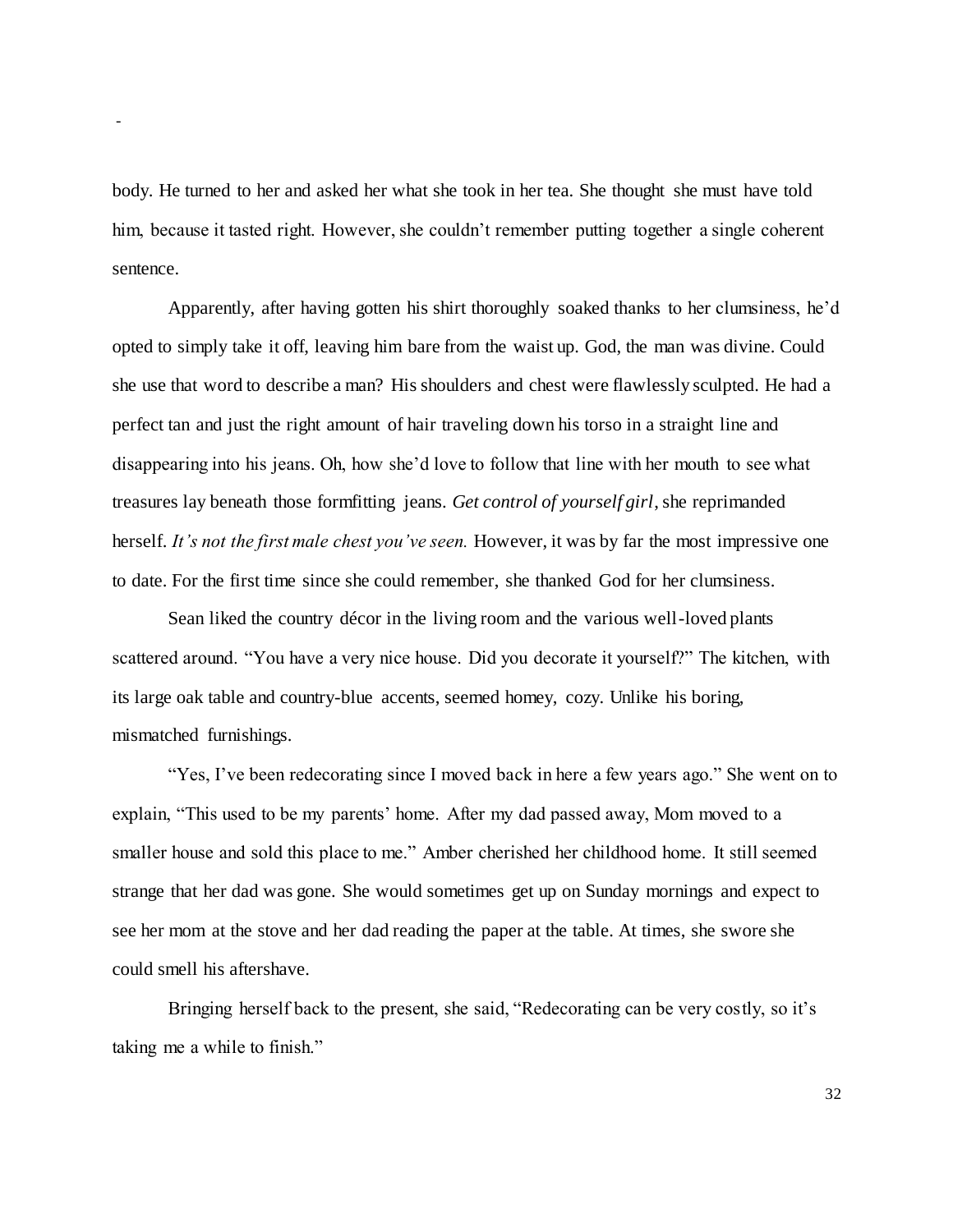She still remembered the raw pain that lanced through her heart when she'd gotten the call to come to the hospital. Upon arriving, she'd been met by her brother. When he took her into his arms, she knew without him having to tell her that her father had died. Ruger had come home to live for a time before being transferred to another precinct a few hours north. Now, Amber could never imagine leaving. It would always be home to her.

-

Sean saw the pain that came into her eyes. It didn't take a psychic to know she was very close to her dad and his death had taken a piece of her heart. He hated to think of her ever being sad.

"I'm sorry for your loss," he said softly. He took her hand in his and stroked his thumb across her palm in a soothing gesture.

She noticed the sincerity in his eyes and didn't know what to think. Wow, she would need to guard her heart, or she would find herself handing it over to one Sean Gunner.

"Thank you," she replied and, in an effort to lock the pain away, asked, "What about your parents? Are you close?"

"Not so much." His eyes took on a distant expression. "I was an unexpected surprise, and they've never quite known what to do with me."

She'd never in her life seen anyone shut his emotions down so quickly. "I'm sorry," she said, wanting to know more about him but not willing to pry. It would take some time for a man like Sean to open up and share his secrets. Amber was determined to take all the time in the world, because she really wanted to get to know him.

"I should be going." Sean stood and headed toward the door. "Thanks for the tea."

Amber trailed behind him. "Anytime. Maybe next time you come for a visit, I'll even manage to get the tea in the glass instead of down the front of your shirt," she said as heat filled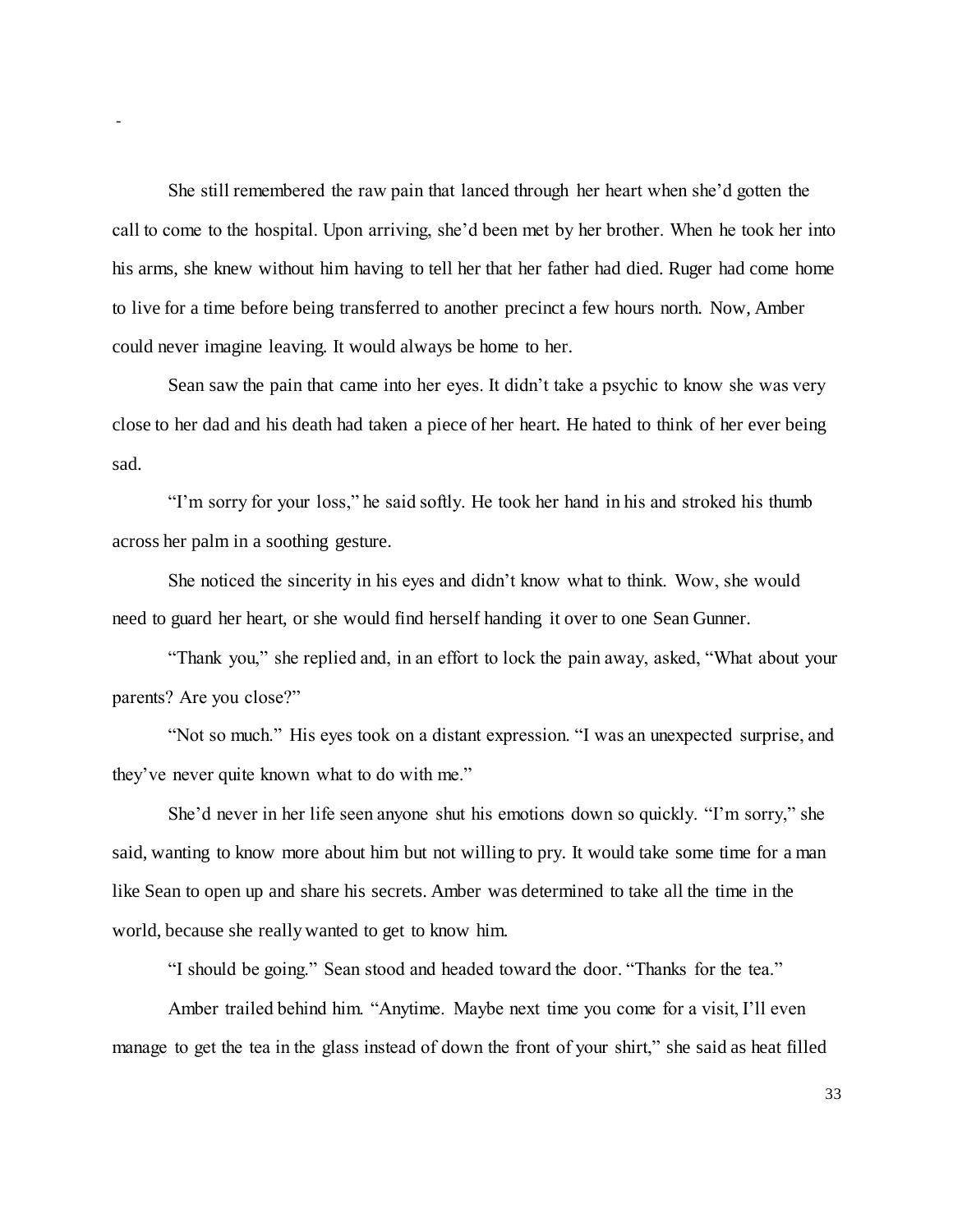her cheeks once again.

-

He turned then, his gaze darting quickly to her chest. "I've had worse things happen," he murmured, just before he bent and kissed her softly, briefly. He walked out the door, and Amber watched until he was out of sight.

She stood, sort of frozen from Sean's chastely gentle kiss. As she started to come back down to earth, a thought struck. Sean had gone home wearing only his jeans. Her neighbors would see him leave her house with no shirt. There were plenty of Nosy Nellies on her street. She dropped her head against the door and groaned.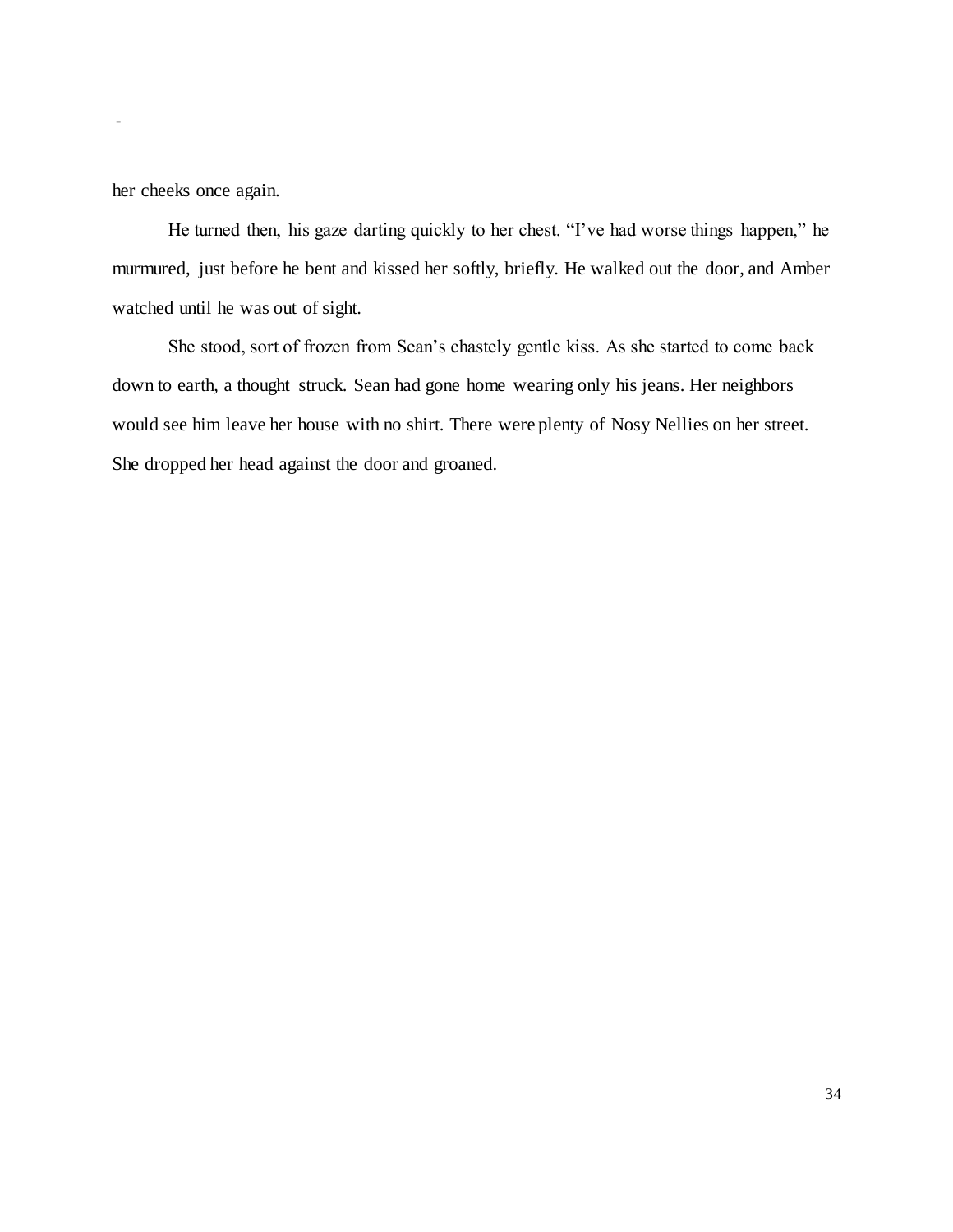## **Chapter Three**

-

Sean woke the next morning with a raging hard-on. Although, after spending the evening with sexy Amber Price, it was no wonder. Typically, he enjoyed early mornings. There was something about waking up feeling fresh and revitalized and, most of all, alive. On the other hand, most mornings weren't spent trying to tamp down his lust in a cold shower.

Leaving Amber's house the previous evening, he'd felt very much like he'd just left an unopened gift under the Christmas tree, something that was nearly impossible to do. He'd gone straight upstairs to his cold empty bed, only to lie awake in the dark for several more hours. Every time he closed his eyes, he saw Amber standing in her quaint country kitchen, soaked to the skin in iced tea. God, she was magnificent. Her plentiful round breasts were just right for a man's hands. *His* hands. The need to rip off her wet tank top and worship her pert pink nipples with his tongue overwhelmed him. He'd gone to sleep dreaming of doing that and so many other things that were equally pleasurable.

As Sean stepped out of the shower, now feeling somewhat under control of himself, he began drying off. He took in his reflection in the round mirror that hung over his bathroom sink and saw his mother's dark hair and blue eyes reflected back at him. That he could be anything like her made him want to retch.

They didn't come any colder than Alexia Gunner. It was as if she'd been born mad at the world. She never had a kind word to say to Sean growing up. Nothing he did ever seemed to measure up. The only time he could remember his mother being even halfway proud of him was when he'd joined the army. Moreover, even that hadn't lasted forever. It seemed he'd spent half his life trying to please the very rigid Mrs. Gunner. It wasn't until his mother had lectured Sean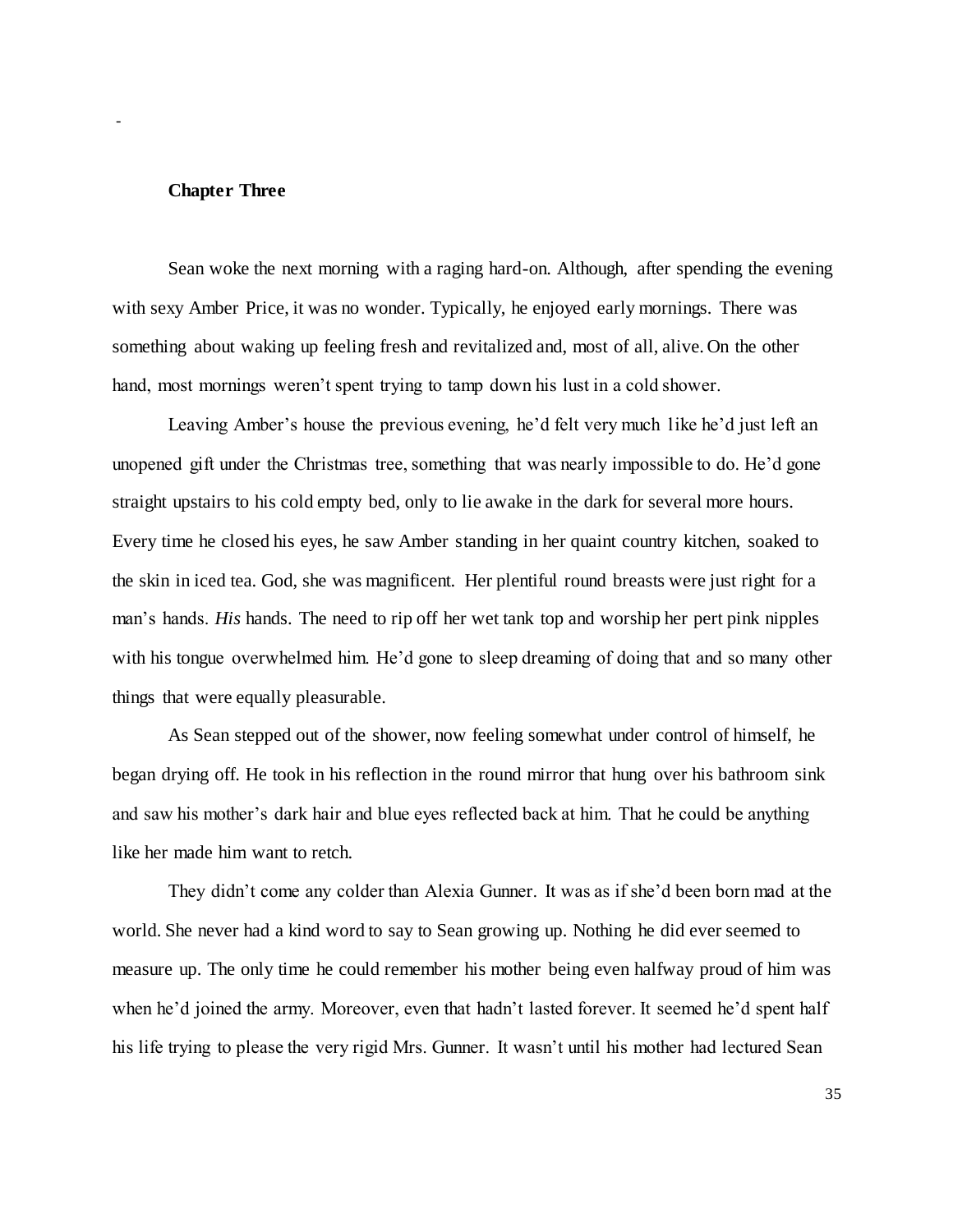about his unsuccessful marriage, followed by the disastrously ugly divorce, that he realized he'd never win his mother's acceptance, no matter what he accomplished. Moreover, any failures were just a reminder to his mother that she'd spawned a fallible son.

After Sean threw on a pair of jeans and a sleeveless white T-shirt, he walked downstairs to make some fresh coffee and get started on his work. He enjoyed his solitude and needed that to concentrate. He'd finally achieved success. Hell, if there was one characteristic he thanked his mother for, it would be tenacity. Once Sean had his eye on something, he didn't stop until he got it.

The phone rang, interrupting his thoughts. He set down his mug and picked up the phone. "Hello?"

"Now I know I raised you better than that, son. You could answer with a bit less rudeness in your tone."

Sean rolled his eyes and said, "Hello, Mother. I'm sorry. I was busy is all."

"Busy with what?"

-

"Never mind that. How are you? Is everything all right?"

"Yes, dear, everything is fine. I was just calling to see how things were going with you there, and if you were getting settled into your new house okay. Do you need anything?"

"No, Mom, I'm fine. It's coming along just fine." He didn't have the heart to tell his mom about the house he was living in. While it was a decent home in the suburbs, his mother expected him to be living in some well-off private community. And that just wasn't his style.

"Well, if you need anything, just call. Still, I wish you'd reconsider and come back home."

In a warning tone, Sean said, "Mom, we've discussed this already."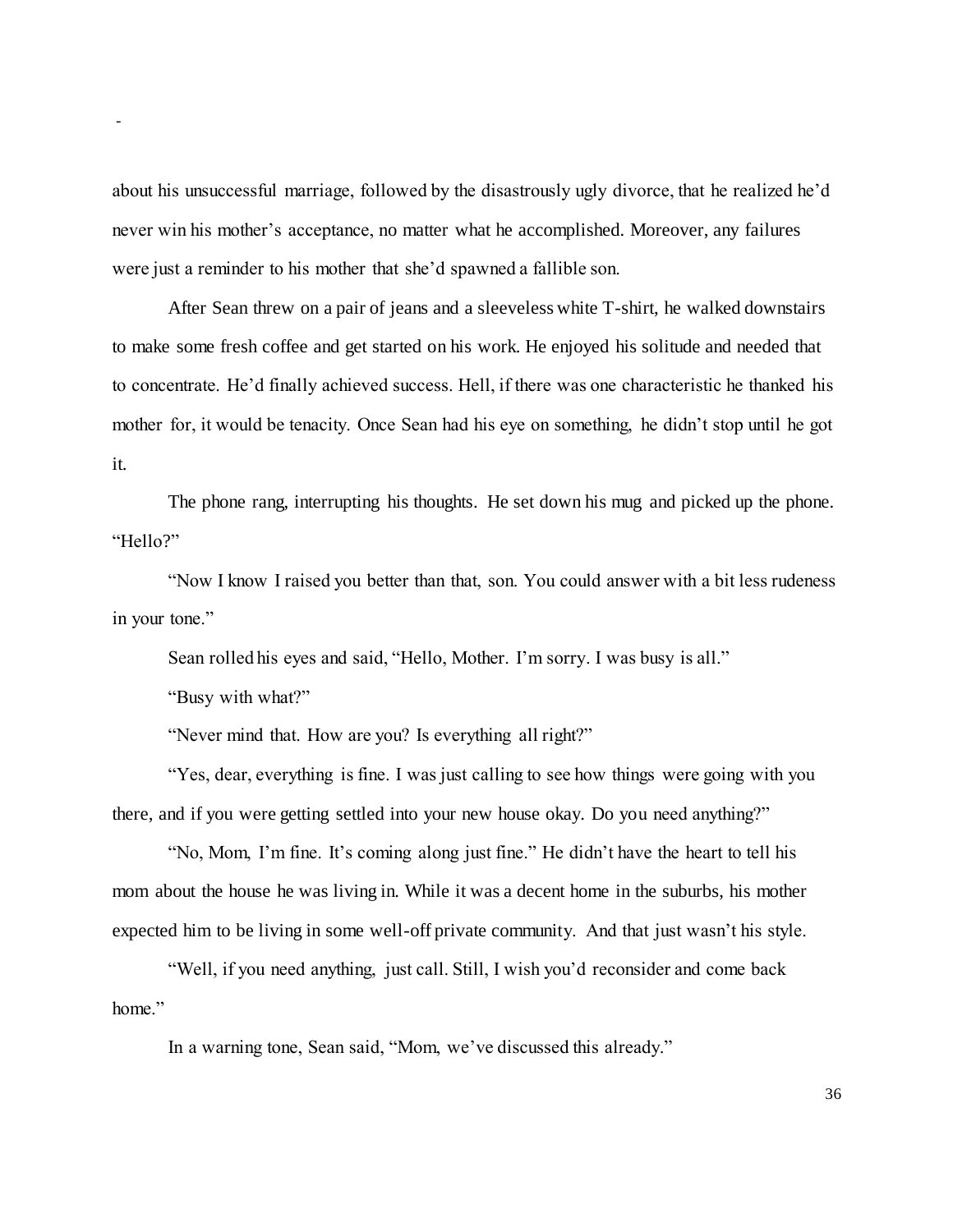"Yes, I'm aware of that, but you have so much potential, and I think you'd do well here." She paused a moment, then said, "I saw Alice the other day. She asked about you."

Without thinking it through, Sean said, "Alice and I are old news, and right now I'm more interested in—" He cut himself off, not wishing to divulge his fascination with his neighbor.

"Interested in what, Sean?"

His mother's alert tone told him it was too late. She'd never leave him alone until he told her exactly what he meant. "I'm more interested in my neighbor right now than I could ever be in Alice."

"Oh?"

-

"Yeah, my neighbor's a cutie named Amber." There, that ought to get her going. If he knew one thing about his mother, it was that she liked being in charge, and that included picking out his women for him. She'd picked Alice. He was through letting her choose.

"Is there any more to this woman besides cuteness?"

Her disgusted tone told him she was troubled about his new interest. Good. "Sorry, Mom, I got to go. Work to be done and all that. Take care, and tell Dad I said hi." With that, he hung up the phone, smiling with a battle won and her sputtering on the other end. She'd be stewing over that morsel of information for weeks.

As he headed back upstairs with his cup of coffee in hand, Amber stole into his mind once again. He would never get a thing accomplished until he was able to put her out of his mind. Sean had a feeling the only way to do that was to make love to the vixen. He wondered how many times it would take before he'd had his fill of his sexy next-door neighbor.

Once in his upstairs office, Sean sat behind his desk and booted up his computer to get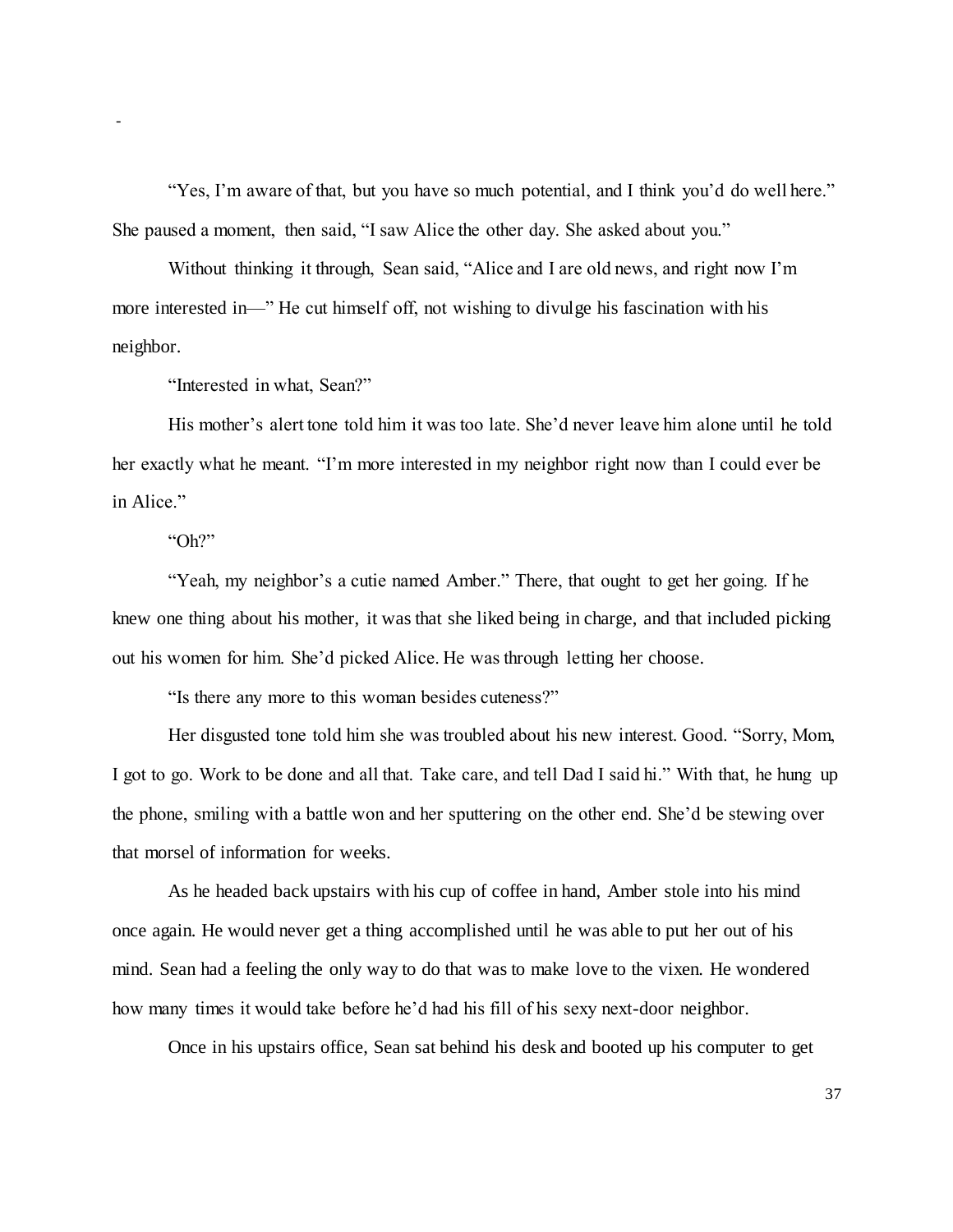started, then peered out the window. Sean's and Amber's houses were close enough together that he could see the dirt on her siding from where he sat. Conveniently, he had a completely unobstructed view of her entire backyard, as well as her window directly across from his own. He wondered what room lay behind that window. He never saw any lights on, so he assumed it must go unused.

-

Sean's backyard, which he'd yet to step foot in, was filled with overgrown weeds surrounding a cracked cement patio that could only be improved by tearing it up and replacing it with a new one. In direct contrast, Amber's backyard had flowerbeds and a very well-kept lawn. There wasn't a weed in sight. No way would a weed be brave enough to ruin such a pretty yard. She had a privacy fence on all sides, effectively closing in her backyard, and her patio was still in good condition and sported a set of fairly new patio furniture done in beige-and-white stripes. The set came complete with a matching lounger.

On one hand, he was thrilled to be living next door to a woman who could easily pass for a *Playboy* centerfold. That did have its perks. On the other hand, it was frustrating as hell and one very tempting distraction. Sean rubbed at the sweat beginning to bead on his forehead. Damn the heat.

As if his thoughts had summoned her, Amber strode out onto the back patio in her bathing suit with a towel tossed over one shoulder. No way in hell could he drag his gaze away as she sprawled on her stomach on the lounger, wearing the cutest black bikini with her lush round bottom beckoning for him to fondle it. Hell, he could even make out a few drops of sweat trickling along her spine. He imagined he could smell that sweet icing scent of hers mixed with her perspiration. It made him want to take his tongue to every inch of her body just to find out if she tasted as good as she smelled. No way was he ever going to get any work done if he didn't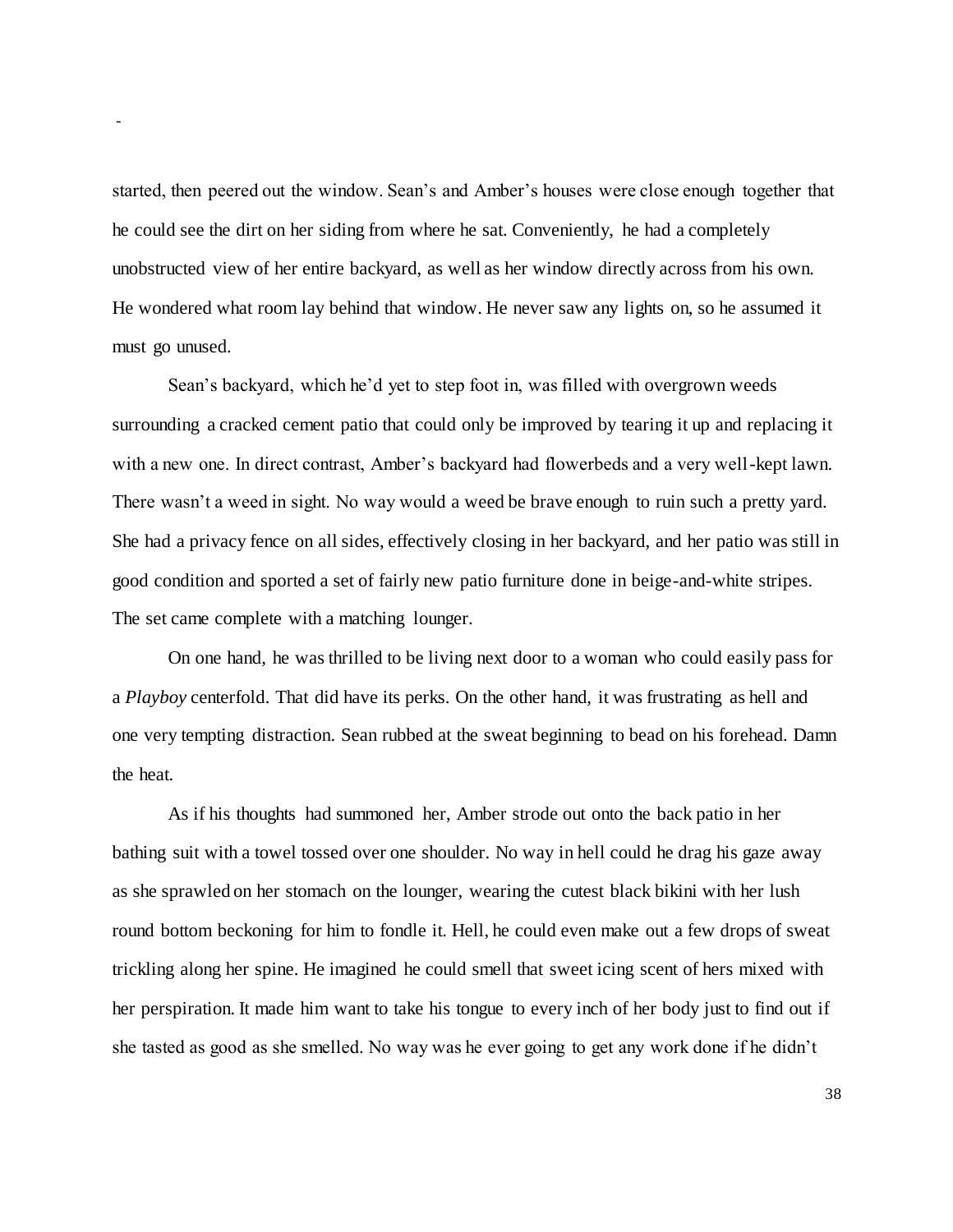move his office to one of the other upstairs rooms. He cursed. Maybe on the other side of the house. And yet he did so enjoy the view from this one.

An hour and two cups of coffee later, Sean still hadn't made any progress on his work. He continuously caught himself watching Amber. With frustration setting in, he decided now would be a good time to refresh his cup, and hopefully his mind as well. He rose from his chair and stretched his legs. He looked out at Amber one last time before heading downstairs. At that pivotal moment, she sat up and turned over. Oh sweet mercy. She was amazingly built, like a fine work of art. He could sit and watch her for hours. The high privacy fence on all sides of her backyard must have given her a sense of freedom, because she began readjusting the top half of her swimsuit. He decided a man could only be expected to take so much torture, when she unfastened the strings of the top and started applying sunscreen to the valley between her breasts.

# Sean cursed.

-

Amber finished and lay back down. Maybe she needed a hand in applying sunscreen to her other delicate body parts as well. He'd made up his mind to go next door and perform the small task, when a golden-haired man walked through the gate that led into the backyard. Sean froze in his tracks and watched the man approach Amber. She was, as of yet, unaware she had a visitor. The stranger stepped up beside her, crouched down, and placed his palm on her stomach. Amber shot straight up. Sean's entire body vibrated with possessive rage. He wanted to break every bone in Golden Boy's hand, and then wipe the lecherous smile off his face by pounding it to mush. The stranger had already made one grave mistake. He'd touched Sean's woman. With clenched fists and grim determination, he left the bedroom and headed straight to his neighbor's. He felt a powerful need to show the stranger the error of his ways and make him understand that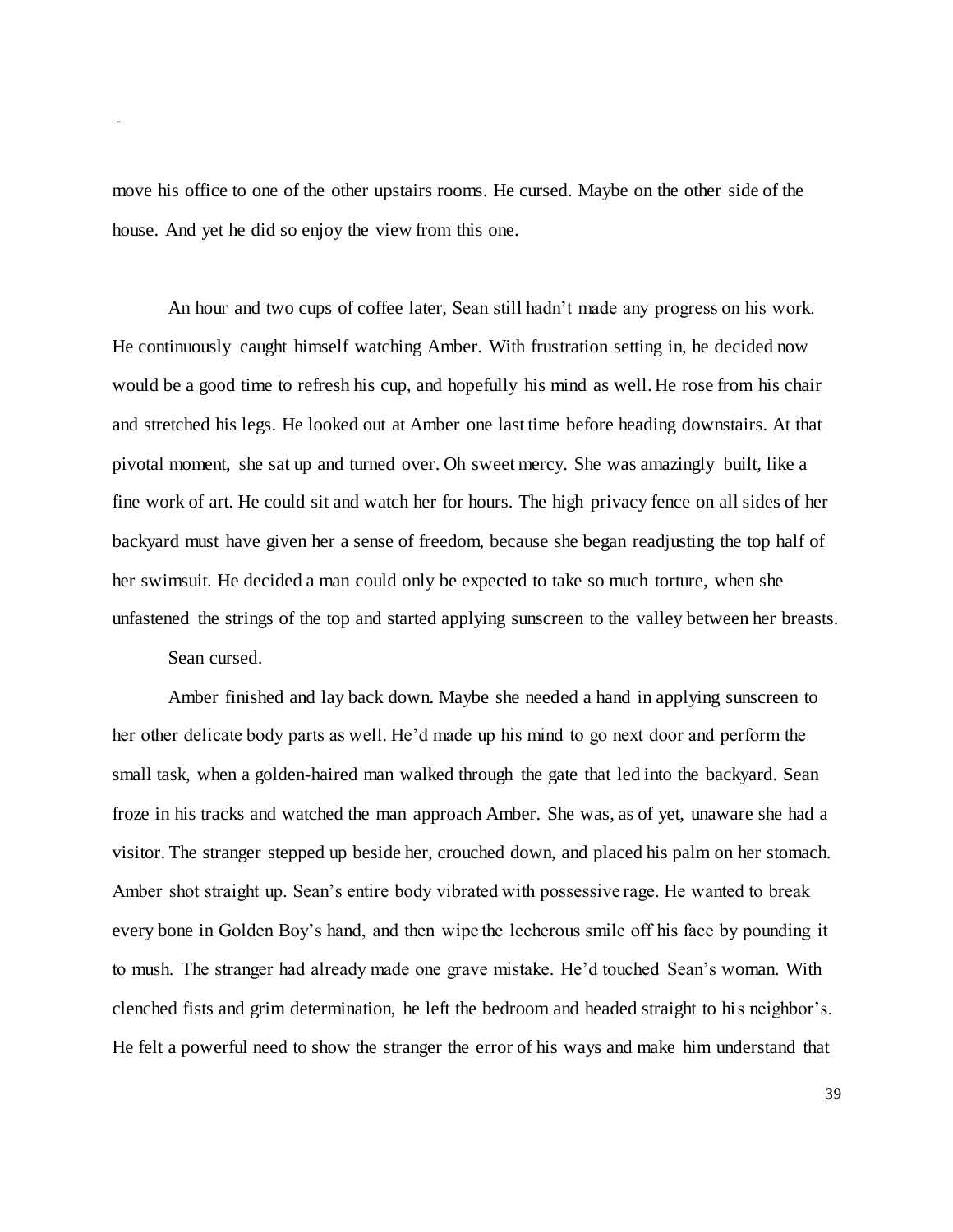Amber was, without a doubt, taken.

 $\omega_{\rm{max}}$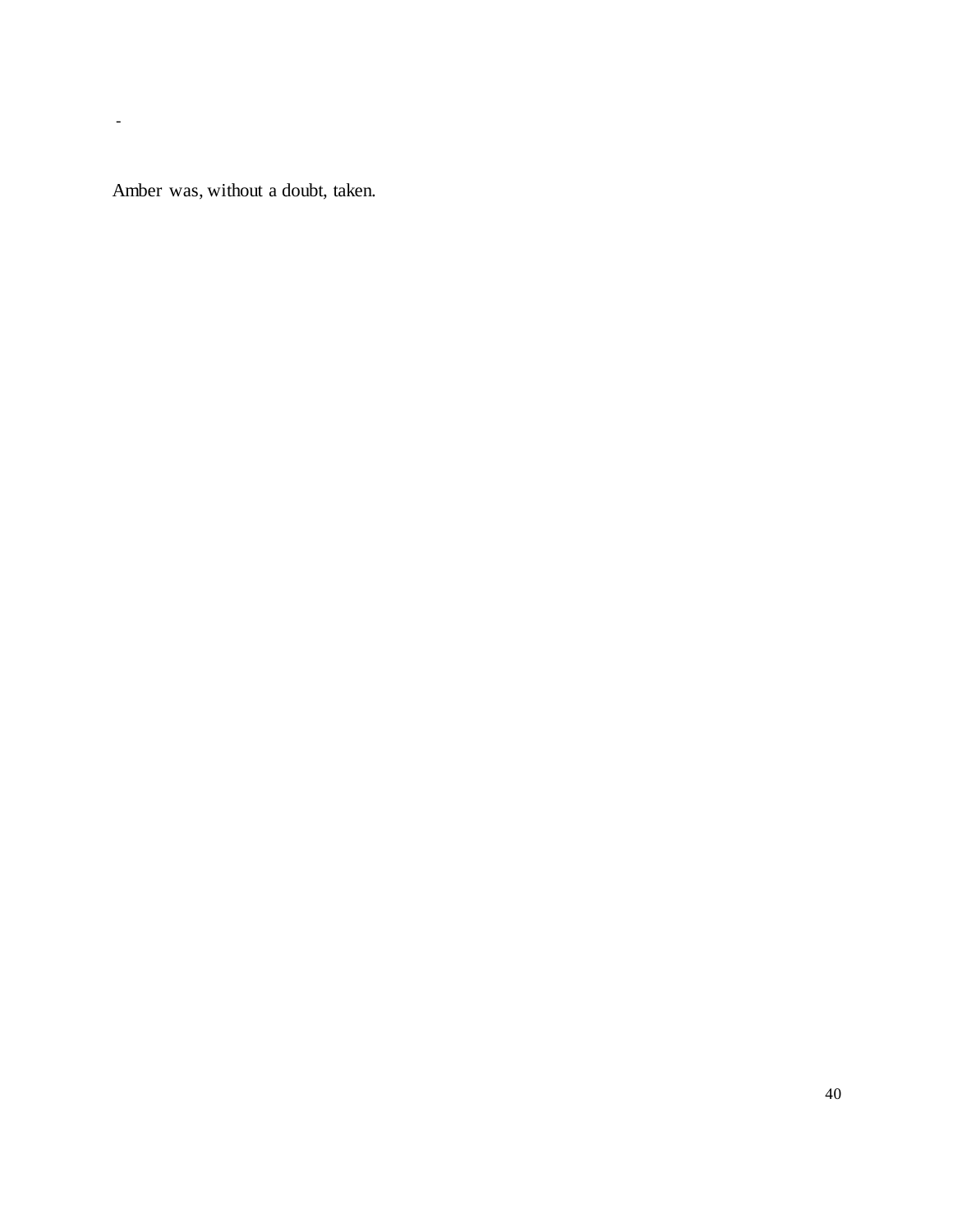Amber had come awake feeling tired and sluggish. Maybe it had something to do with getting practically *no* sleep. After seeing Sean out, she'd locked up and gone straight to bed, only to toss and turn for most of the night. Despite feeling exhausted, she'd just lain there wishing she weren't alone in the cushy soft bed. She'd had some of the most erotic dreams she'd ever had in all her life. Sean slowly and methodically undressing her; Sean pulling her into a heated embrace, touching her in places that hadn't felt the touch of a man in years. Oh yes, she wanted it all. She wanted it all with him, and soon. Making the hot erotic dreams become reality was now her new goal.

After having a simple breakfast of a toasted bagel with her favorite strawberry jam and washing it all down with a glass of grape juice, she decided to relax in the sun for a few hours before starting on her chores. Once she'd slipped into her two-piece swimsuit and grabbed the sunscreen, she went out onto the back patio.

Slathering on the lotion, she remembered Ruger always teasing her about her quest for a tan. Considering she was so fair-skinned, a tan wasn't really an option. Yet, in her younger days, she'd been intent on having the golden glow the other girls her age had always attained. On the other hand, now that she was older, she realized that "glow" could do a lot of damage. Nevertheless, she did enjoy the heat and light of the morning sun. It was very therapeutic somehow, and a great way to start a day.

Lying on her stomach on her cheap Fiesta Mart lounger, she began to drift off. Amber checked the time on her watch on the round table and realized she'd better turn

\*\*\*

-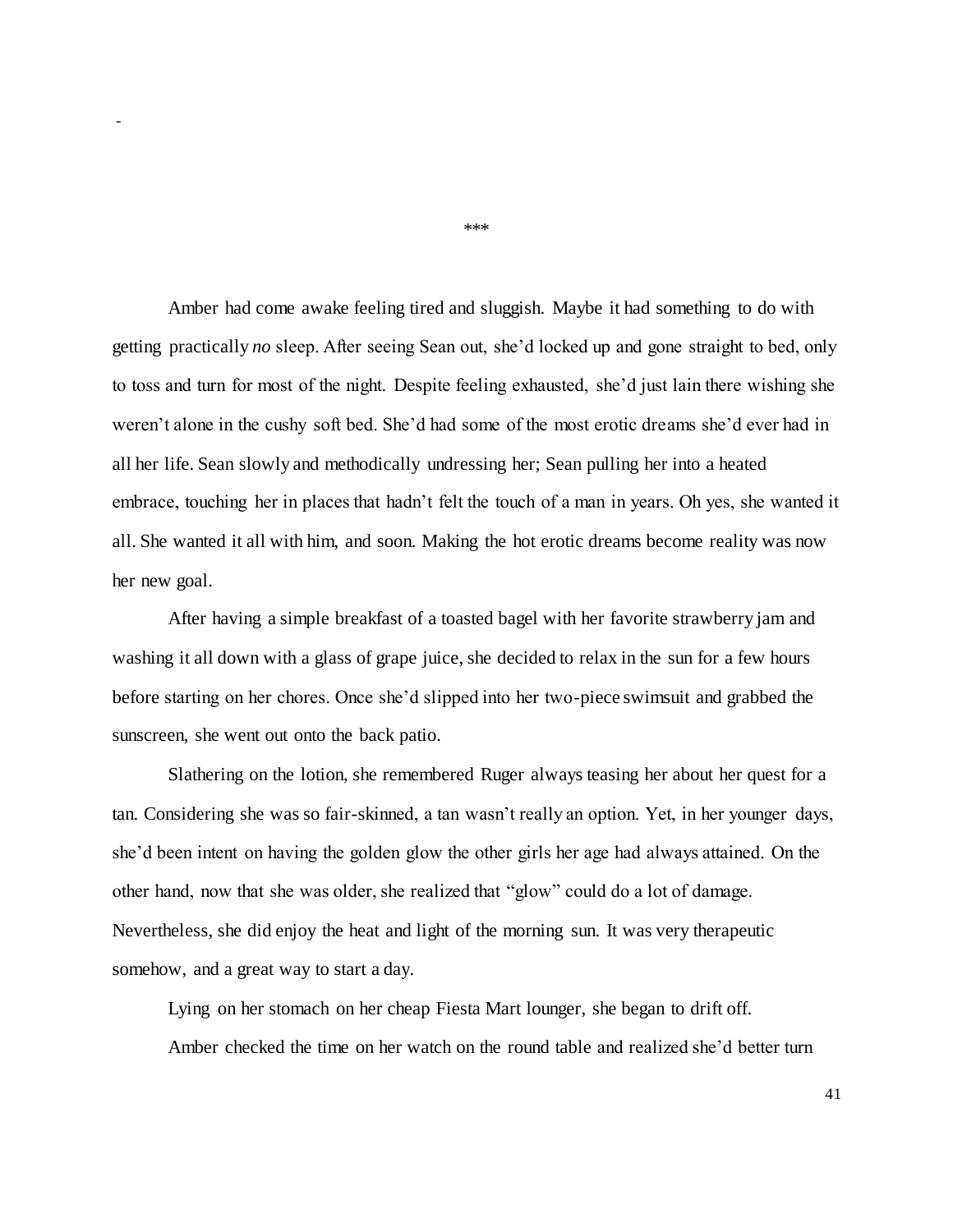over lest she get burned. She adjusted her bikini top and made a quick decision to undo the straps. She smoothed on more of the protective lotion, then lay back down, letting the strings dangle, and drifted off once again. A few moments later, she was brought out of her haze by a hand being pressed to her belly. Startled, she opened her eyes and grabbed at her top, jerked upright, and stared into the grinning, ogling face of her ex.

"Hey, baby, you should've waited on me. I would've massaged the lotion in really good, and in all the right places too."

"Ted, what are you doing here? I thought I made myself perfectly clear on the phone. Our time together was over a long time ago. You can't just pop up here as if you have some kind of right to do so, and don't call me baby!" How dare he come here unannounced and unwanted! She only hoped he couldn't detect her tremor of fear.

"Aww ba…um, Amber, don't go getting all upset. I just wanted to see how you were. Of course, I can see you're fine, just like always. You always did have such a sweet, tight body, mmm-mmm. I can see some things haven't changed." His gaze traveled over her.

"I'm warning you, Ted, I want nothing more to do with you. The marriage was a huge disaster and an even bigger mistake, one I'd like to forget about, so just go back to wherever you've been the past five years and leave me alone." She retied the strings on her bikini, swung her legs to the side of the lounger, and got up.

She began stomping to the backdoor of her house when she heard a very deep masculine growl from behind her.

"You heard the lady, Ted. Get lost."

-

She turned and saw Sean, legs spread, standing a little inside her gate, his hands fisted at his sides as if ready for battle. She didn't have a clue why he'd be angry, but she was so relieved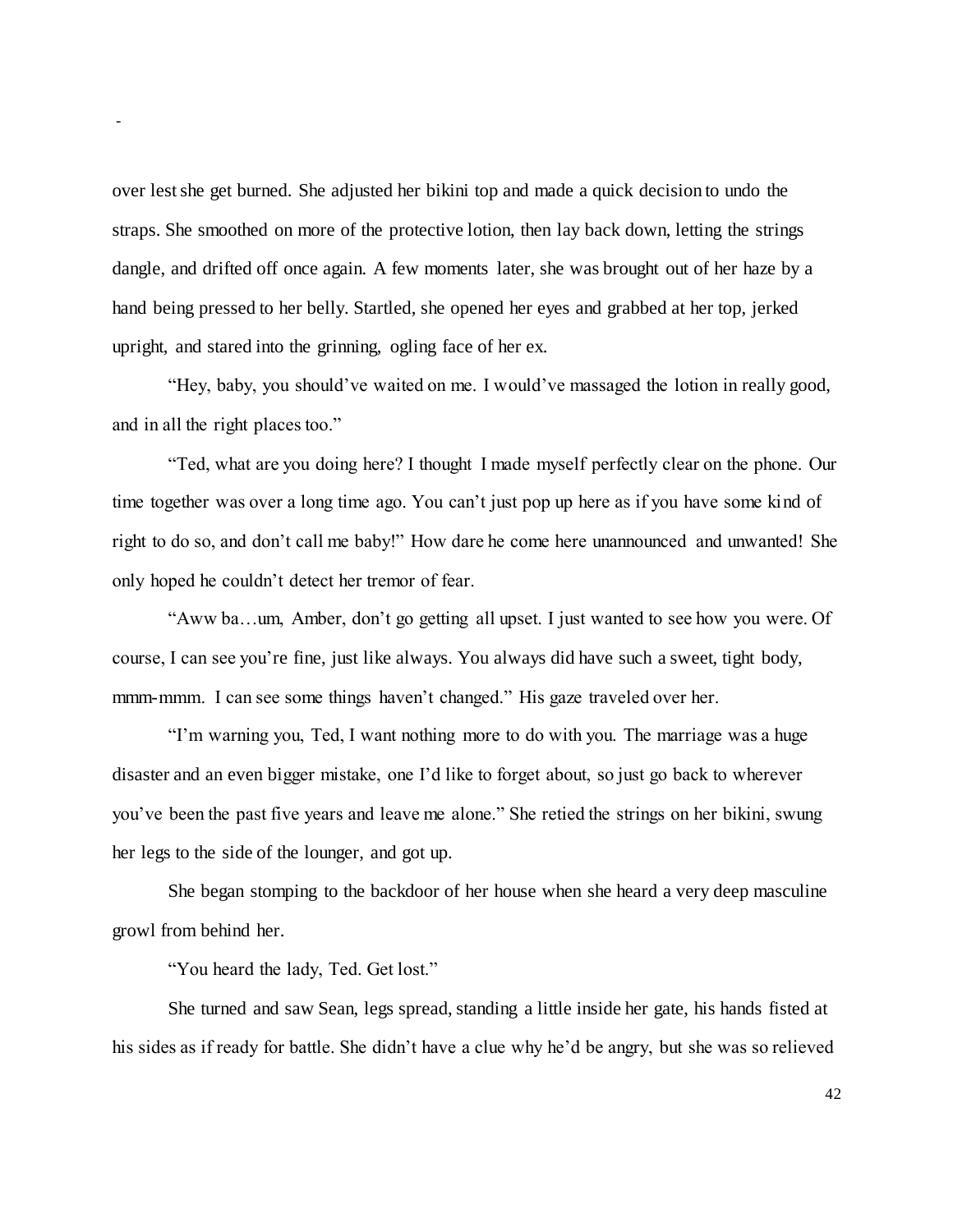to see him that she could've hugged him.

-

"And who the hell are you, buddy?"

"I'm the guy who's going to rearrange your face if you don't leave right now. Amber asked you to go."

"Hey, pal, I don't know who you think you are, but I'm her husband. So I'm not going anywhere."

Sean glanced at her as if to ask for confirmation. Amber sighed. It was turning out to be a lousy day.

"He's my *ex*-husband, and he was just leaving." She aimed the last part at Ted, hoping he would make things easy by taking off—forever.

"Amber, would you mind going inside and getting dressed? I think your ex and I have something to sort out." Sean didn't want Golden Boy to see any more of her than he already had. Amber's body was for his viewing alone, no one else's.

As high-handed as that sounded, she did as she was told. She was beginning to feel very much like chum in a churning sea of sharks. As she turned back around and opened the screen door, she heard Sean say, "You blew it with her, Golden Boy. She doesn't belong to you anymore. And if I ever find you here again, you'll wish you were dead by the time I'm finished. Do we understand each other?"

Amber didn't wait to hear Ted's reply. She let the door close behind her and went upstairs to change into a pair of shorts and a shirt. On the way up the stairs, she heard a car start and pull away. Her heart beat a million miles a second, and her blood sizzled. Damn, she suddenly felt much better about the day ahead.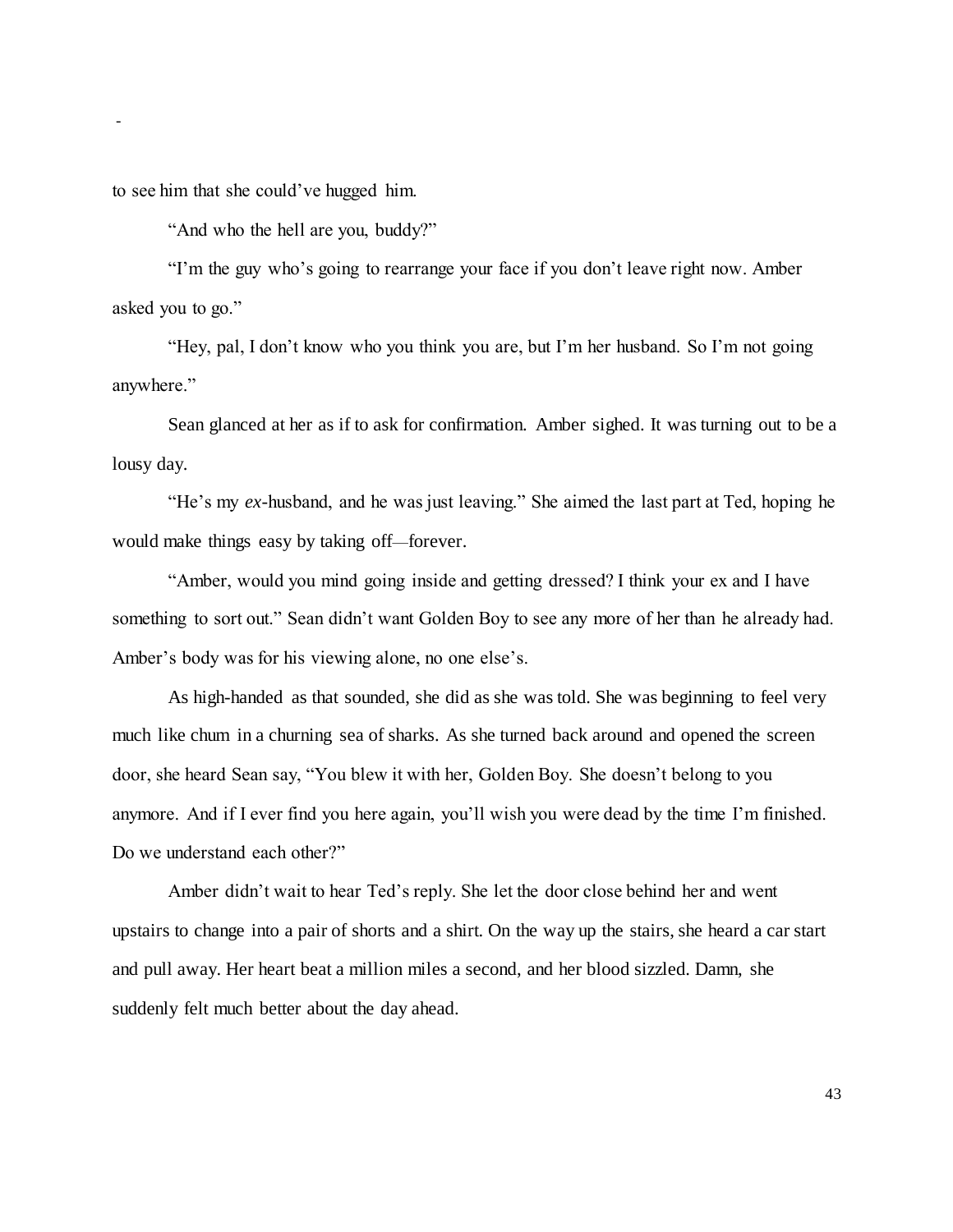#### **Chapter Four**

-

When Amber came back downstairs, she wore a pair of crisp white shorts and a red halter top. Sean groaned. The tiny shirt and shorts weren't any better than the bikini she'd had on a few minutes ago. At least now they were alone. He could feast his eyes on her and not worry about anyone else doing the same. It was time to get down to explanations. Amber had been married? He felt unaccountably jealous over that.

Silently, she walked over to her refrigerator and got out the big pitcher of iced tea. After retrieving two glasses, she scooped some ice into them and began to pour, preparing his glass just the way he liked it. He sat and peered at the table, struck by how large and strong it appeared. He tested its strength with his hands and recognized it was as sturdy as it appeared. A devilishly kinky thought came to mind. Would the big wooden table hold the two of them? He glanced back at Amber, watching her hips move with an easy grace. She was such a natural tease, yet she had no clue what she was doing. He was a goner.

She had no idea what to say. He had to be curious about Ted, but she didn't want to get into the mess of her marriage. She knew without a doubt that if he started asking questions, she would end up telling him all the gory details. Every nasty bit that even Ruger was never privy to. She was just too lousy at lying, and she had a feeling Sean would see right through any fib she tried to pass off on him. However, instead she heard him ask, "Sweetheart, is this table made of oak?" She turned to see him staring at her with, what…desire?

Surprised, she said, "The table? Yes, it's oak. It belonged to my parents, and when I moved back in and began my redecorating, I refused to get rid it. It's been in our family for generations. Anyway, it seemed to fit right in with my décor, so it worked out nicely." Sean got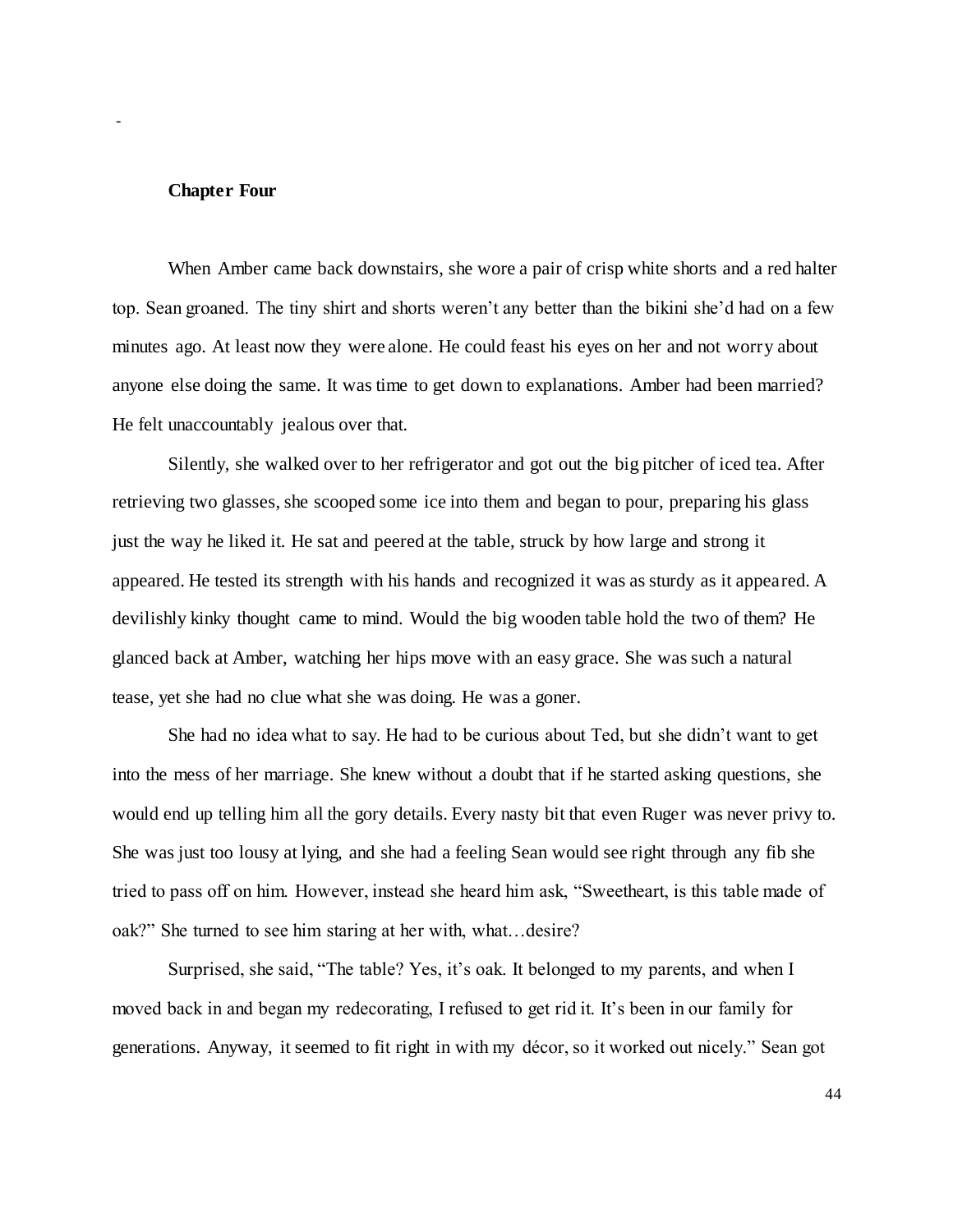up and came to stand directly in front of her. She handed him his glass. "Uh, here's your tea. Sorry about that scene earlier. Thank you for helping me with Ted. He can be a nuisance."

"No worries."

-

Her mouth quirked up into a half smile, "Well, anyway, thanks."

"Amber?"

"Yes?" *Uh-oh, here it comes.* She braced herself for the onslaught of questions.

"What do you say we go somewhere and get some lunch?" As he spoke, he slung his arm around her shoulder.

"L-Lunch?" Not the question she'd been expecting from him, but who was she to complain?

He spoke in her ear in a deep whisper. "Yeah, I'm starved." At that, he took her drink out of her hand, set it on the counter, and walked her to the front door.

\*\*\*

It'd been exactly fourteen hours since Amber had last seen Sean. The day before, they'd gone to lunch together at a local pizzeria. She'd talked about her marriage with Ted, and Sean had quietly listened. After she'd spilled her heart, he'd merely taken her hand in his, kissed the palm, and whispered, "The man was a fool." After that heart-melting moment, he'd seen her home. He'd reminded her of their upcoming date, and Amber had stammered out some lame reply. She'd missed him ever since. It was annoying. She didn't want to miss him. That made her weak, didn't it?

Amber went upstairs to gather clothes to get the laundry started. While she went about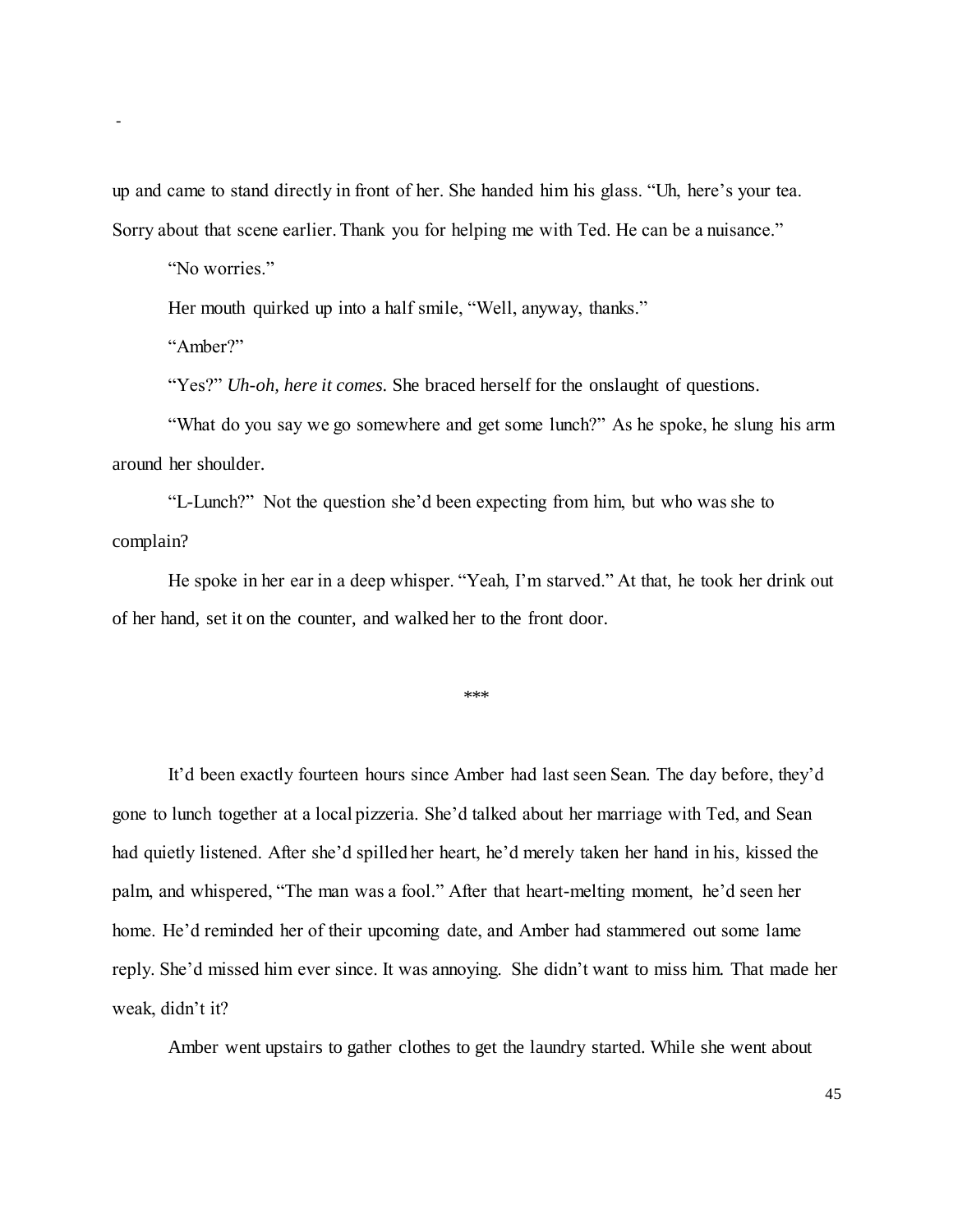her chores for the day—one of the downsides of not leaving town for vacation—she thought of Ruger. He hadn't called her the day before as he usually did. She'd been so busy, first with Ted showing up so unexpectedly, then with Sean, who seemed to be perpetually on her mind, scattering her wits, she'd forgotten about Ruger. Her brother always called once a day. It was one of the rules they had, so she'd know he was safe, considering the dangerous nature of his job as a police officer. Amber strode across the room and picked up her cell. He sometimes forgot to call if he was tied up with a case. He would find himself buried in work, and all else got pushed to the side.

"Hello?" His sleepy voice set her mind at ease.

-

"Hey, brother," Amber said, waiting for him to wake up and realize he'd forgotten her.

"Damn," he growled. A slight pause, then a vehement, "I forgot again, didn't I?" He didn't wait for her to respond but instead said, "I'm sorry, sis. This case has me knee-deep, is all. I'll make it up to you."

She smiled. "Next time you're in town, dinner is on you."

"You got it." He cleared his throat. "How's it going there? All's well, I assume?"

"I'm on vacation, so everything is great."

"Good to hear. You needed it."

"Yeah, I guess I did." She decided to leave out the part about having a date with her sexy new neighbor. "So, any new lady friends in your life?"

"Let's see," he replied. "Yesterday there was Mm-Mm Mindy. Friday there was Luscious Laura, and—"

"Ruger," she muttered. "Why do you insist on giving the women titles? It's degrading. I swear, you really are a rascal. One of these days, some woman is going to come along and steal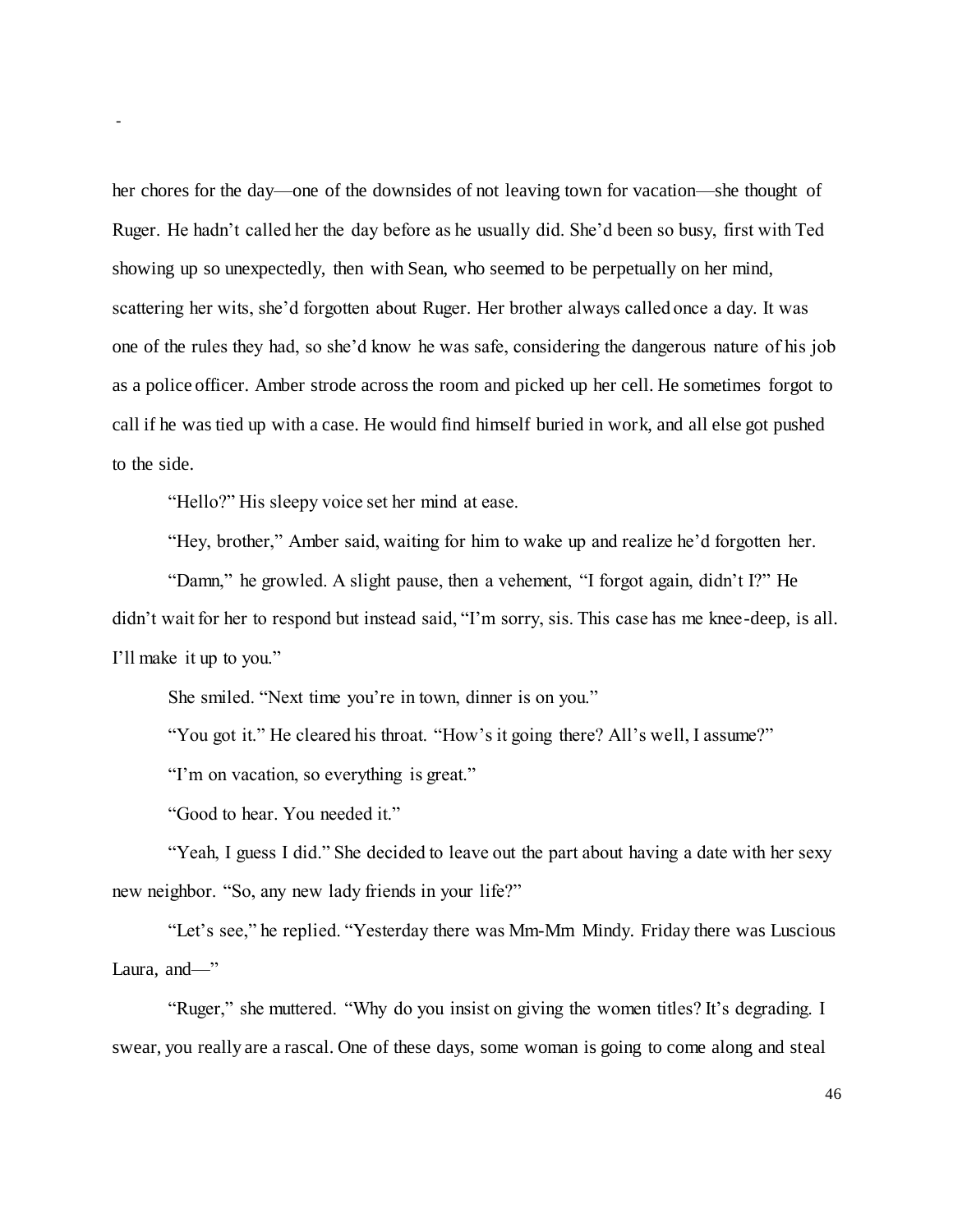your heart, and then you won't be so smug."

-

He was still laughing when they said their good-byes. It would take a very special woman to bring Ruger Price to his knees. She only hoped it was soon.

After a few hours, Amber finished her cleaning and realized she was starving, so she called and invited her mom over for dinner. Twenty minutes later, the knock came announcing her mom's arrival, and right on time for dinner too. As they worked together making spaghetti and garlic bread, the phone rang.

"Hello?" she said as she poured the sauce into a bowl, but heard only silence. Amber said hello again, this time more forcefully. Now she could hear someone breathing heavily. "If someone is on the line, you're going to have to speak up. I can't hear you." She set the bowl down onto the table.

"Did you spread your legs for him, Amber?"

The nasty words hit her like a sledgehammer. She didn't recognize the caller's raspy tone. Yet there was something familiar about it. Could it be Ted? Would he be that crazy? Amber quickly hung up the phone, not giving the loser the satisfaction of knowing he'd rattled her.

"Who was it?" her mom asked as she pulled the fresh warm bread from the oven.

"Oh, just a prank call. There are some real sick people in the world." She moved to drain the spaghetti.

Her mother stopped dishing up the bread and frowned at her. "What are you saying? They were vulgar to you?"

Amber shrugged. "It doesn't matter. It was just a random creep." She wasn't about to worry her mom unnecessarily.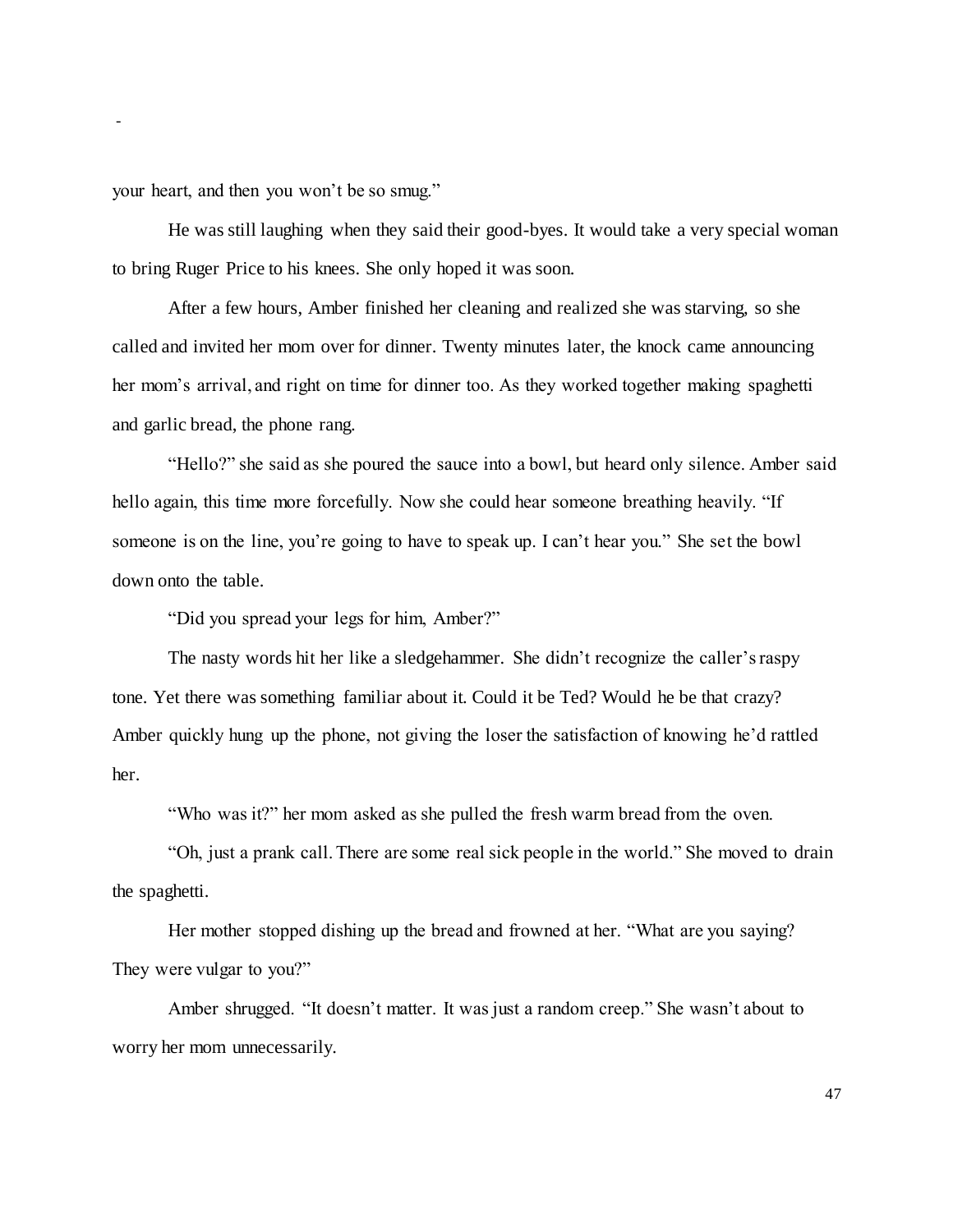Her mother continued what she was doing. "That's why you have caller ID, sweetheart," she admonished. "You need to check it before you pick up."

"You're right. Thanks for the reminder." She kissed her mom on the top of the head. "Now, I'm hungry."

-

Her mom began cutting the bread into slices. "Could it have been Ted just now?"

Amber nearly dropped the spaghetti as she headed toward the table. She tried a laugh, but it sounded forced. "Doubtful." She walked to the counter and picked up the phone, then scrolled through the call list. "It's unknown." She put the phone down. "Besides, after his confrontation yesterday with Sean, I don't think Ted will be causing me problems."

Her mom stopped slicing and turned to stare at Amber. "He was here?"

Oops. "Um, yes, he was here yesterday, but not to worry, Sean made it abundantly clear that he was not welcome to return." Sitting at the table, she motioned for her mom to do the same. "Come on, let's eat and enjoy our meal. I won't have Ted ruining our evening." She had to sidestep a few more questions about Ted's visit, but eventually her mom dropped the topic. Thank goodness, because Amber had had enough of the man to last two lifetimes. They spent the rest of the evening talking about the day while they watched an episode of *Grey's Anatomy*. After her mom left, Amber locked up behind her. Being alone in the big, quiet house sent a chill down her spine. Okay, so the phone call had freaked her out a little. She was only human. She went from room to room checking windows and doors, then curled up on the couch and bingewatched every comedy on Netflix. There would be no sleep tonight.

On her trip home, Betty Price made up her mind that it was high time to call Ruger. Between the prank call and Ted's visit, it was too much of a coincidence. To simply let it go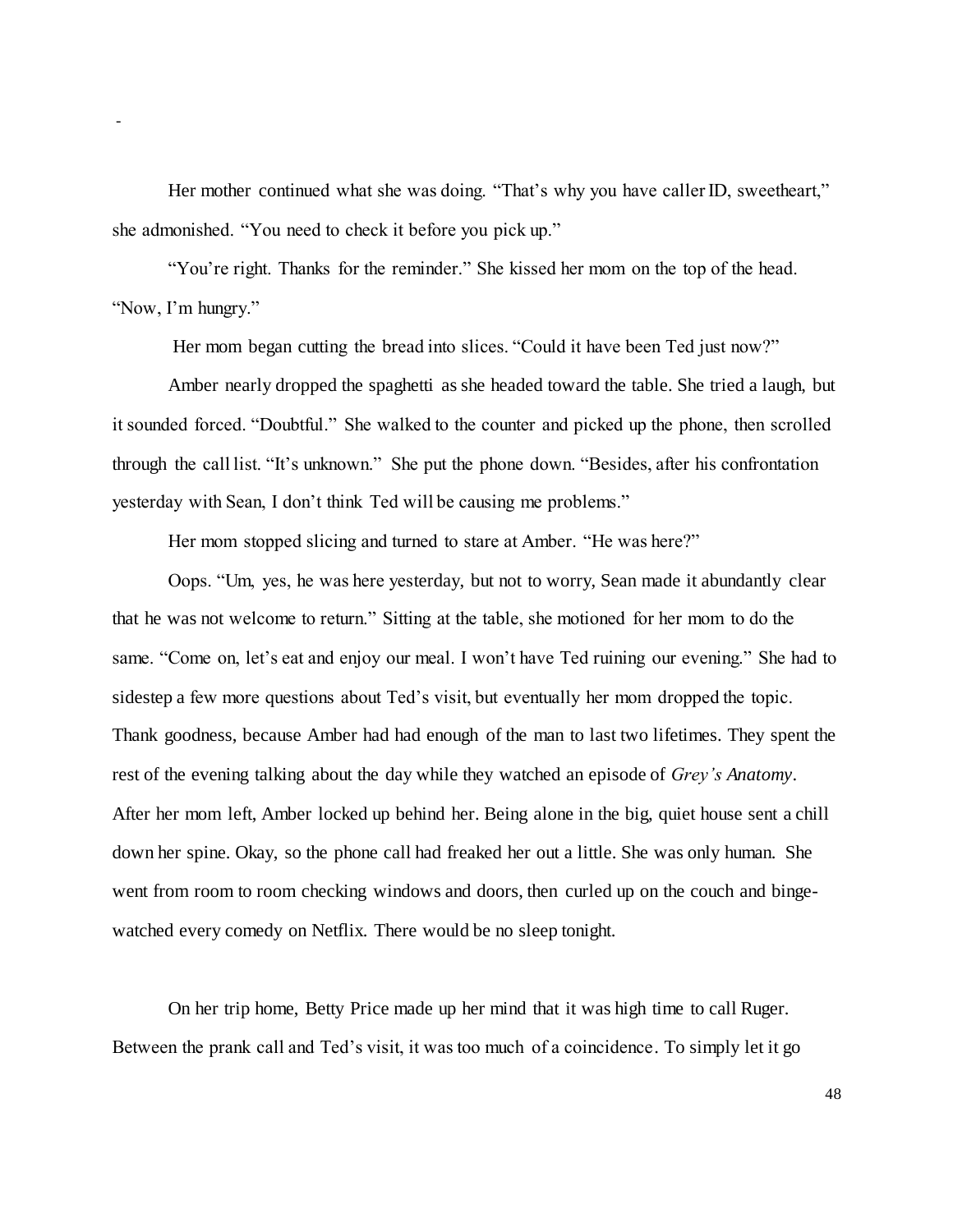could prove to be a huge mistake. After all, what would Ted do if he thought Amber was dating another man? Would he be jealous? And why, after all this time, was he back in Amber's life? At any rate, Betty wasn't willing to risk her daughter's safety.

-

As she drove the few blocks it took to get to her house, Betty thought of her life with Dale. They'd tried to have more children after Ruger and Amber were born, but it wasn't meant to be. God must have had his reasons for not blessing them in that way. Despite her disappointment, Betty's marriage to Dale had been a happy one. They'd loved deeply, and built a good life together. She'd never regretted a single day. Oh sure, they had their share of hardships and bumps in the road along the way. Dale was a wonderful man, but he was still a man, and in his era, men ruled the house. He'd worked his whole life at the telephone company and had been quite satisfied. He was a good provider, a good father. Betty had been happy and in love. Taking care of him and their home was something she did well, and she prided herself in that. They'd endured and grown closer with the passing years. However, after Dale's sudden heart attack, she was left feeling very alone for the first time in her life.

She'd received the call that Dale was in the hospital and to come quickly. She had, but it was already too late. Dale had died almost instantly. He'd been at work at the time of the attack. In some ways, she knew that he would have been glad it had ended that way. Dale was too proud a man to have withstood something like cancer. A slow, painful death would've destroyed the man she'd loved. Suffering for months, or even years, until his body finally gave up the fight? No, Dale wouldn't have wanted to die that way. He wouldn't have wanted her to watch it either. However, not being able to say good-bye was hard to bear.

As she pulled into her drive and pushed the remote to park her car in the garage, she dashed her hand across her face and only then realized she was crying. A day didn't go by that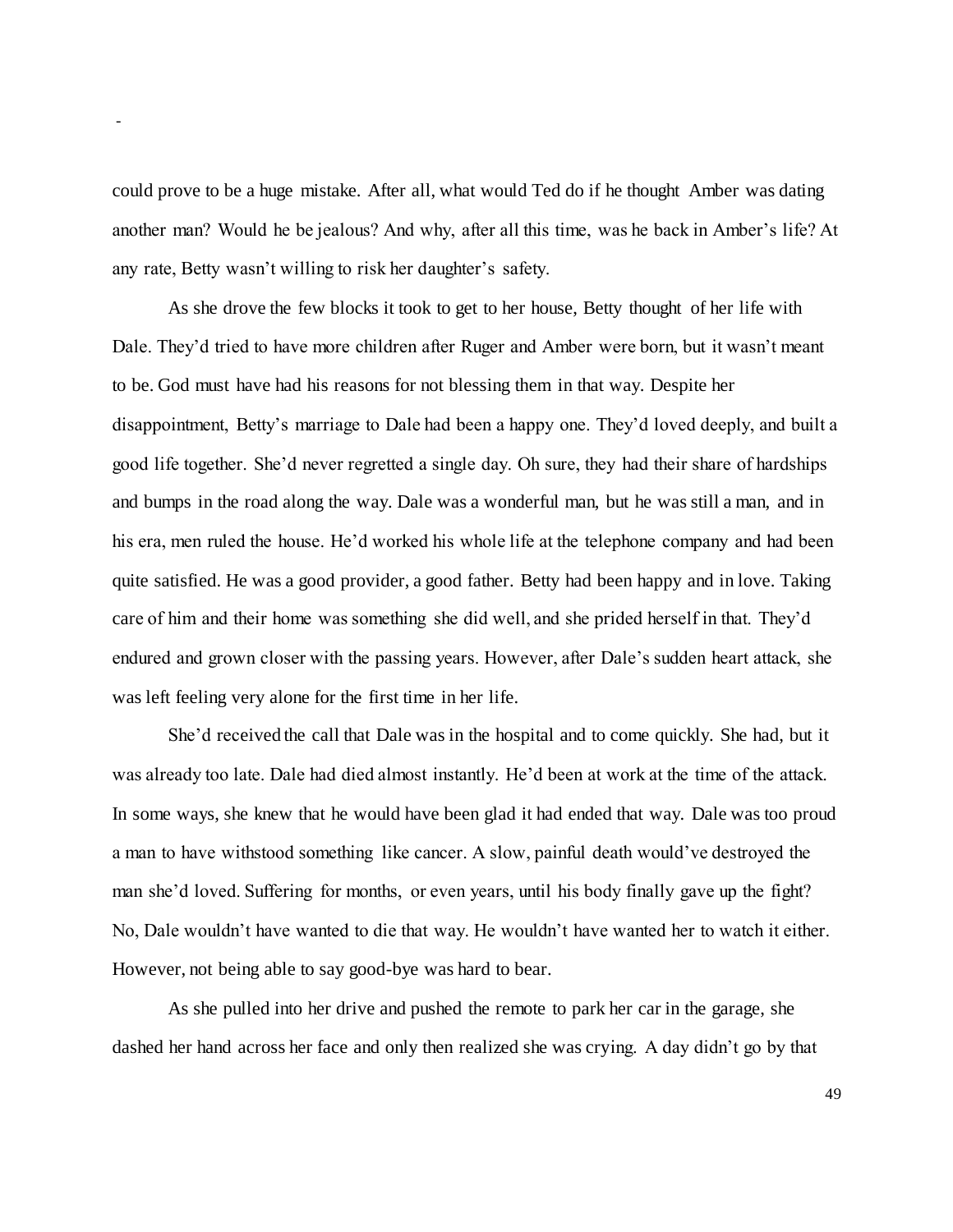she didn't cry, it seemed. She'd grown accustomed to waking up to him each morning and making his breakfast. A breakfast of medium-fried eggs, toast lightly browned, and a side of crisp bacon, then finally a peck on the cheek and a warning for him to drive safely to work. It was especially hard to wake up and know there was no one to cook for, to take care of. She'd been grateful to have Ruger and Amber in her life. They'd cared enough to force her to live again, to put the sad memories away and deal with life without Dale. She still missed her husband, his loving embraces, and his quirky sense of humor every single day. However, the lonely void in her heart was at least half-filled. She would do anything to protect her kids.

-

After pulling the car into the garage, Betty pushed the remote button again, lowering the door, and turned off the engine. As she got out, she made her final decision. It was high time Ruger took a few days off from work and came home for a visit. He was needed here. He would know what to do. In the meantime, Betty would just have to do some extra-hard praying and hope it would be enough to keep Amber safe from harm.

Ruger quietly replaced the receiver. He moved silently away from his desk and stood staring out the window of his high-rise apartment building. Ted was back, Mom had said, and apparently making waves. After hanging up with her, Ruger had called his boss to let him know he would be leaving town for a few days due to family problems. Bob, his boss, was perfectly okay with that because Ruger very rarely took days off. He had a case he was working on, but he could take the laptop and do quite a bit of work from there and on the phone.

He and Amber were close. She and their mom were his whole family, and he wouldn't let anything or anyone hurt either of them. He wasn't thrilled about living four hours away from them, but there was simply no help for it. He had to go where his job took him. Gorant,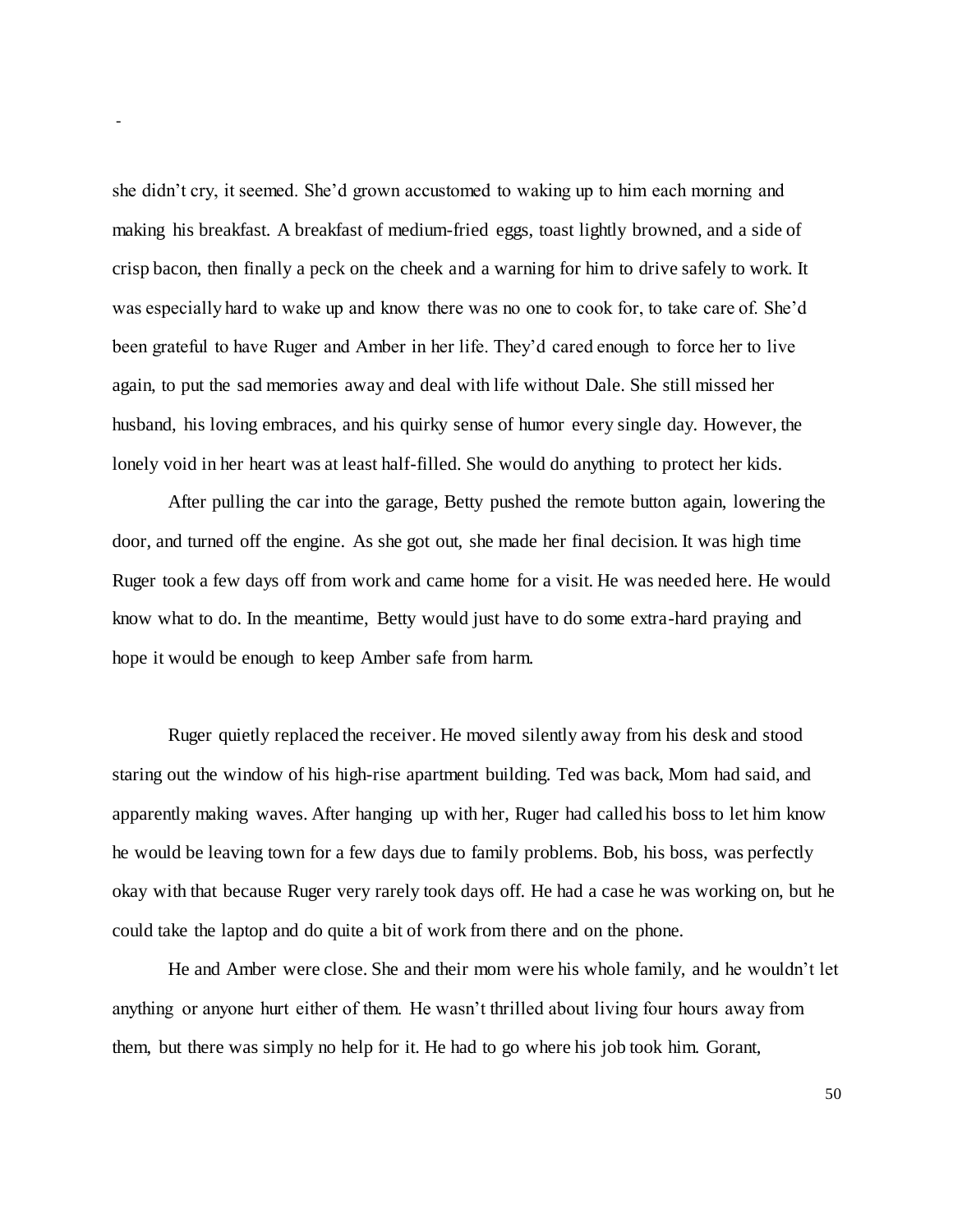Pennsylvania, was a city right on the border of Ohio and Pennsylvania, but it was never really home sweet home to him, not like Morgan County, where he'd grown up.

-

In the bedroom, he pulled out his duffle bag that lay covered with dust underneath the brass bed, and began packing. He thought of what else Mom had told him. There was a new male neighbor living next door to Amber. Ruger had every intention of checking him out too while he was visiting. Ted had broken her heart with his infidelity, and Ruger wouldn't let anyone else do the same. She'd always been too trusting and naïve for her own good. She believed all people had some good in them, but in his line of work, he'd witnessed the slime in their souls instead. Zipping up the bag, he glanced once around the impersonal room, then turned off the light and walked out.

\*\*\*

Someone was banging on Amber's door. Seriously? She slowly pried her eyes open and became more fully aware. Sitting upright, she twisted around to read the neon-green display on her alarm clock. Who on earth would be banging on her door this early in the morning? Hopefully nothing was wrong, she thought as she rose to answer the door. She rushed out of her bedroom and down the stairs, not bothering with a robe. Still, as she approached the front door, she stopped and called out, "Who is it?" the way her brother always impressed on her to do. It was almost instinct to her now.

Then came the deep baritone: "Open up, sis."

She jerked open the door. "Ruger?" she asked with disbelief as she let her brother into the foyer and closed the door behind him. "What brings you here?" Then she considered and came to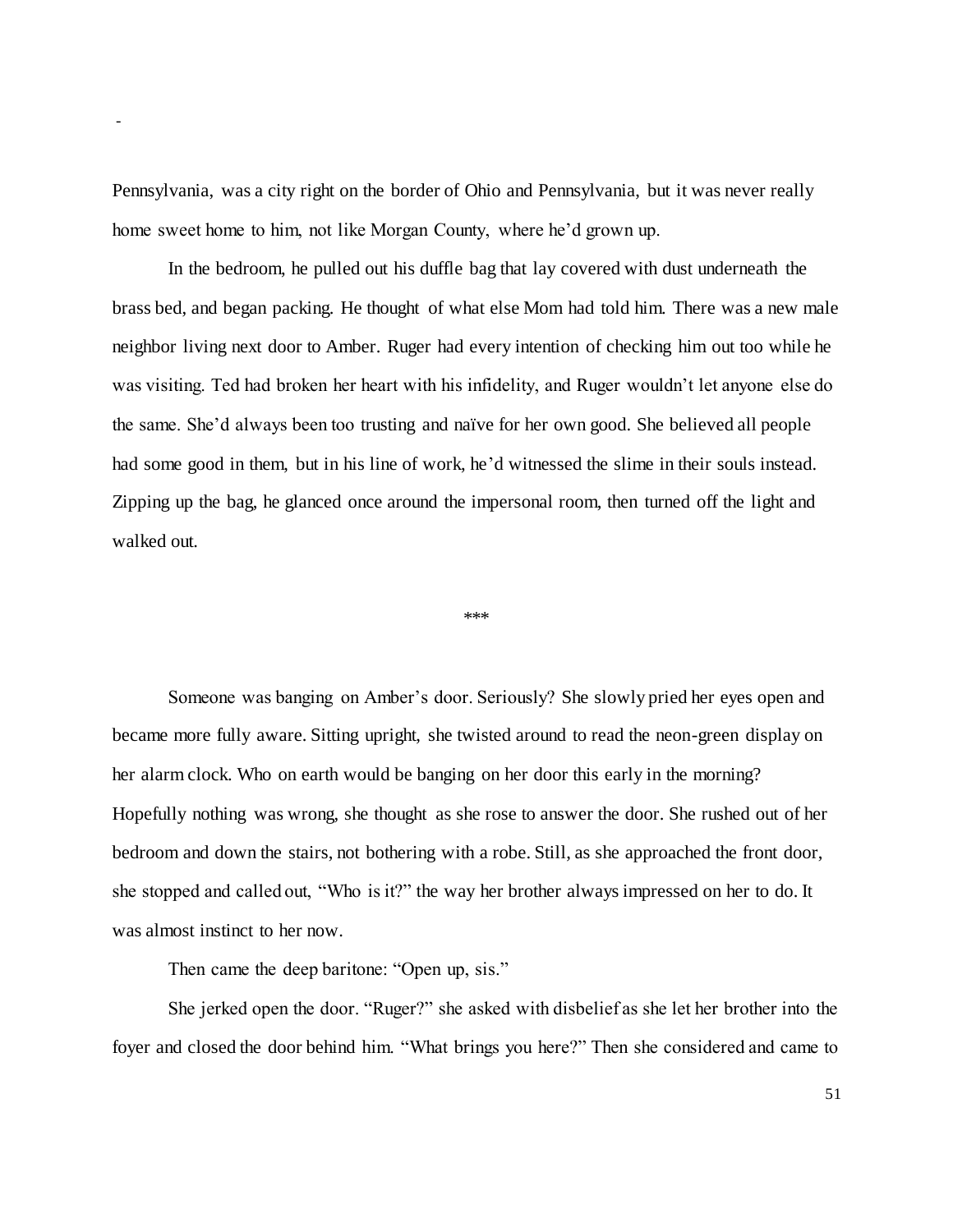a conclusion. "Mom." Mentally, she prepared herself for her brother's inevitable interrogation.

"You got any coffee around here?" he asked with a worn-out sigh.

She rolled her eyes and headed toward the kitchen. "Come on."

After the coffee began brewing, Amber sat down and waited for the coffee to finish…and for the "grilling" to begin.

"So did you just decide to take a few days off right in the middle of a case and grace me with your presence, or is there more to this visit? After all, you did tell me on the phone that you were knee-deep, so I know you weren't planning this."

He folded his big six-foot-plus frame into a chair and ran a hand through his closecropped dark hair. "No, it isn't a planned visit, but that doesn't mean I'm not glad to see you."

Oh, he was good. "I'm glad to see you too."

-

He nodded. "So, out with it. What's been going on? Why didn't you tell me Ted was back in town?"

"Well, that didn't take long," she muttered. Ruger was in cop mode. Or big-brother mode. Both were annoying, and there'd be no escaping the questions. Amber sighed audibly and decided to start from the beginning, at Ted's first phone call. Getting back up to pour them each a cup of coffee, Amber prepared his the same as hers, simply black. "Well, you're going to feel silly for coming all this way after I tell you what's happened."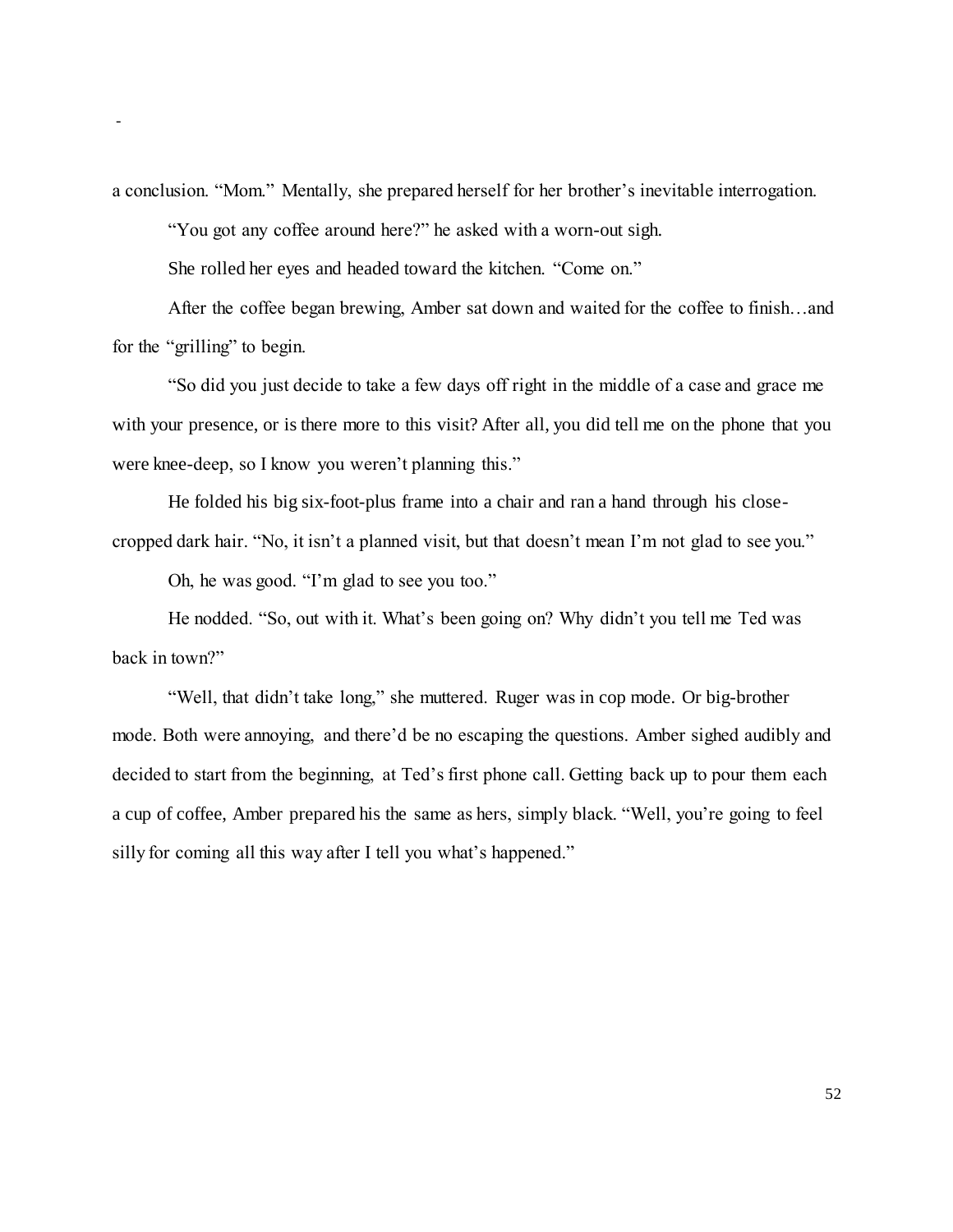# **Chapter Five**

-

"Why on earth would I think everything is fine?" Ruger was yelling now, and pacing. He'd told himself he would be calm, but his temper rose from concern for his sister, so it simply couldn't be helped. "Your safety is the only thing that matters to me, Amber. Ted is back in town, and he's up to no good. You have to know that."

"I don't know anything of the sort," she shouted back. "He came here and got kicked out on his butt. End of story."

He all but ignored her. "You need to have the alarm system installed that we talked about last month. I'll see to it personally today. No more arguing about it."

She waved a hand in the air. "Fine. If it'll make you feel better, then fine."

He squinted suspiciously at her. "I also want to know what's going on between you and this neighbor guy. Mom tells me you're going out with him Friday night. Do you even know anything about him? Where he's from, what he does for a living?"

She shot to her feet. "First off, I will not be yelled at as if I've been a naughty child.

You're my brother, not my freaking keeper. And you're certainly not responsible for my safety." "That—"

She wouldn't let him get a word in edgewise. "And I decide whom I date, and I decide if a situation is dangerous or not." She paused and took a breath, then said, "And I don't even think Ted is back to cause me any real trouble anyway."

"That man has always been trouble, Amber."

"He wanted us to get to know each other again, and I quite firmly told him I was not interested in doing any such thing."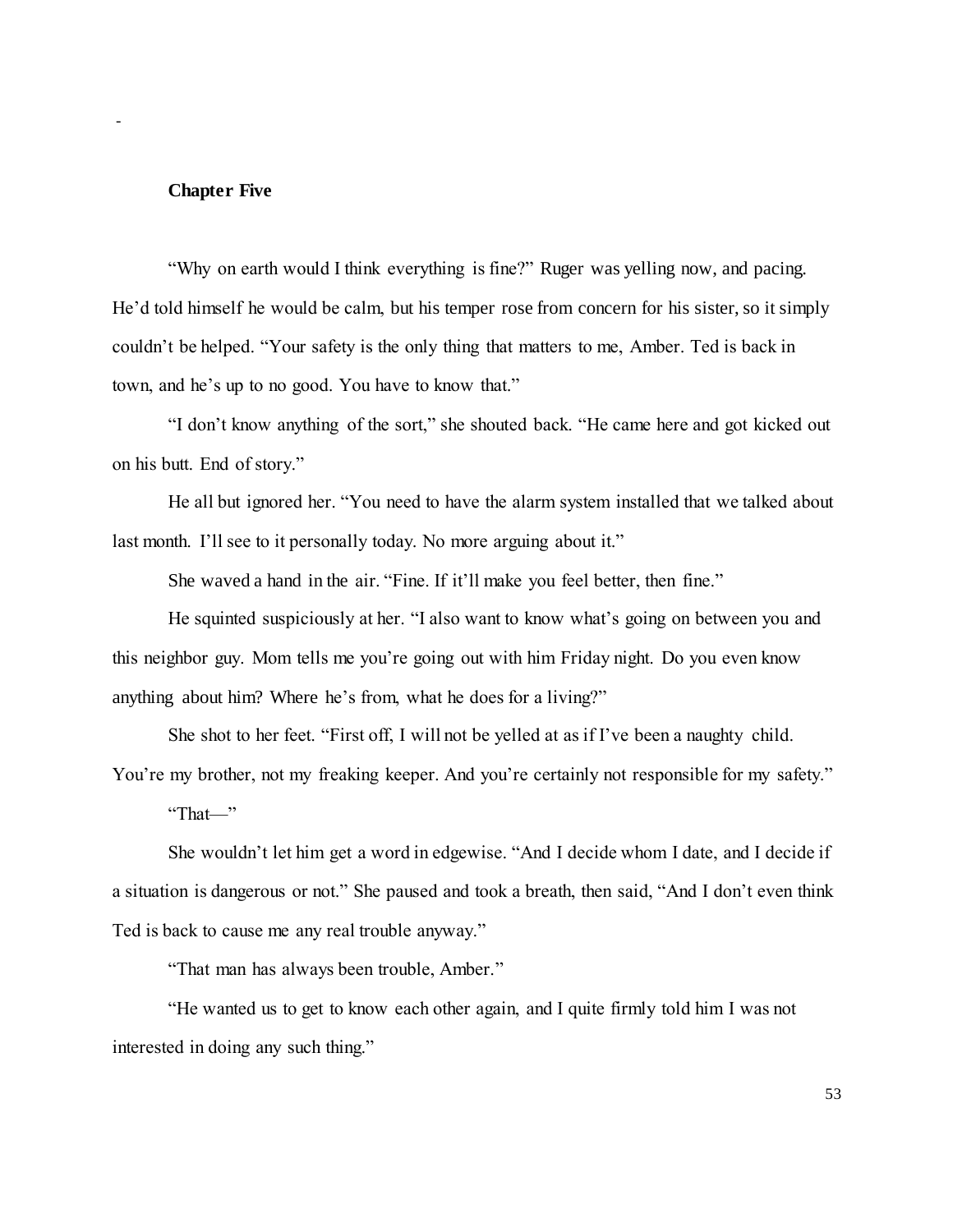He thought over her words before saying, "I still think I should pay Teddy a visit." Then, in a gentler tone, he said, "But I am sorry for yelling at you. Your brother is a cop, and I realize that can be a real pain in the ass." He grabbed her upper arms and pulled her into a tight embrace.

"You have no idea," she replied. "But I'm a big kid, and I can take care of myself."

"That's up for debate." He tousled her hair. "Now do you think you could rustle up some breakfast?"

She placed her hands on her hips. "I think I could manage some bacon and eggs, but tomorrow, it's your turn to cook."

He grinned. "Deal."

-

Things were going to be just fine. Amber hadn't realized how much she'd missed Ruger until now.

Amber was just getting a carton of eggs out of the refrigerator while Ruger talked about the case he currently worked on, when a knock sounded on the back door that led into the kitchen. Ruger got up to answer it. When she turned around, a frowning Sean stood in the open doorway. Jitters of excitement skipped through her bloodstream. God, she'd missed him.

The big man standing with one hand anchored against Amber's doorjamb and the other on the door, effectively blocking the entrance, had the coldest eyes Sean had ever seen. He certainly would have intimidated the hell out of most men. Still, Sean wasn't so much intimidated as pretty damned jealous. After all, the guy stood in Amber's kitchen and she still wore a nightshirt. If you could call the tiny thing a nightshirt. It came to mid-thigh, had a plunging V line, and was plain white. It appeared suspiciously to be a man's undershirt, and that thought incensed him even more. His mouth thinned and his body tensed in unconscious preparation to do battle.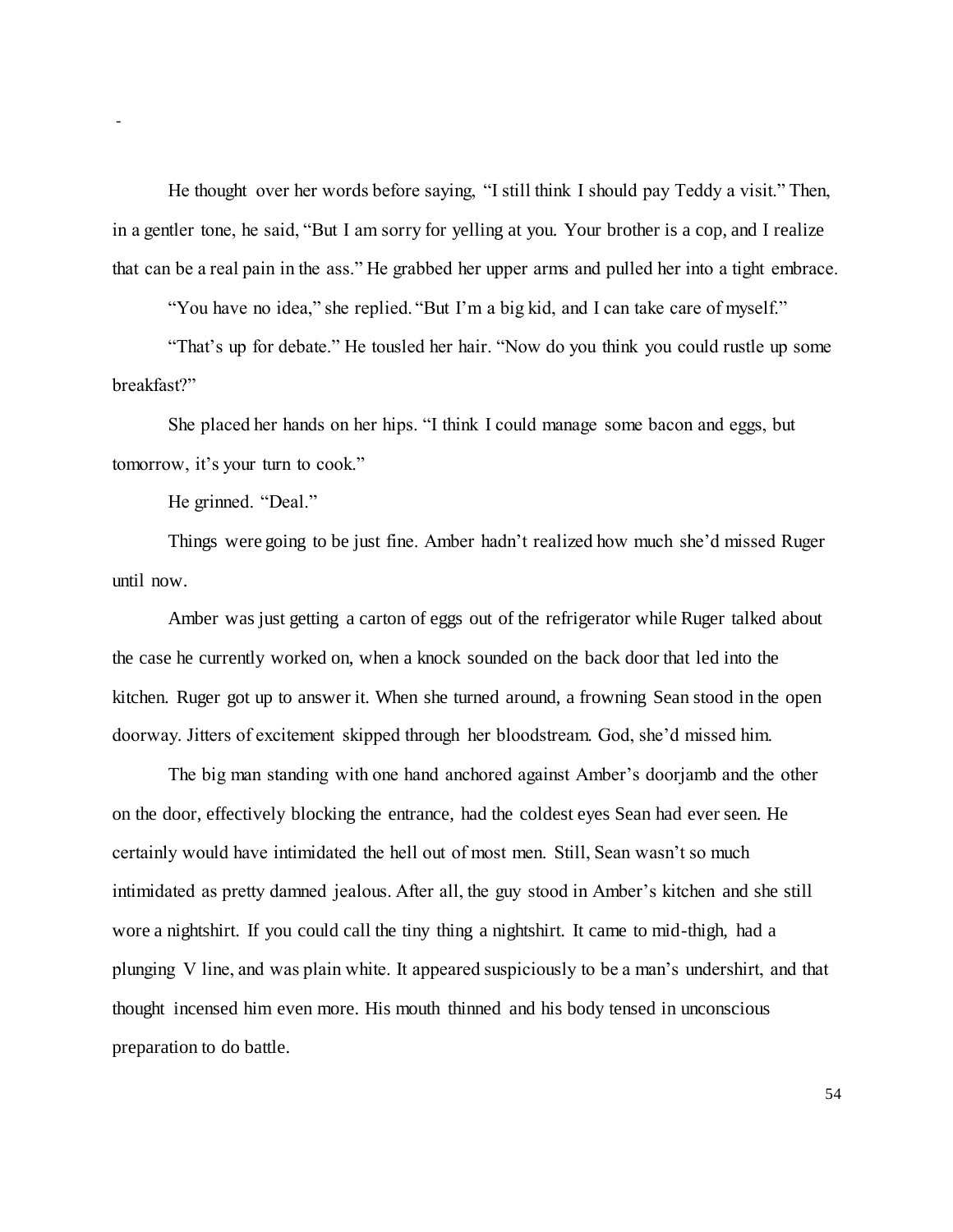"Can I help you?" the man asked, still not permitting Sean to enter.

"I'm here to speak to Amber." He peered around the man's shoulder and stared directly at her.

"She's busy right now."

-

"Oh for God's sake, Ruger," she growled. "I know Mom taught you better than that. This is Sean," she explained as she motioned his way. "My neighbor and my date for Friday night. Sean, do come in, please." She shoved at Ruger's block of an arm.

"You need to get dressed, sis." He stayed firm and eyed her nightshirt. "Like now."

"That's the second time I've been told what to do by a man, and I'm done with it. You both need to step into the twenty-first century and get your heads out of your butts."

Sean watched her stomp out of the room, noticing the lovely way her backside bounced. Damn, she was sexy when she was mad. So much fire in such a small package, it made a man wonder what she'd be like in bed. His gaze locked on to the other man's, and he arched one brow, silently asking if he was going to comply or risk Amber's wrath.

"Might as well come in." Ruger stepped aside to allow him to enter. "So you're the new guy in town. I'd like to know your intentions toward my sister."

"Your sister?" He thought about that for a second and then let out a huge laugh.

"You find that funny?" Ruger said in confusion.

Once he had himself back under control, he answered, "Just my own stupidity, sorry. And I assure you, my intentions toward your sister are honorable. I'm not Golden Boy, so don't go comparing me to him."

"Golden Boy?" Ruger looked puzzled.

"Her dumbass ex."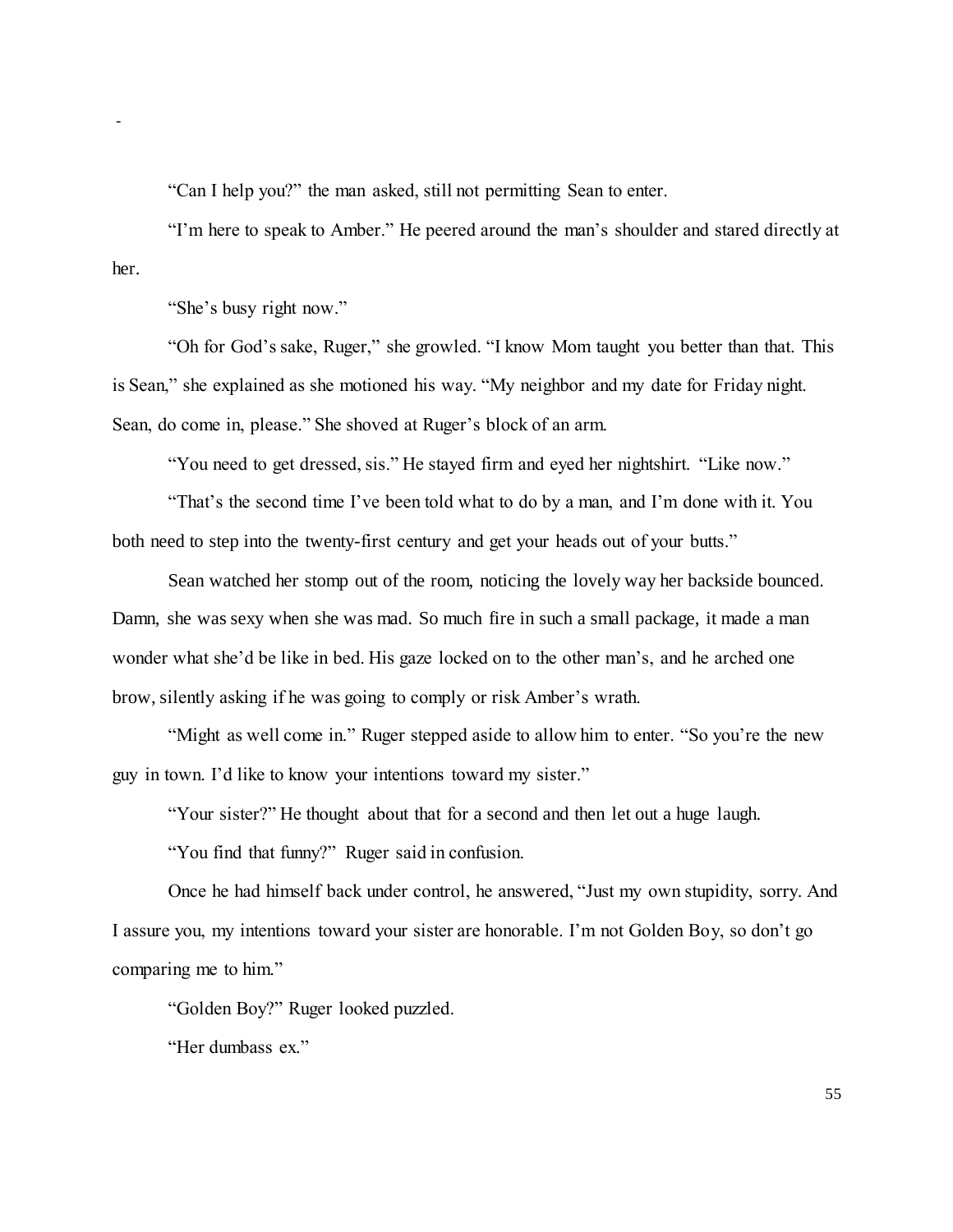Ruger chuckled. "Ah, that's right, you had the pleasure of meeting him. Amber told me you chased him away and made it clear he wasn't welcome. For that, I'm grateful. She went through hell with him. I won't let Ted come back here upsetting her and making all those old hurts open up again."

"Agreed." Sean wished it were the Old West and he could just chase Ted out of town.

"Regardless of what Amber says, I do think he's the asshole who prank called her the other night."

"Wait, back up," he said. "Amber got a prank call?"

-

"Yeah, a vulgar one." Ruger strode to the counter and got another cup of coffee. "I think it rattled her, but she's trying to be brave and act like everything's fine. She said it didn't sound like Ted, but a prank call is just the kind of scumbag thing Ted would do."

Sean cursed under his breath. At that moment, Amber walked back into the room fully dressed. "You got a prank call last night?"

She sighed and sat in the nearest chair. "Yes, but as I've said, it's nothing."

"What'd he say to you?" Sean prompted.

Her cheeks reddened, and Sean instantly wanted to strangle Ted. "I'd rather not repeat it." She avoided the two pairs of eyes that seemed to be able to see right into her lying soul.

"I want to know what he said, Amber," Sean softly coaxed.

Ruger just watched in fascination. It seemed Sean was pretty taken with his sister. Interesting. He only hoped Sean didn't hurt her. Amber deserved something good to happen in her love life.

"Oh, all right, maybe if I tell you, then you'll see it really is no big deal." She paused, took a breath, and said, "His words were, 'Did you spread your legs for him, Amber?' That's it.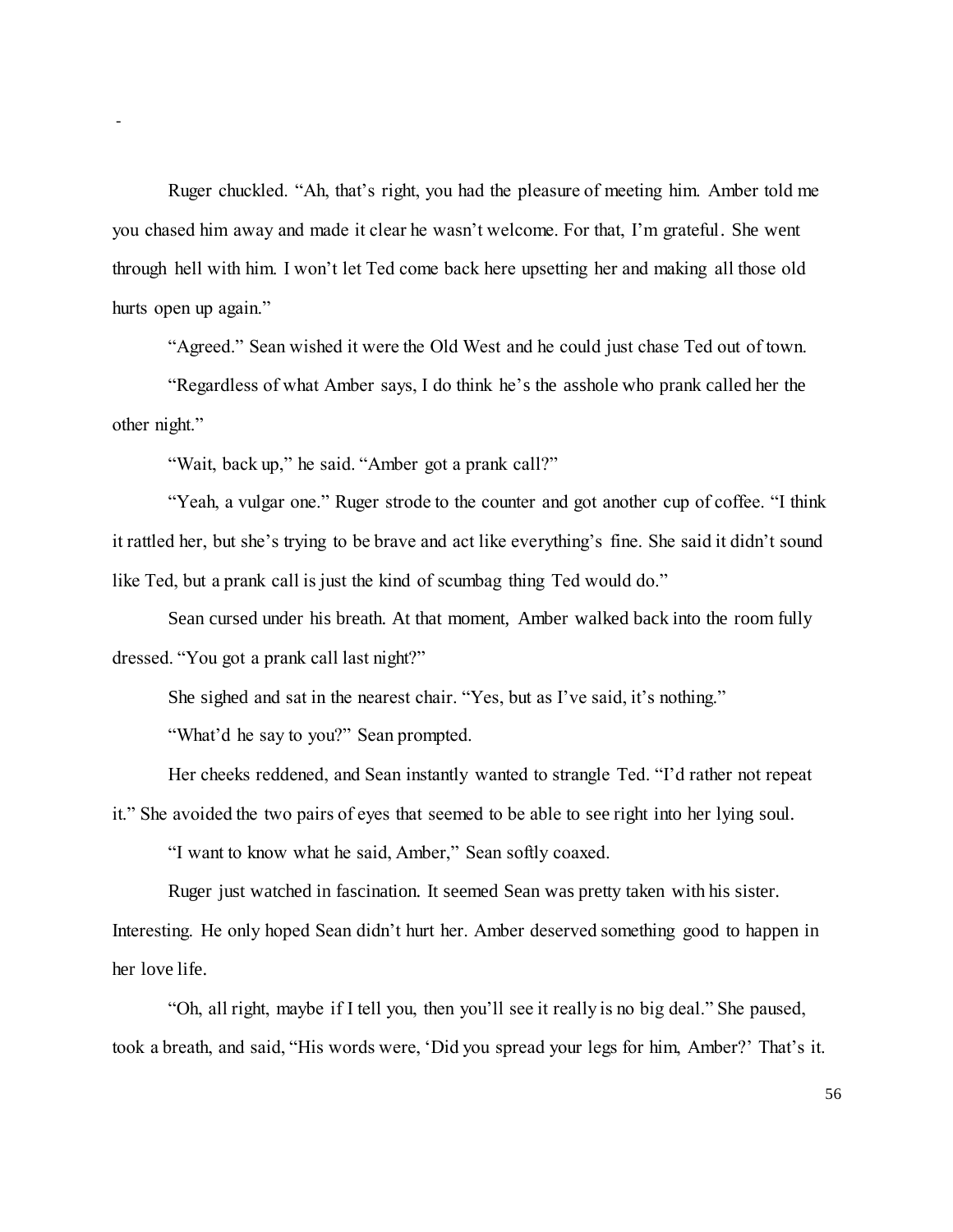Then I hung up." She lowered her head, as if suddenly finding the tile floor fascinating.

Sean walked over to stand directly in front of her, knelt down, tipped her chin up with his index finger, and kissed her gently on the mouth. "I'm sorry you had to hear that."

Sean pulled Amber up out of the chair and into his arms. He didn't want to acknowledge it, but she was beginning to mean quite a lot to him, and the thought of someone out there watching her, wanting to hurt her, made him want to tuck her into a nice safe place where no one could ever touch her. Then he heard a small doggie whimper coming from the back door. He pulled away enough to see her face. "I came over this morning because I had a question for you."

Her gaze widened. "Oh?"

-

"It might be better to just show you." He laced her fingers through his own and tugged her toward the backdoor. As he opened the door, the mutt bounded into the house, dirt and all, and jumped up on Sean. If the wagging tail was anything to go by, the dog appeared totally enamored with Sean.

"Oh, Sean," she exclaimed. "Where did he come from? Is he yours?" She hunched down and patted the dog on the head. "Poor thing seems starved."

"Well, he's not exactly mine," he explained. "He kind of showed up on my front porch this morning, and I gave him some leftover grilled chicken breast to eat. I was hoping you knew who he belonged to."

"Well, unless I miss my guess, he seems to belong to you now." She smiled. "He's become quite attached to you from what I can see. I don't know of anyone around here who owns a dog like this." She laughed as the dog licked her face. "Might as well start thinking of a name."

"Samson," he blurted out, then quickly said, "But I can't keep him. I mean I don't know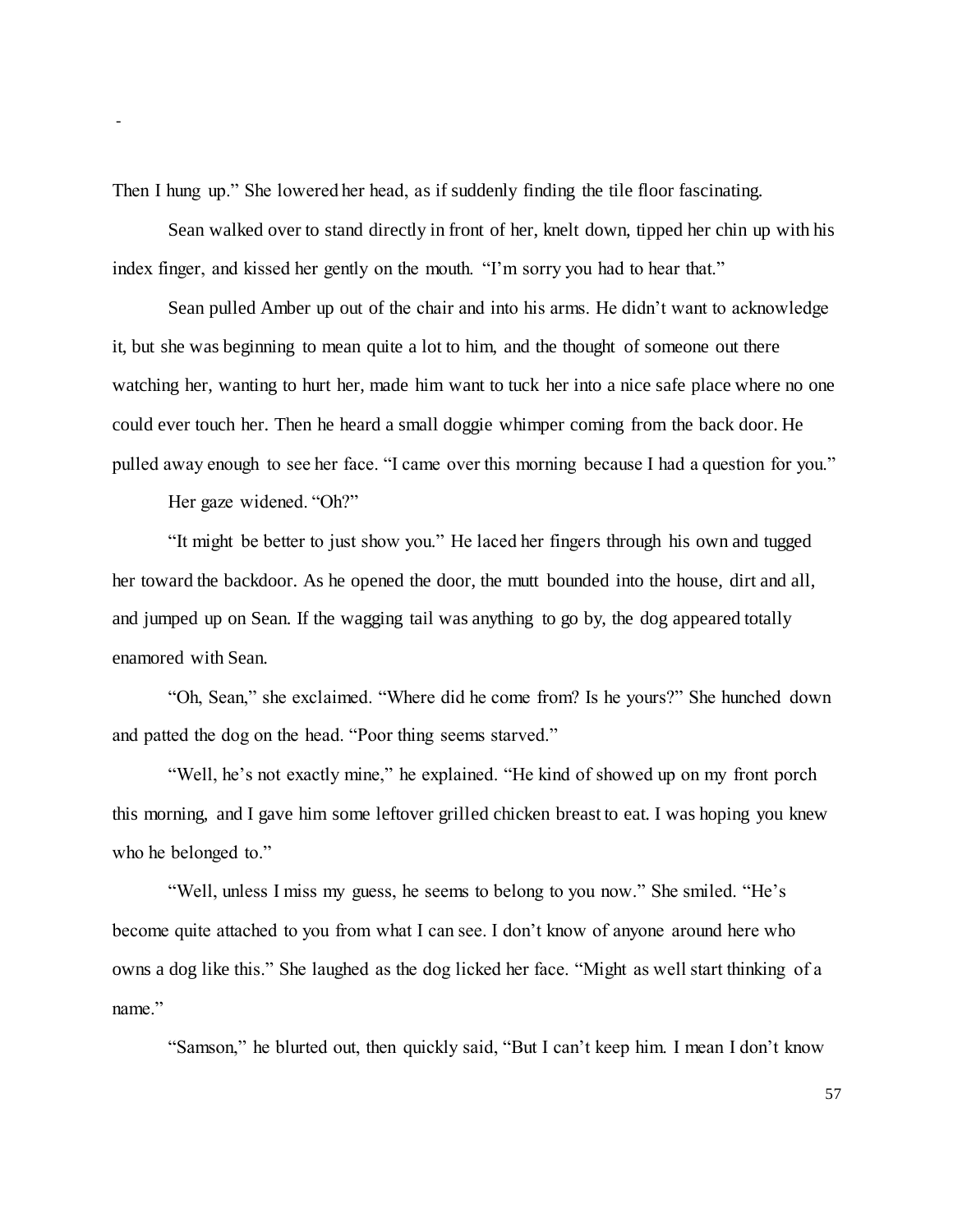the first thing about dogs."

-

"Samson is perfect," she said. "First thing we need to do is bathe him. He's positively filthy. I wonder how long he's been wandering around on his own. Poor guy." She got up to get him a bowl of water and saw Ruger standing there, scowling and shaking his head. "What?"

"Amber, that's your problem right there, always wanting to take in the strays. You're way too trusting, little sister." He stopped, then rubbed his belly and said, "I'm starving. Am I getting breakfast or what?"

Amber laughed and said, "Yeah, I can get you both some breakfast, and while I do that, you two can take Samson out back and give him a bath."

Their twin horrified expressions were comical.

"It's that or no breakfast." She crossed her arms over her chest and stood firm. "What's it going to be, fellas?" she asked with a smug smile.

They glanced at each other and then at the dog. They both heaved a big sigh and walked out to the backyard with Samson in tow.

Amber laughed and turned to get breakfast ready. They didn't know it yet, but the two men actually liked each other. Ruger never had come to like Ted. He'd warmed up to Sean rather quickly and seemed to even have respect for him. Things might turn out okay after all.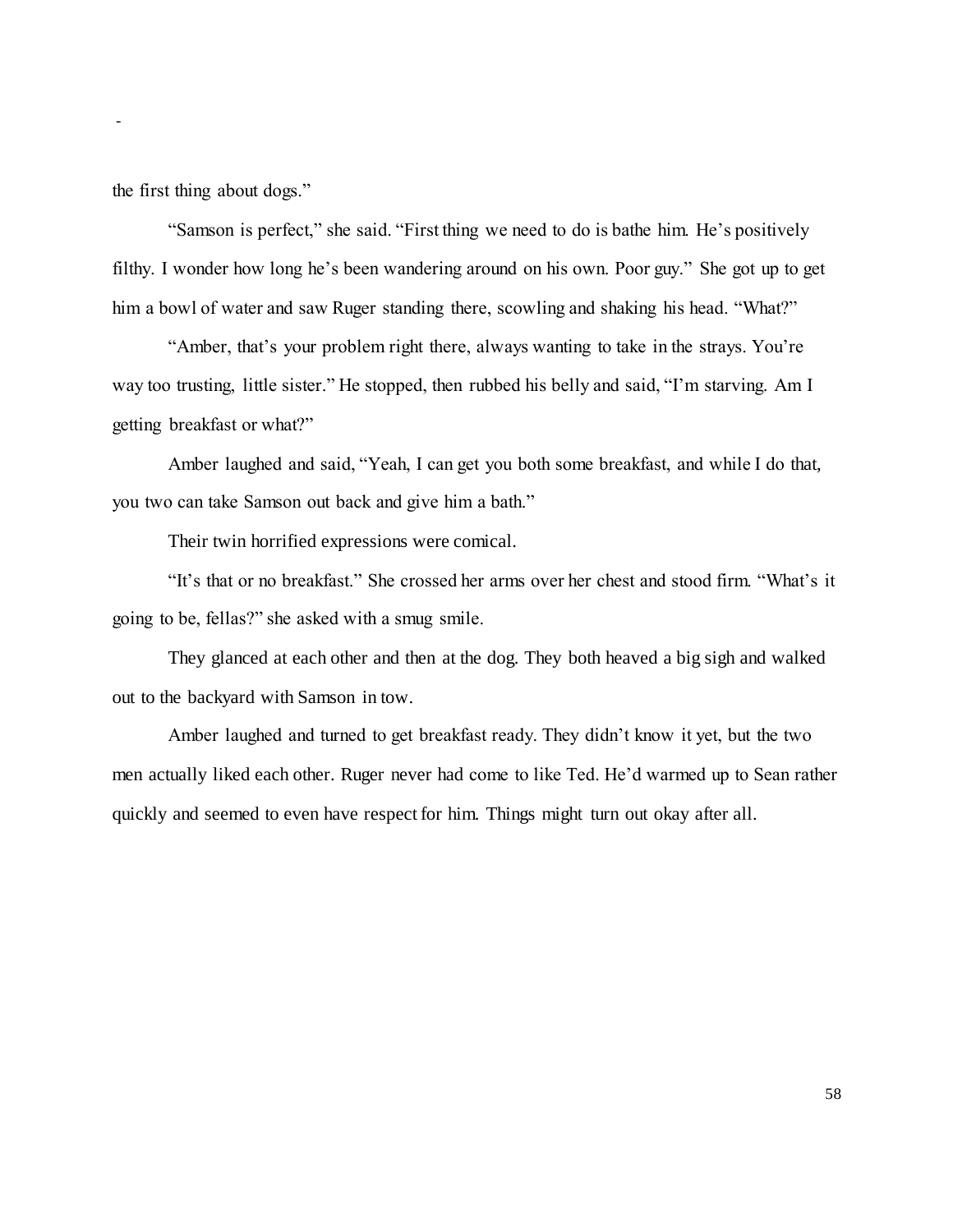# **Chapter Six**

-

It was Friday night, and Amber was going out on her first real date in what seemed like years. Well, okay, so it had been years, and she was nervous as a newborn foal.

It had seemed like the longest week of her life. Now she was reduced to counting down the minutes until she would have time alone with Sean. What should she wear? She wanted to look nice but didn't want Sean to think she was trying too hard or appear overanxious.

Ruger had left yesterday. He'd wanted to stay longer, but the case he was working on demanded he go back earlier than he'd intended. He made sure her new alarm system was installed properly, and he did manage to find and talk with Ted. Apparently, to no avail. Ted told him the same as he'd told her: He just wanted to get to know her again. Ruger and Sean had been hovering over her every minute, and it was beginning to drive her nuts. They had to stop treating her like a dimwit. She was capable of taking care of herself and wanted Sean to see her as a capable woman, not a silly, incompetent female. She'd prove to him tonight that she was all woman and knock his socks off. *If* she could figure out what to wear… Something sexy, yet not too revealing.

Her phone rang, and Amber grabbed it off her nightstand. She checked the name on the screen and smiled. "Rachel, just the woman I needed to talk to."

"Uh-oh, that sounds like there's trouble in paradise. The stay-cation not going as planned?"

"The good news is I'm about to go out with my gorgeous next-door neighbor. The bad news is Ted paid me a visit, and now Mom and Ruger are treating me like a fragile china doll that needs to be kept safe on a shelf."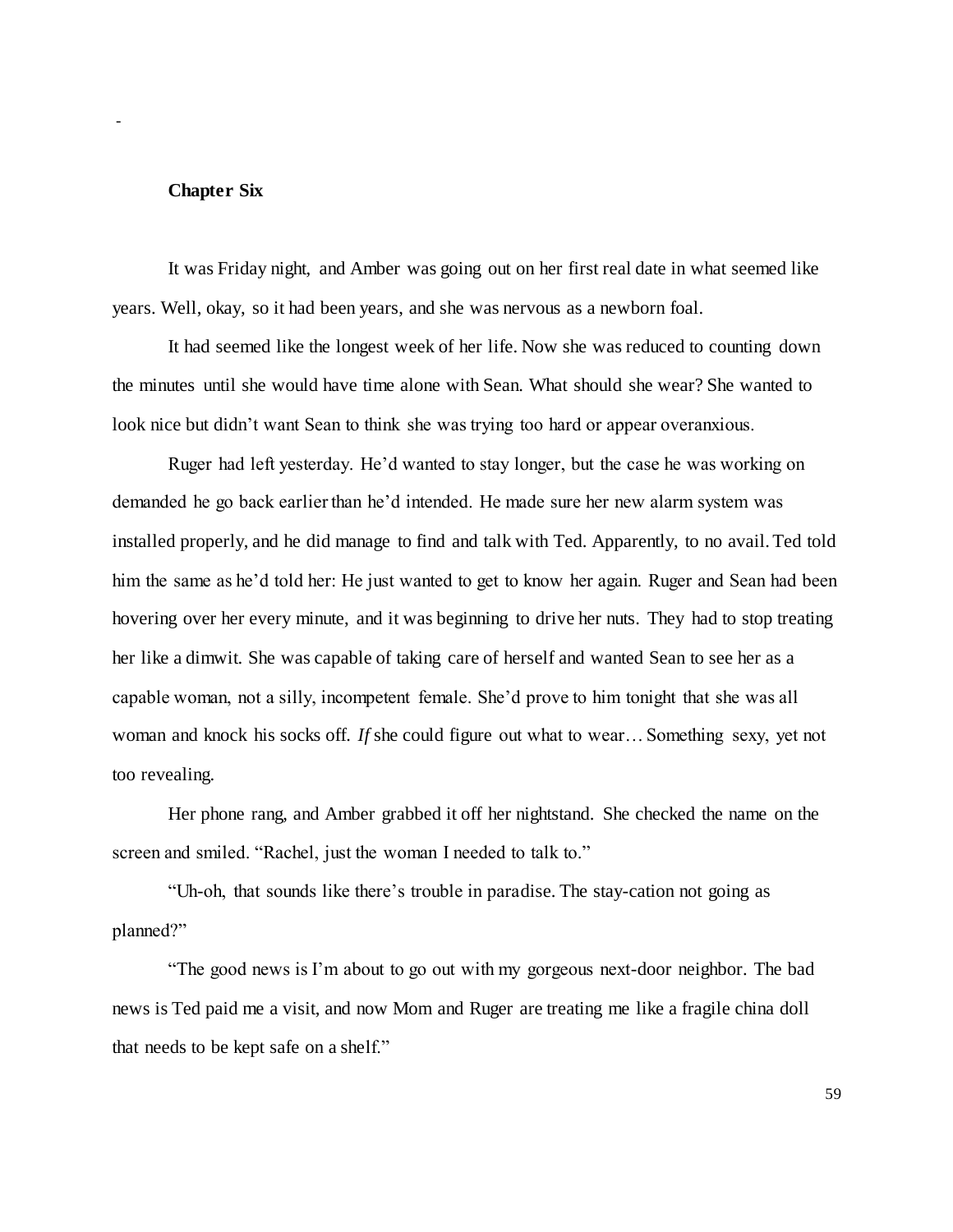Rachel chuckled. "I'm sure your family only wants the best for you. They care, and that's something a lot of people don't have."

Instantly, Amber felt bad for complaining. "You're right, they can be overprotective, but it comes from a place of love."

"I wasn't quite finished," Rachel said. "Yes, they care, but you're also a grown woman, and you aren't going to shatter at the first sign of trouble. I'd think being married to Ted would've proven that you're very strong and quite capable."

Amber sighed and plopped down on the bed. "See, that's what *I* keep telling them."

"Hold your ground, girlfriend," Rachel said, before adding, "Now what's this about Ted?"

Amber explained the fiasco of his visit, and Rachel groaned. "That man has some nerve showing up after the way he treated you."

"I couldn't agree more," Amber replied. "But that's not what I want to talk about. I'm getting ready for a date. I'm so freaking nervous, I feel like I'm in high school. God, I'm so pathetic!"

She heard Rachel chewing on something before saying, "You aren't pathetic. You're going out with a hot guy. Of course you're nervous. Now, what are you going to wear?"

Amber got up and went to her closet. She shuffled a few things around, then spotted the perfect dress. "Remember that cute little sundress I bought from that quaint store downtown?"

"The turquoise one?" Rachel asked.

-

"That's the one." Amber took it off the hanger and held it up. "I've never had a reason for wearing it before."

"Then this is the perfect chance."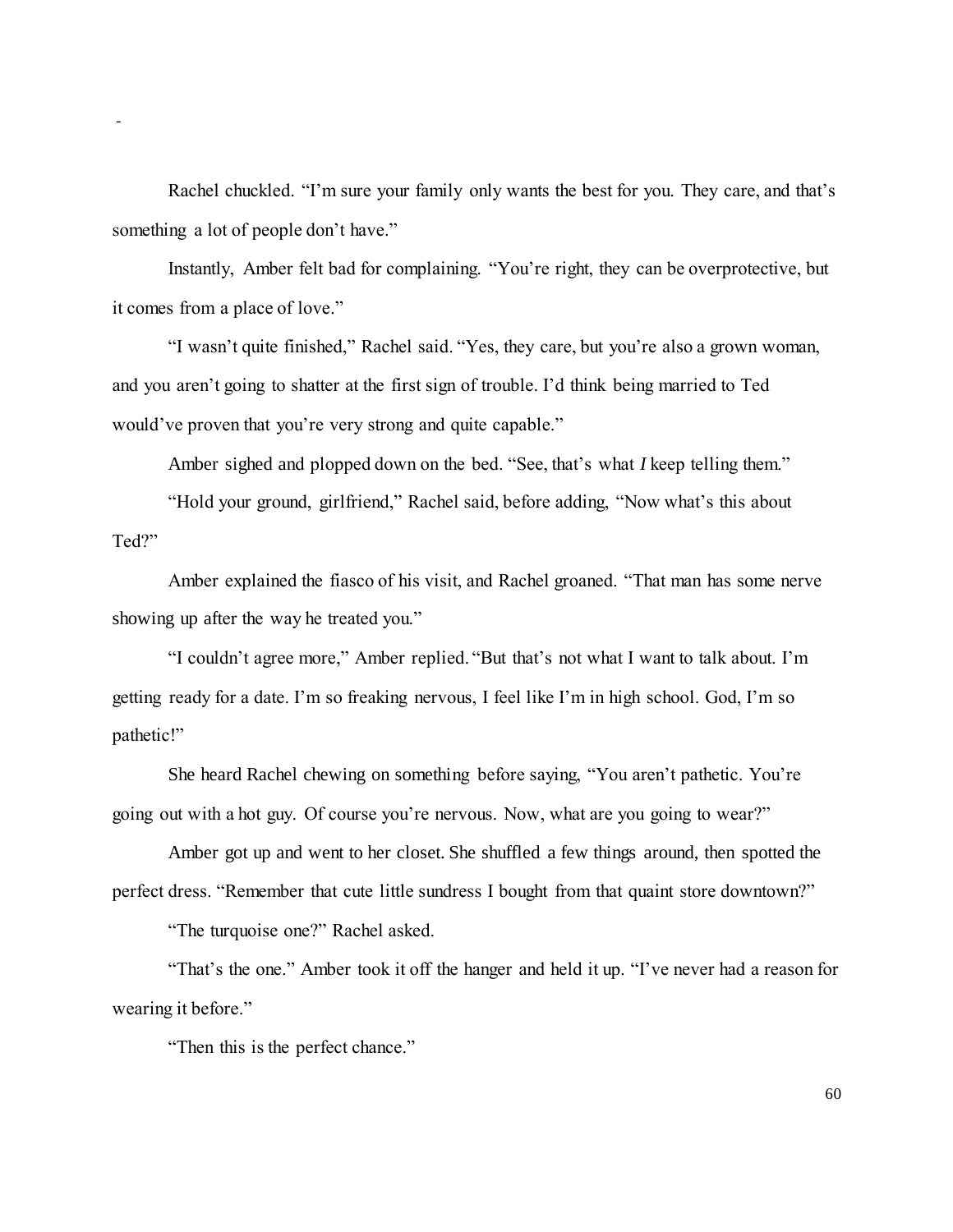The dress had spaghetti straps and reached just above her knees. The pretty shade was the backdrop for tiny yellow flowers. "Now, I only hope I don't make a complete fool of myself." Like spilling iced tea all over the poor man. She put Rachel on speaker as she got dressed. The sundress glided down her body and fit perfectly. It felt pleasantly cool to her heated skin. It had been an oddly hot May, so she decided to go braless. After all, she wasn't what anyone would term chesty, and so going without a bra was neither obscene nor even obvious, much to her dismay.

"You aren't going to do anything embarrassing," Rachel chimed in. "And just be glad you have a date. That's more than I have."

That didn't sound good. Amber remembered the hot cop Rachel had been admiring from the coffee shop and asked, "So, no progress with Mister Dreamy Eyes?"

"No. I'm pathetically shy, and it's ruining my love life."

-

Amber snorted. "You aren't pathetic. What you are is amazing, and any guy would be lucky to have you."

"Yeah, yeah," Rachel grumbled. "Anyway, have fun and get wild."

"You're a nut, but I love you," Amber said, feeling loads better with Rachel's pep talk. "Right back atcha," Rachel replied.

After they hung up, Amber sat on the edge of the bed and slipped into her strappy white sandals, then went into the adjoining bathroom to apply her makeup. She never wore much, just a pale peach lipstick and mascara to enhance her eyes. Tonight was a special night, so she applied a light dusting of blush and some smoky-gray eye shadow. She decided to leave her hair down so it swept her shoulders in waves of shiny blonde. Right on time, she heard the knock on the door announcing Sean's arrival. Her stomach suddenly filled with butterflies, and her legs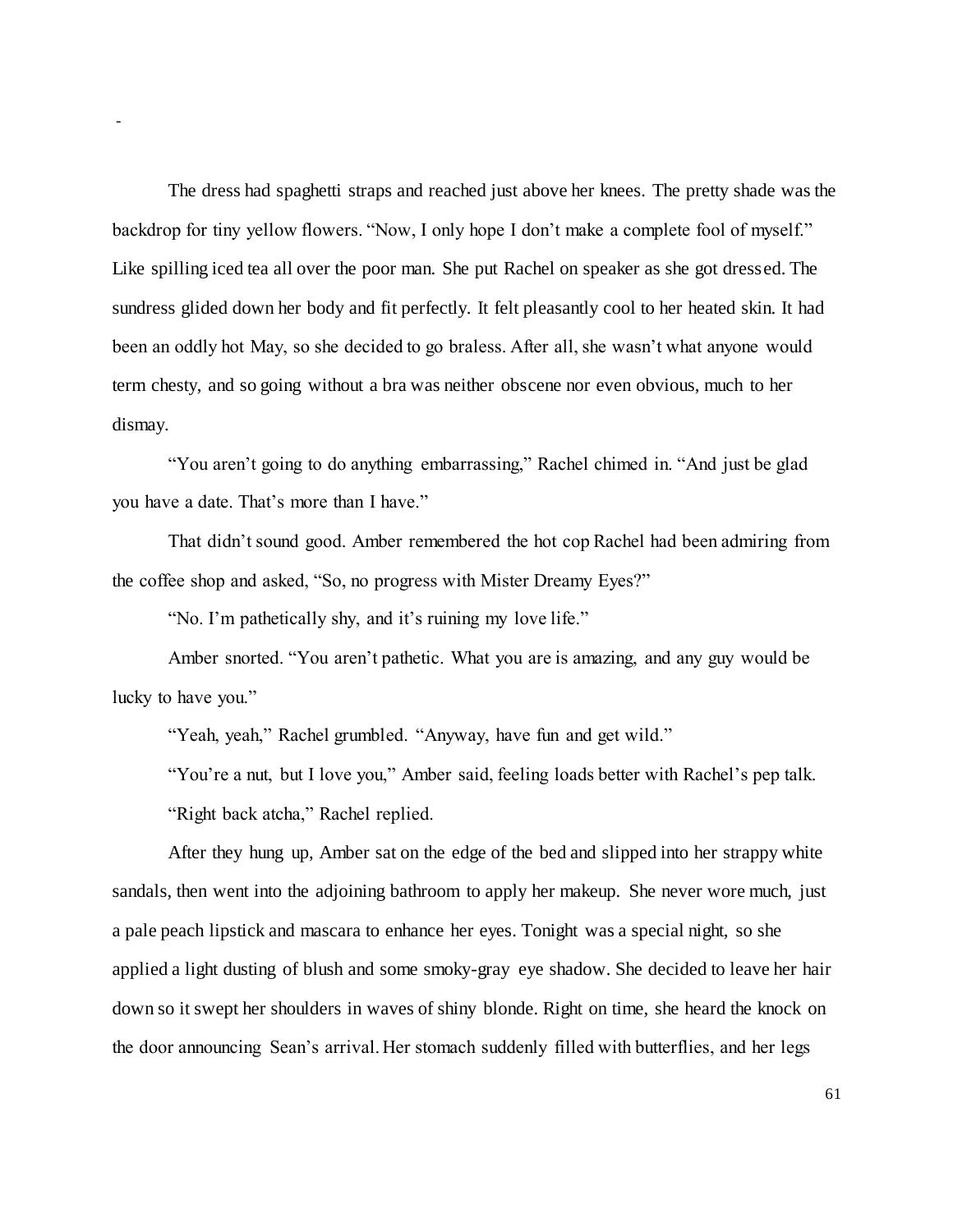felt weak and shaky.

-

She left the bathroom, turned off the upstairs lights, and walked downstairs on wobbly legs. *Get ahold of yourself. You are going to be fine, and you are not going to make a fool of yourself.* Maybe if she told herself that enough times, she would start to believe it. She wished she'd gone out on a few dates in the years since her divorce. Maybe then she wouldn't be so nervous. Although, she had a feeling a big part of her anxiety had to do with whom she was going out. Sean simply made her insides turn to jelly. She reached the bottom of the stairs and walked to the front door, glanced one last time in the mirror that hung there, and realized she had a "deer caught in the headlights" expression. She straightened her spine, placed a smile on her face, and asked, "Who is it?"

# "It's Sean."

She swung open the door. "Hi," she managed to say as she caught sight of him. He wore black trousers and a black V-neck T-shirt, and his hair swept the tops of his shoulders in neat ebony waves. Lord, this man was lethal. "Come in. I'm just about ready to go. Just give me one more minute." She turned to retrieve her purse, but his hand snaked out, capturing her arm and pulling her up against his firm frame.

"Beautiful." His mouth came so close to her own that she could smell his breath. Peppermint; she loved peppermint.

He whispered, "Hm, I wonder, do you taste as good as you look?" Then he tilted his head and gently touched his tongue to her bottom lip. He inhaled her sweetness, though the scent of her still managed to elude him. He lifted his mouth away grudgingly, and growled, "Go. Finish whatever you need to do, or we'll never get the hell out of here tonight."

"You're always doing that," she managed to say at last.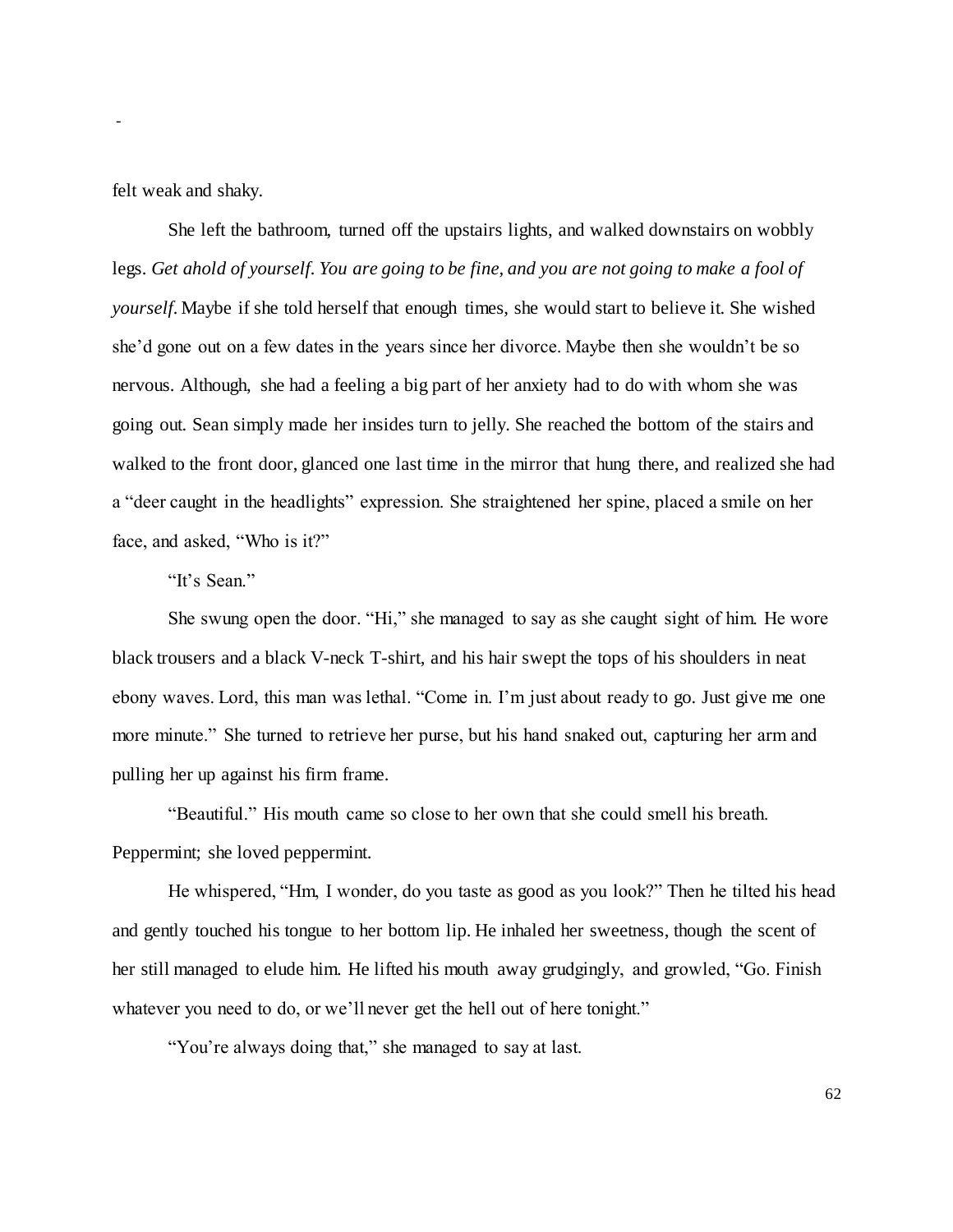"What?" Confusion clouding Sean's dark eyes.

-

"Throwing me off balance." She planted one hand on her hip and smiled.

He bent at the waist so he stared directly into her eyes. "In one more second, I'm going to throw you over my shoulder, carry you up those stairs, and quench my appetite with your luscious body." He reached around, smacked her lightly on the rear, and snarled, "Now go."

"You wouldn't dare," she retorted, completely stunned.

"Try me, Amber… Please." Passion swirled in his eyes.

She turned from his heated stare and headed for the hall closet, where her purse hung. She didn't want to take the chance that he was serious, yet she wondered all the same what he'd do if he followed through with his decadent threat.

Damn, Sean thought, this woman was turning him into a Neanderthal. He raked his hand through his hair to gain some modicum of control. He paced the living room, trying to distract himself, but the phone rang.

"Sean, can you answer that, please?" Amber shouted from the hallway.

He quickly searched around the living room for the phone and located it on the table beside the couch. In two strides, he was picking it up and saying, "Hello?" He sounded harsher than he'd intended, though. Silence. Sean said, "Hello?" louder and with more strength.

"She's not for you. One day soon, she'll know what it's like to fuck a real man," the man on the other end growled.

"Hey, asshole, I don't know who the hell you think you are, but be warned, if you come near her, I will personally take you apart with my bare hands. Do I make myself clear?" Sean's entire body tensed with rage.

Insane laughter filled his ears. "Ah, that's just it. You don't know me, but I do know you.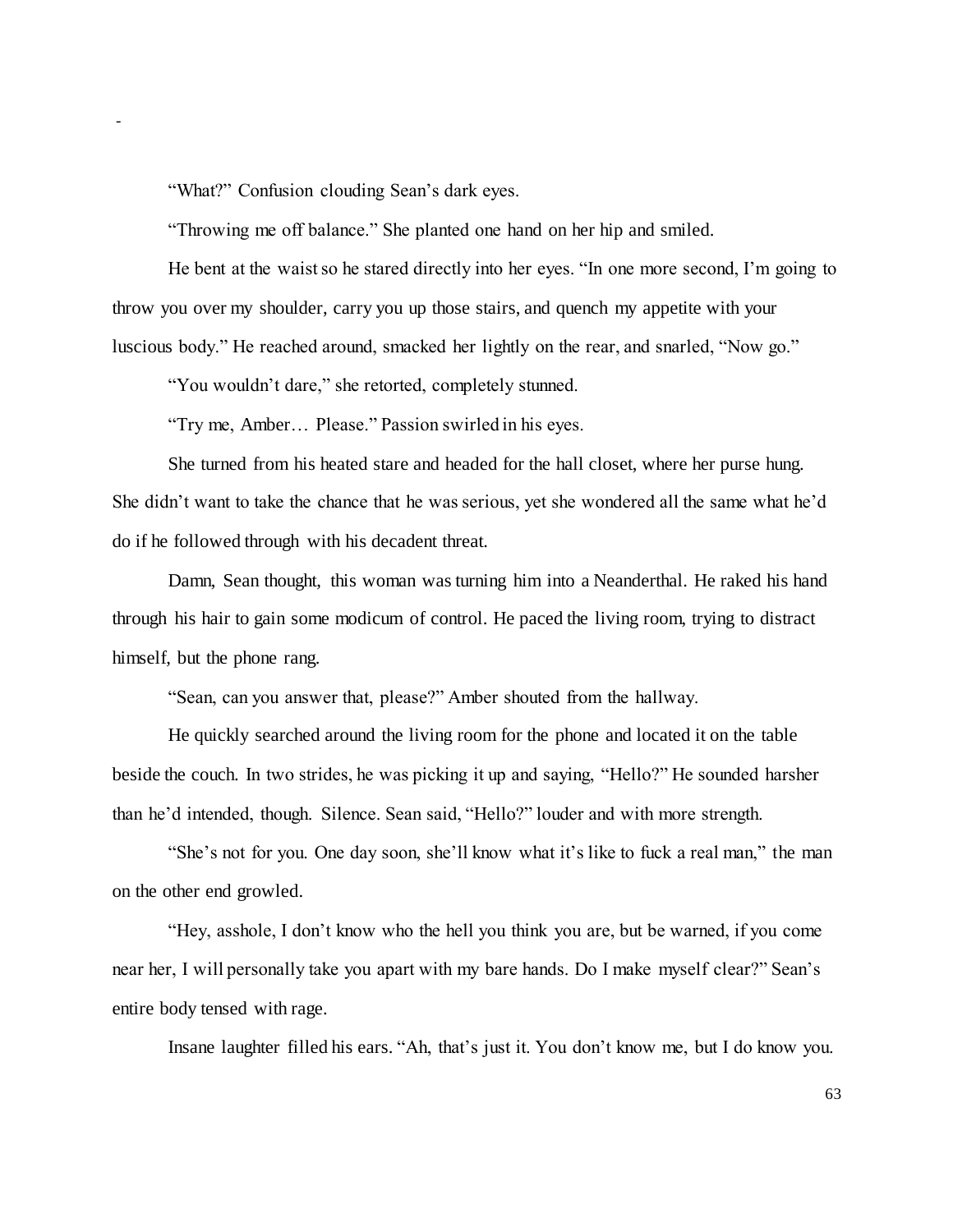And I've already been near her, several times, in fact. I intend to get even closer." There was a beat of silence. "By the way, what a lovely turquoise dress. I so enjoy when she goes without a bra."

-

He heard the most depraved laughter he'd ever heard, then the line went dead in his hand. Sean quietly replaced the receiver and turned around. Amber stood there, eyes wide and frightened. She'd heard enough of his end of the conversation to determine the call was from her prankster. He didn't say a word but walked to the stairs and took them two at a time. When he reached the top, he paused at her bedroom door, turned on the light, and saw what he'd already suspected. Her curtains were tied back and the shade was pulled up. He walked over to the window and peered out. Although he didn't see anything suspicious, he hadn't really expected to. The caller was probably long gone by now. How the hell had the caller known who he was? He made a mental note to call Ruger tomorrow. As he pulled the shade down, he heard Amber say, "Sean, what's going on?"

He turned around. "I want this shade drawn from now on. Do you understand me?" She nodded. "But why?" Numb, she feared she already knew the answer.

Sean walked to where she stood, took her soft hand in his, led her over to the bed, and sat her down on the edge of it. Crouching between her legs, he spoke in a comforting tone. "Your prank caller said something on the phone just now that leads me to believe he's been watching you through that window." He paused and pointed to the window whose shade he'd just drawn. "This guy is a sick bastard, and I don't want you taking any chances. From now on, you're to be accompanied by someone if you need to go out. Also, whenever you're in this room, you're to keep the shade drawn. Do you understand what I'm saying?"

She simply couldn't speak past the lump of fear in her throat, so she nodded instead.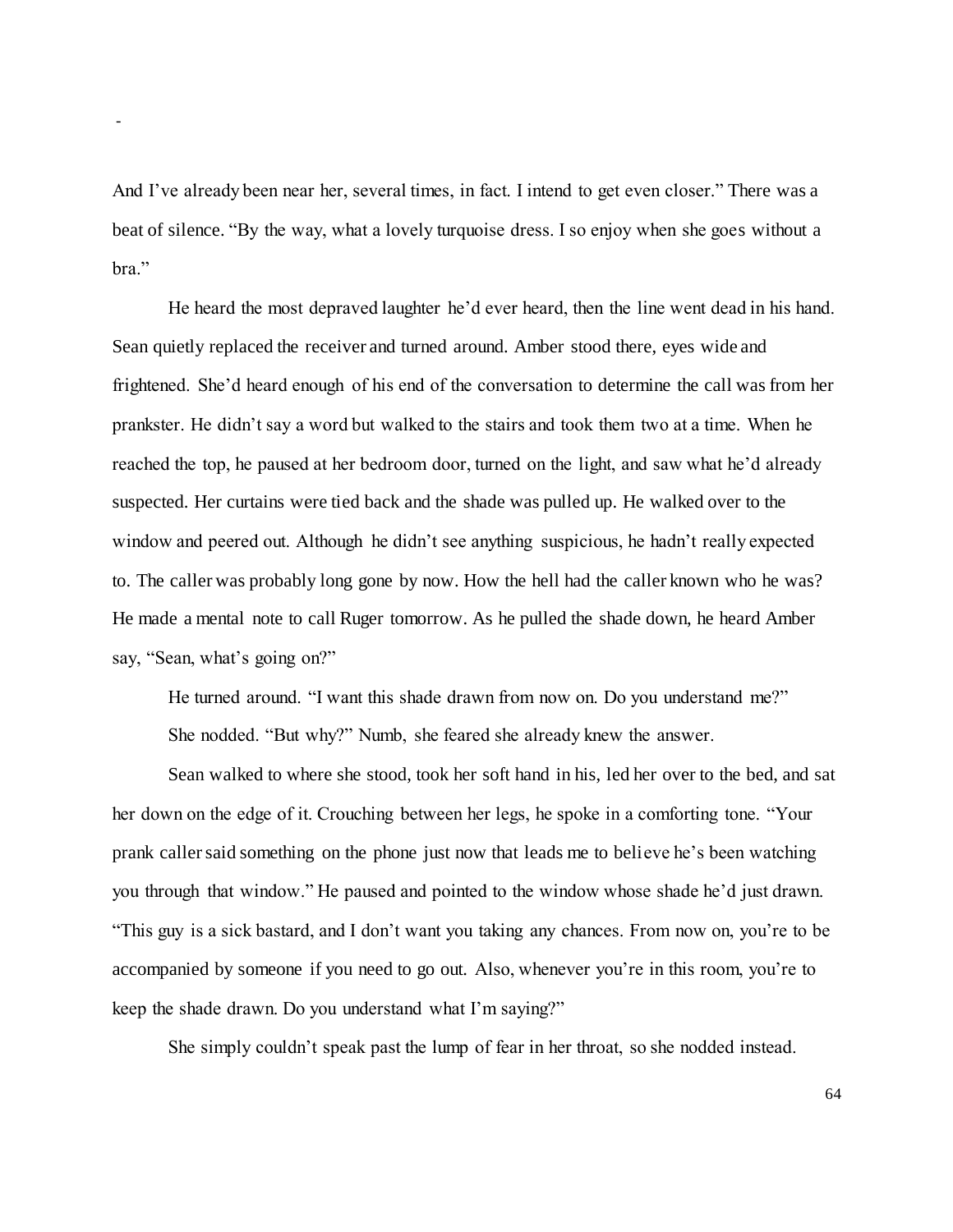Someone, some man, had been watching her? Each time she walked into her private bedroom to go to bed or change clothes, she'd been watched. Shivering, she glanced over at the window, and abruptly, her entire body shook with chills. She rubbed at her arms to no avail. Fear stole all the warmth from her. This was an invasion of privacy she'd never known before. Her eyes widened. "A peeping Tom?"

"It seems that way, and you need to take precautions." Still crouched in front of her, Sean stroked the back of her hand with his thumb.

"Oh God, should I call the police?" Her hand flew to her mouth. She felt sick. Quivering, she said, "I feel like I'm going to throw up."

Sean placed his palm on the back of her head and gently pushed. "Sweetheart, put your head down and take deep breaths. Can you do that for me?" She nodded and did as he said. He stroked her hair in a soothing motion, driving back the rising panic.

"I don't think the police could do anything. I mean, we didn't catch him in the act, and they can't do much with what he's done so far." He paused. "We could at least file a report."

When she had herself back under control, she said firmly, "Yes. We'll stop by the police station in town and file a report. But afterward, we're going on our date. I'm not going to let our night be ruined."

"Are you sure?"

-

Sean pulled his hand away slowly, as if reluctant to do so. She rose and came face-to-face with him. He seemed so concerned for her that, without thinking, she leaned forward and kissed his angular cheek. Leaning away from him, she said, "Thanks for being here."

He smiled. "No problem. Let's go. The sooner we get this done, the sooner we can paint the town red."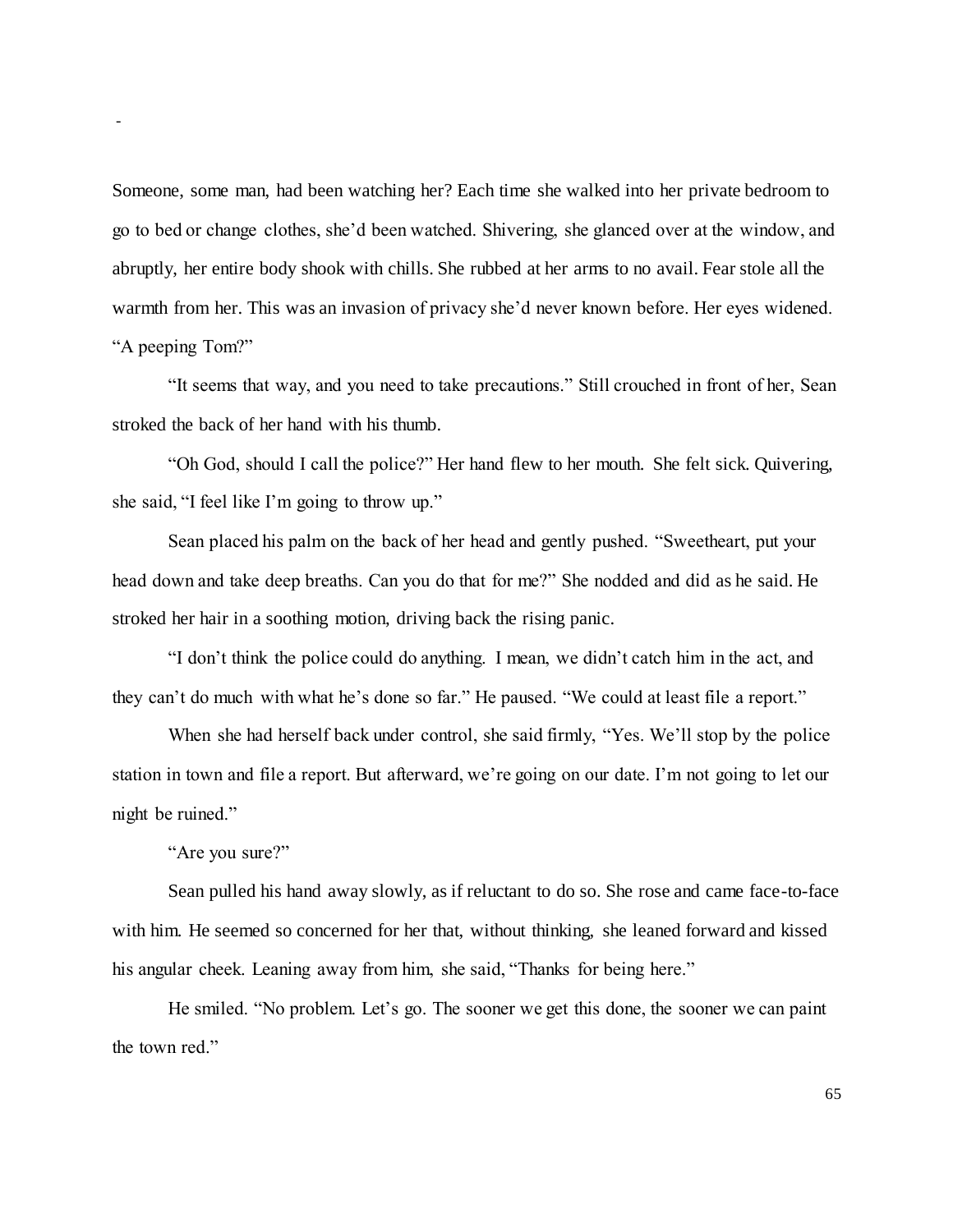Amber nodded and attempted a small smile. "You're absolutely right."

He bent and kissed her softly on the lips. "You're amazing."

-

Her eyes turned drowsy with arousal. "Thank you. For everything."

"My pleasure, sweetheart." He escorted her out of the room and down the stairs. Soon, they were on their way, but Sean's mind kept going back to the phone call. Did she have a peeping Tom, or was it more like a crazy ex-husband? Ted was seriously delusional if he thought he could come back into Amber's life and torment her. One way or the other, Ted had to be stopped.

\*\*\*

"Thank you for a wonderful time, Sean." They stood at Amber's front door. It was that awkward moment when she was left wondering *is he going to kiss me? Should I invite him in? Will he think I'm being too forward if I do? Will he think I'm a prude if I don't?* She hadn't a clue as to the answers. When she and Ted had dated, it all seemed so fast, and he took all the control while she was left following his lead. This whole thing with Sean was new ground for her, and he wasn't Ted, thank God. She could tell he was leaving it up to her to decide whether things proceeded or not. She quickly acted on impulse and went for the plunge. "Won't you come in for a drink?" Then she held her breath.

"I thought you'd never ask." His mouth quirked up in a devilish grin. She opened the door, and Sean followed her into the house. The drive home had been done in silence. It seemed neither of them wanted to chance breaking the magic spell that had woven around them. The whole night seemed special somehow, despite the events earlier in the night. Maybe, just maybe,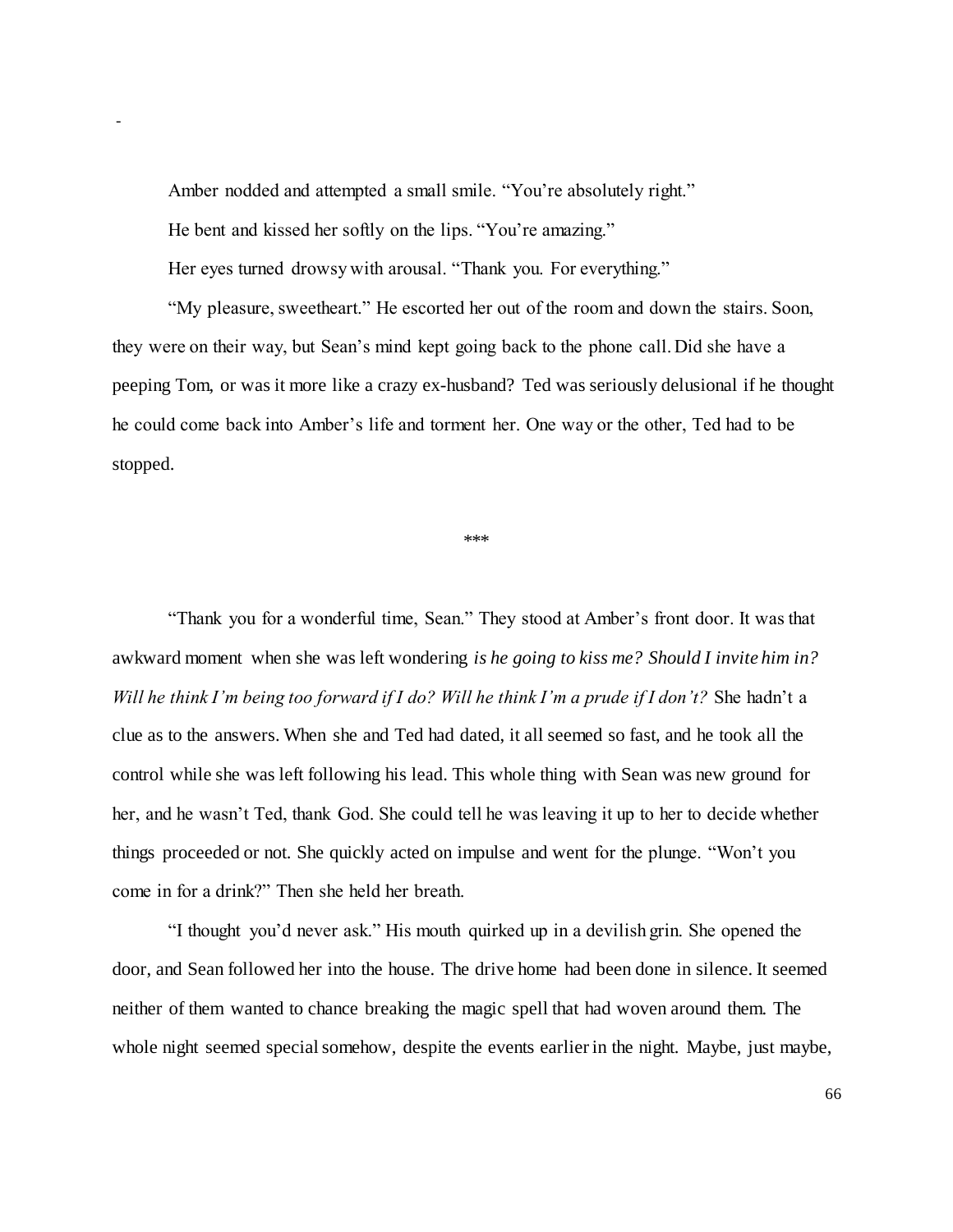*because* of those events. As if God had granted them this enchanted evening as a reprieve. Whatever the reason, he was glad he was the man who was lucky enough to spend it with Amber.

They walked into the quaint country living room, and the oddest feeling came over Sean. It was as if he was…home. How strange for him to feel this way after all the times of never really feeling at home no matter where he was. He hadn't felt this way even growing up. No, never then; his father always made him feel like he was a burden rather than a gift. His mother seemed to barely be there, like a shadow to his father, always in the background, quiet and content to bend to her husband's rule. Still, he didn't want thoughts of his less than ideal childhood to interfere with his night with his sexy neighbor.

"Amber, it's a cool evening. Want to take our drinks out to the porch? We could swing and watch the stars. What do you say?" While he was strolling down memory lane, she'd already prepared a serving tray with drinks of iced tea and cookies.

Her eyes lit up. "I'd love it."

-

"Here, I'll carry the tray. You just get the door." He picked up the laden tray and proceeded out the door.

"You just don't want tea all over you this time." She laughed as she held the door open for him.

"Well, you may have a point there. Although I was quite content to be the judge of your private wet T-shirt contest." He wagged his eyebrows in an impression of Groucho Marx, and she blushed.

They sat on the cushioned porch swing, and Sean put the tray on the table in front of them before handing her a glass of tea. After taking a long swallow of his own, he remarked,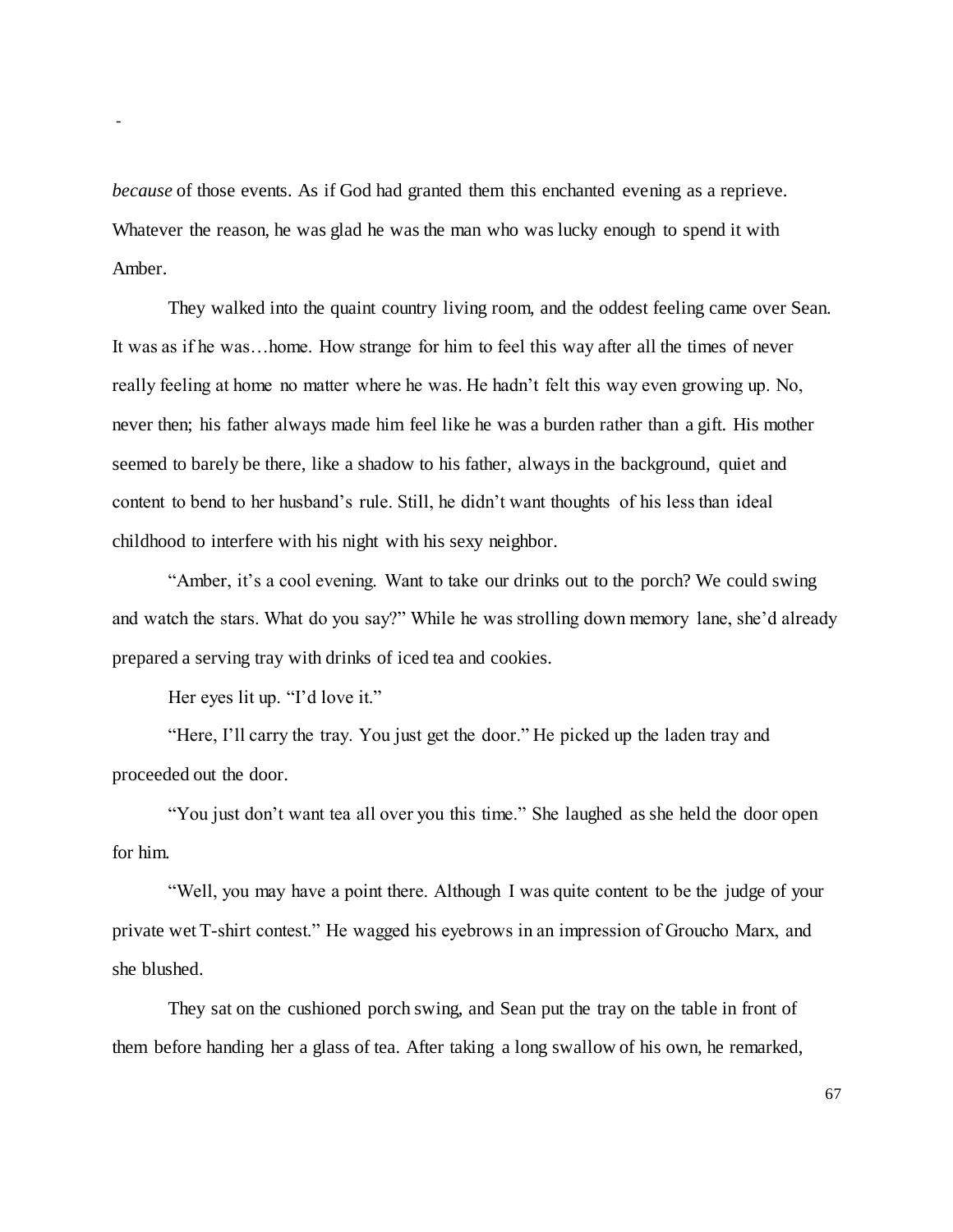"Mm, tastes good."

-

"Thanks. I went ahead and brewed a gallon with sugar and a gallon without. I think sugared tea tastes much better if the sugar is added while the tea is still hot. But I didn't know how much sugar to add, so I just went by taste. I'm rambling, aren't I? Sorry." She took a deep, fortifying breath and went on, "I'm just nervous. It's been a long time since I've had a date with a man, but you could probably tell that already."

"In that case, I'm flattered." He leaned back into the swing, put his arm around her shoulders, and pulled her into the crook of one arm. "Just enjoy the night, Amber. I am."

She leaned her head on Sean's shoulder and let out a contented sigh. "Oh Sean, if time could stand still."

"No way. I've got way too much in store for you yet this evening. For now, just relax and check out those beautiful stars." He smiled down at her and kissed the top of her head lovingly. The night slipped away, and she enjoyed every second of it.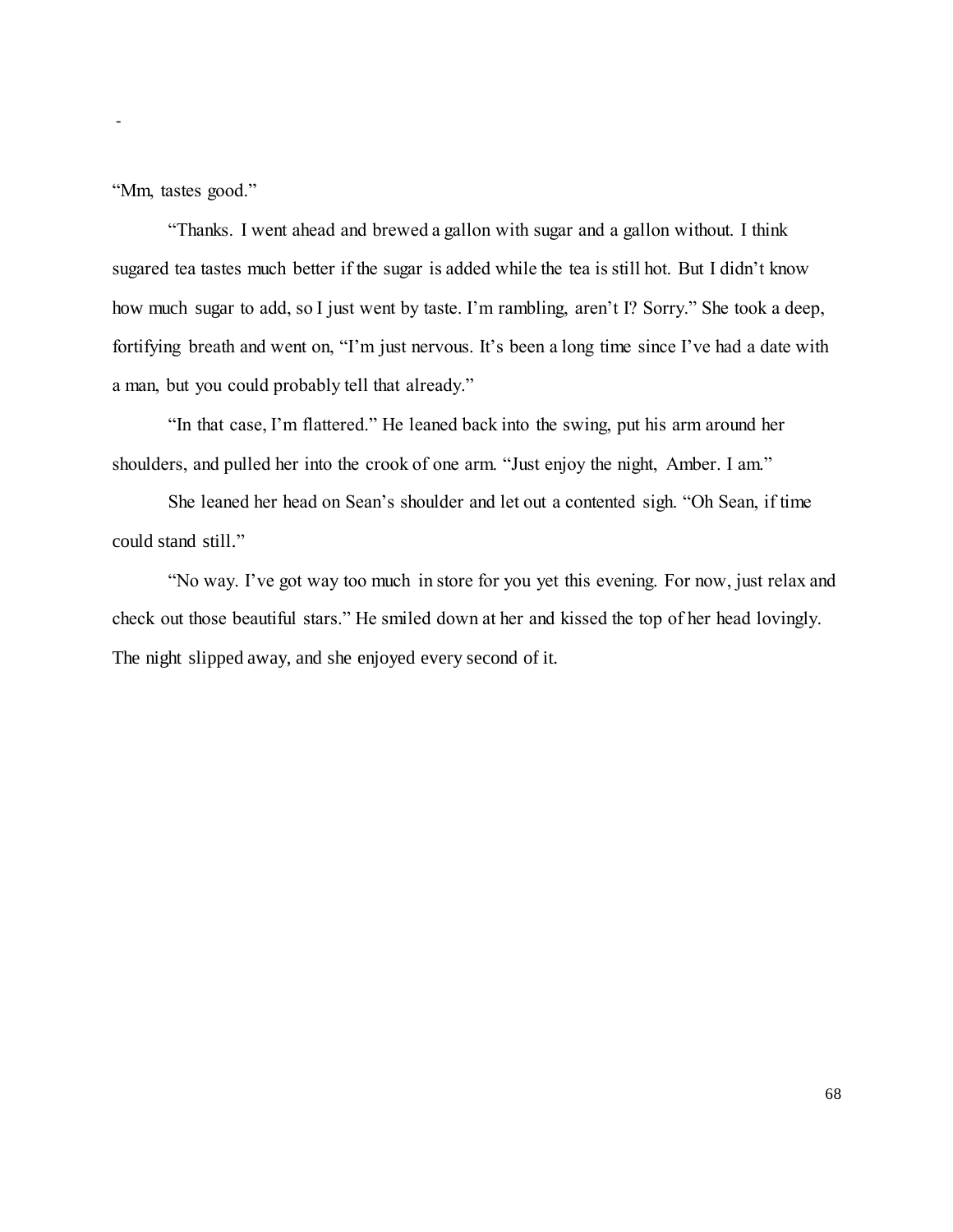## **Chapter Seven**

-

Amber was so embarrassed. She couldn't believe she'd actually fallen asleep. Never had she done something so rude. She was totally mortified.

When she woke feeling refreshed and content, she realized it had actually been the best night's sleep she'd in months. Would Sean ever forgive her, though? The last thing she remembered was sitting completely comfortable on the porch swing with Sean, staring at the stars. Then she woke up in her bed, with her dress still on, wearing no shoes, and tucked under the covers. Had Sean actually carried her all the way up the stairs while she'd slept? She couldn't believe she'd slept through something so wonderful, dang it. Life was just not fair sometimes.

She rolled out of bed, hastily took off her dress, and hopped into the shower. She wanted to go to Sean's and apologize properly for being so terribly rude. Hopefully, he would forgive her and give her another chance. She got out of the shower, dried off, and slipped into a pair of jean shorts and a black crop top. When her cell phone rang, she practically ran to grab it, hoping it was Sean.

"Hello?"

"Okay, tell me everything," Rachel said. "Did he rock your socks off?" It wasn't Sean. Amber tried to stifle her disappointment. "Well, I fell asleep on him." "You did not!"

Amber sighed and collapsed onto the bed. "I did. I'm heading to his house now to apologize. I feel just awful."

Rachel chuckled. "I'm sure it's not that bad."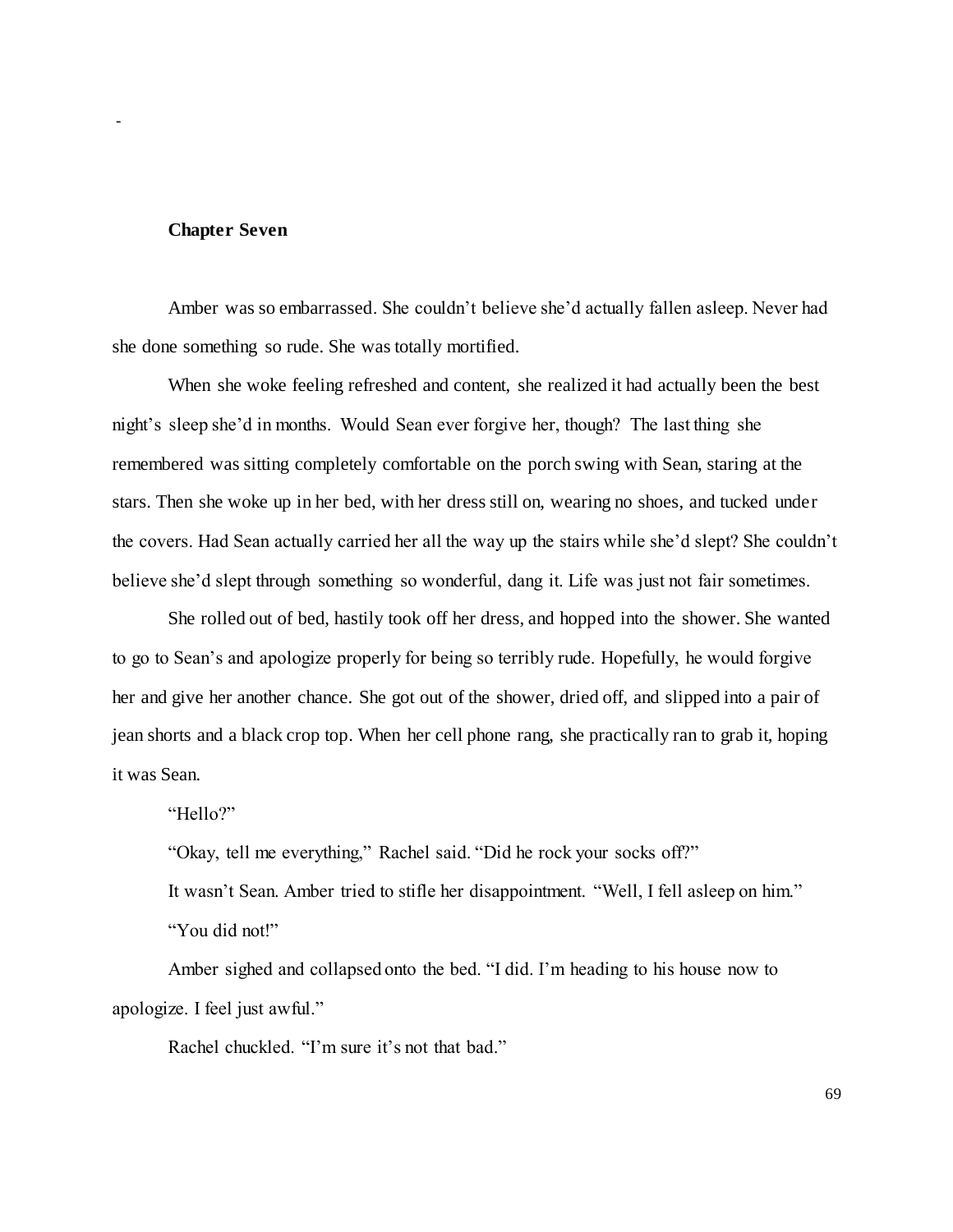"I'm so embarrassed. I'd be pissed if a guy fell asleep on me. Especially on a first date." She covered her face. "I doubt I'll get a second."

"If he's smart, he'll leap at a second date with you."

"Thanks," she said. "I need to go. And grovel."

-

"Just bat your pretty eyelashes and pout a little," she advised. "Guys can't say no to that stuff, I hear."

Amber promised to call Rachel later, then jogged down the stairs. She didn't bother to fix her hair. It would just have to dry naturally. The annoying mop would be impossibly curly, but she didn't want to waste another second.

When she reached his front door and knocked, Sean pulled the door wide, and she blurted out her apology. Sean barely gave her time to finish before he yanked her into his arms. The kiss lasted forever. Before she knew it, she was sitting on Sean's lap as he peppered her with kisses. "You're forgiven," he groaned.

Rachel started to say more, but a doggie bark drew her out of her lust-filled haze. "Where's Samson?"

"I went to one of those pet superstores and bought a kennel for him. I'm trying to housetrain him. I also bought about a hundred dollars' worth of other doggie stuff. Did you know they made about a million kinds of toys for dogs?"

His utter disbelief as well as his big heart filled Amber with joy. She smiled. "You are so sweet. I've got an idea. Why don't we take him to the park? He'd love that."

"Okay. I did get him a collar and leash, at the suggestion of the helpful sales clerk." He wrapped his arm around her waist and pulled her closer, but then she jumped up off his lap and walked toward the front door. As an afterthought, she said, "As a matter of fact, why don't I pack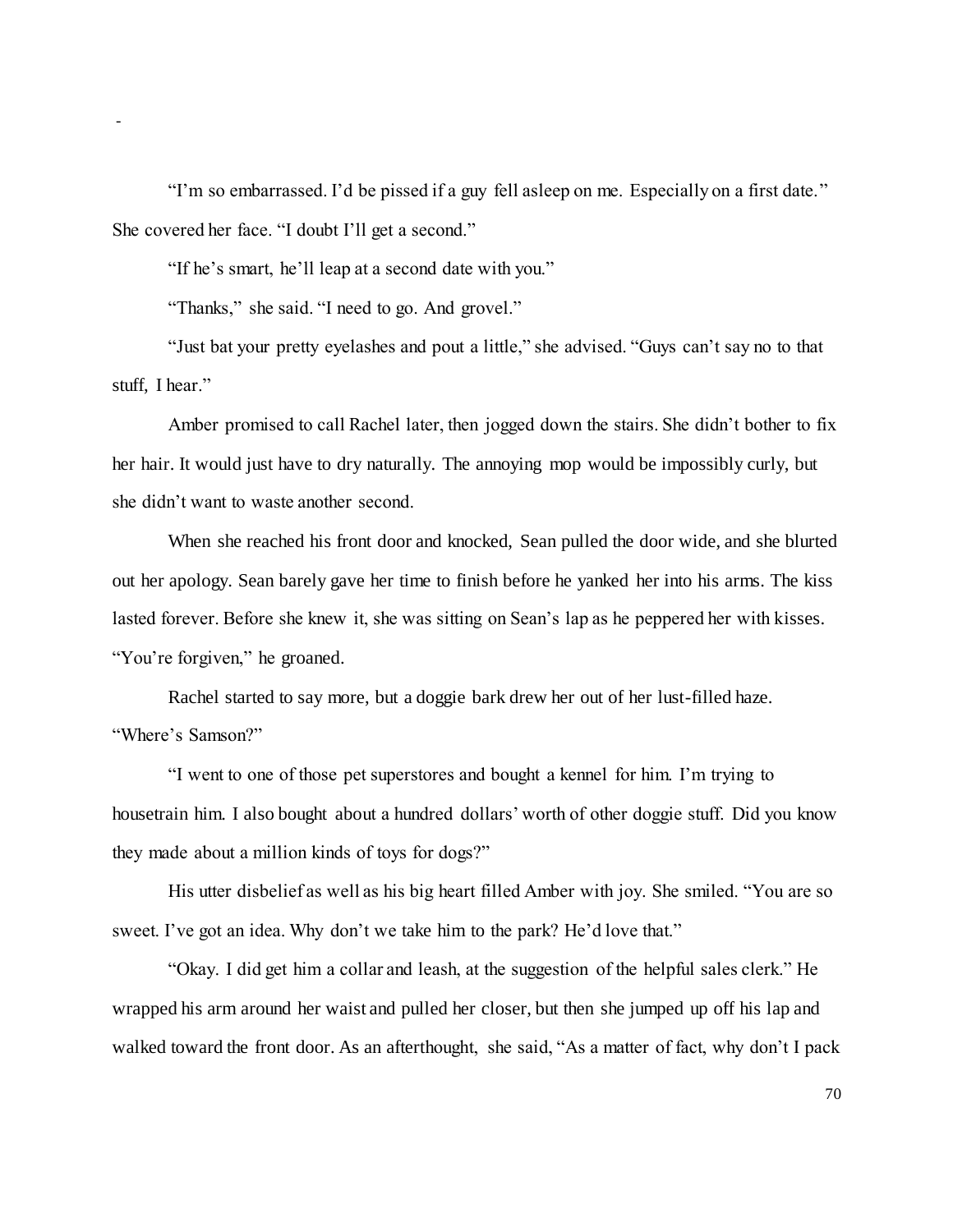us a picnic while you get changed and get Samson?"

-

"A picnic?" he asked, then figured any time spent with Amber was time well spent. "Sure, why not? It'll be a first for me."

"Sean, you've never been on a picnic." It was a statement more than a question. Suddenly, she wanted to show him all the pleasures life had to offer. "Well then, consider this a day to remember."

"I'm already there. It was the moment you walked through the door." He winked, then kissed her again. It took Samson's bark to bring them back to the present. If only Sean had been alone with Amber. He'd spend the day in bed instead, loving her to heaven and back.

\*\*\*

"You did what?" Amber shrieked.

They'd gone to Roaming Oak Park, which was located right in the center of town, for their picnic. It was a picturesque spot with mature trees of all kinds and a pond where people were fishing and running remote-control boats. There was a playground for children, and lots of secluded areas for picnicking. Sean had chosen a spot next to a large oak tree for shade. It was very private, and he thought maybe they'd get in some heavy petting.

Almost immediately, children who Amber knew from around the neighborhood assaulted them. All the kids wanted to know about Samson, and Samson apparently loved the attention, because he licked each child accordingly. After explaining to them that it was Samson's first outing, they all jumped at the chance to walk the dog and give him a good run around the park. Sean gave up the dog's leash to a blond-haired boy who shyly asked permission to walk the mutt.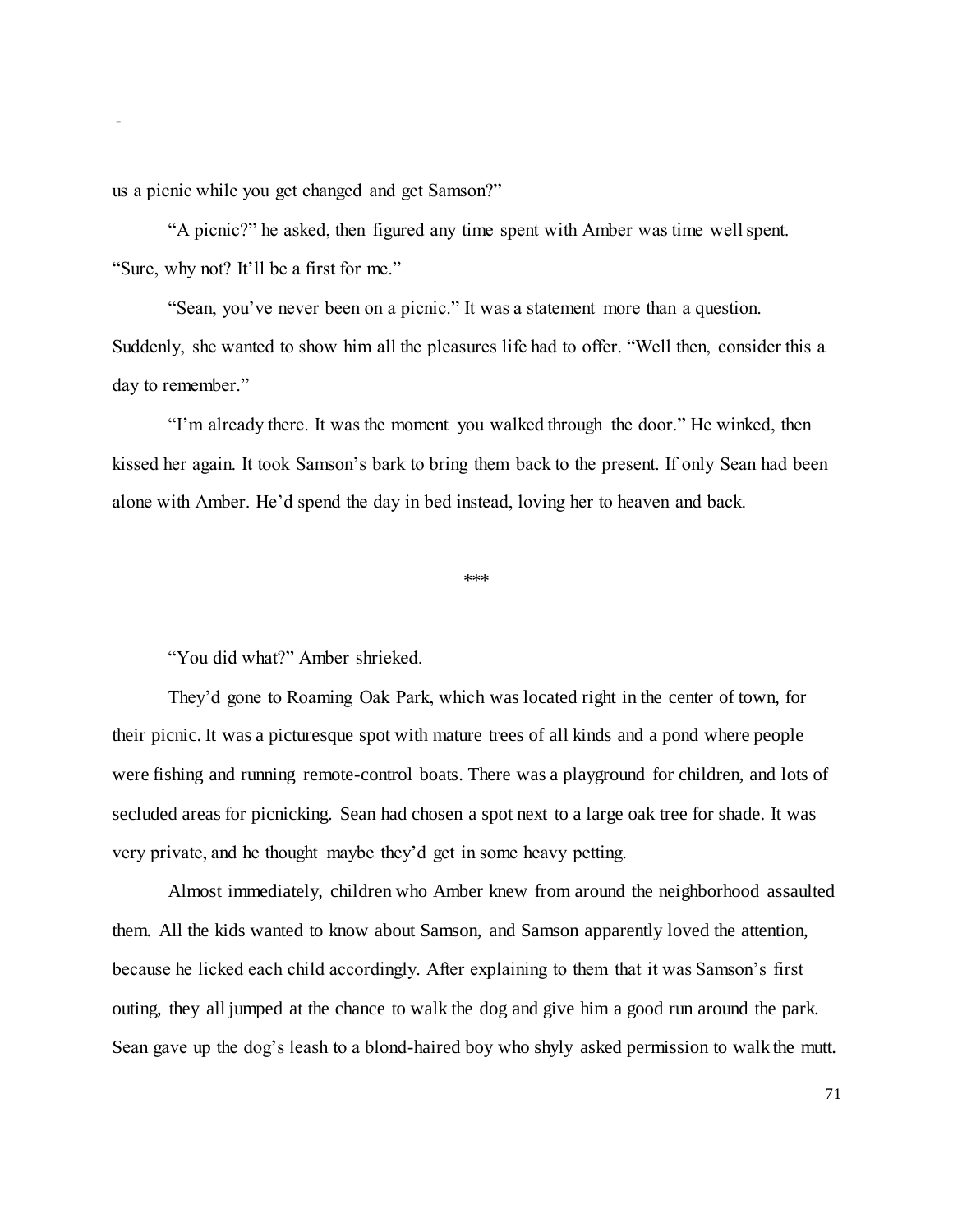He instructed them to take turns holding the leash. Besides, he deduced that if the dog and the kids were entertaining one another, then he would have time alone with Amber, and they could entertain each other.

-

He lay down on Amber's red-and-white-checkered quilt, content from the meal she'd prepared. It was only sandwiches with slices of deli cheeses and meats, coupled with assorted fruits and a large bag of chips, even two thermoses for their iced tea. His-and-her thermoses, he thought with a smile, and the meal had tasted like heaven. He suspected anything would taste grand after having had her for breakfast.

That was when he told her about his phone call to Ruger. Ruger had warned him she'd be pissed. Nevertheless, it was necessary to tell her the truth. He didn't want to start hiding things from her. He knew firsthand how bad that would be for a relationship. Relationship? When had he started thinking of them that way? He filed that thought away for future contemplation. Sean sat up, looked at her thoughtfully, and was, for the second time, struck by how damn hot she was when she was mad. So much spirit in such a neat package. Oh great, another hard-on, just what he needed. He decided to try to cool down the situation and make her see reason.

"Amber, calm down." *Please, before I take you right here on this cozy blanket.* "Ruger knew you wouldn't tell him if there were any more phone calls. He thought you might not want to worry him, when in fact he worries more about there being things you're not telling him. So he gave me your number and asked me to let him know if there were any new developments, and besides being your brother, Amber, he's also a cop. If he can possibly help, then why not let him?" He thought that sounded reasonable.

"I can't believe you actually called my brother about the prank call. You had no right to do that, Sean. If I'd wanted him to know, I would have called Ruger myself." Amber was good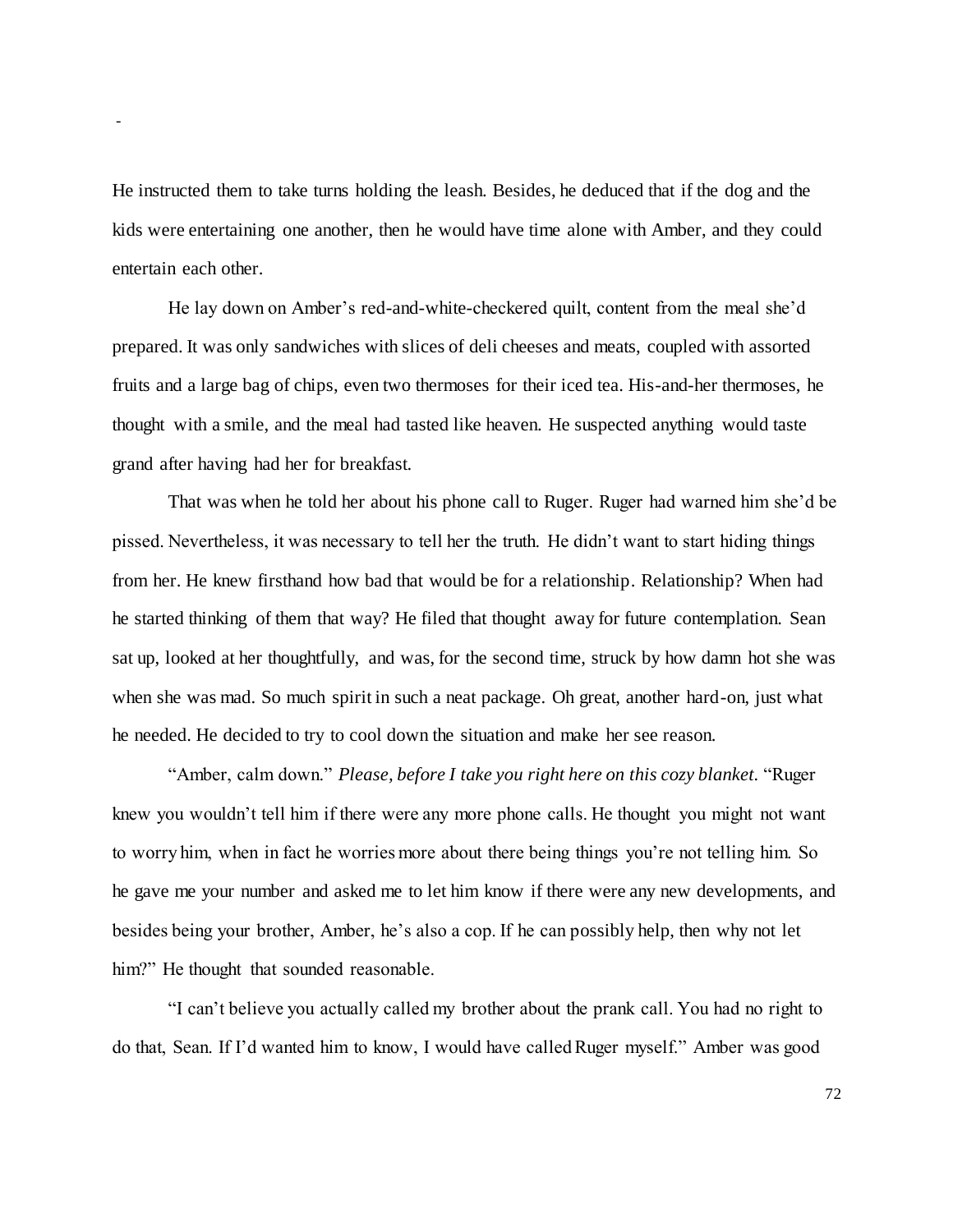and tired of men trying to run her life for her. It was bad enough that Ruger was always thinking of her as a little sister in need of his help, but now Sean acted as if it were his sworn duty to take care of her as well. That was when it hit her like a punch to the stomach. "Ruger gave you the number, you say. Do you see me as helpless? Like I need to be coddled?" It hurt that Sean might think of her that way. She attempted to hide the pain but knew she'd failed.

"No way in hell do you believe that." His tone matched his face now—raw steel.

Amber unconsciously straightened her spine. "Don't I? Because that's certainly how Ruger sees me. I'm a grown woman, not a child."

In one fluid movement, Sean was up and standing spread-legged over her. Reaching down, he hauled her onto her feet and pushed her up against the large oak. "I can sure as hell see that you aren't a child. And I don't see you as helpless either, sweetheart."

"Y-you don't?"

-

"Do you think I would've made love to you with my mouth this morning if I saw you that way? I would have left you with a polite good night at your door and went on my merry way." He paused before adding, "I wouldn't be a walking, fucking hard-on twenty-four hours a day. I wouldn't be thinking of all the ways I want to make love to you. And I sure as shit wouldn't be thinking of turning you over my knee and spanking your pretty butt either. Knowing full well I'd probably only stroke the damned thing instead and end up on your huge bed making love to you all night long. No way darlin'."

Then, before he knew what he was doing, his mouth was on hers. It was a bruising kiss meant to prove how strongly he felt for her. For the first time, he didn't hold back but let every ounce of what he felt for her pour into that one kiss. He angled his head, sucked her fleshy lower lip into his mouth, and bit down lightly, savoring the unique taste of her. His nostrils flared as he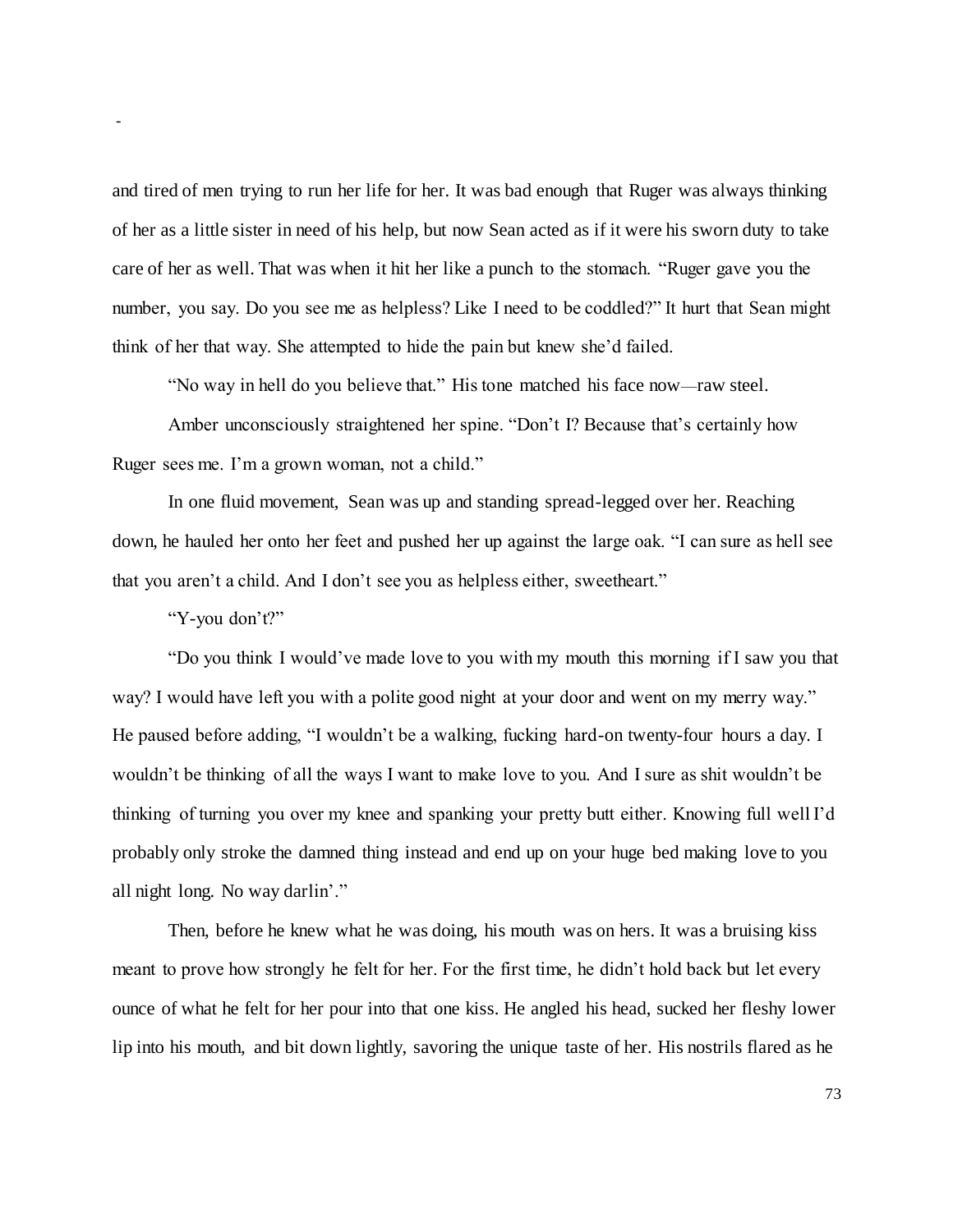breathed in her evasive scent. Sweet, almost tangy, it made a man want more. It made him want to taste her all over. He finally lifted his head and asked the question that had been on his mind since he'd met her. "What is it? What is that damn perfume you wear? Its smells sweet, and it drives me nuts. It makes me want you beyond reason."

"Perfume?" She couldn't think straight. She still reeled from the power of him. Where had all that force come from? It made her fantasize about more primitive days, when men were men, and women were women. The famous line popped into her mind then: *Me Jane, you Tarzan.* And she laughed so hard, her stomach cramped.

Sean watched her. He couldn't tell if she was laughing at him, so he just stood there with his arms crossed, brooding. He'd finally had enough. "What the hell is so funny about perfume?"

"Perfume? Oh right. Well, no, that's not what I was laughing at, but anyway, I don't wear perfume. You may be smelling my bath gel, though. It's vanilla scented." She smiled at him.

"Vanilla," he mumbled softly.

-

Sean stared intently into her, not at her, but more like he could see right through to her very core. It unsettled her, but it was erotic at the same time.

"That's why you always smell as if you've been baking sweets. And I have a hell of a sweet tooth."

She rose onto her tiptoes and kissed him sweetly on the mouth. Then he took control, and the gentle caress of lips turned into searing fire, throwing her completely off balance. She should be use to that by now, she thought wryly.

She broke off the kiss, ducked under his arm, and said in a warning tone, "Sean, we are in a public place."

"Mm, yes, I see that, and your point is?" He started after her with passion darkening his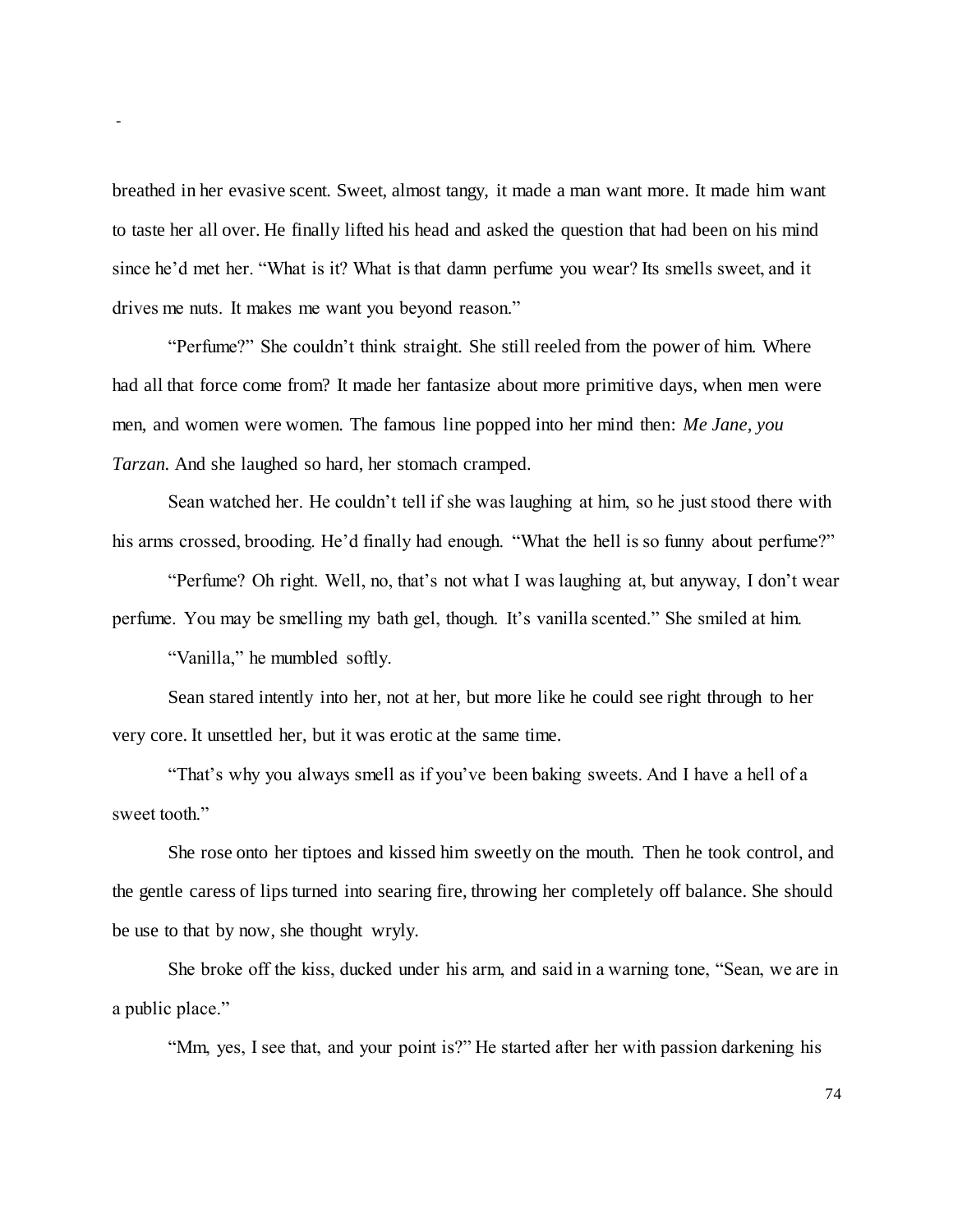eyes.

-

Amber backed up a step and stumbled over her words. "We can't possibly pursue this…this…whatever is going on here. I think that sort of public display may be against the law, or something."

"So? They'll just have to arrest me, then, won't they? Because I'm not through with you yet. Not by a long shot."

Then he lunged forward, grabbed her by the arms, and pulled her down onto the soft quilt. He trapped her beneath him and said hoarsely, "Sweetheart, I liked what you did this morning. You're a constant surprise, do you know that? On the outside, you're all sweet and innocent, but on the inside, damn, on the inside, you're so hot and spicy that you set my blood on fire and make my mouth water."

"Um, Sean, shouldn't we maybe get up and start packing it in? It's getting late."

"Mm, yeah sure, but first…" Sean broke off as he slowly lowered his head and licked Amber's lower lip, then sucked it into his mouth. It was full and plump. He didn't think there was any other mouth quite like hers. Her lips were made for touching, licking, and kissing. For his pleasure and his alone, he thought fiercely.

He'd never enjoyed kissing a woman so much. He was usually in too big a hurry to get to the main attraction. But with Amber, he found he wanted to take it slow. To prolong the pleasure, take her to new peaks before he gave in and joined them together completely. He only hoped he could stand the delightful torture until she was fully ready for him. He wanted their lovemaking to be as perfect for her as he knew it would be for him.

He grudgingly stopped playing with her mouth and raised his head. Murmuring softly, he said, "So sweet, so soft. Reminds me of other things I want to touch with my tongue."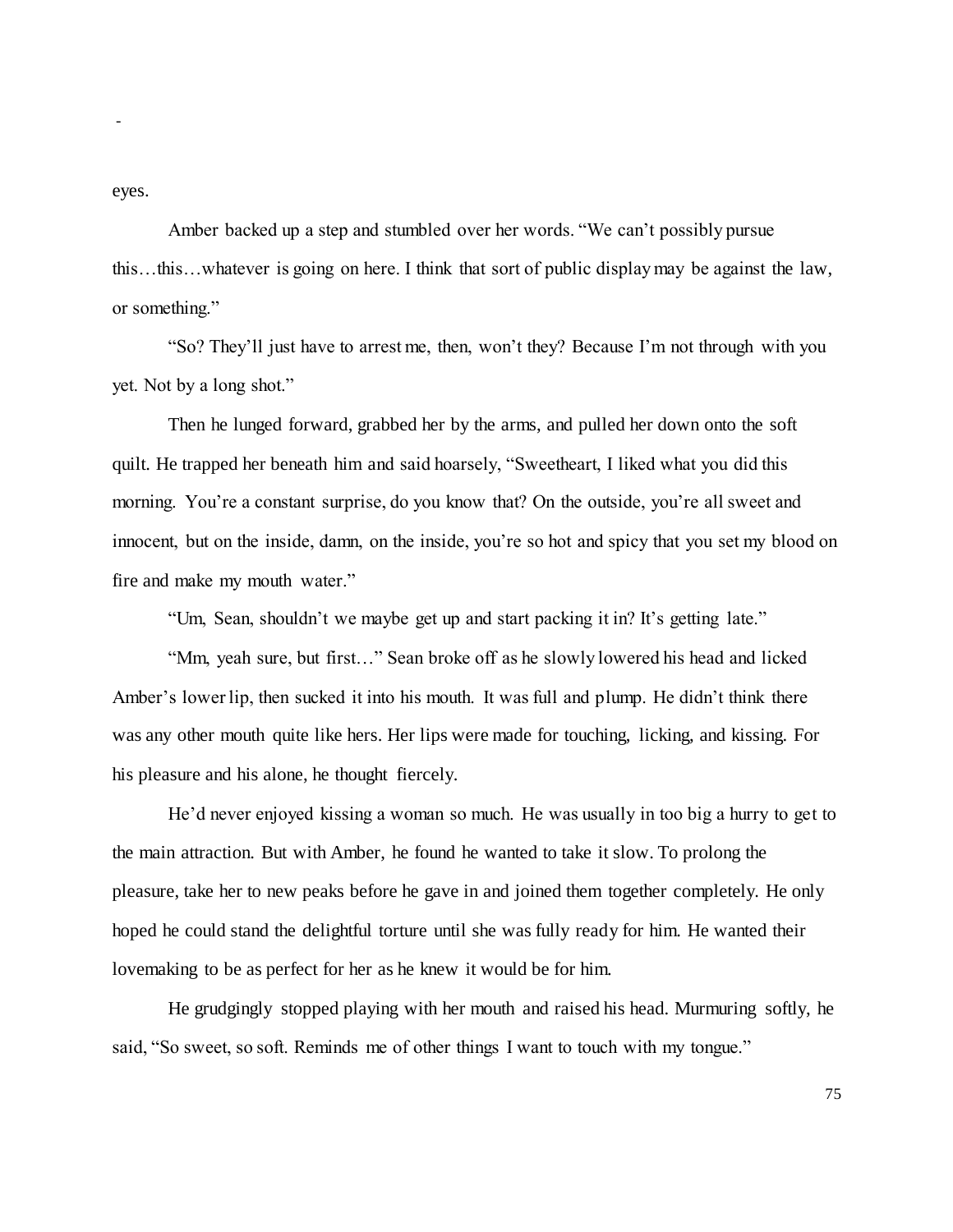Sean's lips quirked up at the surprise in her eyes, and he watched the blush rise to cover her cheeks again. "I like to see you blush." He stroked one pink cheek with his callused thumb, tracing her delicate features. "It's very sexy on you."

"Well, I did say that I'm old-fashioned. And besides, the way you talk, you're so…candid," she protested.

-

Sean laughed and got up off the blanket, and her. With their bodies no longer touching, she felt an unexpected loss. He held a hand down for her and helped her up.

Once they were both on their feet, they put the remains of their picnic in the large basket she'd brought along. They worked together in silence and walked, hand in hand, in search of Samson.

Only after the happy pair was well on their way did the fuming lone driver start the engine of the Ford Taurus and speed off in the opposite direction.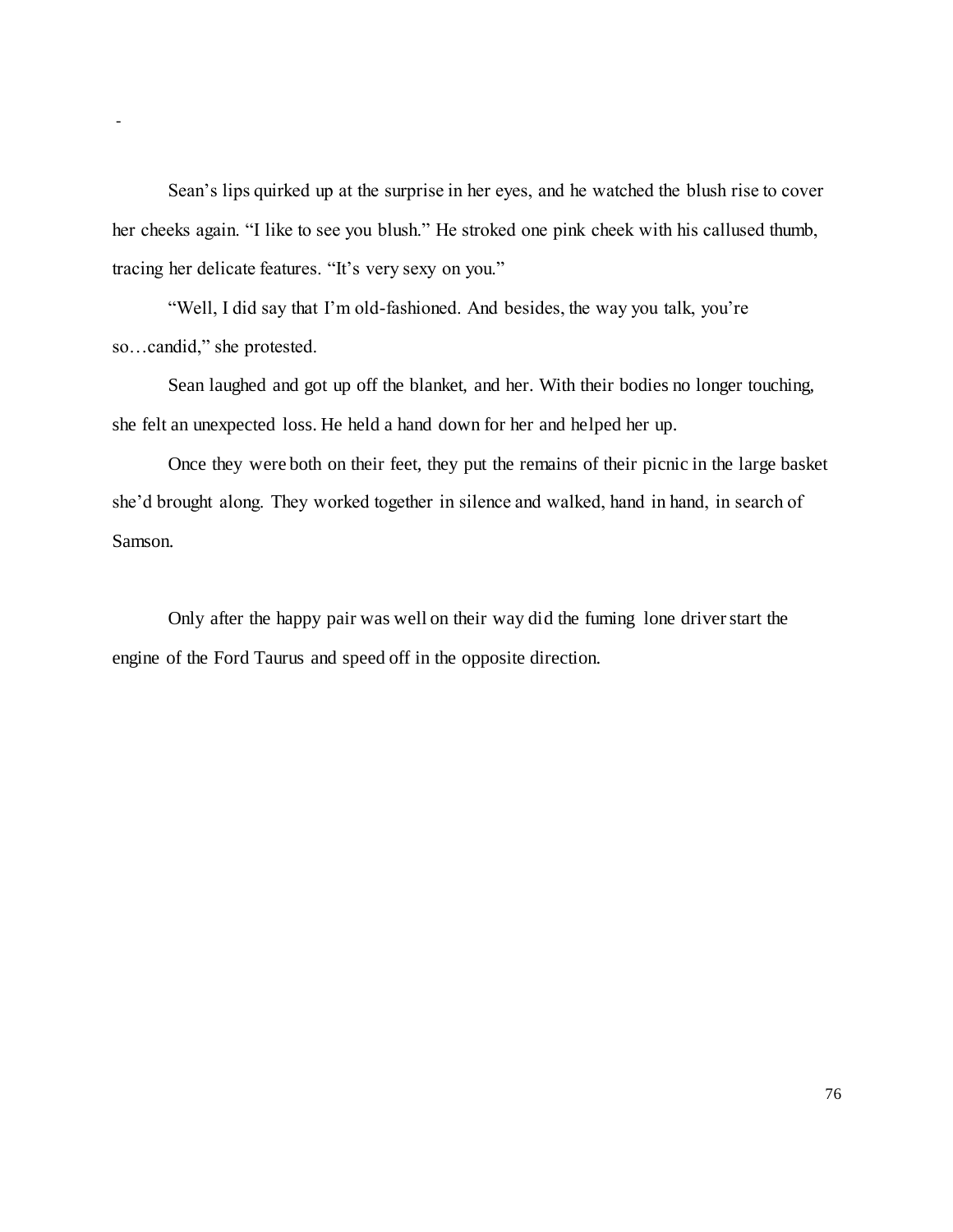## **Chapter Eight**

-

Amber hadn't seen or talked with Sean since he'd dropped her off after their picnic on Saturday, and it was now Tuesday. She missed him. She'd been unaccountably irritable, and it was no one's fault but her own.

After all, she'd argued with him about being her protector and told him she could take care of herself just fine. Still, though, she'd thought he might call or maybe stop in for a glass of tea and conversation. Something. But he must have taken her words to heart and decided to give her some room to breathe. Only problem now was she wasn't sure she wanted room.

She was just starting dinner and waiting for Mom to arrive when the phone rang. Her spirits rising immediately, she pounced on it, hoping it would be Sean to tell her he missed her too. "Hello?"

"Hi, gorgeous, how's my sister tonight?"

Ruger. He so was not the person she'd hoped to hear from.

"Hey, brother." Her spirits plummeted to the earth with a resounding thud. "I'm fine, how are you?"

"Geez, Amber, try to contain your enthusiasm, will ya?"

"I'm sorry, but I was hoping you were someone else. I'm always happy to talk to my brother, though." With forced cheer, she said, "How's the case you were working on? Any progress?" Her mood lifted now that she had someone else to focus on besides "what's his face."

"The case is coming along better than we expected. And yeah, I can tell how happy you are to talk to me. The other someone you were hoping to talk to wouldn't be your neighbor, by any chance, would it?"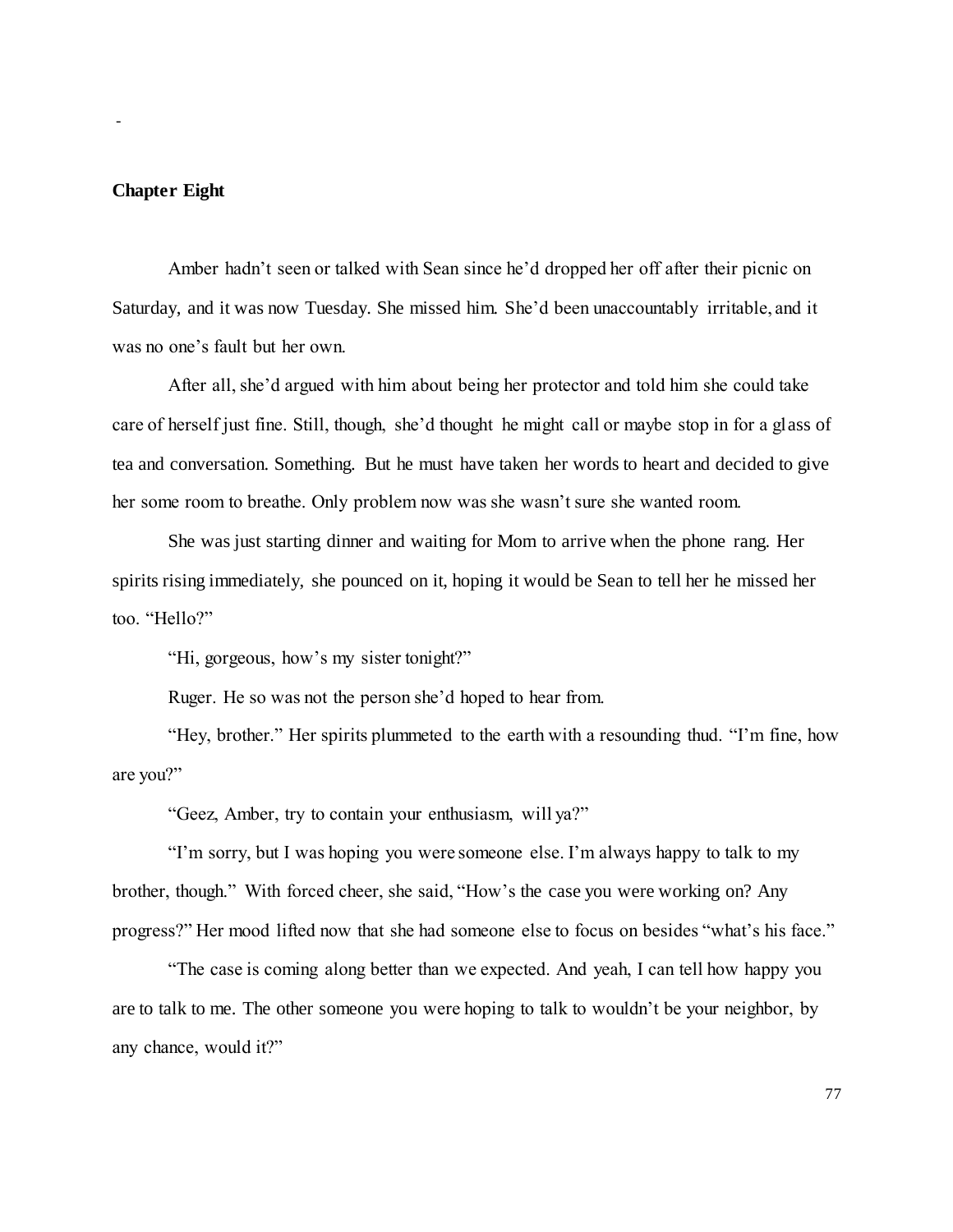She could just picture him arching that one dark brow as he questioned her. "Well, yes, if you must know. I've been hoping he'd call me or stop by. I've not talked to him in a couple of days, that's all." Then she remembered her argument with Sean at the park, and she stiffened. "Now that I have you on the phone, there is something I'd like to discuss with you. I've got a serious bone to pick with you, big brother."

-

"Now, Amber, before you say another word, I just want you to know that you're my favorite sister."

"That's because I'm your only sister. What's the meaning of you telling Sean to watch out for me? I'm not a child anymore. I don't need protecting like you seem to think, and I won't have Sean seeing me as some fragile flower that needs to be shielded. I can stand on my own two feet just fine. I've been doing it since my divorce, and doing it well, I might add."

"Yes, I realize that. You're very independent and able to care for yourself, but this is different. We aren't talking about paying bills and taking out your own trash. You have a secret admirer, and he's showing signs of potential violence. That's not something I'm willing to take a chance with. I'm glad you agreed to the alarm system, but what would it hurt if Sean hung around? You said yourself you liked him, and you obviously miss him, so what's the big deal?"

"Ruger, listen to me very carefully. The big deal is that I am a big girl, and I don't need you watching over me. I can take care of this admirer, and if he does more than just place phone calls, then I'll tell you, and welcome any help you have to give. But as long as he's just calling me, and only twice so far, then there's no cause for concern. I feel safer with the alarm on at night, and Mom is always coming over and keeping me company. I'm not usually alone. Besides, you have your own worries to concentrate on, and you don't have the time to worry over me."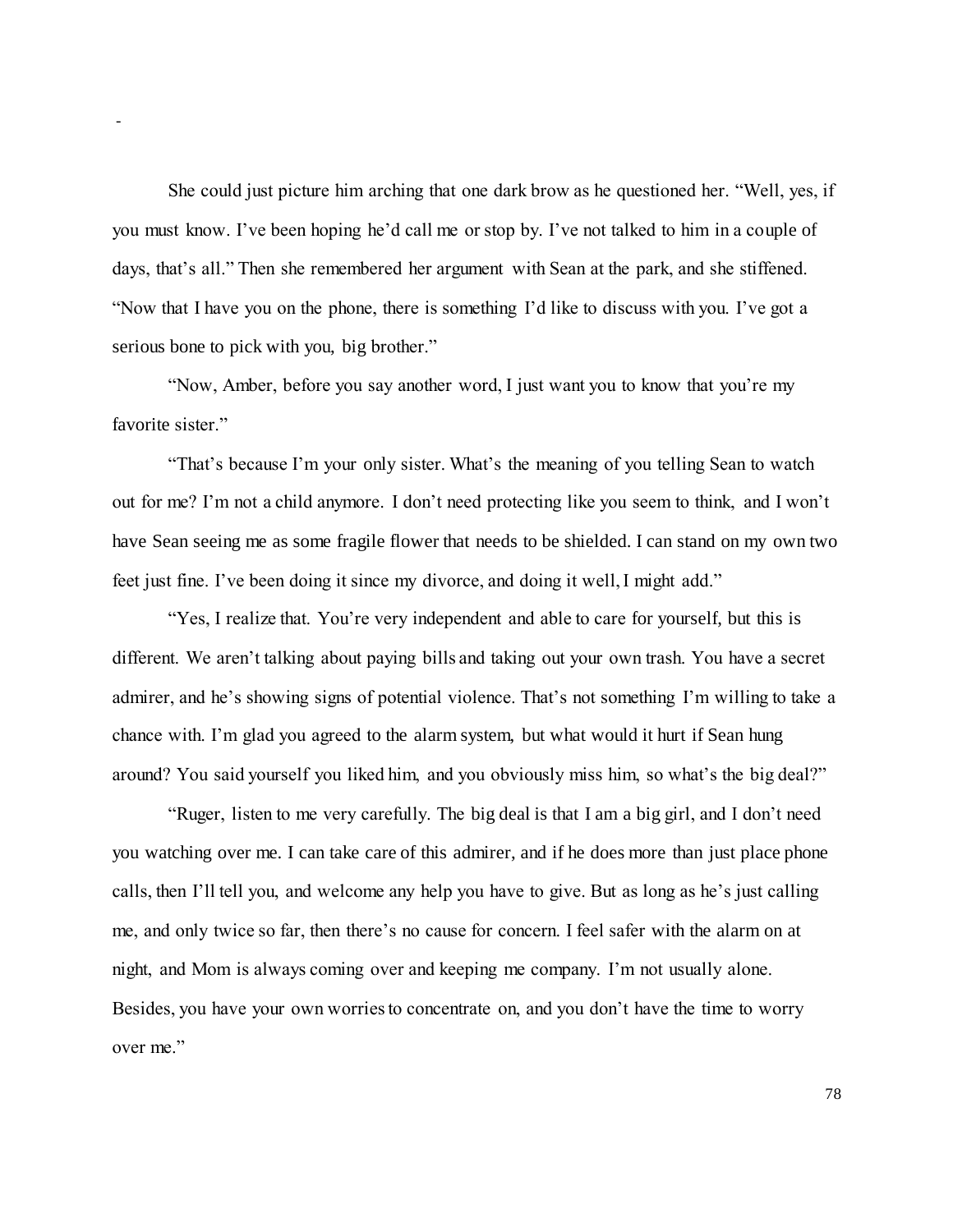"First off, nothing and no one comes before you, Amber. You and Mom are the only family I have, and I'll always look out for the two of you. So get used to it. Second, I do see what you mean. It's just been two phone calls, and that doesn't give us much to go on at this point. There isn't anything we can do. However, you say that someone is usually with you? Well what about right now? I don't hear Mom in the background. You're alone right now, aren't you?"

"Yes, for the time being, but I expect her at any moment. And you're my only family as well, so I don't want you distracted with me and ending up getting yourself hurt. With your job, you need all your concentration. I love you, and I would never forgive myself if something happened to you." Her throat closed with emotion.

"Ah, sis, don't cry," he groaned. "I'm okay, really."

-

"All right, then, now that that's all settled, on to happier subjects. Has any special new woman come into your life lately?"

"Sure, they're all special, sis. Why, just last night, I was out with Crazy Christy, and, Lord, the things that woman does with her—"

"Ruger," she admonished, "you are impossible. Mark my words, one of these days, a woman is going to come along and knock you for a loop, just wait and see."

Deep masculine laughter was his only reply.

She heard a knock on her front door. "I'm going to have to let you go. That's my door, and it's probably Mom coming for dinner."

"It's a cordless. I'll hold on while you answer the door, then you can let me go."

"For the love of Pete. You're being ridiculous." She sighed heavily and decided Ruger would never stop being her big brother/protector no matter how much she protested. She held the phone in one hand as she approached the door.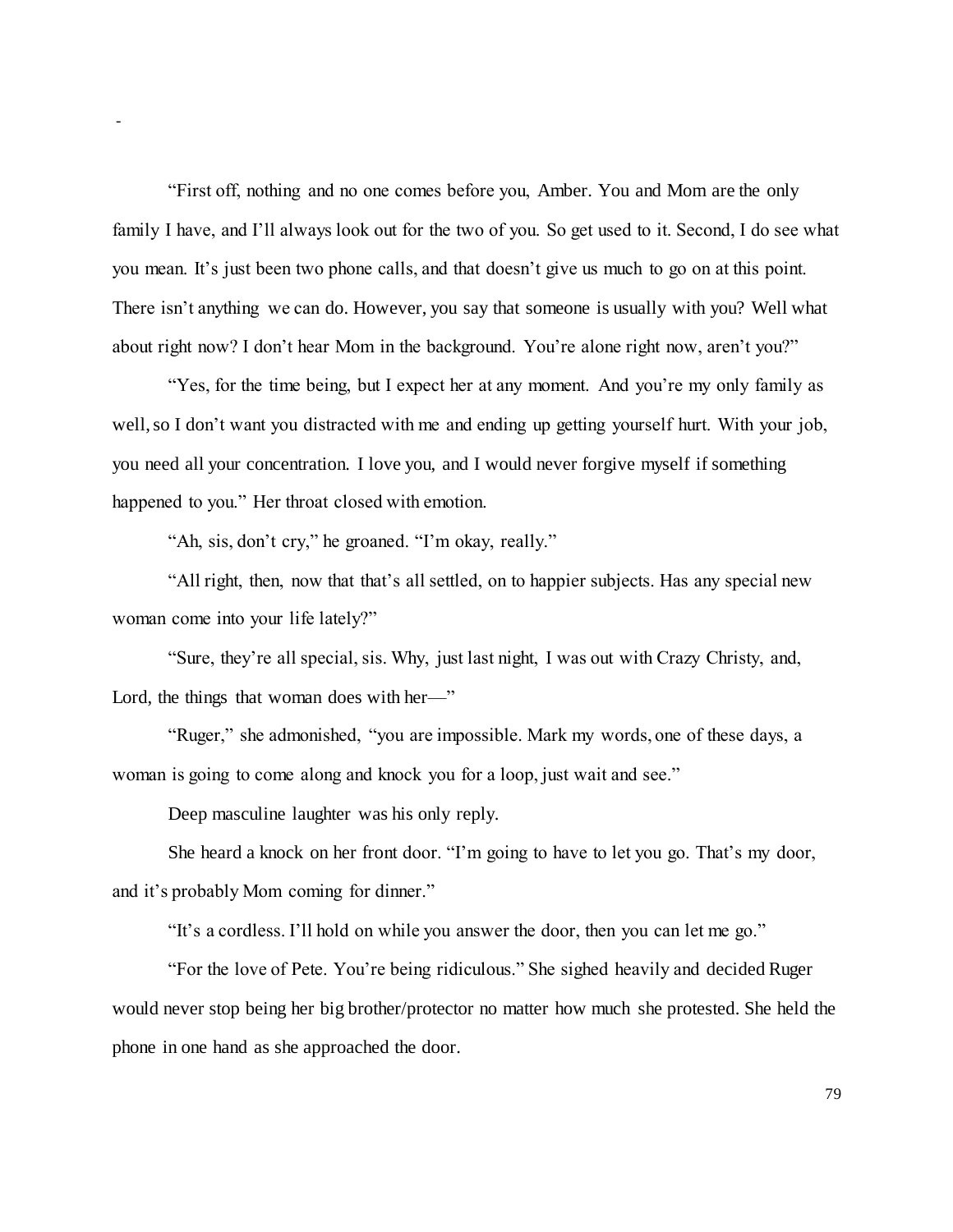"Who is it?"

-

"It's Sean. Open up."

"Sean?" She'd been expecting her mom, but this was a welcome surprise. After spending the day thinking of him and being miserable over not talking to him for two days, she was more than thrilled that he'd come by.

She keyed in the security code and opened the door. But just as she did, she was pulled into a tight embrace and kissed—hard.

She flung her arms around his shoulders and kissed back just as passionately. When her mouth opened, Sean dipped his tongue inside. His passion equaled her own. His hunger tipped her world upside down, and it only made her need grow stronger. Her whole body turned to fire, her stomach flip-flopped, and the juncture between her thighs grew moist. And just when she thought her legs would buckle, he pulled her in closer, grabbed her bottom in both hands, and rotated his hips, allowing her to feel every hard inch of him. She moaned in excitement and pressed her breasts against his chest, relishing the feel of his hard, muscular length next to her softness.

Suddenly, he released her and stepped back. She would have fallen if he hadn't put out a hand to steady her.

"I've missed you, dammit."

Those were his only words.

"I'm missed you too." She was breathless.

He stepped into her house, closed the door, and said in a dark, ferocious tone, "I want you so bad it hurts. I'm not getting a damn thing done. I think I've lost my mind, because I can't seem to concentrate on anything for more than five minutes. And it's all your fault."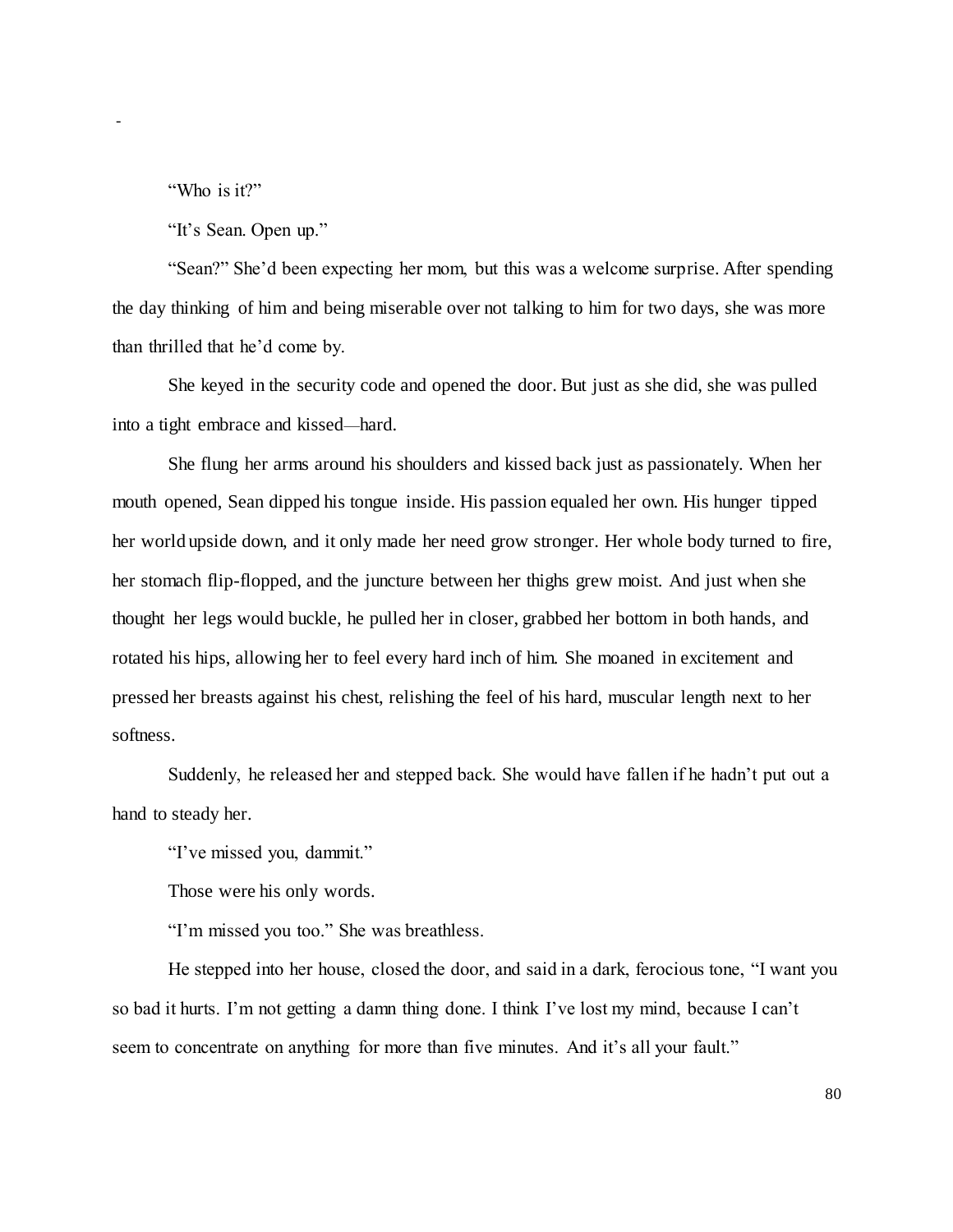Sean had tried staying away from her. Tried to prove to himself that he could, tried to prove that he didn't need her, that he could walk away without a backward glance. But he was wrong; he did need her, and he needed her now, or risk going insane.

"I…" Her words trailed off as she stared at what was in her hand. She'd completely forgotten Ruger was still on the phone. "Crap, are you still there?"

"Yes," Ruger bit out. "Put him on the phone, Amber."

He had that quiet tone Amber recognized all too well. Ruger had sounded that way when she'd gone out on her first date. She'd told him afterward that the boy had gotten too frisky for her comfort. The next day, the boy was sporting a black eye and was very apologetic to her.

"Why, Ruger?" How much had he heard just now?

"Now."

-

"Fine." She rolled her eyes and held out the phone to Sean, "He wants to talk to you."

"Who's he?" She was talking to a he? It had better be her brother, he thought with an aggressive possessiveness that was becoming a regular thing with him these days.

"Ruger."

Sean relaxed and took the phone. "Hello?"

She had no idea what Ruger was saying, but whatever it was it seemed to make Sean angry. His lips thinned in a straight line, and his tone turned dangerous. "I told you before not to make comparisons." Then there was a short, "Yeah, I got it," and he handed the phone back to her.

He paced her living room, and Amber turned to walk into the kitchen for a modicum of privacy. "Ruger, what did you just say to Sean?"

"Just clearing up a few things. I've got to be getting off here now. Take care of yourself,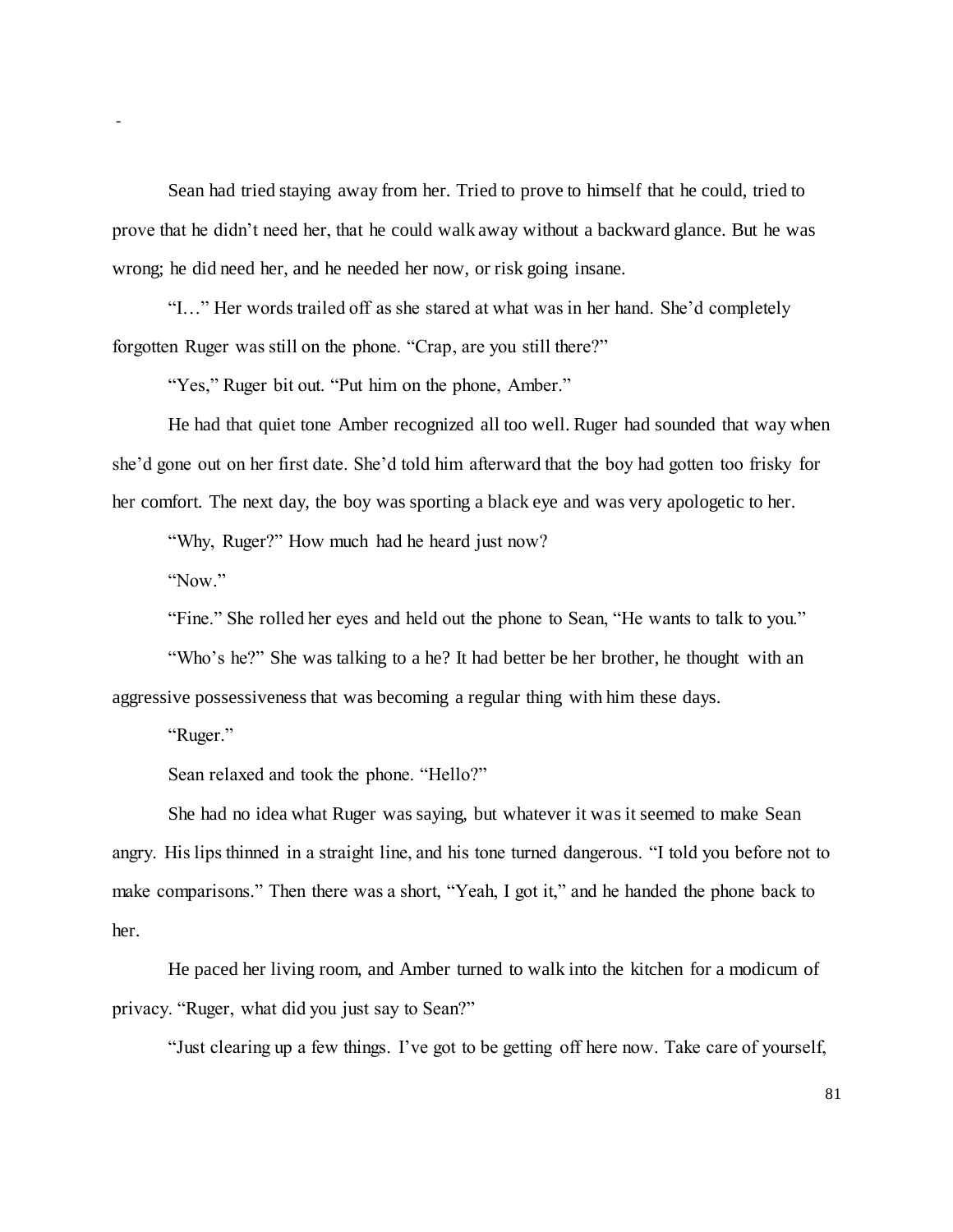and remember what we talked about. If your peeping Tom gets bolder, let me know so we can take the necessary steps. I love you, and I'll call on Saturday."

-

After saying her good-bye, she placed the phone back into its cradle and returned to the living room. Sean sat in the recliner, his legs spread and his fists clenched and resting on his thighs. He was magnificent. He had on faded jeans that fit him like a second skin, and another of his black T-shirts. Their gazes locked, and Amber realized how transparent her thoughts must be, because his blue pools had darkened to a smoky gray, and his eyebrows drew together. She shivered.

Dinner and Mom were quickly forgotten, and Amber's breath caught in her throat when Sean crooked one finger at her and whispered a gravelly, "Come here."

She had no choice but to do as he bid. She was utterly helpless to this man and her own response to him. A thrill grew in the pit of her stomach, and she realized that she would do just about anything Sean asked of her. If it were anyone else in the room with her, Amber would question whether she was getting herself tangled up with the same sort of aggressive and controlling man as her ex-husband. But unlike Ted, Amber knew deep down that Sean could be trusted. He would never hurt her. The two men were as opposite as night and day.

She walked slowly to where Sean sat watching. A few feet in front of him, just outside of his reach, she quietly waited for him to make some kind of move or say something to dispel the tension that had filled the room the minute he'd walked into it. But it was going to be up to her to break the silence.

"Sean?" She sounded unsure even to her own ears.

"I want you to come here," he murmured. "Come here to me, Amber."

She closed the distance between them. "Better?"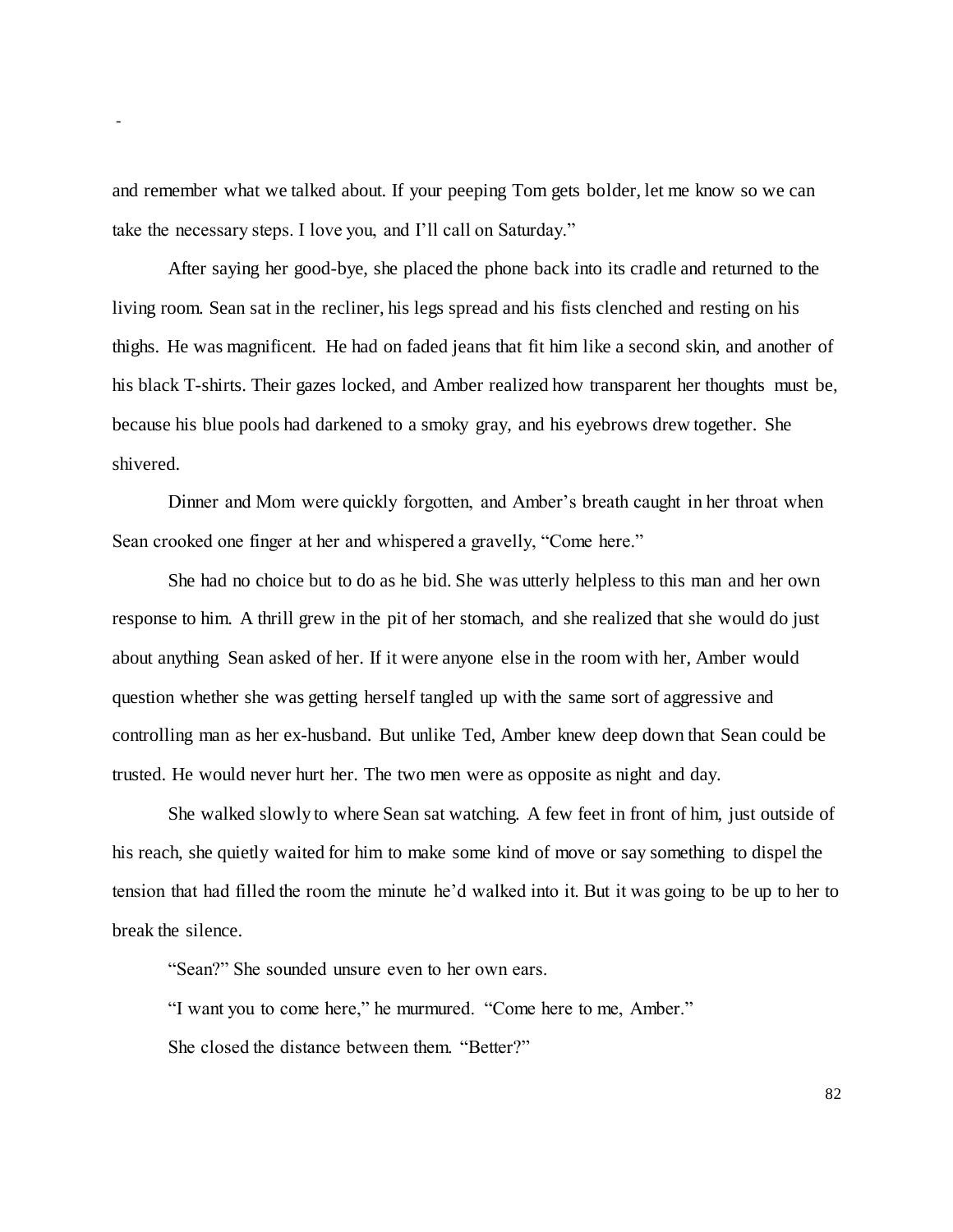His only response was to reach out, take one of her hands in his own, and pull her down onto his lap. He took her face between his strong, steady hands. "This is better." Then he kissed her briefly and eased her down so she rested against the solid wall of his chest.

His heart beat beneath her ear, fast and irregular. The gentleness had returned, but just barely. It was as if he struggled to keep his wild and frantic need hidden from her. It made her angry. She didn't want this man to be something he wasn't. She wanted him to lose all control the way he had when he'd walked in a few minutes ago.

Amber changed positions and straddled his thighs. They were strong and leanly muscled, and the feel of all that strength between her legs made her insides quiver. She heard as well as felt his surprise, and then she descended on his mouth. She had a mission to see this strong, gorgeous creature lose control, and she couldn't wait to be swept along in the avalanche of his desire when the wall he'd built finally did break away.

She sucked his lower lip into her mouth, and she ached. She bit down gently, then slipped her tongue shyly into the dark heat of his mouth. Wrapping her arms around his neck, she clung to him, pressing every inch of her body against his. When he brought his arms around her and enfolded her in a tight embrace, she knew there couldn't possibly be any place in the world that would feel so safe or so perfect.

Sean wrenched his mouth away from hers. "This is getting out of hand. I won't be able to stop if we go much further."

She never hesitated as she uttered, "Good."

-

Sean stared into her pale green eyes, unable to believe what she was telling him with that one word. He gripped her upper arms with more force than he intended. "Are you sure this is what you want? There's no going back once we start. I won't be able to stop. Not with you."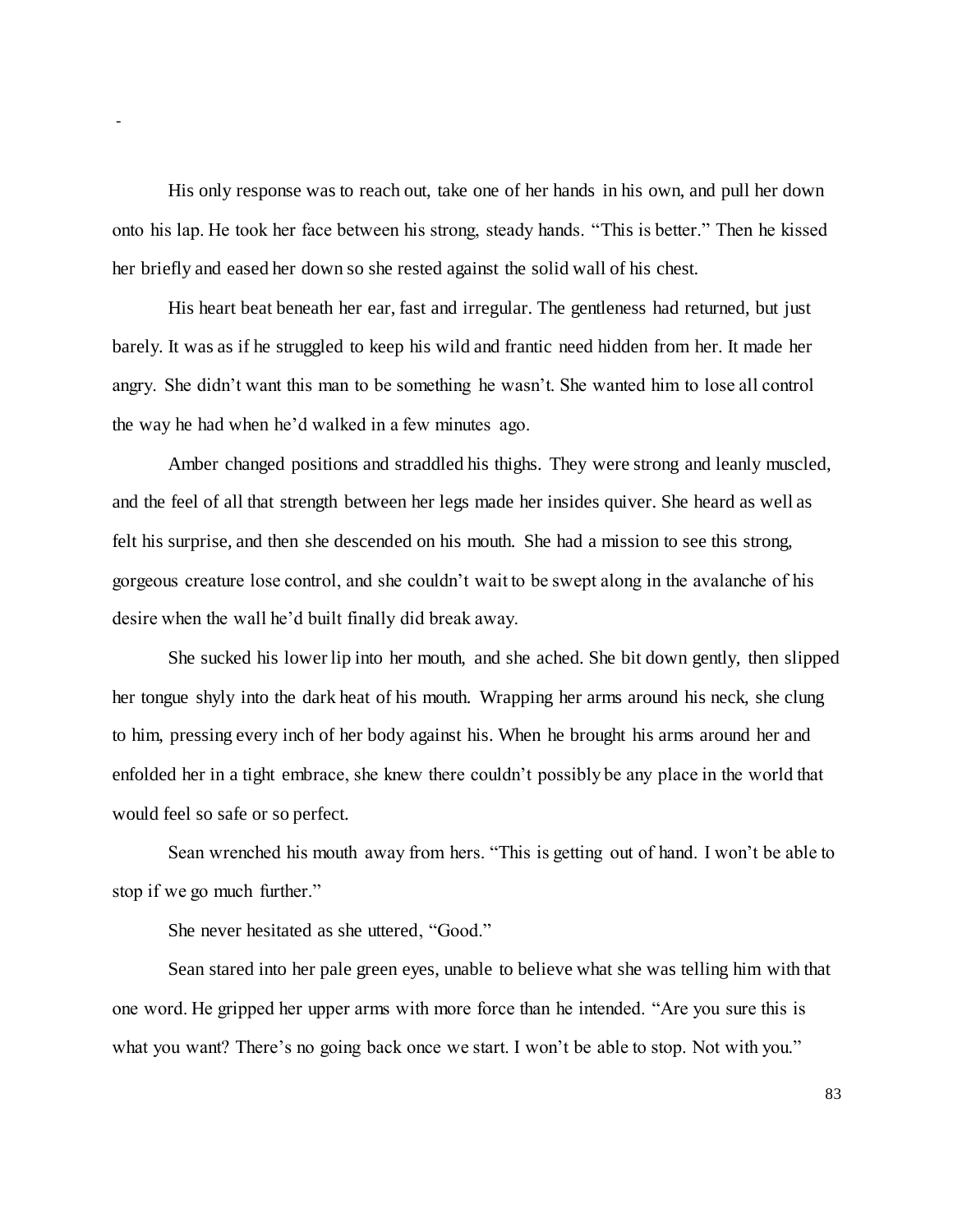"I've never been more certain of anything in my life."

-

He heard her sincerity. She wanted him as badly as he wanted her, and it thrilled him.

"Hang on to me. I told you before that the first time I make love to you will be in a bed." Sean stood and wrapped her legs around his waist. In two long strides, he reached the bottom of the staircase. As he stepped onto the first stair, the phone rang.

He cursed under his breath and growled, "Let your machine get it." Amber only half paid attention. She was too busy sucking and licking Sean's neck. He took the stairs two at a time, and as they approached her doorway, he said, "I'm glad to see your shade is pulled shut." Amber started to reply, but Sean took her face in his hands and pulled her up for a kiss. The hot need and demand in his touch sent her soaring. As he claimed her mouth with his own, they heard the beep on the machine, and the caller came on. Both of them stopped and waited.

Mom's cheerfulness filled the room, saying she was going to dinner with some friends from bingo and wouldn't be making it to Amber's house. She insisted she would call later to make sure she was all right and home safe.

Amber could have told her she was quite safe. "You said 'the first time.' I like the sound of that," she teased.

He slowly walked them to the bed and laid her down on top of the fluffy comforter. He lay down beside her with his head propped up on his elbow and whispered in her ear, "Hmm, let's see." He paused as if giving the idea some thought before he said, "I think I'd like to make love to you pretty much everywhere and anywhere." He dragged a hand over his face. "Oh God, I've had more than a few fantasies about you."

He licked her earlobe languidly and watched her chest rise and fall in quick spasms. "I'd like to make love to you in that big chair I had you in the other day, when you were perched on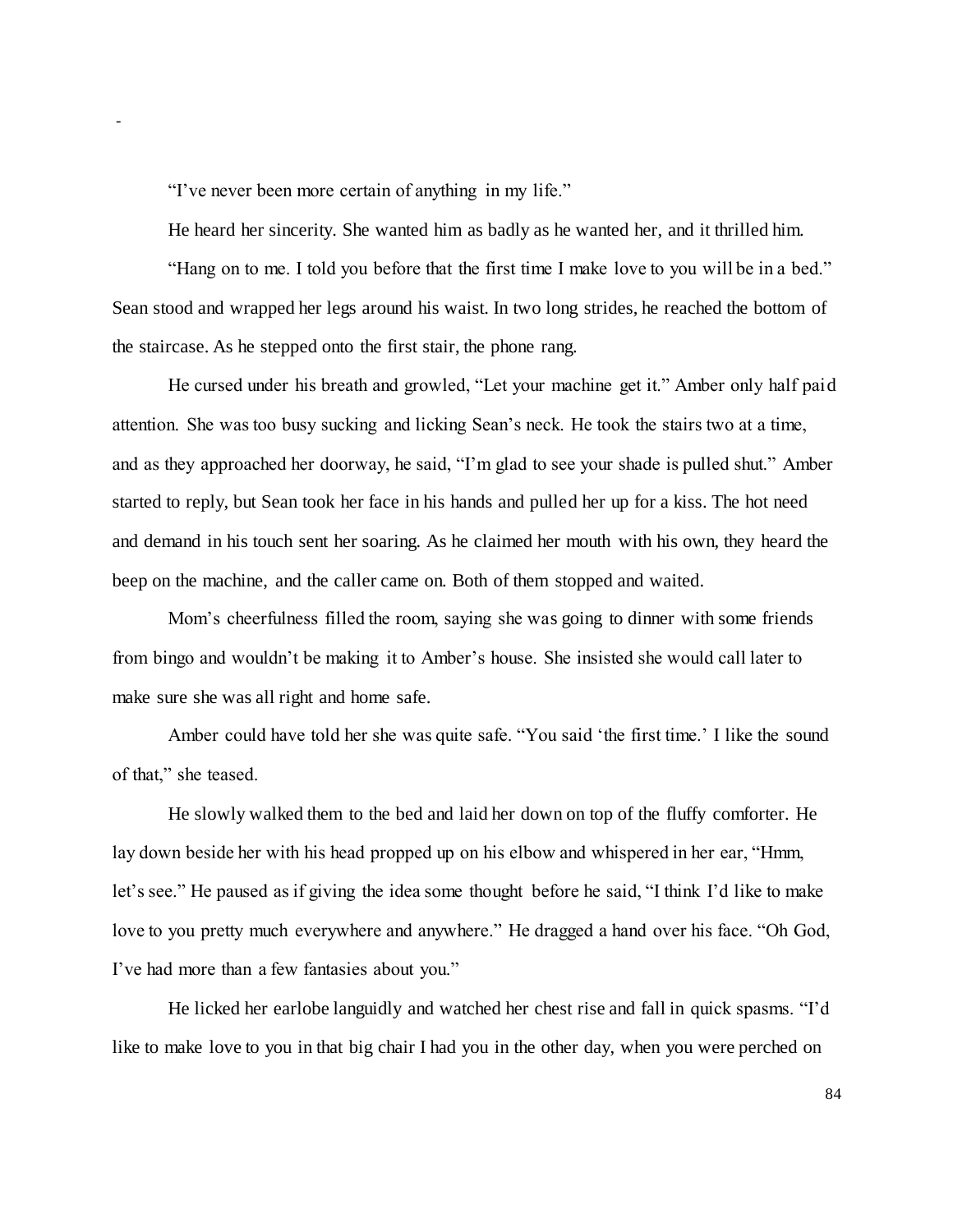my lap. Only this time, I'd have you naked. I'd wrap my hands around you, suck on your nipples till they ache while you rise up and down until we both fly over the edge. Mm, yeah, that would be real nice, sweetheart."

-

He took off her shirt, cupped one breast through her lacy satin bra, and rubbed her nipple into a tight peak. When he heard her beg his name, he finished seducing her with his words so he could seduce her with his touch. "And not to mention the shower. Lathering up your soft silky body till you're all covered in that sweet vanilla soap, and then watching the shower spray run down your curves, rinsing your breasts, your belly, all the way down to just about…here." And he touched her between her thighs and rubbed her V through her shorts with his index finger. Her hips arched up off the bed, and she moaned deep. That was all he needed. All he could take.

Sean rose to a seated position and pulled off Amber's shorts, then devoured her with his eyes. All that stood between him and paradise was a flimsy lace-and-satin bra and a pair of white cotton panties. With her hair all around her shoulders and curling around one nipple, her eyes half-closed with passion, her lips slightly parted and swollen from his kisses, she appeared like an offering to a god. And he was that god.

Sean left the bed and stripped off his clothes. Then he reached down with one hand and ripped off her panties. He lay back down on top of her and pulled the straps of her bra down so that the bra wrapped around her middle. "Do you want me, Amber?" He pushed his arousal against her thigh, proving how bad he wanted her.

But when she only nodded, his tone turned harsh. "No. I said do you want me? I want to hear you say it. I want to know what you want."

"I want you, Sean. I want it all, please," she cried out and squirmed under him. "That's right. That's a good girl," he cooed, and then he leaned down and rewarded her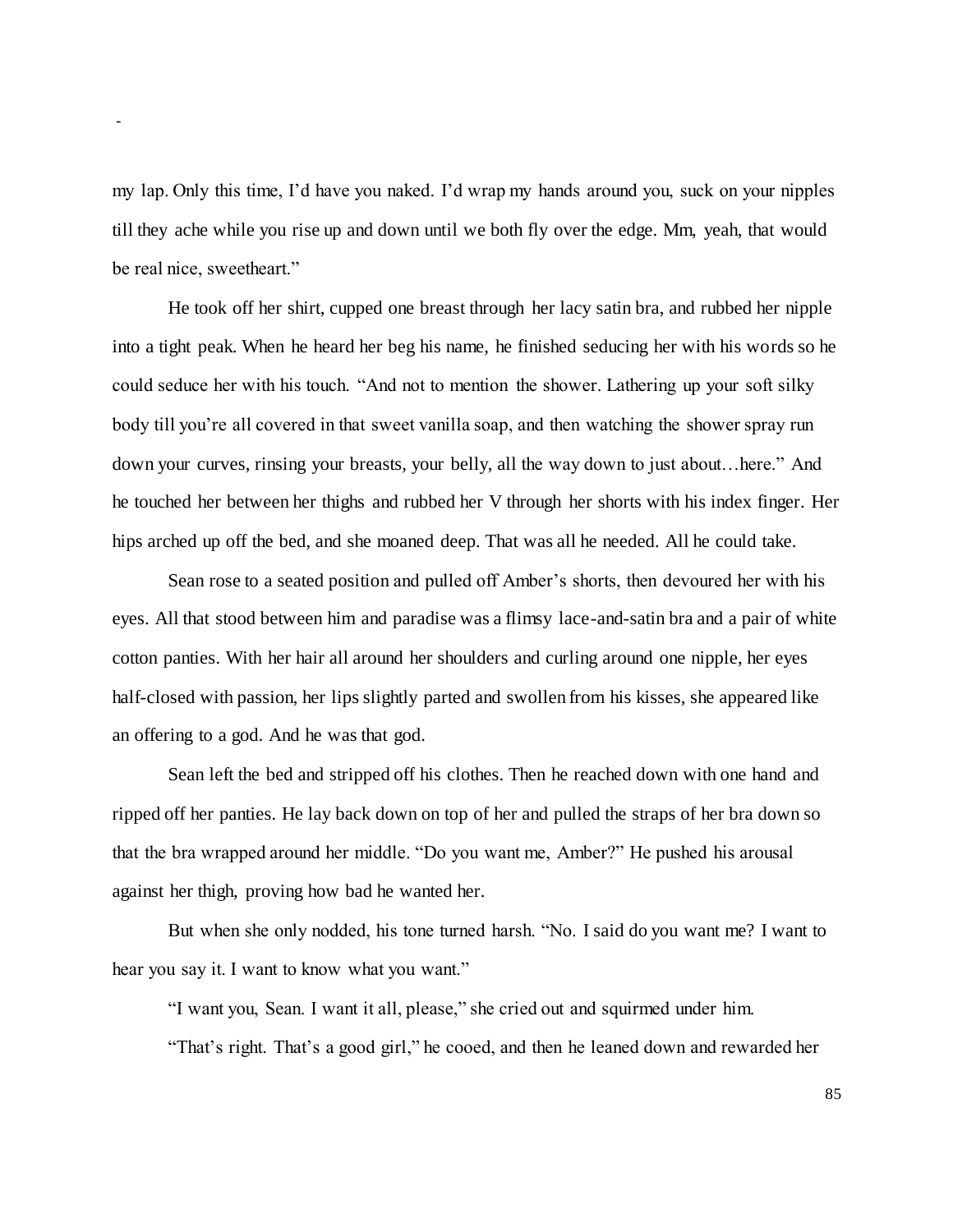with a light, teasing kiss.

-

He rose back up and stared at her with that intense expression that was so unique to him, and made her beg some more. "I want you too, and you'll give me what I want, won't you, sweetheart?"

"Yes, Sean, God yes." Amber moaned. She was beyond caring about anything except this man and what she knew he could do for her.

The time for words was past. Sean unclasped the front of her bra and flung it to the floor with the rest of their mangled clothing, then leaned his head back down to the pillowy softness of her breasts. He squeezed them both with his hands, first kissing one, then licking the other. He nuzzled his face in the valley between them, and she whimpered. He inhaled her sweet scent and deliberately drove himself mad. She was a powerful mix of vanilla and aroused woman. It was Sean's undoing.

He didn't think he could wait another second to be inside her, but he knew he had to. He wanted to give her as much pleasure as he could. He wanted her to be addicted to him like a kid to candy so she'd come to him again and again, begging for more of his sweet candy.

Sean reached down between their bodies and caressed her tiny bud. She moaned, and he watched her twist and thrash as his finger continued its torture. He delved his middle finger into her opening and let his thumb slide over her swollen bud. She gasped.

He couldn't believe how responsive she was, and every time she moaned, every time she screamed, it drove him higher and higher. He closed his eyes as he felt his finger being squeezed in a delicious tightening of muscle. He wanted another part of him to feel that squeeze.

"Christ, you're so tight." He wasn't sure who would be the one begging by the time they were through. Then all thought fled as she bucked wildly beneath him with her climax. Sean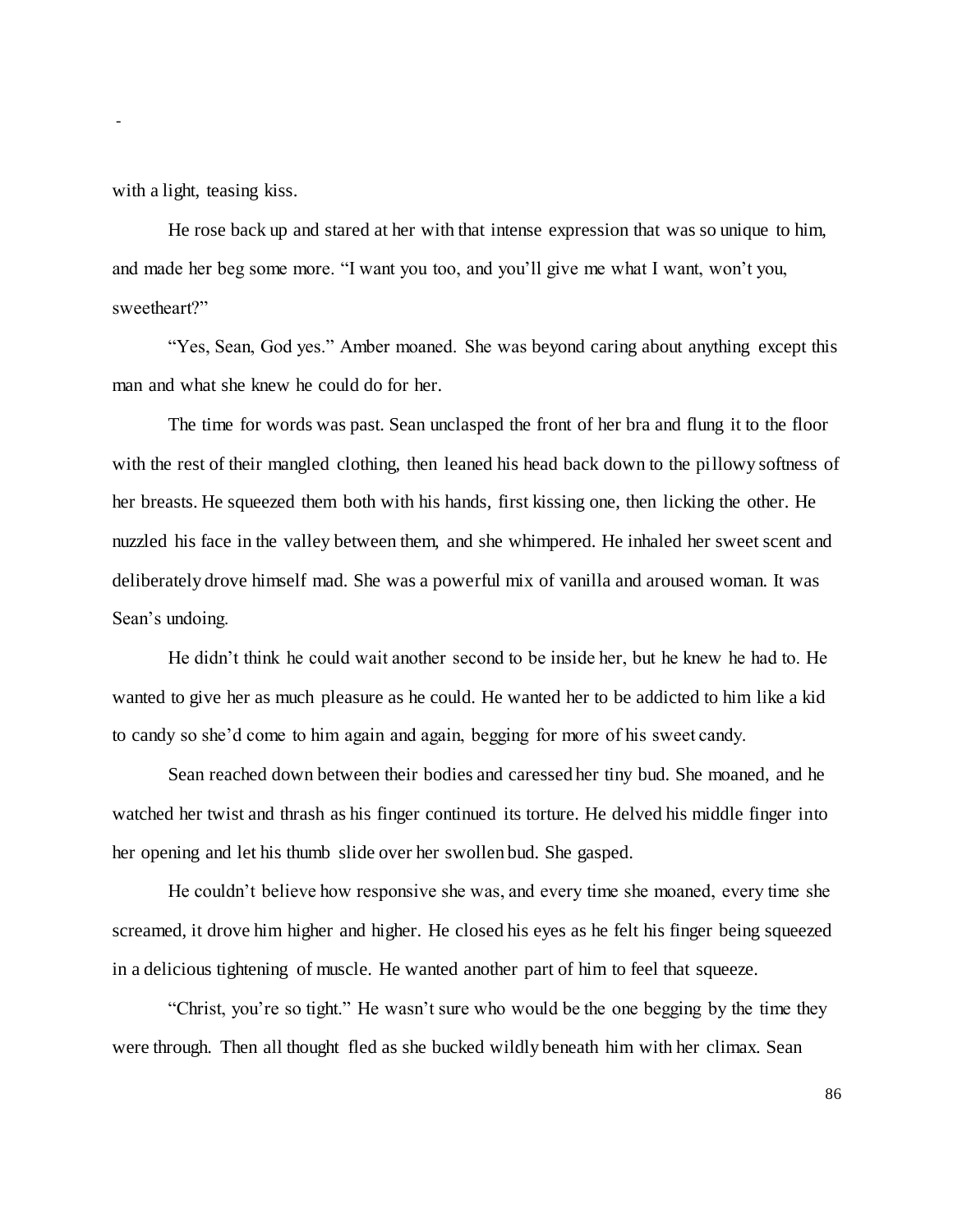pulled his finger free of her and touched her mouth with it.

-

"Taste yourself for me." He watched as she sucked his finger into her mouth and licked it clean. "Mm, that's good. Such sweet candy."

Then he positioned himself at her cleft and waited. His words were a strained command as he said, "Open your eyes, Amber. I want you watching."

Amber's eyelids fluttered open. "Don't hurt me."

Sean heard her fright and saw the wariness in her eyes. He was taken aback for a second. But then it dawned. "Sweetheart, have you been with anyone since your divorce?"

She shook her head, and he cursed himself for not asking sooner. He kissed her lightly and then slid his tongue down her chin to her throat. He tasted her erratic pulse and felt her excitement. He made a leisurely path farther down and licked one nipple. He nipped at it and sucked it into his mouth, tasting her sweet skin.

Slowly, he lifted his head and said more gently, "Sweetheart, what I'm going to do won't hurt. Do you trust me?"

Breathless, she managed to whisper, "Yes, Sean, completely."

Trust shone in her eyes, and something else he didn't want to think about right now. He responded by slowly pushing into the center of her. "God, you feel so good. So damn hot and tight." The walls of her opening squeezed him beyond reason. It was almost too much. He stilled inside her and waited for her to become accustomed to his size.

Amber was surprised that she didn't feel any pain. It had been so long, and he was so big, she assumed she'd feel some pain, at least a little. But with a suddenness that surprised her, her ardor mounted once again. She didn't think that was possible. She'd already come once; never in her life had she had more than one orgasm while making love. She'd heard it was possible, but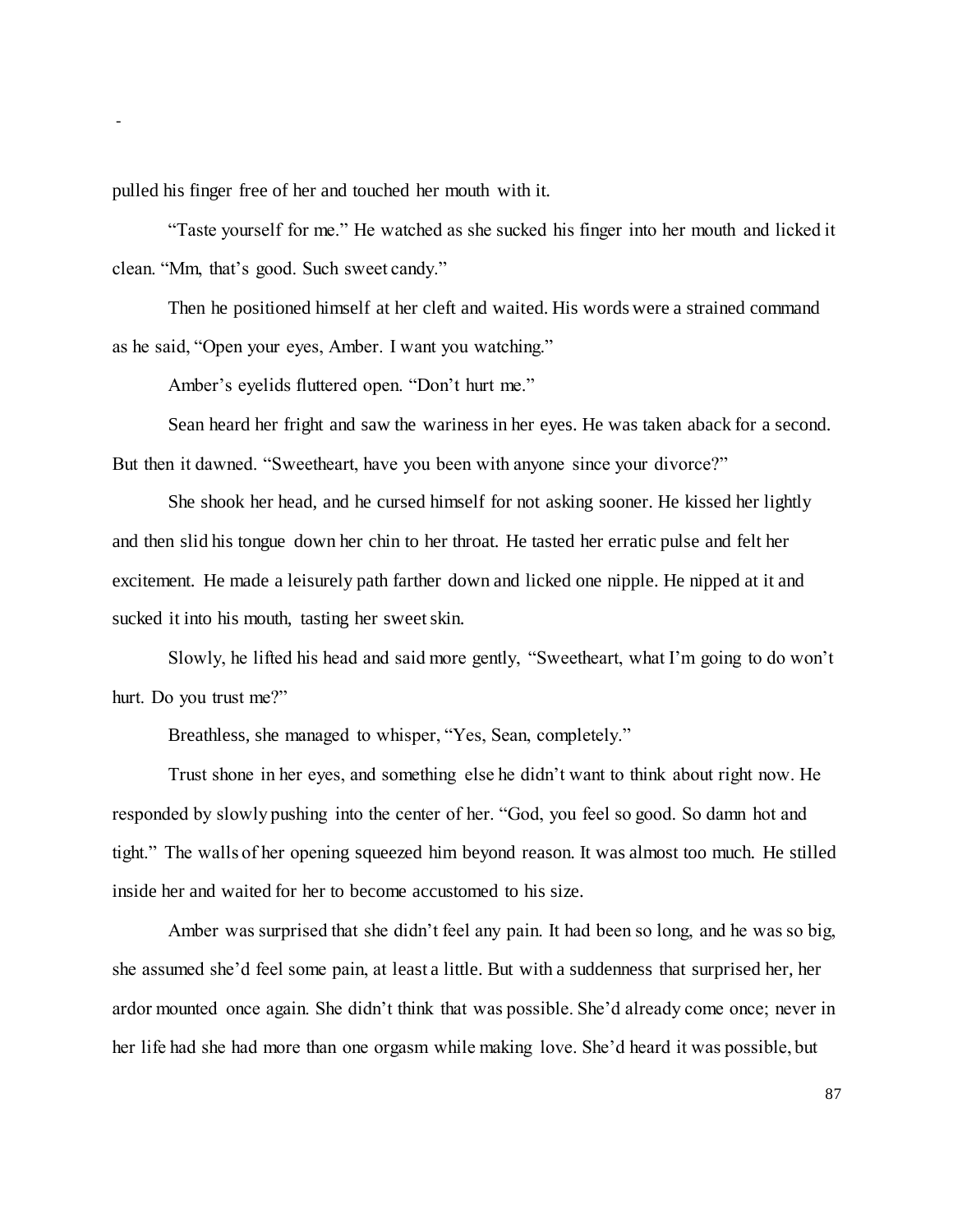for some reason, she'd always assumed it was a myth. She was so wrong, and she was so glad she was too.

-

Feeling his weight on top of her and inside her was like no other sensation in the world. He surrounded her so completely, she feared she would explode with the fullness of it all. And for the first time in her life, Amber understood what it was like to "burn" for a man. She was on fire for Sean. He'd lit a blaze inside her, and it let something loose. She felt crazed, out of control, and she begged in earnest now.

Her sweet moans spurred Sean on. He started moving in a sensual, practiced rhythm, and he knew she was hooked. She was hooked on his candy, and he felt triumphant.

She started to close her eyes, but as she did, she heard Sean's harsh growl: "No." And she quickly opened them again. But as she watched him, she realized he held back for her. She would have none of it.

Amber wrapped her legs around his hips and arched upward. The motion put them together completely. She moaned and threw her head from side to side. The sensation of him buried so deep inside her overwhelmed her.

The muscles in his neck strained, and he anchored his sinewy arms on either side of her, effectively keeping her in place. Then he reached between their bodies with one callused thumb and stroked her wet nubbin.

Amber's eyes widened, and she screamed his name. He drove fast and hard, pumping into her like a man gone mad. Finally, he poured every ounce of his seed into her.

They lay sweating and exhausted, with Sean still inside her for several minutes before he finally rose and stared down at her. He commanded her to open her eyes. As she obeyed him, he said, "I'm tempted to keep you here like this forever, Amber."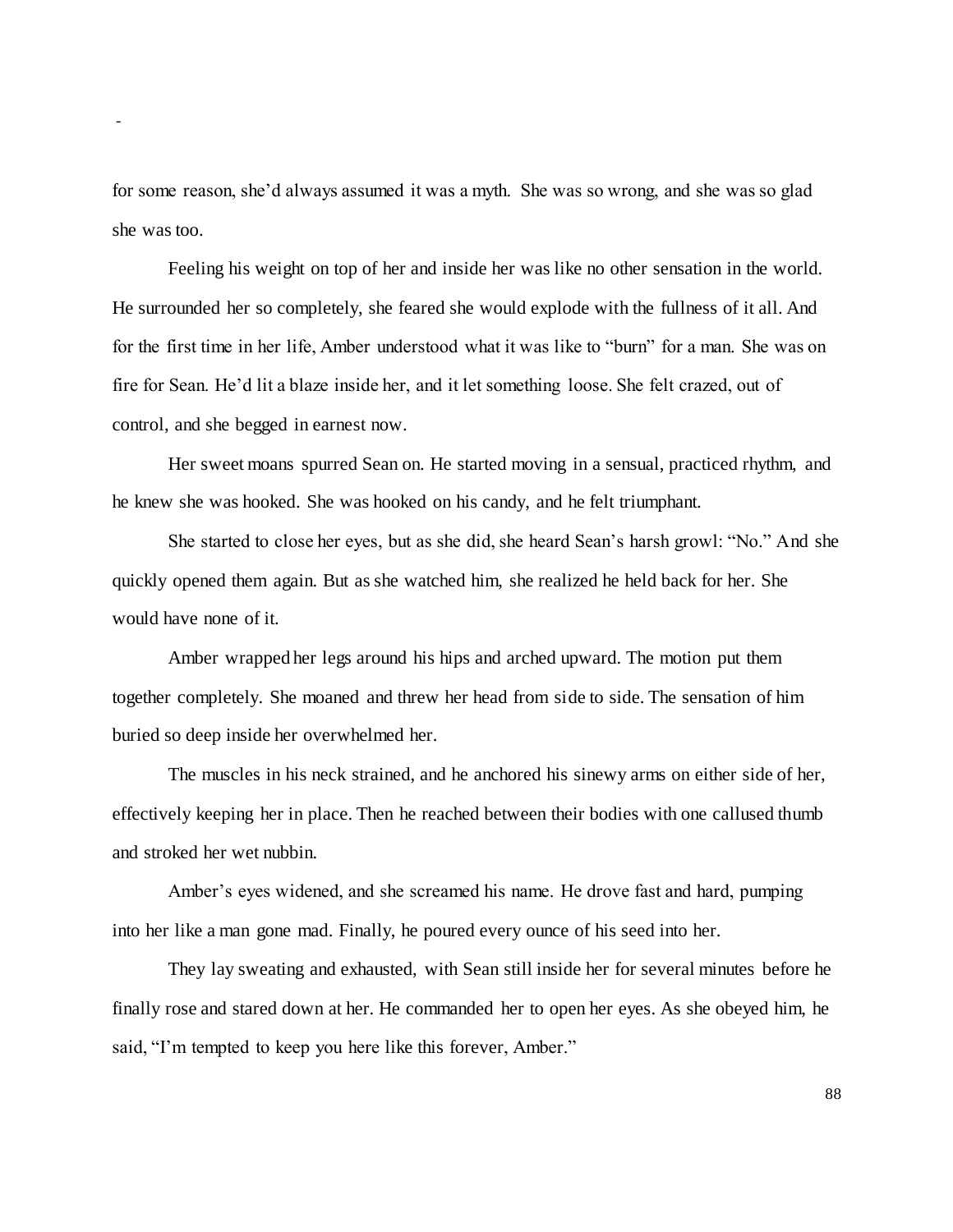"I'm not sure I would mind."

-

She lay completely motionless, too exhausted to move even the slightest. He smiled at her surrender and whispered tenderly, "Good." Then he lazily moved to the side and pulled her in close.

His arm wrapped around her stomach, effectively anchoring her to him, when Amber heard, "Because I don't want to let you go."

Before drifting off into a dreamy sleep, she smiled.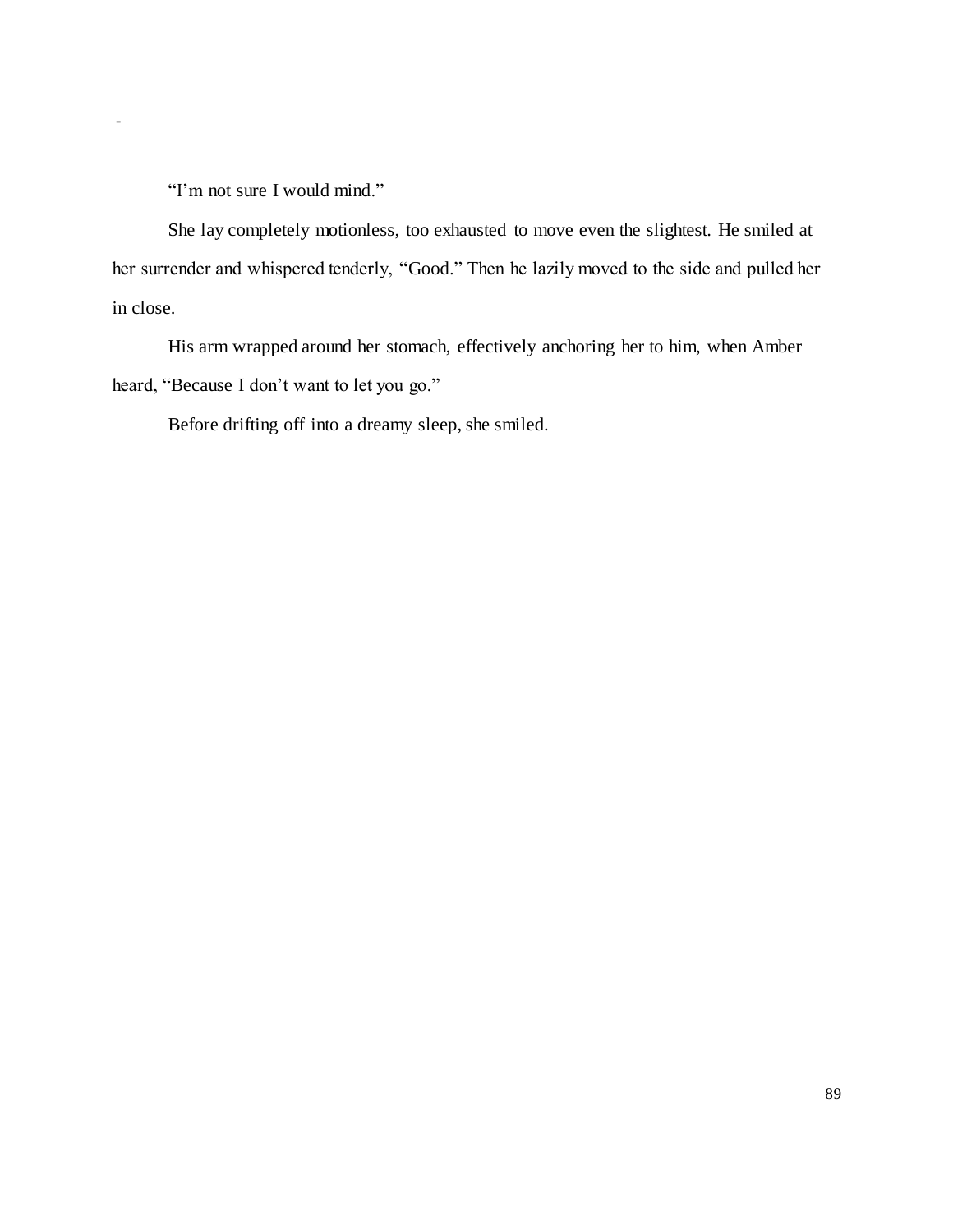## **Chapter Nine**

-

Frozen in shock, Amber couldn't move. She had no idea what to do. She just stared at it. *Maybe it's a bad dream.* Attempting to wake herself, she blinked a couple of times. It wasn't going away. Oh God, how she prayed she would wake up in Sean's strong, protective arms, secure and happy. However, it wasn't to be. It was still there like a bad nightmare.

She'd gotten up early, and, after throwing on Sean's black T-shirt, she came downstairs hoping to surprise Sean with breakfast in bed. She fairly skipped into the kitchen, on cloud nine with a goofy grin on her face. Until she saw what sat on her kitchen table and stopped dead in her tracks. Her grin disappeared. Right in the center of the huge oak sat a single black rose in a black vase. She shivered at the sight. There was even a card attached. She couldn't bring herself to read it, just sat in the kitchen chair, wrapped her arms around herself, and rocked back and forth. A noise came behind her, and she let loose a bloodcurdling scream, jumped out of the chair, and knocked it backward.

"Whoa there, it's just me. Calm down." Sean grabbed her by the arm and turned her around to see her face. She was white as a sheet. He'd never heard such a scream in all his life. The sound would stay with him forever. She finally seemed to recognize him and launched herself into his arms. Sean murmured softly to her, coaxing her to calm down and talk to him. "What's got you so spooked?"

Amber pointed at the table, where the flower still sat like a bad omen.

Sean stared at the flower; all the while, his mind was working. "Shit. We never locked the door last night, or set the security system. I need to check the house. I want to be sure he isn't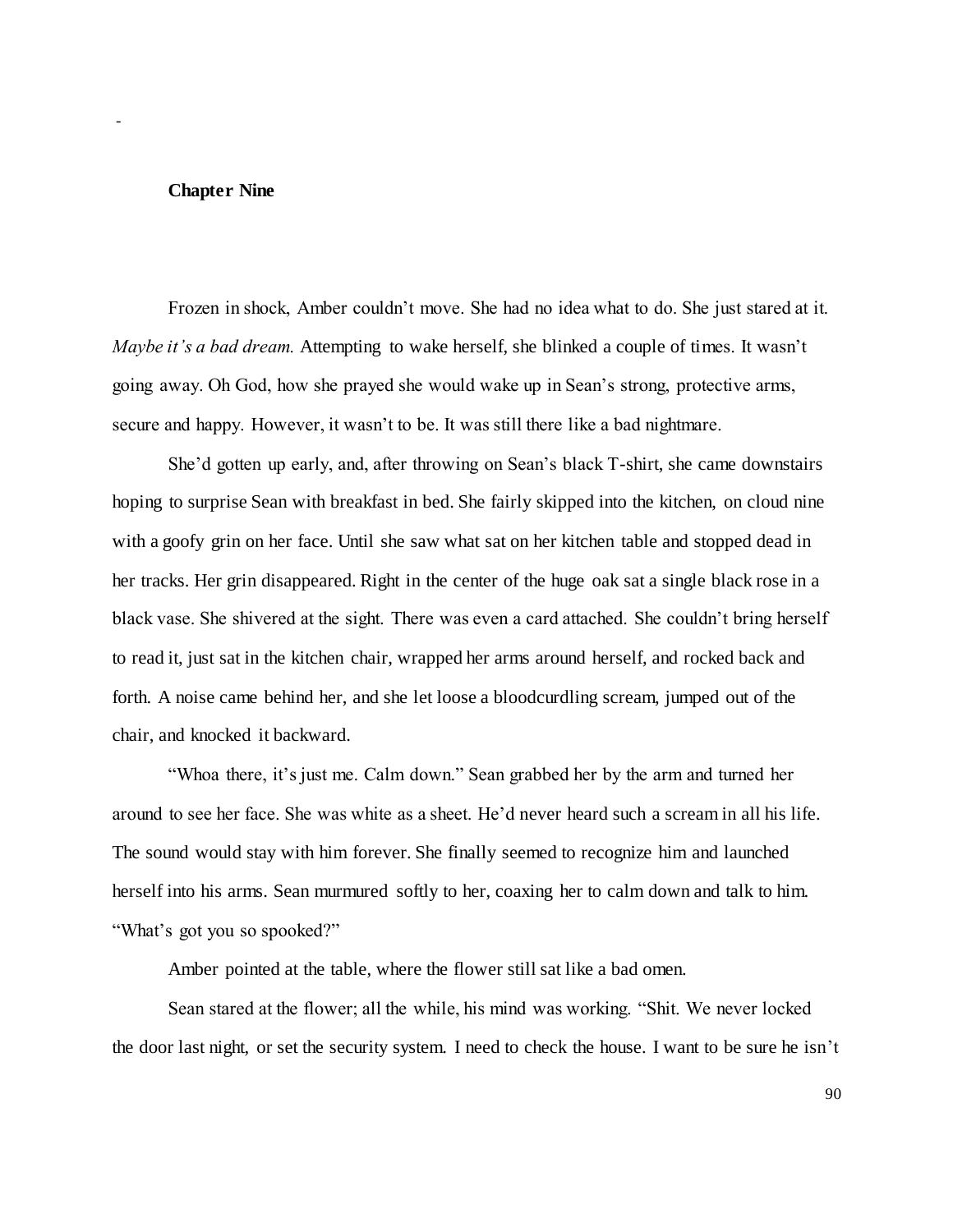here still or that he hasn't done anything else. Do you want to come with me?"

-

She nodded, not wanting to be alone. Neither of them thought he'd still be in the house, but they both needed to see for themselves before they'd feel safe again. They walked hand in hand through the house, checking every nook and cranny for any signs of her demented admirer. Sean stopped at the front door, locked it, and set the alarm. There didn't seem to be any signs that he'd done anything but go directly to the kitchen and back out again. Soon they found themselves in the kitchen once more, facing the rose.

He pulled her into the safety of his arms. "I'm sorry. I shouldn't have taken a chance like that with you. I was in such a hurry to get you up those stairs that I just didn't think of anything else." He chastised himself for his stupidity.

Amber hadn't expected him to apologize. It wasn't his fault. She was just as much to blame, and she was about to tell him that when he spotted the card. He released her and walked over to the table, where he picked up the entire vase, yanked out the card, and threw the rest in the trash. He pulled the card out of its envelope and read it to himself. With a frown to Amber, he announced, "I'm calling Ruger. This son of a bitch has gone too damn far this time."

"What does it say?" Straightening her spine, she closed off the fear that kept crawling up her throat, threatening to choke her.

Of course she would insist on reading what the card said. There wasn't a whole lot he could do about it. However, the whole thing put him in a dangerous rage. He wasn't known for his patience. He had a short fuse and went for the jugular when he felt his world being threatened. Amber was now a very big part of his world. She was like a breath of light to his dark, jaded heart. He wasn't about to give that up. He wouldn't let anything happen to his woman. No matter the cost, he would keep her safe.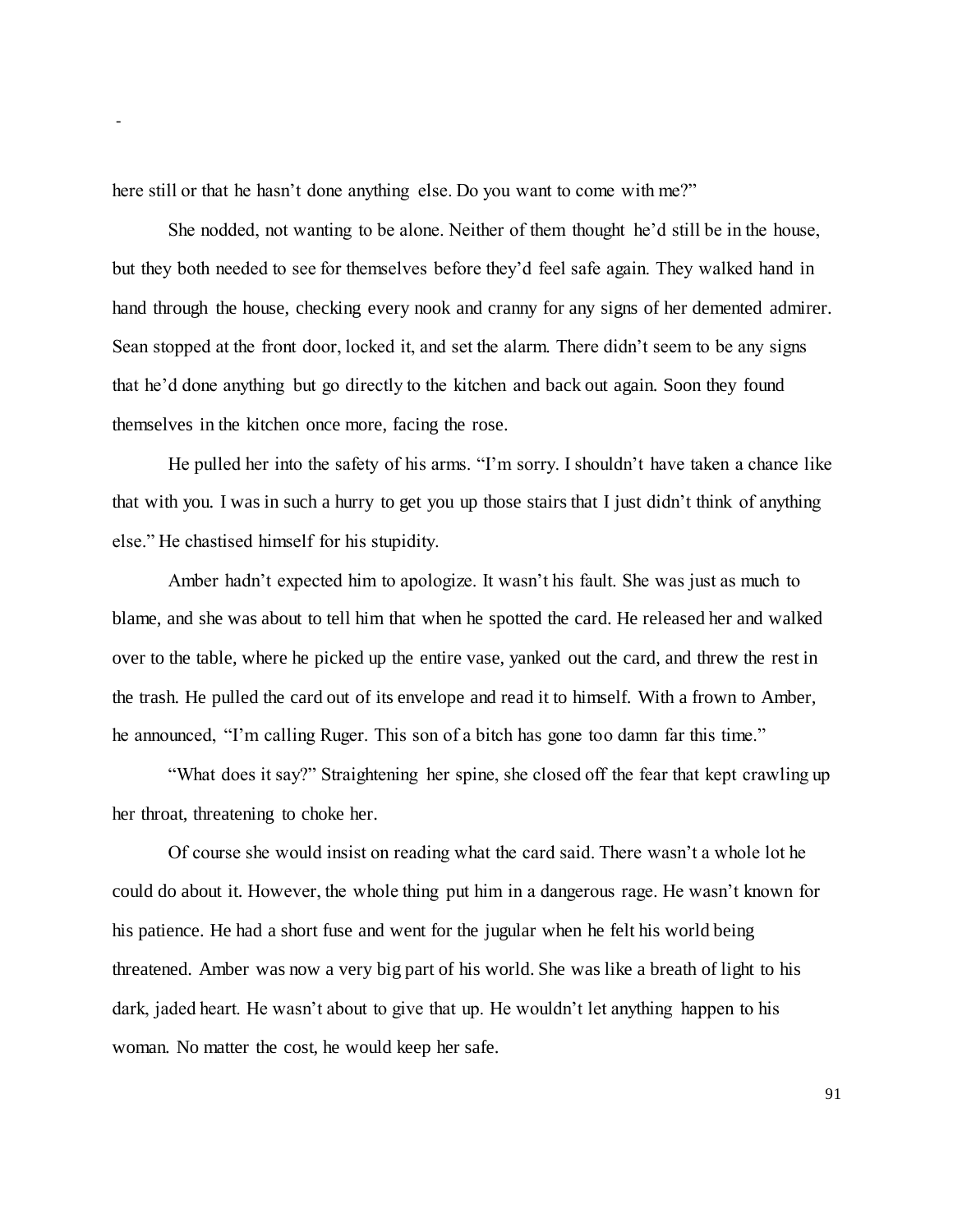He walked over and handed her the offensive piece of paper. An expression of disgust come over her face, and had to stand helplessly as she turned even whiter than before. But when she started to shake uncontrollably, he pulled her into the safe cocoon of his arms and held her until the spasms stopped. If it were the last thing he did, he'd find the man who caused her this pain and take him apart with his bare hands. The bastard wouldn't get near Amber, not as long as Sean was still breathing air.

-

Amber braced for the worst when she took the card from Sean. Her darkest thoughts weren't even close. The words on the card, printed in small neat red ink, read:

*So, you're a screamer, are you? Good. I've got lots of ways of making you scream, blondie, as you'll soon see.*

The implications were enormous. This man had not only been in her home, her sanctuary, but he'd overheard them making love. Bile rose in her throat.

She jerked out of Sean's embrace and ran to the trash. She threw up everything that was left in her stomach, then started to dry heave. Suddenly, she just wanted to crawl into a dark corner of her mind and stay there. As the tightening of her stomach started to ease, Sean's soothing hand settled on the back of her head while he held her hair back with the other. He murmured soft words to her, and slowly she came back out of the dark corner that had seemed so comforting just moments ago and raised her head. "I'm okay now."

Pulling herself together, she went to the sink. She reached up, grabbed a paper towel from its holder, and yanked. She began to wet it down, when she sensed Sean behind her. Wiping her mouth clean, she turned around to face him. His concern caused her to forgot about herself and want to soothe away his worried frown instead.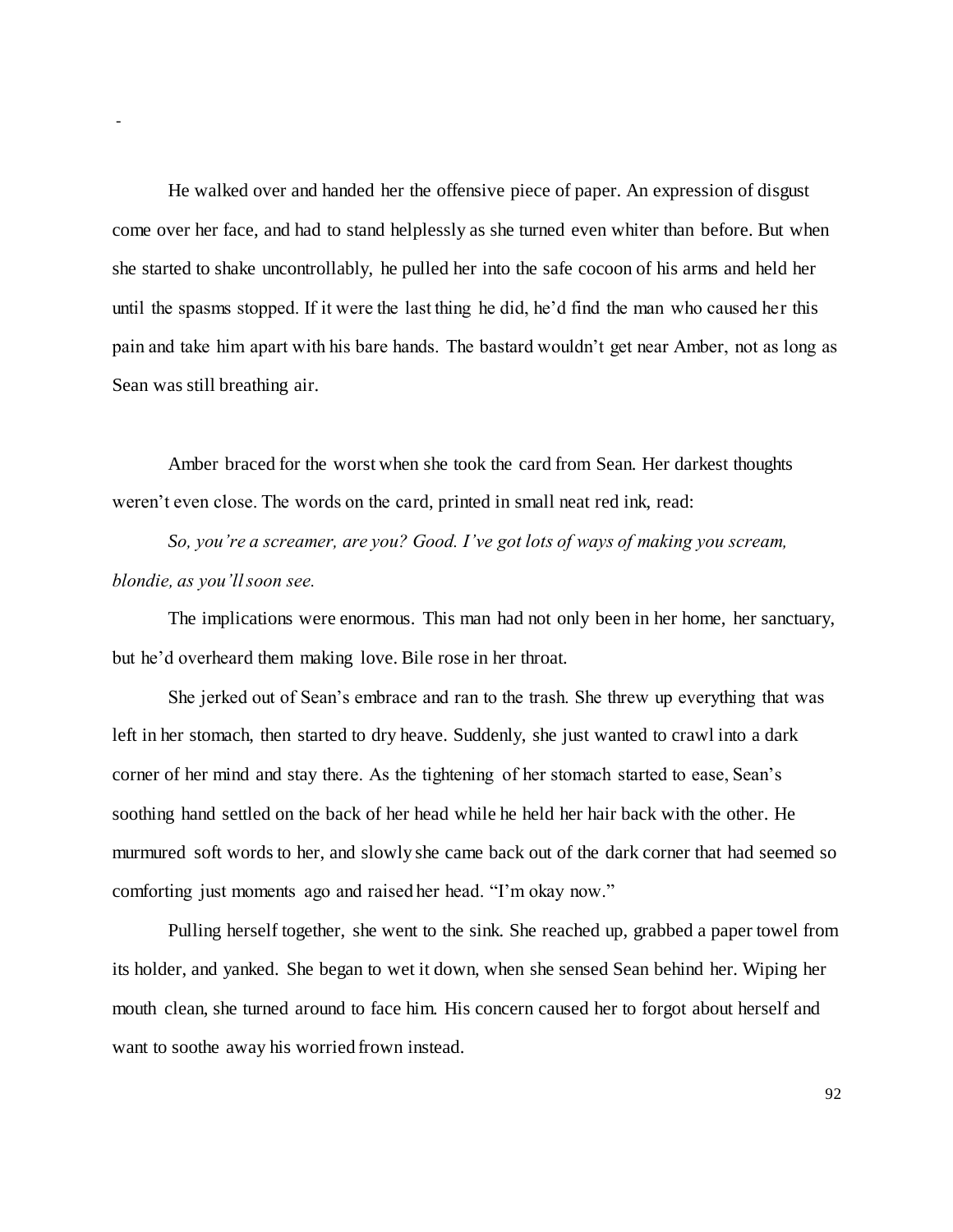"I'm really fine. We made a mistake by leaving the door unlocked. However, now we know he's getting more dangerous and a whole lot bolder. We do need to call the police and see what we can do about this. Although I fear they won't be able to do much. There was no real break-in, the door was left unlocked, and the only evidence we had, I just threw up on. And we've both had our fingers all over the card. Even if he was dumb enough to leave prints, they won't be readable now. You should call Ruger. We need some advice on how to proceed with this, I think." She forced a measure of calm she didn't quite feel, wanting to erase this mess from her mind as quickly as possible and get her kitchen, and her life, back into some kind of order.

"Christ, the vase." With a paper towel, he took it out of the trash, then rinsed it off and set it on the counter. "I wasn't thinking beyond getting the damn thing out of your sight. My temper could've really screwed things up, huh?"

"You listen to me, Sean Gunner. None of this is your fault. Do you hear me? If you hadn't been here this morning, I don't know what I would have done or how long I would have sat in that chair, shaking to death." She took a deep breath "This serves as a warning, I think. We'll take more precautions. Maybe Ruger can pull some strings with the Morgan County Police Department and see about sending a cruiser down our street to run a routine check nightly. He still has friends there, I think. Besides, I didn't want the vase in front of me anymore than you did. And I doubt the guy was dumb enough to leave fingerprints behind, but I suppose it's worth a look." She scrunched her face and said, "But…" She broke off as if contemplating something.

"But what?" Sean urged.

-

"Well, I've thought from the first call there was something familiar about him. I can't place what it is, just something… I don't know, like a slight smile to his words. I feel like I've heard that before, but I just don't know." She tried to remember.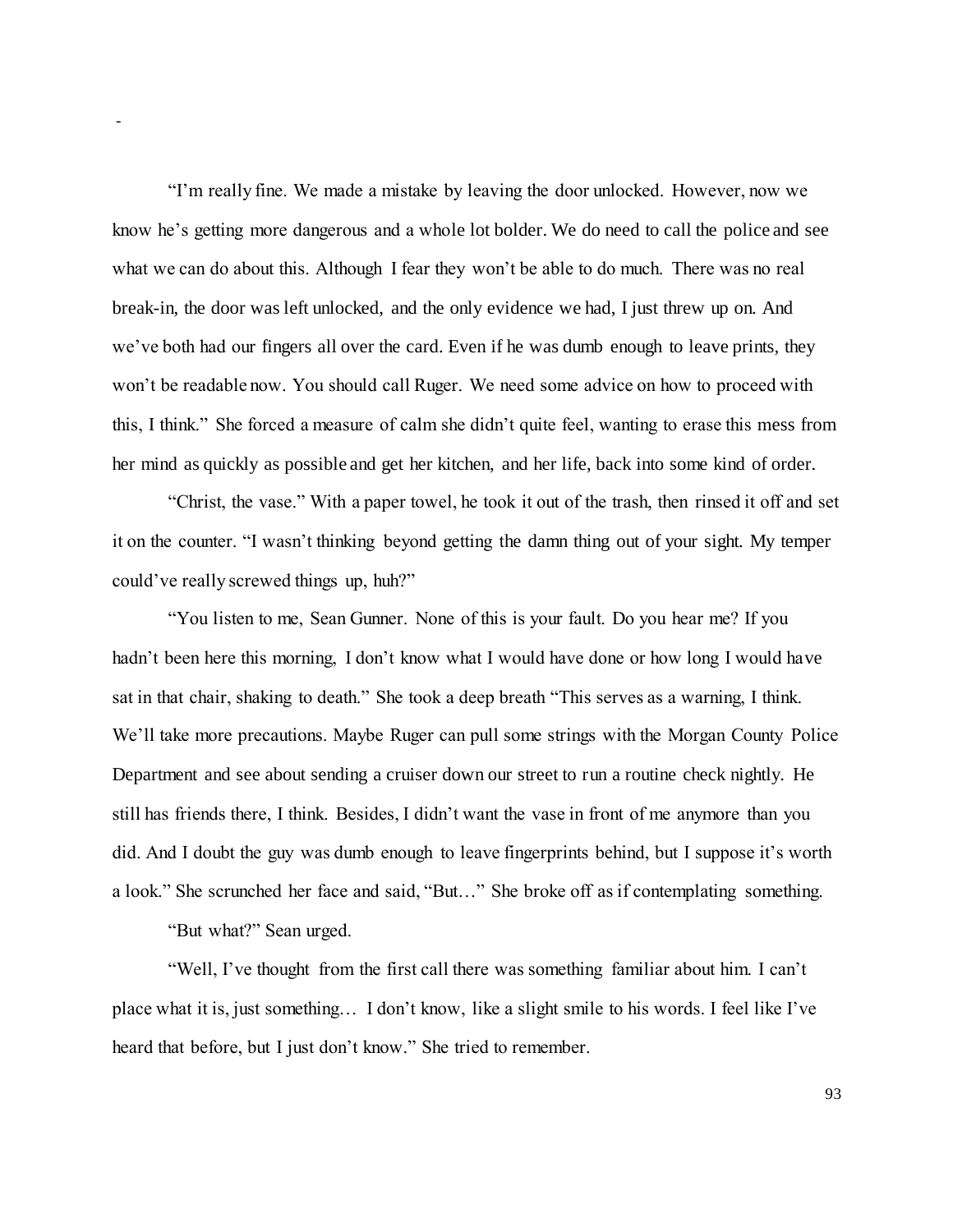"So, you do think you know him? Is it your ex?"

"I don't think so. It doesn't sound like Ted. Besides, I just don't think he'd go this far." She bit her lower lip. "It'd be a lot easier if it was Ted, to be honest."

"I'm not convinced it's not him. At any rate, I'm not leaving your side until this thing is resolved."

Sean's stance made it clear he wasn't only serious but also determined to get his way. He stood with his feet spread and his arms crossed over his broad chest. He was magnificent when he had that bulldog expression on his face. She squinted and asked, "And do I have a say in this?"

"Well, yes, but—"

-

She covered his mouth with her hand. "I'll feel much safer with you as my protector, darling."

He pulled her hand away after kissing the palm. "I know it's the twenty-first century and all that, and women don't need knights to slay dragons for them. Still, I'm damn tempted to keep you tucked away, all safe and snug." His eyes darkened with arousal, but he quickly banked it and said, "Why don't you shower, sweetheart, while I call the police and your brother. I need to fill him in on what's happening." He started toward the phone sitting on the counter, but Amber placed a hand on his arm.

"Thank you. For being here."

He attempted to wipe away the lingering note of fear with a kiss, then said, "Get your butt up those stairs, woman. Besides, you have no reason to thank me. I won't let anyone hurt you. Do you hear?"

She nodded, turned, and went up the stairs. She was anxious to shower away some of the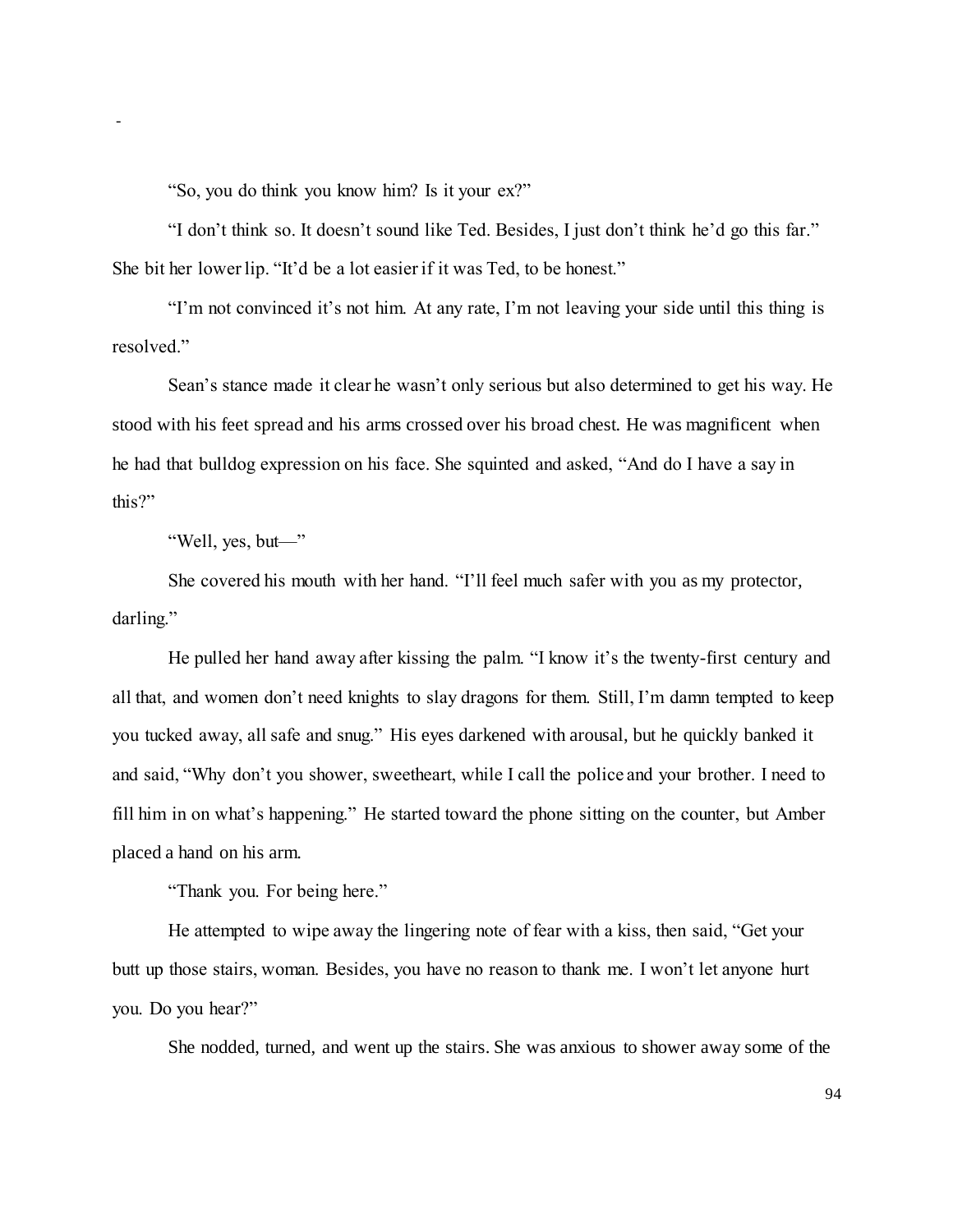filth she felt after seeing that one lone rose.

-

Sean waited at the bottom of the stairs as Amber went up and disappeared into her bedroom. He was having one hell of a time keeping his rage intact. He returned to the kitchen and stooped to right the chair Amber had knocked over earlier. Initially, he'd come downstairs to see where she'd gone. It had been his intention to coax her sweet body back into bed. Everything, including his fierce hard-on, had changed the minute she'd screamed and jumped into his arms shaking like a leaf. He never wanted to see her that frightened again. The only way to see her safe again was to call in the police. He wasn't very thrilled about having them come out, because they'd probably tell him there wasn't much they could do. After all, what could they do if they had no knowledge of who the person was? Although, at least they would be privy to phone records and such. Maybe they could find out where the jerk was calling from and get a lead on him.

Sean walked over to the phone and yanked it off the counter. Though he, took a deep breath, he kept reliving that damn scream of hers. He wanted to hit something or, better yet, someone. Forcing himself to calm down, he dialed.

After placing the call to 911, he sat at the table and tried to get himself under some kind of control. It wouldn't do anyone any good if he started breaking things throughout the house. Even though that seemed like a hell of a good idea right about now, it wouldn't help their situation. He thought of Amber having to answer questions and talk about the whole thing all over again. What calm he'd gained flew right out the window.

He knew she wasn't too crazy about having the police involved, even though she'd been the one to suggest it. The minute the police were involved, it would make the whole sick mess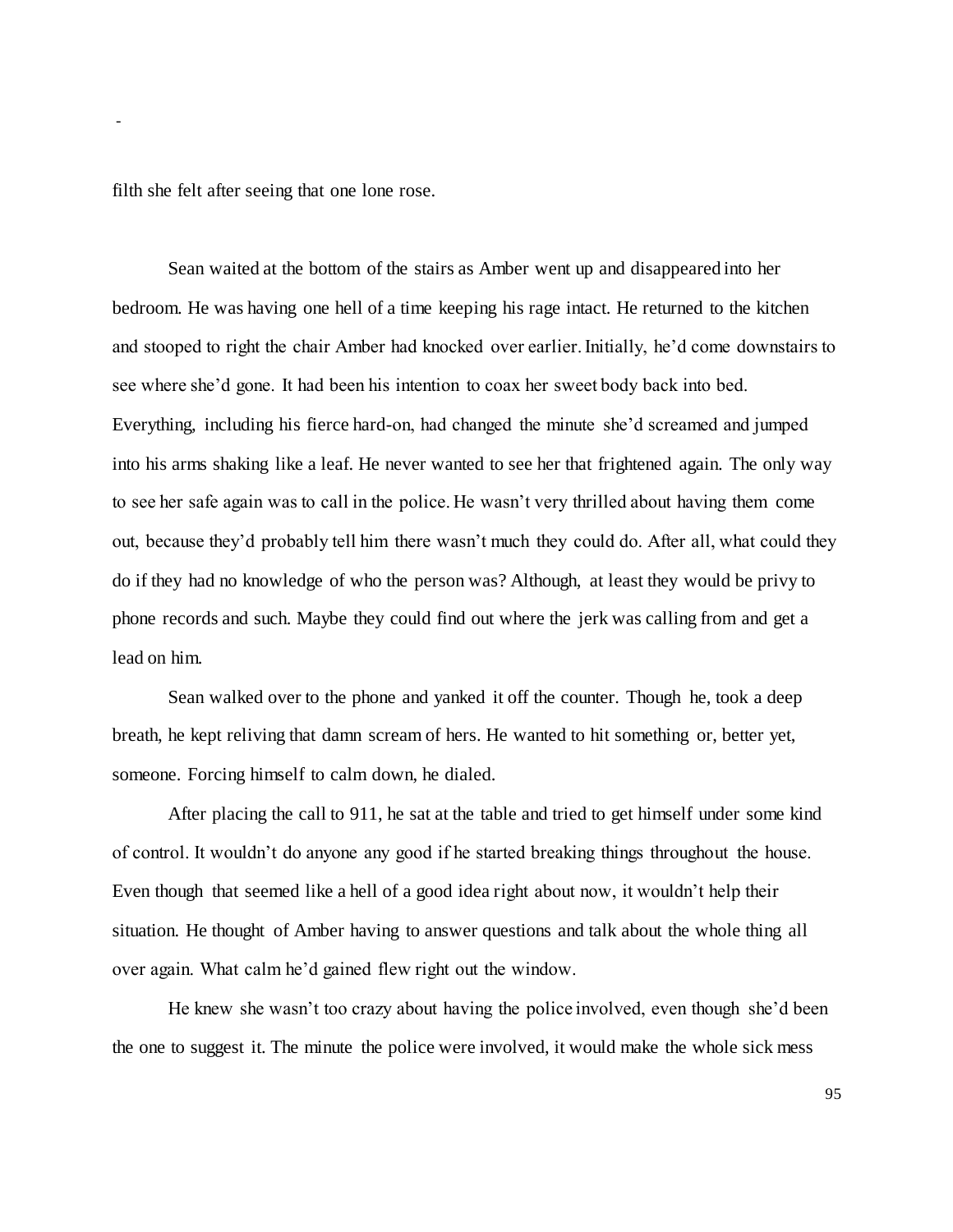smack of reality. Up until this morning, she'd still assumed the nasty thing would run its course. Sean knew she hoped the man would lose interest in her and stop calling. That was never going to happen, though. He'd heard the way the creep had talked about her on the phone the night they'd gone out on their date. The asshole was convinced Amber was his and his alone. He had no idea how wrong he was. Everything changed the minute the son of a bitch entered her home. Sean wanted to make him pay for putting that fear in her eyes. All he needed was a few minutes alone with him. He'd see to it that he wasn't able to turn another doorknob or dial another phone ever again.

-

Sean picked up the phone once more to call Ruger. Maybe Ruger would be able to pull some strings and put someone out front to watch the house. There would be many times when Sean wouldn't be able to be home, and he didn't want her sitting unprotected for any length of time. Given how protective Ruger was of his sister, Sean had a feeling he'd do whatever it took to see her stalker caught and his sister safe. He still didn't know what to think of Amber's brother, but they did have one thing in common. They both had Amber's safety in mind. He was glad he and Amber had at least one person on their side in all this.

Amber entered her bedroom and shut the door. She slowly crumpled to the floor, shaking. She'd tried so hard to maintain her composure in front of Sean, but it had cost her dearly. She wanted him to see her as a capable woman, not some silly simpering female who panicked at the least little thing. Although, having someone break into her house while she was making love upstairs didn't seem so small. Surely this was one time when it was acceptable to whimper and whine.

Amber straightened back up and checked out her bedroom. The first thing to catch her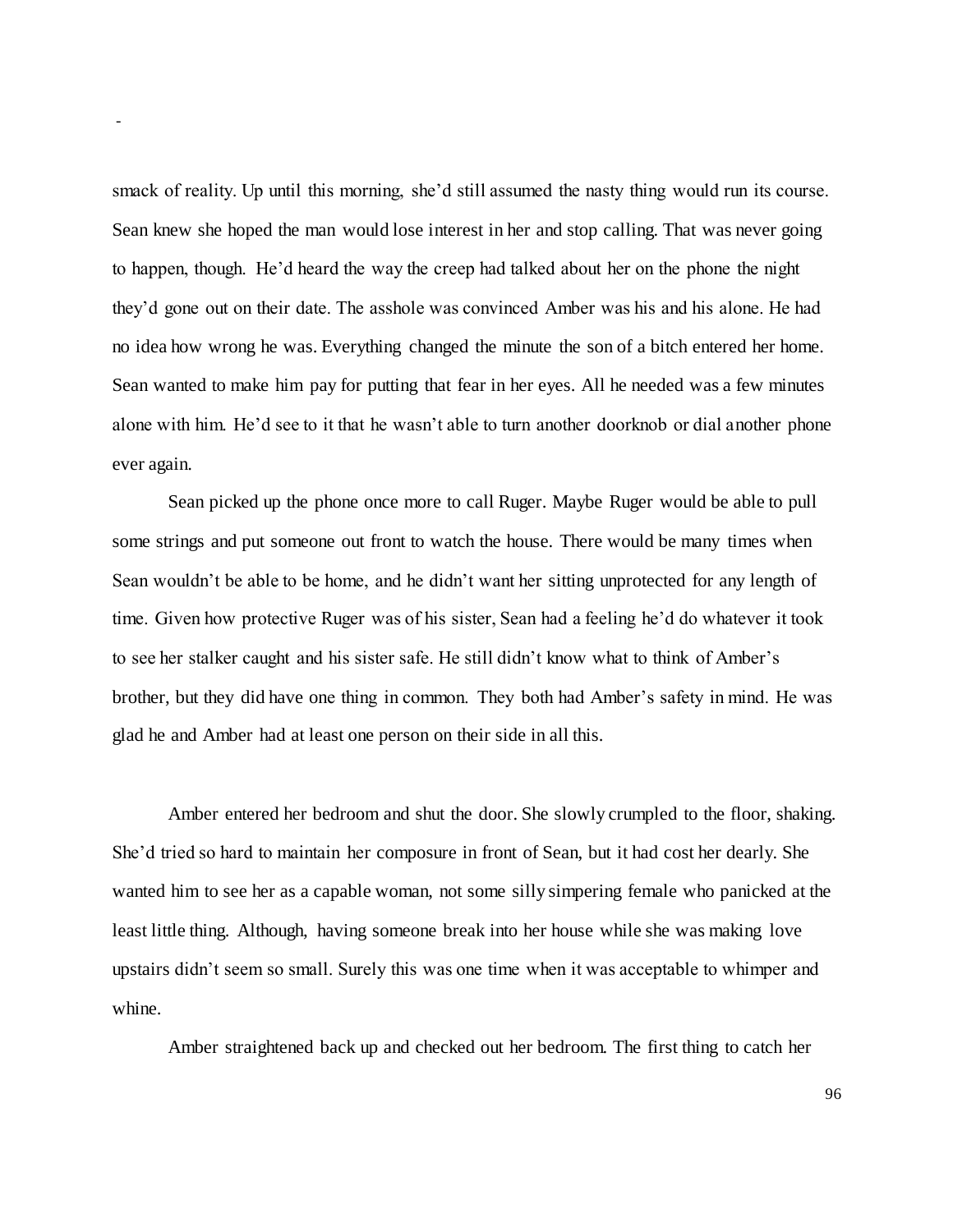eye was the pile of clothes that lay in a heap on the floor. Then she remembered just how they'd gotten there. Lord, she hadn't thought anything could ruin such a wonderful night as the one she'd just spent with Sean. However, learning that a stranger, a deranged stranger, had been listening to them as they made wild, passionate love caused her stomach to turn all over again. She bolted for the bathroom, holding her middle.

-

She lifted the lid to the toilet and threw up what little there was left. Once her stomach had gone through the steps of dry heaving, she dragged herself to the sink, rinsed out her mouth, and brushed her teeth. Next she peeled off Sean's T-shirt, turned on the shower to steaming hot, and stepped in.

As the spray beat down on her, she began to cry. She cried for her lost privacy. She cried for the night of paradise that was now lost to her. And she cried for the sense of impending doom that bore down on her. Her tears mingled with the steam of the shower on her cheeks. Finally, she grabbed her sponge and scrubbed them away. She felt cleansed, not only on the outside, but on the inside as well. Betty Price always did say there was nothing wrong with a good cry. If only her mom were here now. It was at times like this when she just needed her mom's strong, capable shoulder to lean on, if only for a good cry.

After what seemed like an eternity, Amber emerged from her bathroom, feeling more determined than ever to get her life back. She hadn't allowed Ted to rule her life five years ago, and she certainly wouldn't allow some stranger to do it now.

After she stepped into a pair of black shorts and a black-and-white-striped tank top, she shook out her wet curls and grabbed a white headband off her dresser to hold her hair away from her face. Glancing around the room one last time, she stepped into the hall and closed the door behind her. As she placed her foot on the first step down, though, voices floated up to her. One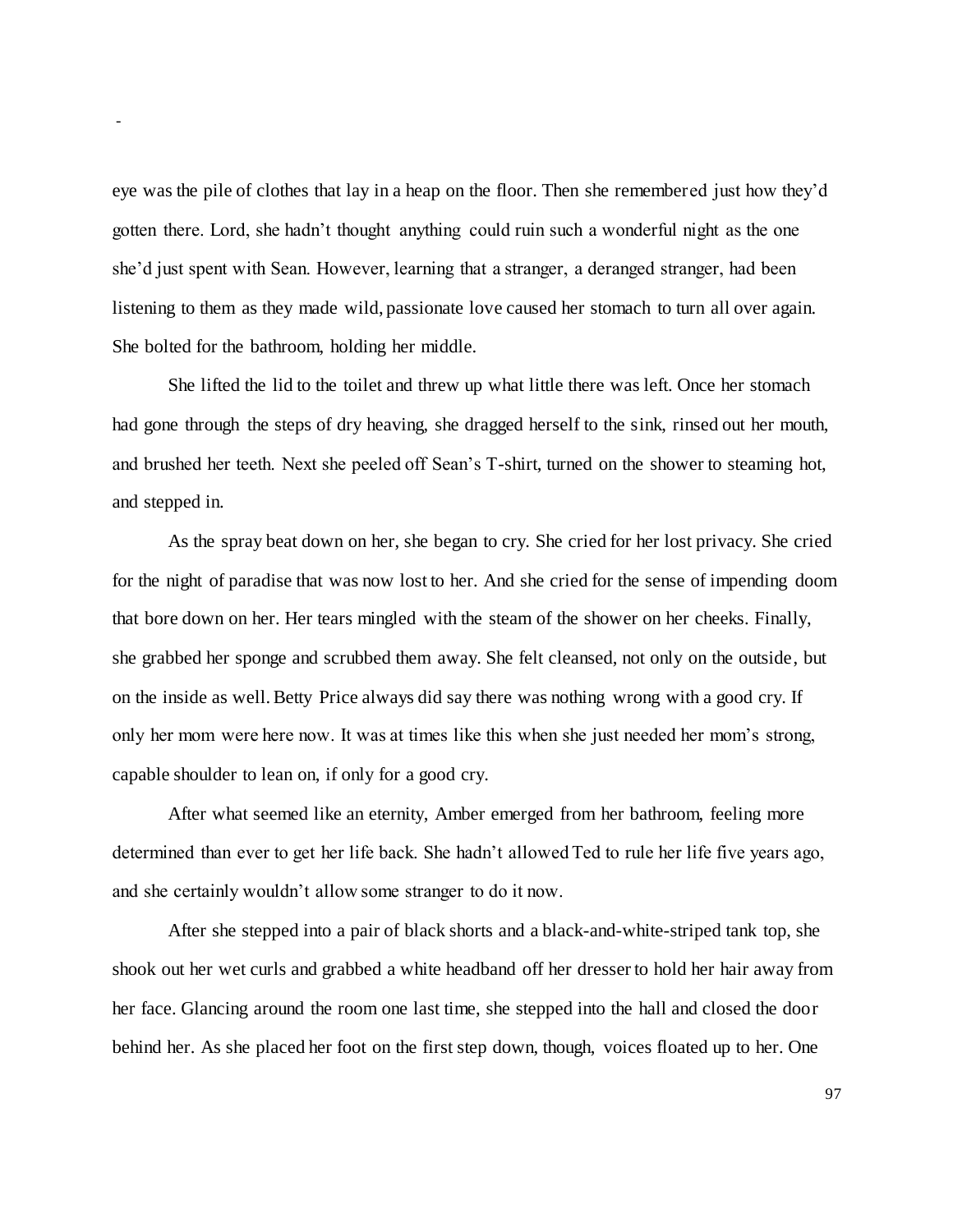was Sean's, but the other two she didn't recognize.

-

She descended the stairs in more of a rush than she'd intended and saw that two uniformed police officers stood in the foyer, talking with Sean. When one of them noticed her, they all turned and stared. She grabbed on to the railing for support and tried on a smile. However, it must have been more of a grimace, because Sean took two long strides and wrapped his strong arms around her for comfort. Once again, she found herself wishing the world would just go away so she could live out the rest of her days in this wonderful man's arms. That would apparently never happen, though.

Amber pushed against Sean's broad chest and out of his arms. She approached the two men standing quietly at the door and gave one of them her hand in greeting, then spoke to the first officer, hoping she sounded calm. "Hello, I'm Amber Price." As he took her hand, she had one last thought before she succumbed to the inevitable onslaught of questions. It was going to be one extremely long day, and it was only just beginning.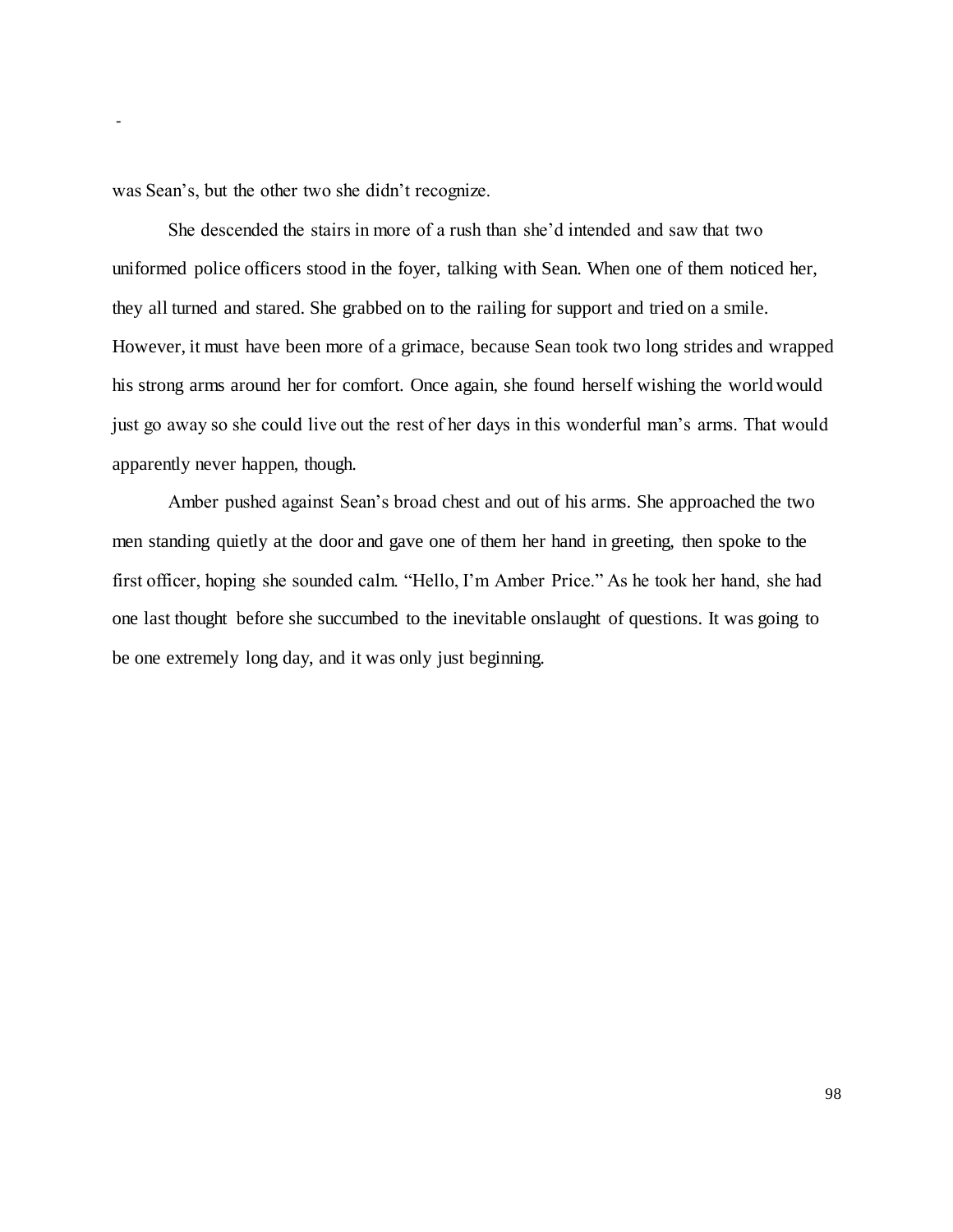## **Chapter Ten**

-

"Ms. Price, I'm Officer Andrews, and this is my partner, Officer Delaney. We'd like to ask you a few questions about the break-in."

As the obviously more experienced officer spoke, she found herself mesmerized by his easy tone. It was positively hypnotic, both quiet and cajoling, with a just a hint of the South. The words seemed to float right off his tongue. Anyone listening to him would be compelled to do whatever he asked. A talent like that must come in pretty handy in his line of work. He was older than her by a good ten years and seemed as if he'd spent his entire life being an officer of the law. The salt-and-pepper hair matched a mustache that needed trimming in a bad way. Officer Andrews was a tall man with the build of a linebacker, which was in total contrast to his gentle manner.

"Yes, please come in and have a seat." She showed them to the couch, and as they took a seat beside each other, she remained standing. "Would anyone like something to drink? I've got iced tea, or I could make a pot of coffee if you'd like."

"No, thank you. Please just have a seat, and we'll be out of here as soon as we can." It was the younger officer who spoke this time. He wasn't so friendly. He seemed irritated for even having to be there at all.

Sean had remained silent and in the background until Officer Delaney spoke. He was making Amber uncomfortable, and Sean would have none of it. The situation was bad enough without her having to put up with the cop's bad mood.

Stepping up to where Amber still stood wringing her hands, he gently pulled her hands apart and twined his stronger hands with hers. He gazed down at the connection. It somehow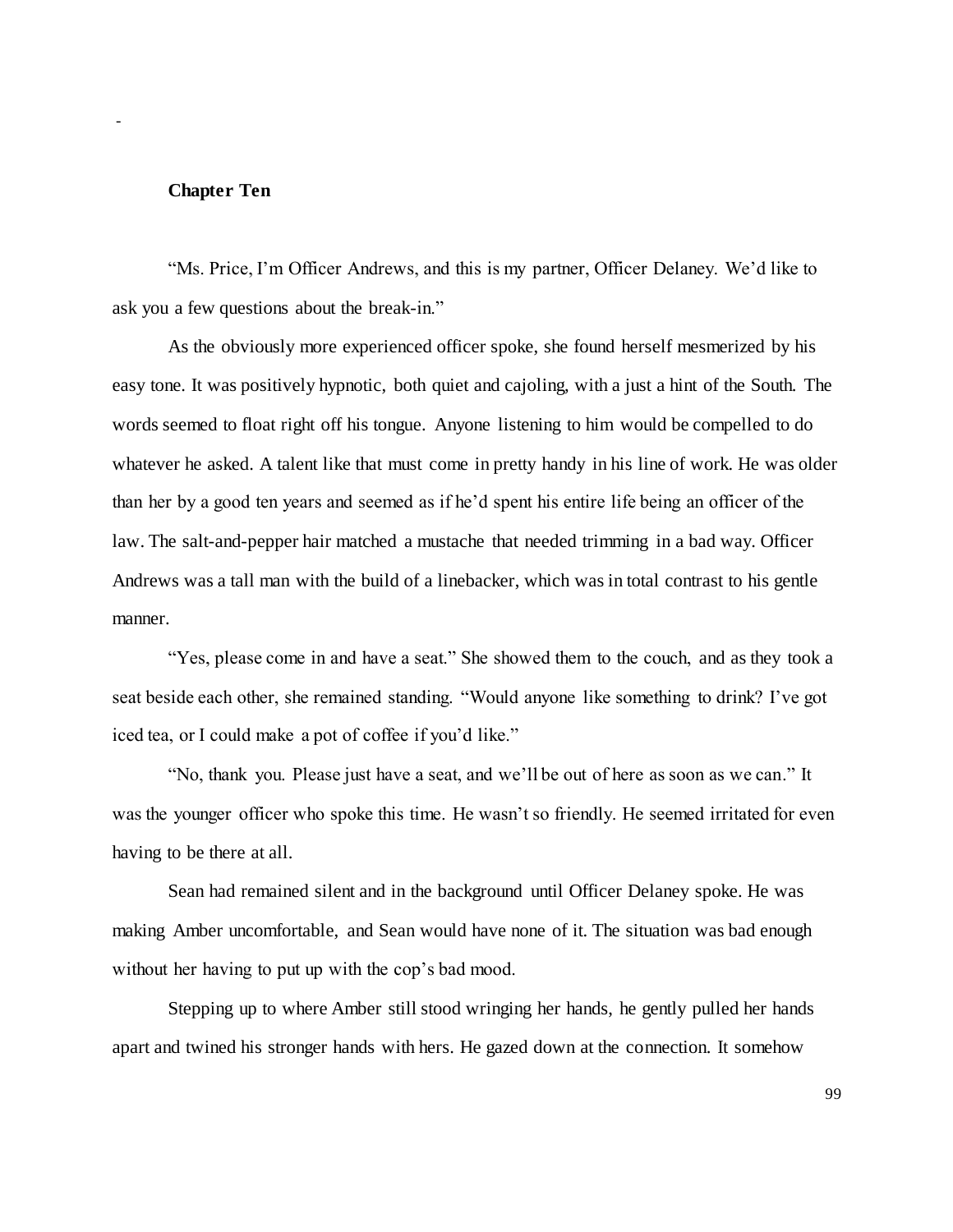made him feel a primitive jolt of possessiveness. She was so incredibly small. Everything she was, everything she did, held the air of innocence. She had a naivety toward the world that made him want to protect her from the harshness of it. He stared into her eyes, trying to convey a message of strength as he led her to the love seat.

-

After they were seated, Sean's attention turned to the officer who had snapped at Amber in his impatience. Firmly, he said, "Officer Delaney, I'm sure you're aware of just how terrifying this has been for Amber. Waking up and finding that someone has been in your home while you were sleeping would be a shock to anyone. I think under the circumstances, she's handling this all pretty well. Perhaps some patience is in order here."

Surprised, Amber hadn't expected him to come to her defense so quickly. However, this was one time she was glad she had a man to speak up for her. She wasn't feeling like herself at all.

Officer Andrews replied, "Ma'am, I'm sure you've been through an ordeal. Maybe if you start at the beginning, we can better evaluate the situation." He drew out a note pad and a pen. "What exactly happened?"

Amber took a deep breath and started by explaining the vase. "When I woke up this morning, I came downstairs to make some breakfast, but before I could get that far I saw the vase sitting on the dining room table."

"Vase, ma'am?" Officer Andrews's eyebrows quirked up.

"Yes. As I came into the kitchen, I saw there was a black rose sitting inside a black vase, placed in the center of my kitchen table. There was a note attached. Someone came into my home and left it there while I slept." She shivered and rubbed at her arms. Sean's arm stole around her shoulders, pulling her into the warmth of his body. Pulling her into safety.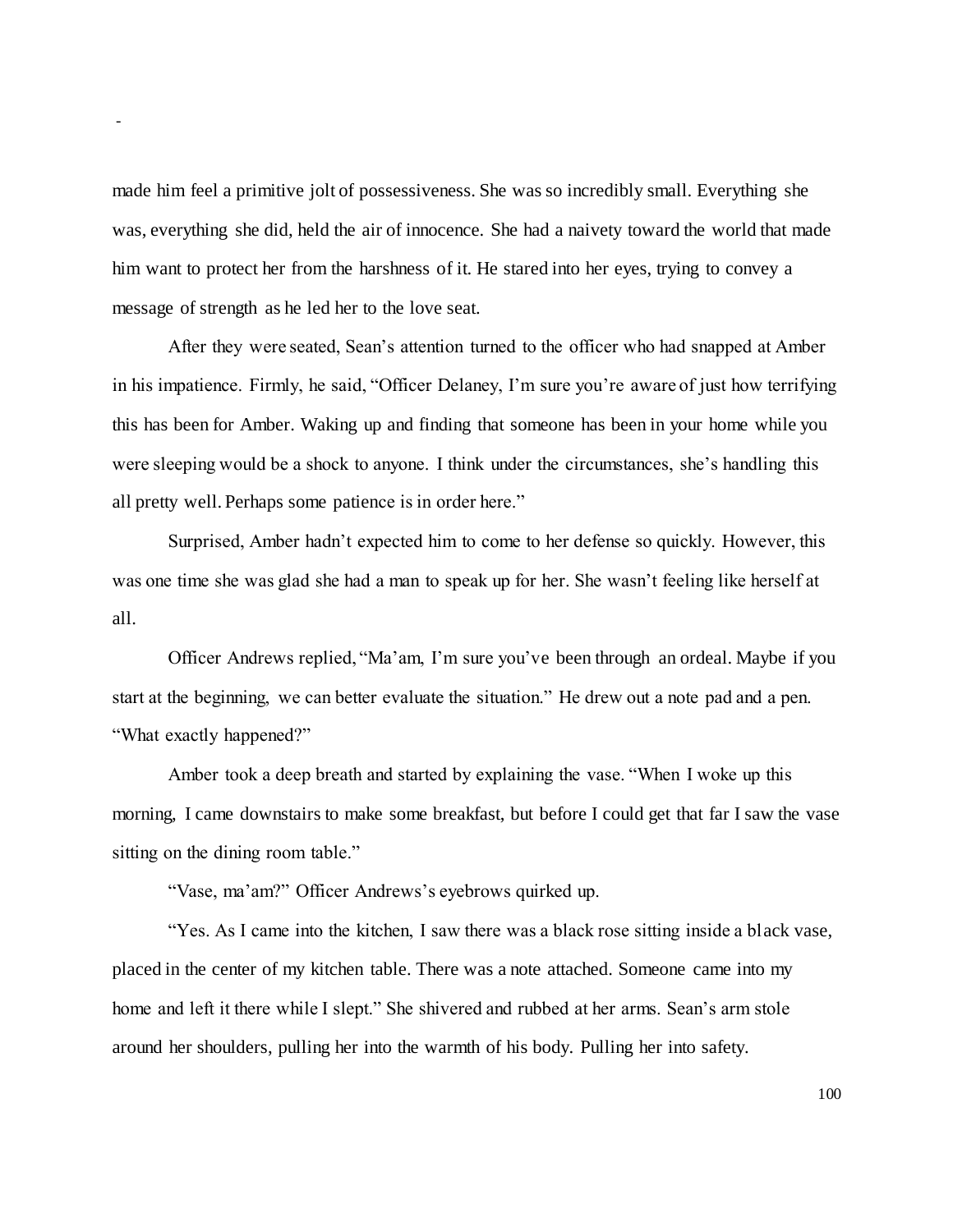"Was anything stolen? Any signs of forced entry?" Officer Delaney asked.

Before Amber could answer, Sean turned to address the young officer himself. "Nothing was stolen, from what we could tell. And there would have been no signs of a break-in either, because we never locked the front door or set the security alarm last night. An oversight on my part."

Both officers stared at Sean while they digested that information. Sean realized he'd just let the officers know he'd spent the night. He hoped he hadn't embarrassed Amber.

"May we see the rose and note that was left?"

-

"I'm afraid the rose is ruined, but I still have the note." Amber went to the kitchen and retrieved it. She walked over to Officer Andrews and handed it to him, then quickly sat back down and lowered her eyes. She didn't want to see him reading the note, knowing what it implied about her and Sean. She turned a bright shade of pink and silently cursed her ability to blush on cue.

Seeing her nervousness, Sean reached an arm around her shoulders, pulling her body in closer to his. He tipped up her chin with his index finger. "I'm not ashamed, nor should you be, sweetheart."

He whispered the words in her ear. She could feel his hot breath on her skin. That quickly, she remembered their night together.

Officer Andrews glanced up from the note, one eyebrow arched. "He called you blondie in the note. Do you know this individual? Have there been any other incidences before now?"

"No, I don't know him. Although he obviously knows who I am, because he's called me twice. He used my first name both times. The only way he could know my first name would be to know me personally. My name is only listed as A. Price in the telephone book."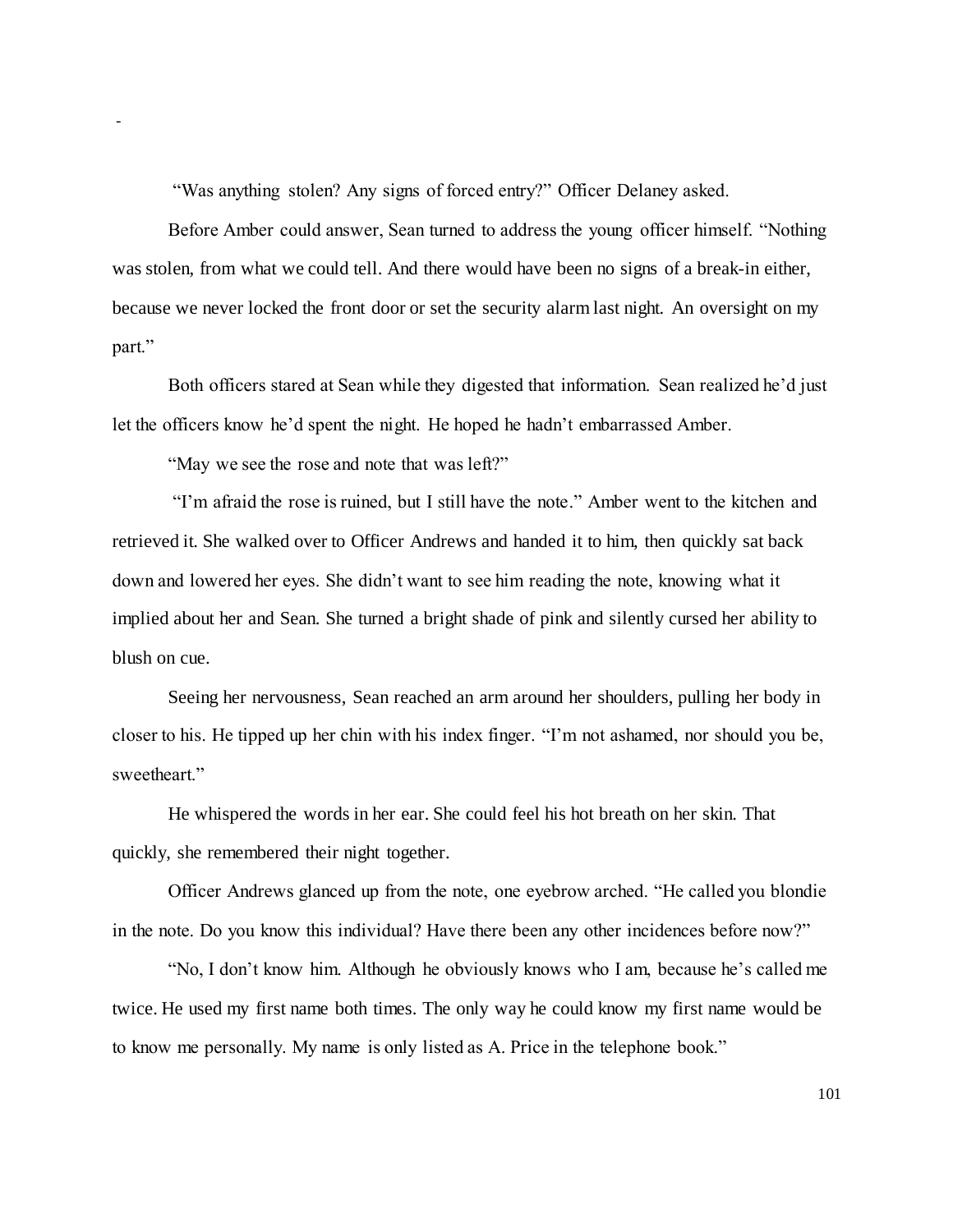"How long has this been going on?"

-

"Just for the past two weeks." She paused. "At first, I thought it was a simple case of a prank caller, but that doesn't seem to be the case anymore."

"In the note, he indicates violence to you personally. He has definitely progressed from prank phone calls. Breaking into your home tells of his confidence as well. He obviously thinks he won't be caught, or he just doesn't care. Either way, he's becoming bolder in his pursuit of you. His next step could be even more dangerous, I'm afraid." He stopped and thought for a moment. Finally, he said, "Unfortunately, since we don't know who this faceless, nameless stranger is, it ties our hands. It makes it very difficult to do anything. Would you be willing to come down to the station to make a formal complaint? At least then it would be on record. Stalking laws in Ohio are very clear. He broke the law the minute he made the first phone call. But first we need to catch the guy." He began writing again.

"Yes, I'm willing to issue a formal complaint." Then she thought of Ruger. "I don't know if it makes a difference, but I've been discussing this entire thing with my brother as well. He may be more helpful with information. He's a police detective out of Gorant, Pennsylvania. He was once with the Morgan County Police Department, though. Maybe you know him. His name is Ruger Price."

Officer Andrews stopped writing and looked up sharply. He seemed to study her more closely this time. "You sure don't look like Ruger. I never would've guessed the two of you are related."

Amber smiled. "I'm not sure what to say to that."

"It's just that he's about the size of a grizzly bear, and you're a buck ten soaking wet." "Yeah, he can be as mean as a bear too," she replied, feeling some of the tension leave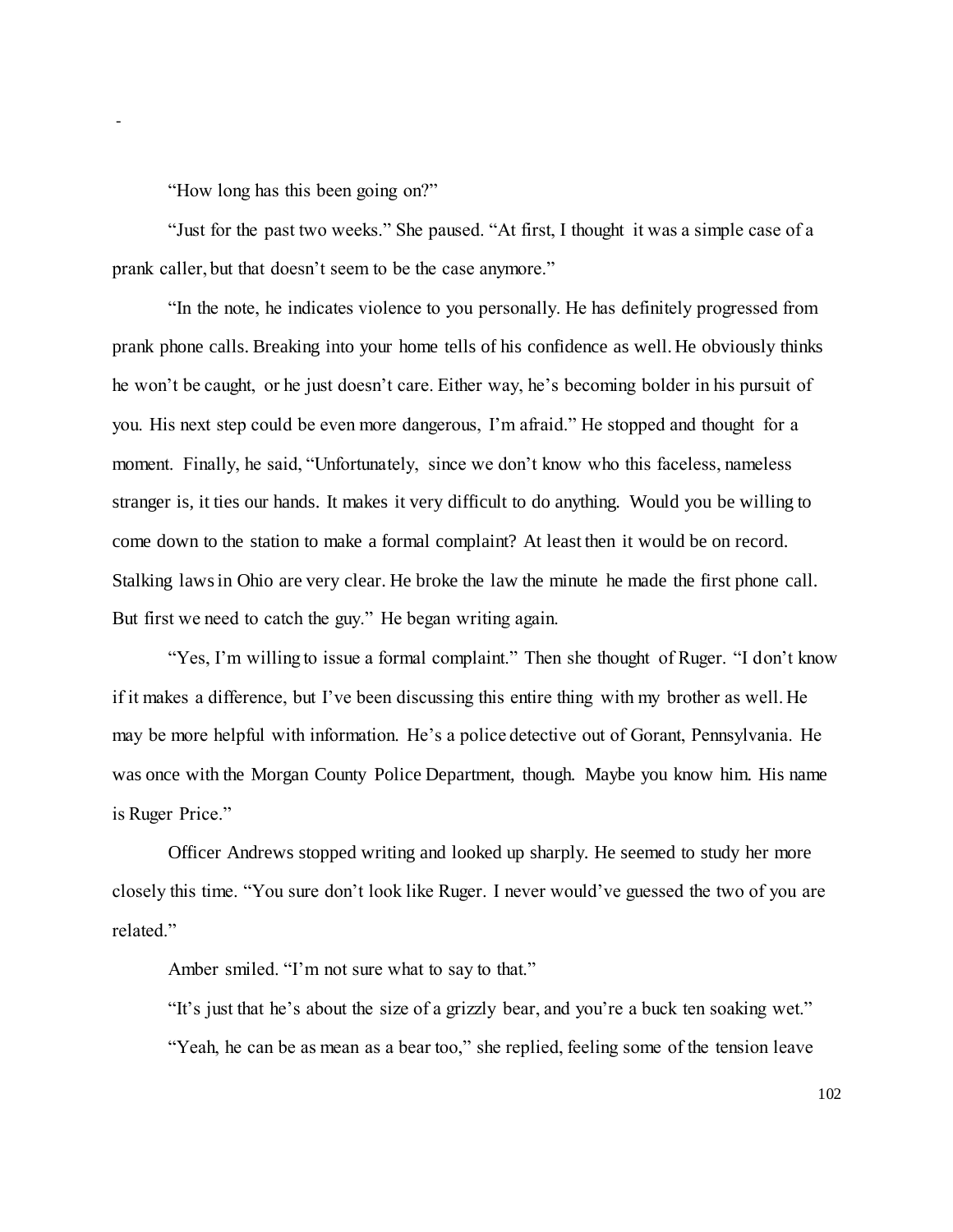her shoulders.

-

"We used to call your brother Abe, for Abe Lincoln, because of Ruger's strong sense of justice and fair play."

She nodded. "That sounds like him."

"If memory serves, your brother used to be fairly protective over you." He cocked his head to one side. "I bet this situation is driving him crazy, huh?"

Amber sighed. "To say the least." Then the doorbell rang, and everyone froze.

Sean was the first to recover. He went to the door and opened it, but he was taken aback by the woman on Amber's front porch. He didn't know who he was expecting, but it wasn't the petite woman staring back at him. Before he could get a word of greeting out of his mouth, she barreled past him and practically ran toward Amber. Sean was beginning to get a headache.

This wasn't the way he'd planned for things to go. He'd hoped to file the report of the break-in and be done with it. Quick and easy. If he were honest, he would admit that what he truly wanted was to get everyone out so he'd have Amber all to himself again. He wanted to make love to her for the rest of the day. Slow, sweet loving. Fast and furious loving. He was ready to explore every inch of her soft, tight body once more. Over and over. Maybe even try out some of the fantasies that had been running around in his deviant brain. He was getting hard just thinking about it.

Sean put a stop to his train of thought and closed the front door. First, he had to evict the growing number of people from her house.

The woman enveloped Amber in a tight embrace and Amber attempted to soothe the older woman. She told her she was fine and not to worry. But the older woman didn't seem convinced. And, as he neared the love seat, he heard the other woman say something about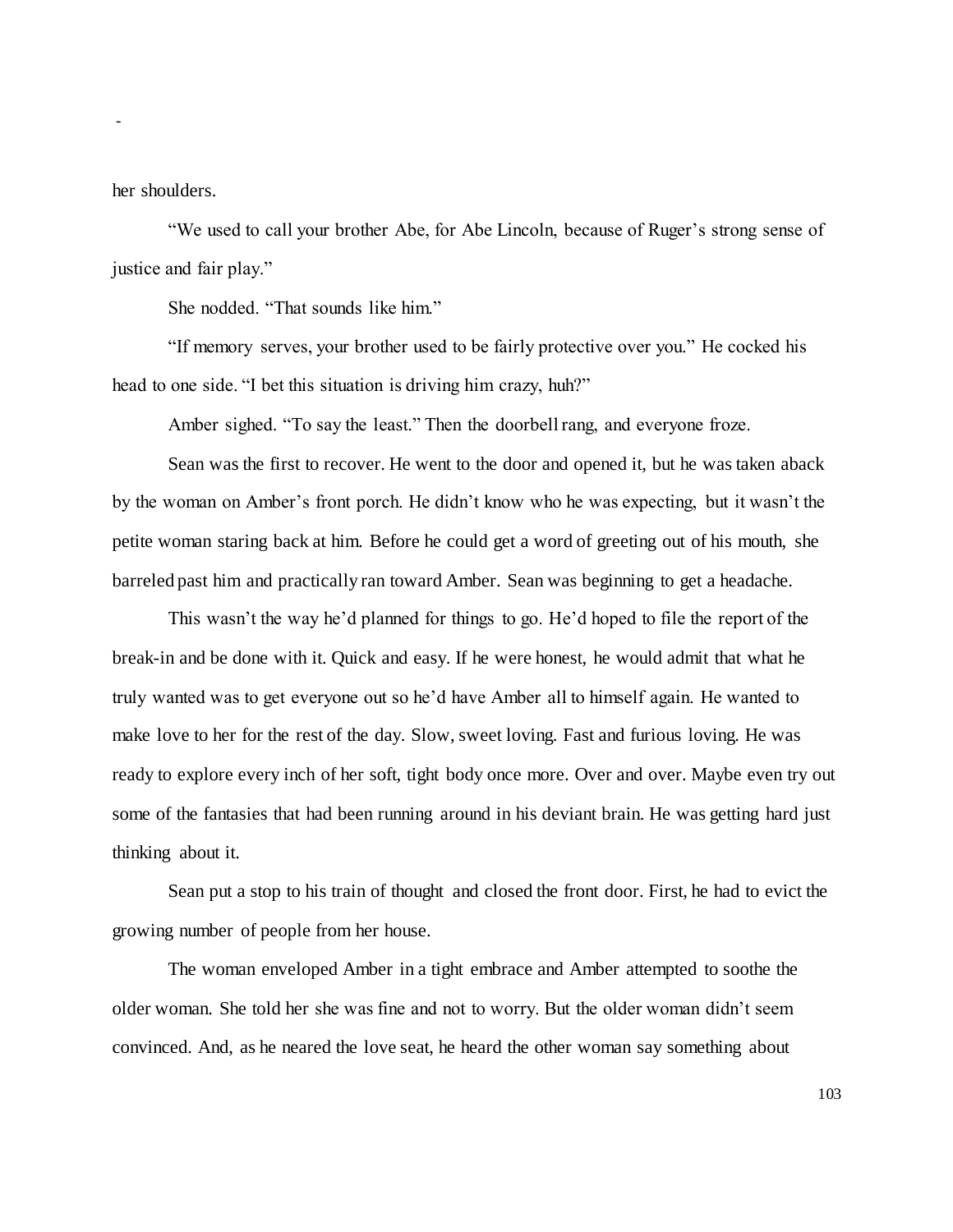staying with Amber until they caught the creep. Aw hell, his headache just turned into the migraine of a lifetime. And he didn't even get migraines.

-

"Oh, Mom, I'm sure that won't be necessary." Amber sounded a bit desperate. "Mom, I don't think you've met Sean. This is Sean Gunner, my new neighbor." Then she turned to Sean and said, "This is my mom." Amber wrapped her arm around her mom's shoulders and gazed at her with adoration.

Her mom glared at Sean, and he knew he was doomed. No way was this woman going to allow him to take up housekeeping with Amber. She appeared to be a fierce mama bear protecting one of her cubs. This had to be Ruger's doing. He could just see Ruger laughing at him right now. Sean walked over to meet Mom, and he swore he smelled smoke. Damn, all his fantasies of Amber had just gone up in flames. For a single moment, he felt like a heel for being more concerned for his fantasies than Amber's safety. But her safety was indeed his number one priority, and she would be safest with him. So what if he thought to take advantage of being able to have her in his bed every night until this sicko was caught? There couldn't be any harm in that.

Besides, if he was able to make love to Amber every night for the next couple of weeks, then maybe he could get her out of his system. Maybe he could move on with his plans for the future and forget about his sexy neighbor. Yeah sure, Sean thought disgustedly, and maybe he was going to sprout wings and fly too. He had the sinking feeling he was falling hard for Amber. And that thought didn't make his day. He didn't intend to let that happen. Now he just had to figure out a way to keep her in his bed and out of his heart.

"Dammit to hell," Ruger groaned as his frustration mounted. He'd been going over his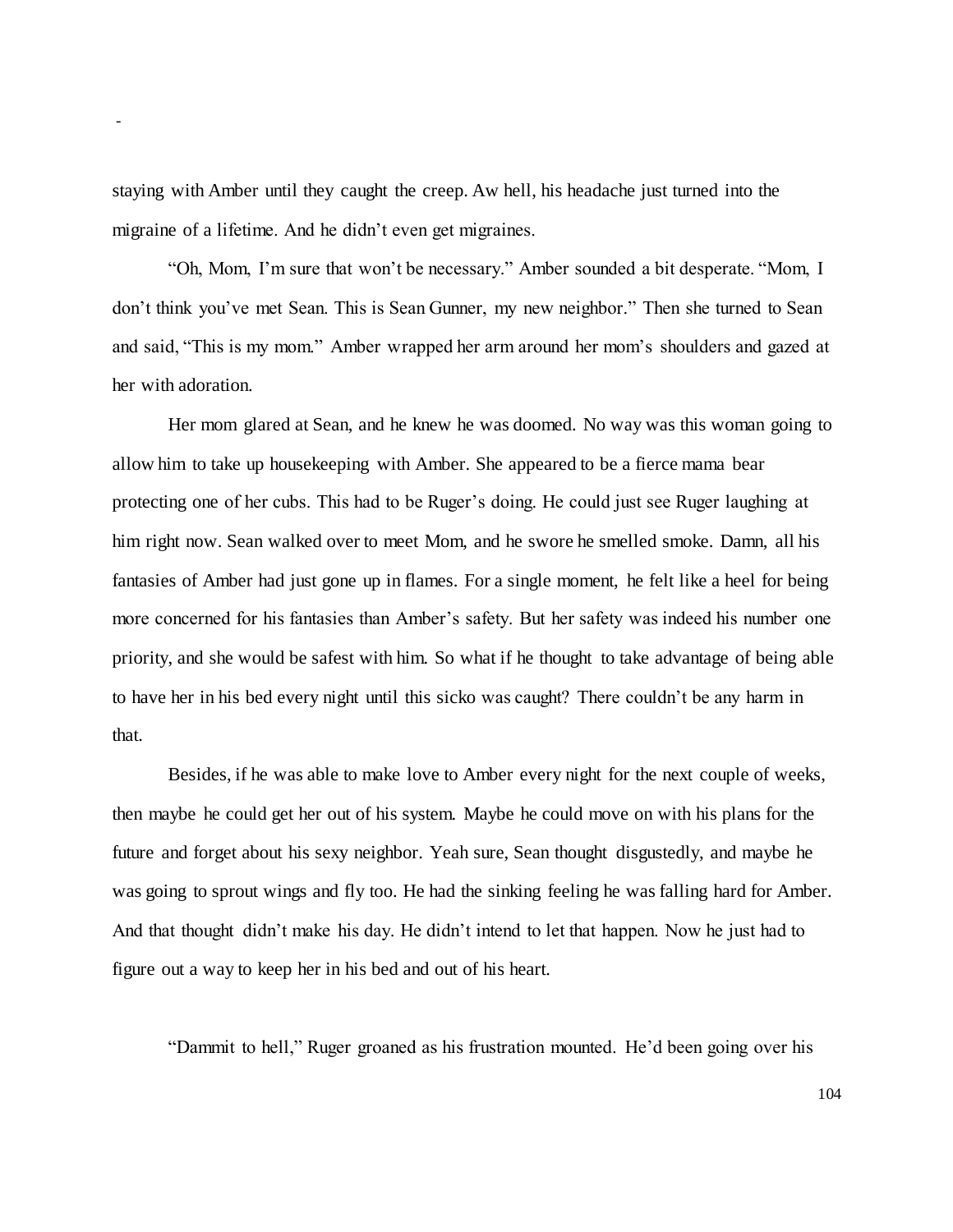latest case for hours, and he wasn't any closer to solving it. He'd even skipped a meal, and his stomach wasn't thanking him for it. Sitting back in his chair, Ruger ran a hand through his hair and looked at the family picture sitting on the corner of his desk. He smiled as he remembered the day he, his mom, and Amber had posed for it. His sister had insisted the three of them go to the park and do some hiking. It'd been his birthday. The temperature had been in the eighties and hot as blazes. Still, they'd had fun. The picture showed them all sweaty, but laughing. He loved that crappy picture.

Heaving a heavy sigh, he'd just started to dig back into the file spread out in front of him when his phone rang. He answered it with a gruff, "Yeah, Price."

"How do, Abe?" the melodic voice on the other end said.

-

Ruger froze. There was no other like it. That hypnotic male tone had trained him into the police detective he was today. He snapped out of it and said, "Sinatra, is that you?"

His answer was a huge belly laugh. "Hell, nobody's called me that in a long time. How the hell are ya?"

"Can't complain, partner. What's got you calling me after all these years?" As thrilled as he was to hear from his former partner, it still put him on alert. There must have been a reason for the call.

"Just like you to cut straight to the point, Ruger." There was a beat of silence and then, "I just came from your sister's house. I was the officer to show up after her B and E this morning."

"You? What's a detective doing routine B and E calls these days?" Something wasn't making sense. Andrews was a damn good detective, and Ruger was grateful he'd been the one to show up for the call, but still, it should have been something for the uniforms to handle, not a detective.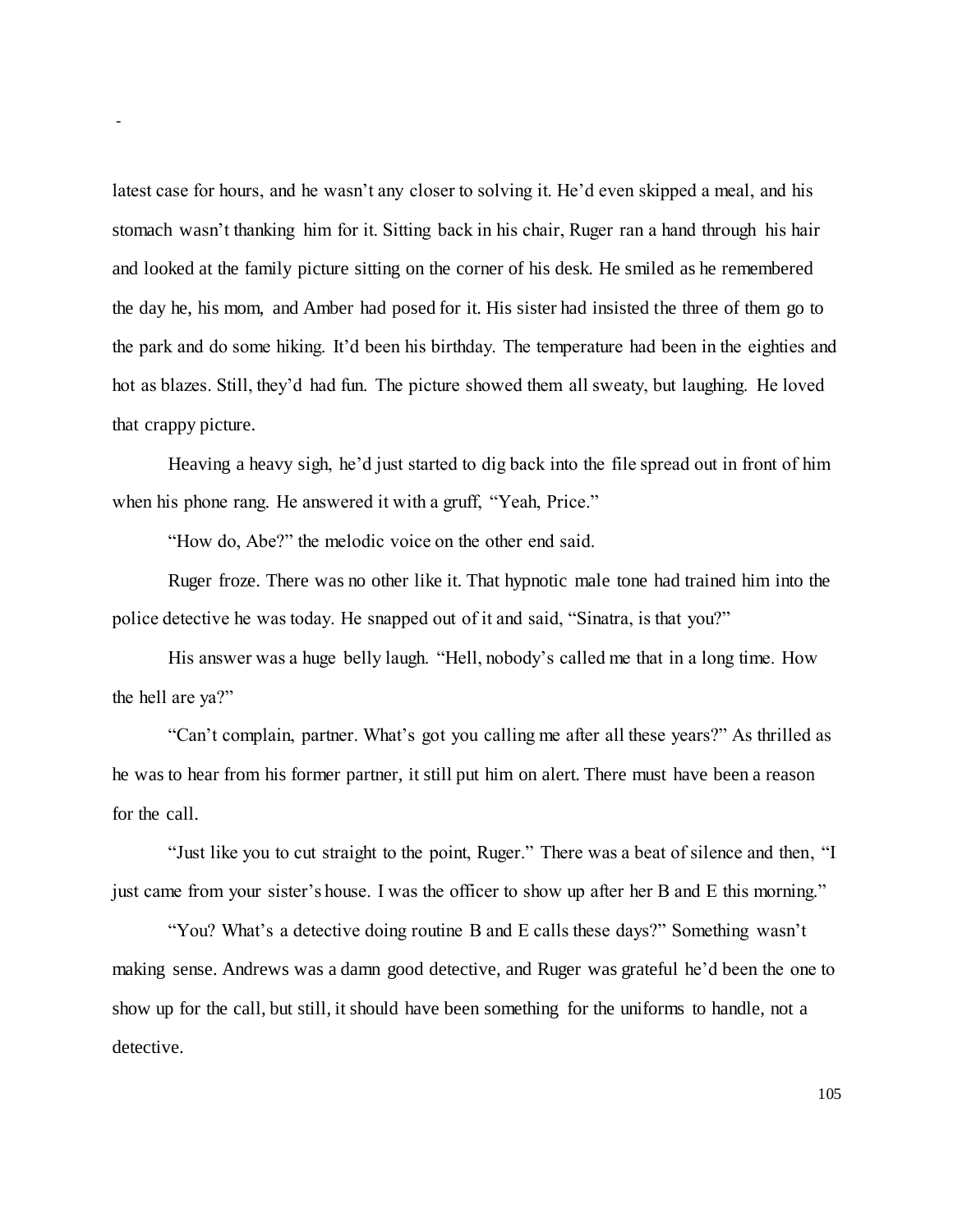"That's a long story. Here's the short of it. There was a bust that went bad, and they knocked me down a rank…or two."

Ruger heard the weariness in his friend's tone and decided not to delve over the phone into the long version of what had happened. But, he would get to the bottom of it sooner or later. That was a promise he silently made to his former partner and friend. After all, if there was a bust that had gone bad, Ruger had no doubt it had nothing to do with Michael Andrews. He was the best damn detective he'd ever had the privilege to come across. And he was forever grateful that Mike was the one to train him when he was a rookie. It was because of Mike that he was a decent and honest detective today.

"So you were at Amber's this morning? Is she okay? I mean, she tells me she's fine, but she wouldn't tell me even if she wasn't. She wouldn't want me worrying. And that just pisses me off, and I end up yelling at her and—" Ruger realized he sounded like a worried father and stopped himself before he could get any further.

Mike's tone was as soothing as ever. "She's fine. Really, she's holding up well under the circumstances." Then he turned teasing. "I was shocked to find out she was your sister, though. I mean, imagine my reaction when I learn that this pretty blonde sitting across from me—"

Ruger groaned. "Don't start, Mike."

-

"She's all grown up, that's for sure."

"I'm warning you, you better watch your tongue. That's my baby sister you're talking about." Ruger knew Mike was goading him, but he couldn't help issuing the warning all the same.

Mike laughed. "Hell, man, you're worse than a father watching his daughter go out on her first date. She's a grown woman, not a child you need to protect."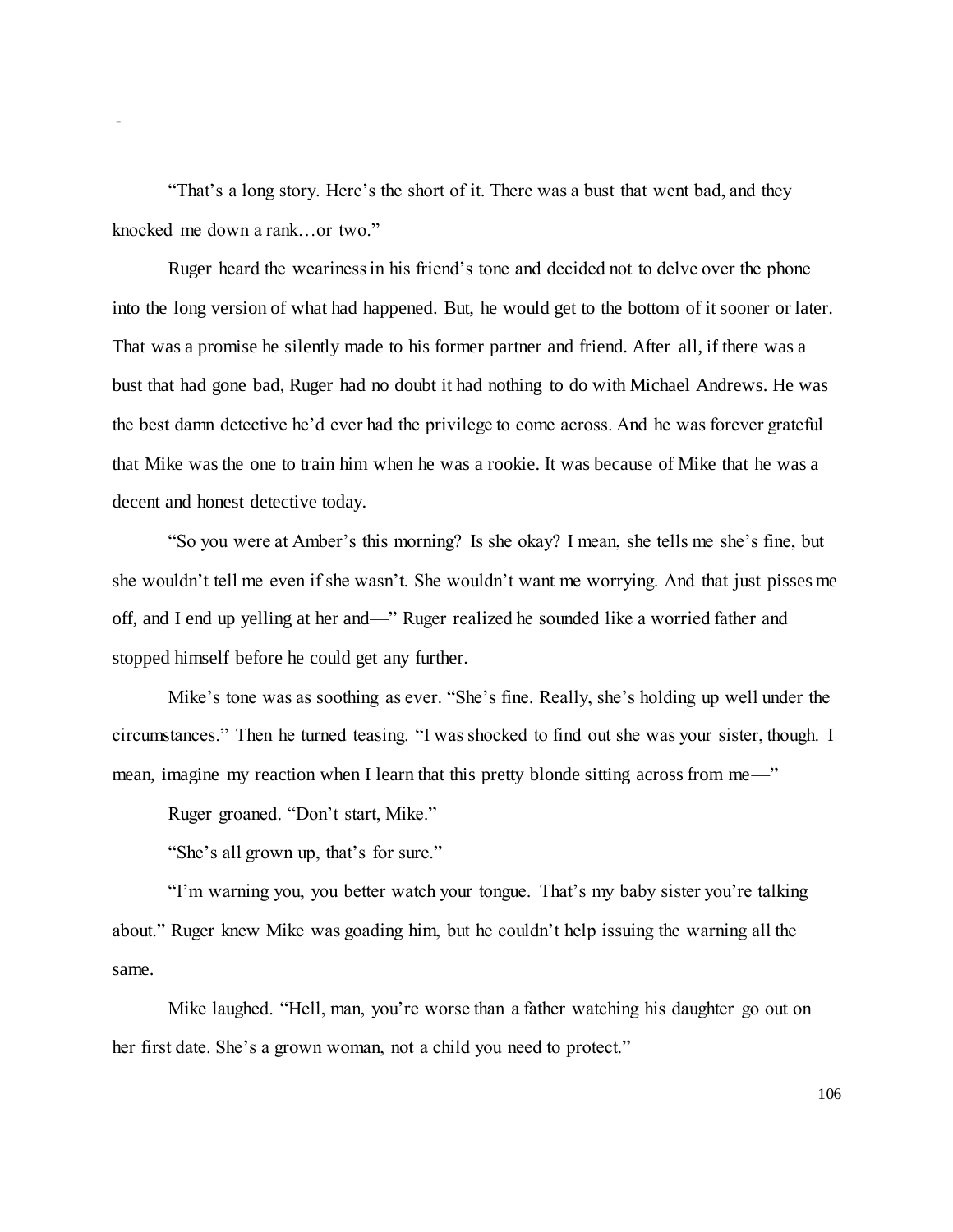"Yeah, well, Mom and I are all she's got. And I will protect her, no matter what."

-

"I hear you." He was as friendly as ever when he asked, "But does her boyfriend know that?"

"If you're talking about Sean Gunner, he's not her boyfriend, he's just her neighbor." He sounded disgruntled even to his own ears.

"Just her neighbor, huh? Well, you might try telling him that, because he's seeing her as way more than a neighbor, I can tell you that."

"What the hell does that mean?" He was glad Mike wasn't there in person to see the scowl on his face.

"It just means the man was intent on protecting her this morning. Even from us. He was there by her side the whole time we talked to her. He even jumped to her defense when my partner got overzealous in his questioning."

Every muscle in his body tensed, and he sat up straighter. "What did your partner do?"

"I know that quiet, lethal tone, buddy," Mike said. "Relax. Delaney got a little bitchy because it was coming up on lunchtime and he was in a rush to get on with it. He's a rookie. I set him straight quick enough." Then he continued, "But that's what I mean. This Gunner fella was not about to let Amber get hassled. He set Delaney straight on that score. You ask me, he cares about her something fierce. I don't think even he realizes it."

Ruger calmed down a measure. "I got the same impression when I met him. He seems like a good man, even though he's an intimidating son of a bitch." Then he smiled when he remembered the morning he'd met Sean. "He's possessive as hell of Amber, I do know that."

"Which brings me to the point of the call. What do you know about this guy?"

"I know he moved in next to Amber about two weeks ago." He started to get the idea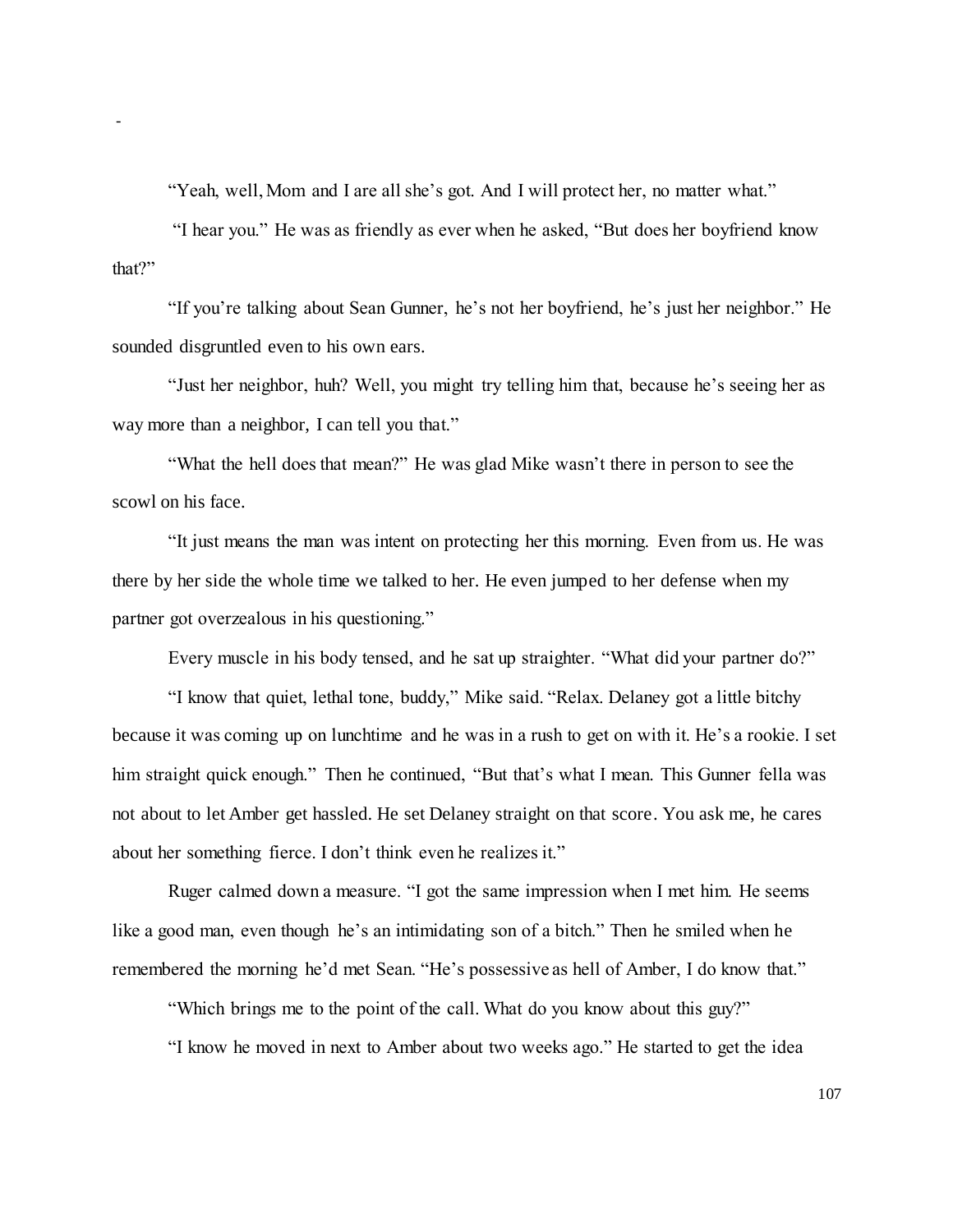behind Mike's questions. "If you think Sean could have something to do with this, I think you're barking up the wrong tree there. I just don't see him doing this."

"Well, you said yourself he just moved in two weeks ago. Isn't that about the time the calls started?"

Ruger thought about that for a second. "I see where you're headed, but Sean strikes me as the straightforward type. If he wanted a woman, he wouldn't go after her by making mysterious phone calls. He'd just tell her straight up what he wanted."

"That was my take on him too. But I think I'll run a background check on him all the same."

"Actually I already did that," Ruger admitted. "He's clean."

Mike chuckled. "Does your sister know you did that?"

-

"No, and she doesn't need to either," Ruger said. Then he thought of the one lead he did have. "Did Amber tell you her ex is in town?"

That seemed to get Mike's attention. "Her ex? Hell, no one bothered telling me that. I remember the hell he put her through. You wanted to kill the bastard. What's he doing back here?"

"Well, as you can imagine, I wondered the same thing. He's already been by to see Amber. From what I hear, he didn't get to stay long because Sean chased him away. Something I'm indebted to him for. Then I got to thinking that maybe I should pay Ted a visit, which I did."

"Aw hell, Ruger, what'd you do?" Mike asked.

"Now, you know I'm an officer of the law, and I take that very seriously." There was amusement in his tone. "All I did was let him know he wasn't welcome around Amber. And if I was to hear that he came within ten feet of her, I'd slam him with every infraction I could find on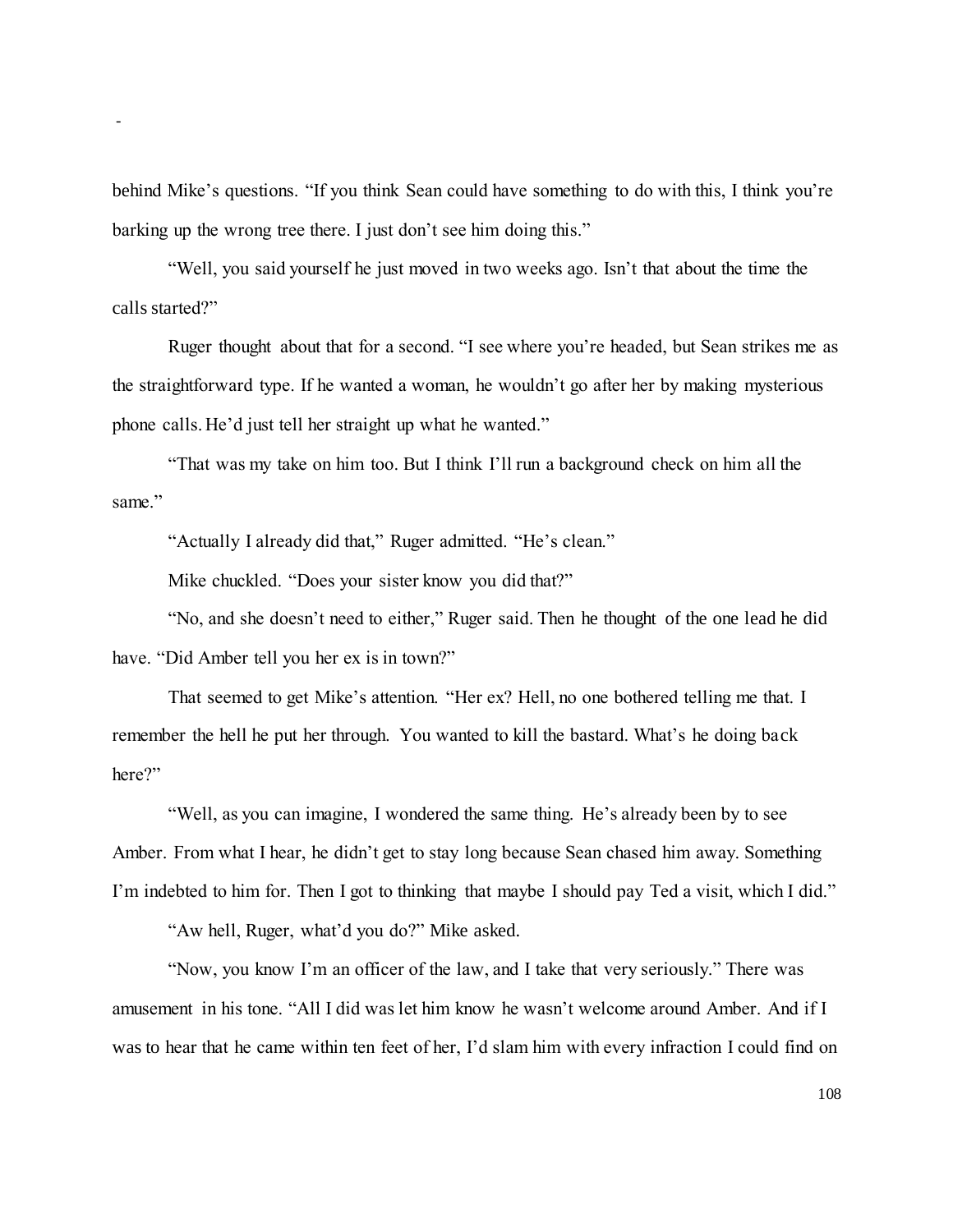him." Now Ruger turned serious. "The odd thing was, though, he seemed to back off really quick. It was like he was… I don't know, maybe into something that he didn't want me finding out about. I've run his name through the system, and so far, nothing's popped up." He paused in thought. "I'm not sure if whatever he's hiding has anything to do with Amber or not, but I aim to find out."

"Well, I'll check some sources of mine and get back with you if I run into anything. In the meantime, I think I'll pay a visit to the ex myself and see if I can get any more out of him. It's the only thing we've got right now."

"Yeah. And, uh, Mike?"

"Yeah, buddy?"

-

"Thanks for the call."

"No problem. By the way, your mom was at the house this morning."

Ruger chuckled. "Was Sean still there when Mom showed up?"

"Yeah, he was there. I got the impression your mom intends to keep Sean on the straight and narrow where Amber is concerned." He paused, then said, "Ruger, did you have anything to do with your mom declaring to stay with Amber until we catch this guy?"

"Well, I might have mentioned to her that Amber shouldn't be alone." He felt proud of himself. Sean would be madder than a hornet right about now.

"Yeah, right." Mike laughed, then on a sober note, said, "Man, your sister isn't going to thank you for sticking your nose in her personal life."

"Aw now, she knows I'm only watching out for her best interests." Nevertheless, Ruger could already hear Amber as she lectured him on how she didn't need him protecting her all the time.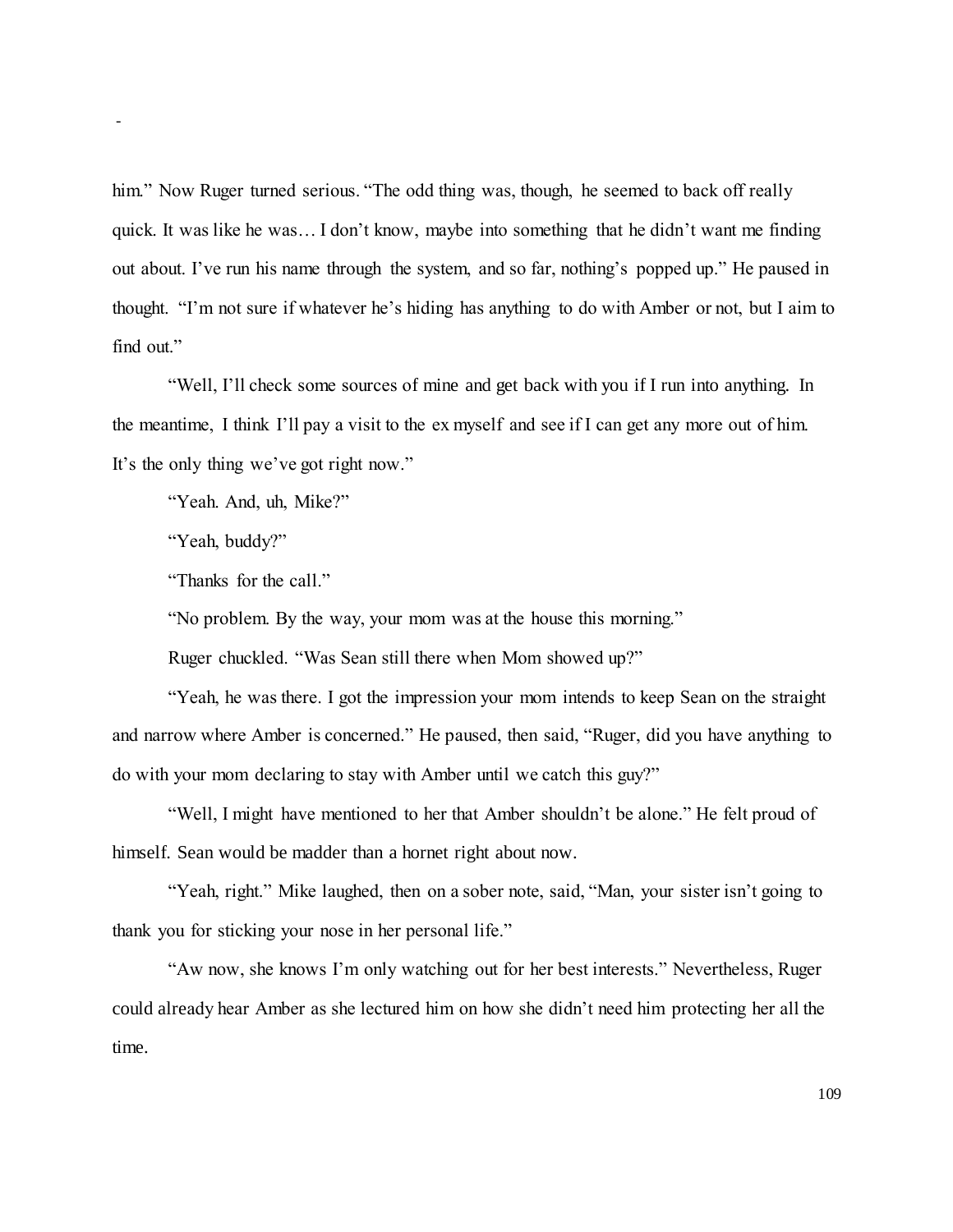They ended the call with promises to call if either found out anything new.

-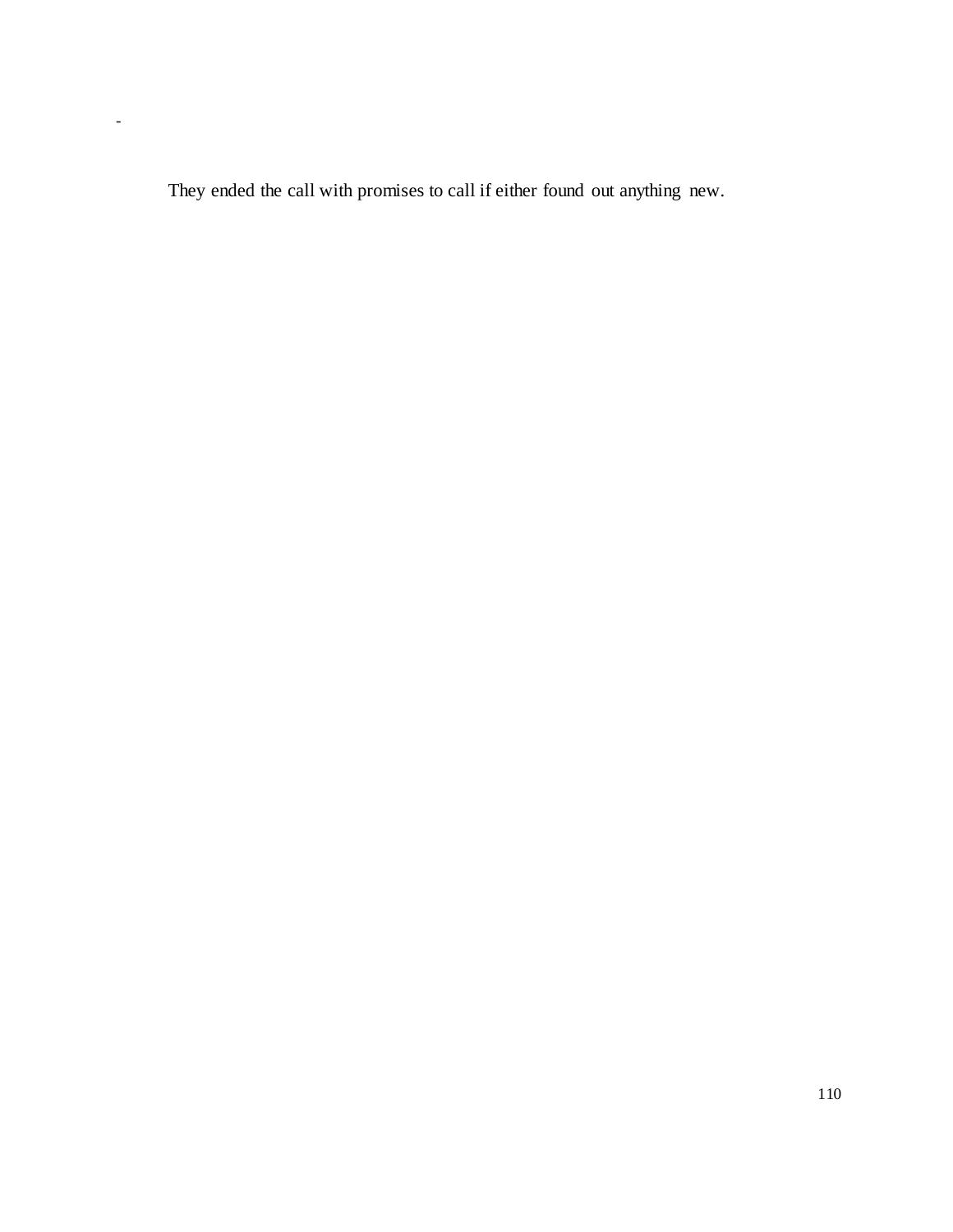## **Chapter Eleven**

-

Amber's vacation was over, and it'd been over a week since the break-in. She sat across the table from Rachel at End's Brew. "I'm just so tired of everyone trying to take care of me."

"What do you mean?" Rachel asked as she took a sip of her latte.

"Well, Ruger is calling every day now and driving me out of my mind. Mom is hovering as only a mother can, and while it's sweet, it's also causing me to have no time alone with Sean."

Rachel winced. "Yikes, that sucks," she said, then added, "But you did have some nutjob break into your house."

"I know, and I'm glad I'm not alone, but still. Sean is coming by and calling constantly, but it isn't the same with Mom in the same room every second of every minute. I'm desperate to

get that man alone again."

Rachel smiled. "I'll bet he's as crazy with wanting you too."

Amber's cheeks burned with embarrassment. "Well, the signs are there every time he's around. He never sits still, and he's constantly balling his fists as if he wants to touch me, but he can't. Mom is right there like a watchful hawk."

"Then do something about it." Rachel shrugged. "Put your foot down and get your man alone."

Amber arched a brow. "Check you out, getting all bold."

Rachel's gaze strayed toward the door. "Oh crap, he's here."

At first, Amber thought Rachel meant Sean, but judging by her friend's blush, she knew it must be Mister Dreamy Eyes. Anxious to see the man who had her friend tied in knots, Amber turned and watched as a police officer strode through the door. Well over six feet tall, he had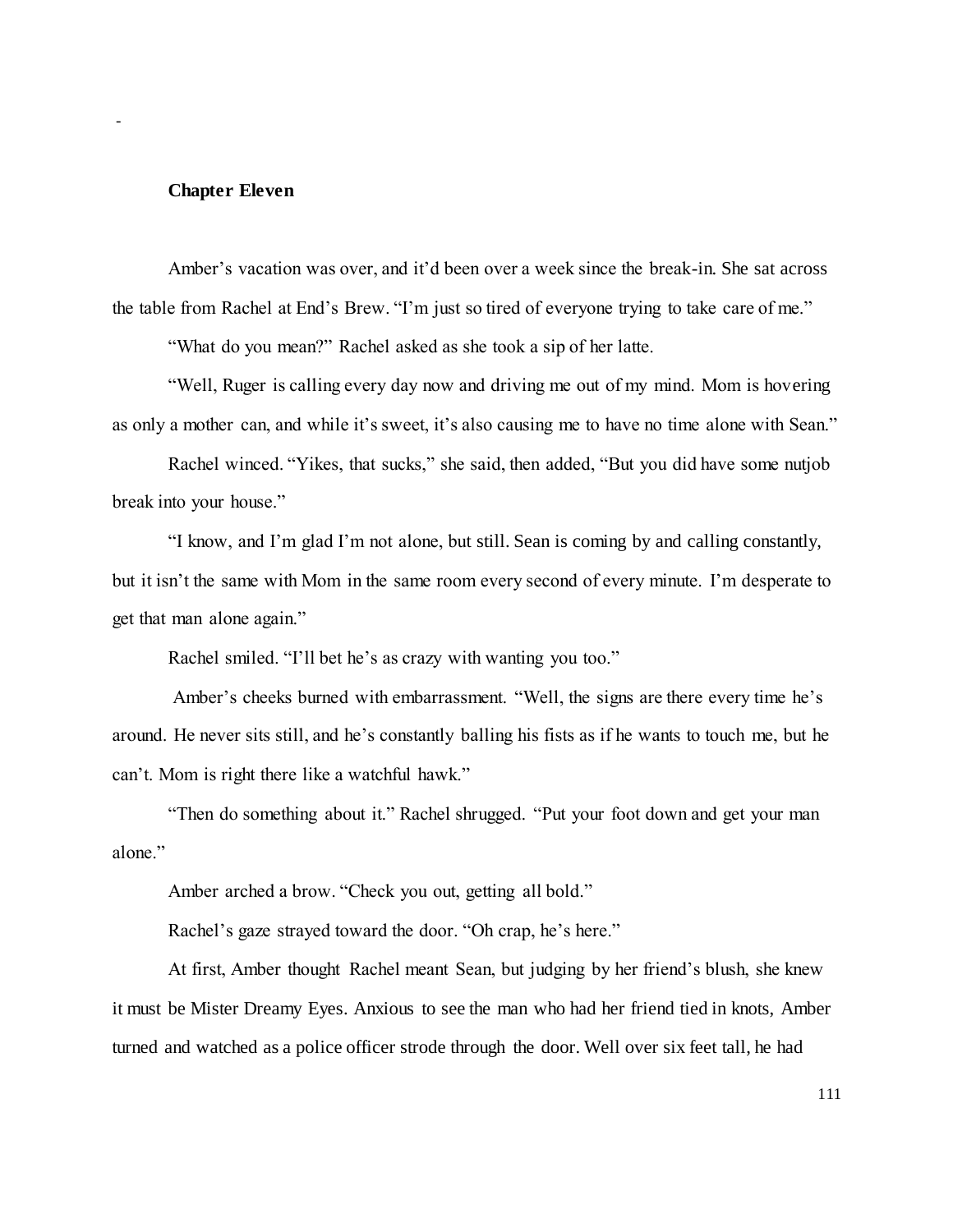powerful arms and midnight-black hair. When his gaze strayed their way, Amber could see that Rachel's nickname was spot on. He did have dreamy blue eyes. And when his gaze latched on to Rachel, something shifted. Oh, he was definitely aware of Rachel. "That man is eating you up, girlfriend."

Rachel's hands shook. "What?"

-

"He's definitely checking you out." Amber placed her hand on her arm. "Put your drink down before it ends up all over the front of you."

"How can you be so sure?"

Amber rolled her eyes. Rachel had always been so unaware of her own appeal. "The 'I want a taste of that' gaze he sent you, for one."

Rachel surreptitiously peeked over at the sexy cop. "Oh God, he's so delicious."

"See, that's what I'm saying about Sean," she said, feeling more frustrated than ever.

"And if I don't get a taste of him soon, I'm going to go crazy."

Rachel sighed. "Then do something about it. I can't handle you and me both being sexually frustrated."

Amber nearly choked on her coffee. Sexy cop glanced their way, and his eyebrows went up. Had he heard Rachel? A smile kicked up at the corners of his mouth. Yep, he'd heard. If Amber had to guess, she'd say Rachel's days of sexual frustration were nearly over. "We just might both get what we want before long," she said as she began to form a plan to get Sean all to herself at last.

"Your mouth to God's ear, honey," Rachel replied as she continued to admire from afar.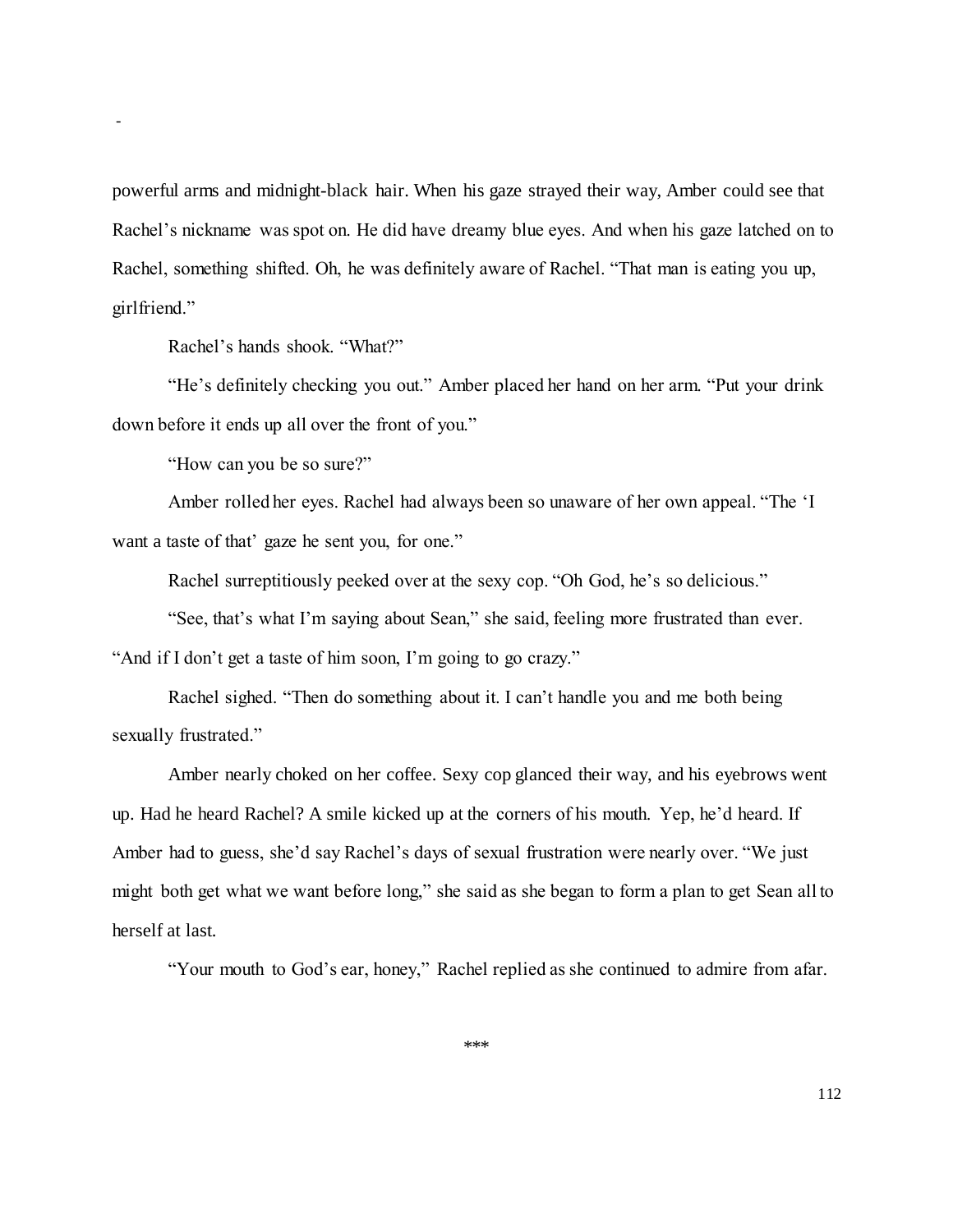Hours later, Amber and her mom finished dinner and were doing the dishes while Amber worked up the nerve to have a talk with her about Sean. She loved the woman with her whole heart, but her overprotectiveness had to stop.

-

Tonight, Amber would be spending the night in Sean's bed and in Sean's arms, come hell or high water.

After putting the last dish in the cupboard, she dried her hands on the dishtowel. She poured a glass of iced tea for each of them, then asked, "Mom, sit for a minute and take a break." Once she saw that her mother was comfortable, she began to explain the way things would be from this point forward.

"I need to talk to you about something, and though I don't want you to be upset, it still needs to be said." Still standing, Amber began to pace back and forth.

"First, sit yourself down. You need a break as much as I," her mother said. Amber did as she was told. Unable to meet the other woman's eyes, Amber began to trace a random pattern on the table. It prompted her mom to say, "You know you can tell me anything in the world, sweetie. Nothing you say could bother me." However, when Amber didn't respond, she spoke in her usual gentle tone, which only made what Amber had to say that much worse. "I've always found that the best way of getting to a point is just to come right to it. No beating around the bush. That only makes things worse."

"I need you to back off," she blurted out. "I feel smothered by you and Ruger, and while I understand the reason for your concern, it's still making me crazy. I've not been alone with Sean for way too long, and I need that. I need him more than ever right now. Please tell me you understand."

Betty knew in that moment, even if Amber didn't, that her daughter was falling in love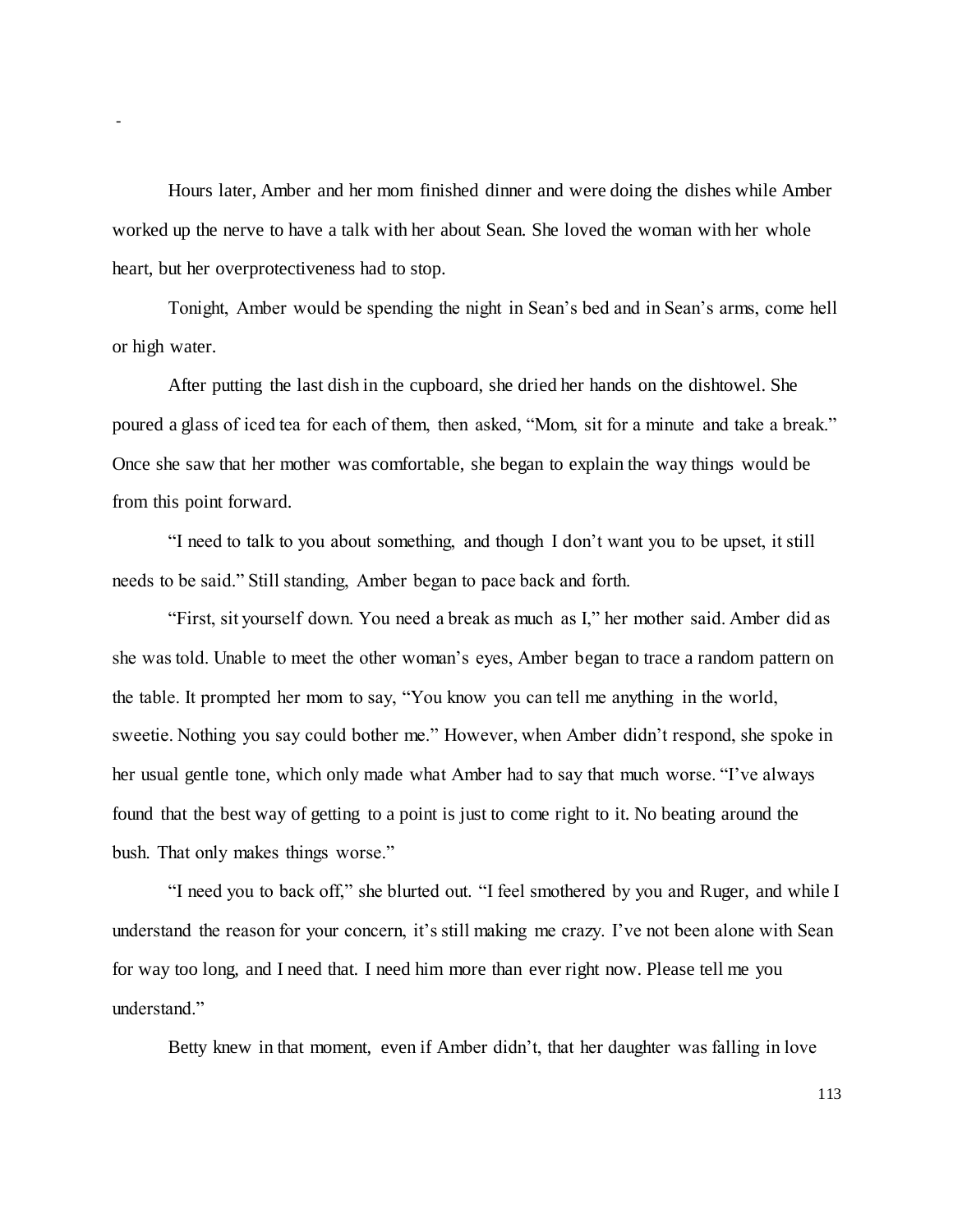with the man next door. She also knew it wasn't a fleeting thing, and just that quickly, Betty thought of Dale, of the love they'd shared. She also recalled the torment she'd seen in Sean's eyes recently. Every time he'd come to visit, he seemed like a man going slowly out of his mind with unrequited lust. And even though she knew Sean wanted nothing more than to take Amber into his arms and love her until the sun rose over the horizon, he never once did anything inappropriate. She was slowly beginning to respect him, and she could see he was feeling the terrifying bite of love the same way as Amber. She also suspected Sean wasn't the type of guy to fall for a woman easily, but Amber had gotten under his skin, and he had no idea what to do about it.

-

With a smile, she took her daughter's soft young hands in her own older ones. "I was young once too, honey. I know what it's like to want to be with the one you care about twentyfour hours a day, and when you're not, it drives you out of your mind." She patted her hands once and released them, and then sat up straighter. "But whoever this man is that's been calling you and saying those awful things is not normal. He's even gone so far as to break into your home, and while you were here, no less. Ruger is terribly worried for your safety. He won't let anything happen to you, and if that means coming here to stay with you himself, watching over you day and night, then he'll do just that, I guarantee it. And I don't think you want that, am I right?" At Amber's vigorous nod, she went on. "And I won't even say how scared I've been for you ever since that creep broke in here."

Amber started to protest, but Mom only put her hand in the air. "I wasn't finished, young lady." Properly chastised, Amber fell silent. "However, as I've already stated, I was young once too, and with what I've seen of your young man, I'd say he's more than capable of taking care of you. He did chase off that no-good ex-husband of yours, after all, and that alone sets him high in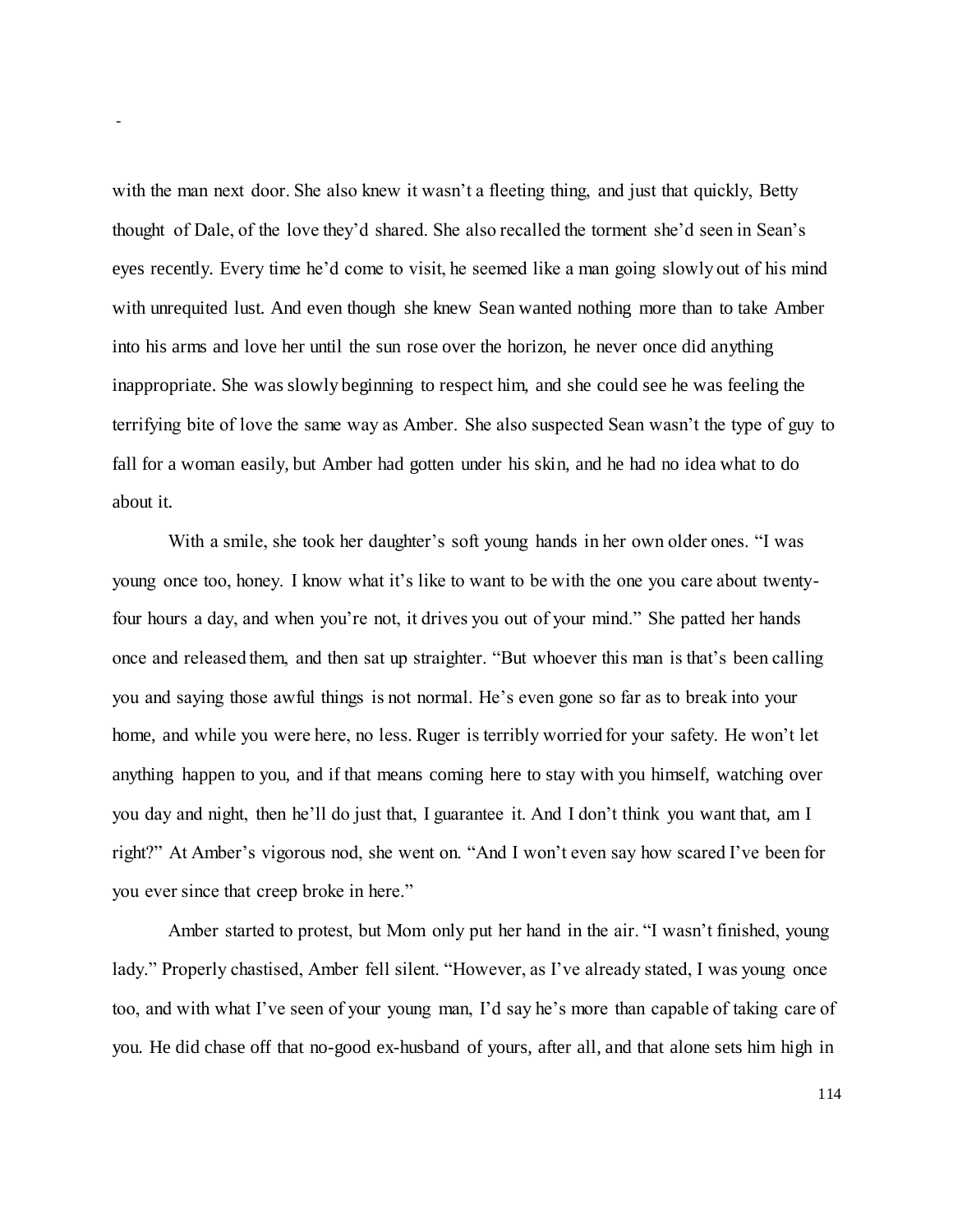my book." She paused, took a long drink of iced tea, then asked, "Now then, what is it you need me to do? Whatever it is, just say the word and I'm gone. Been missing my bingo nights anyhow." With that, Betty smiled and waited.

Amber was shocked, to say the least. She'd expected her mom to give her one of those chastising stares of hers, and instead she was offering to give them the house for the night. The woman was a constant surprise. "Well, honestly, I like having you here. I do feel safer with someone else in the house. It seems that maybe this man has stopped his childish stunts considering it's been a week since the break-in. We can only hope." Her mom smiled brightly and nodded her agreement. "I have an idea, though, and it won't kick you out of the house for the night." Amber crossed her legs, the only outward sign she was uncomfortable with this part of their talk. "I was thinking of going to Sean's house tonight and maybe surprising him. If things go as well as I hope, you shouldn't expect me home until Sunday evening." Mortified at what her mother would think, Amber blushed. She recovered quickly and took a drink from the iced tea to hide her heated face. Too late, she realized it was Mom's tea.

Her mom winked and in a conspiratorial tone said, "Hey, if I was twenty years younger, I'd spend a weekend with that one too." Then they both burst out laughing.

The moment was broken by the ringing of the doorbell. Amber was the first one up, and before she unlocked the door, she called out, "Who is it?"

"Amber, it's me, Sean."

-

He sounded disgruntled and as edgy as she'd ever heard him. She quickly opened the door, but before she got a word out, he pulled her into his arms and kissed her senseless. The world tilted, and her feet left the ground, literally. Then he released her, put her back on her feet, and murmured for her ears alone, "I'm going nuts for you, sweetheart."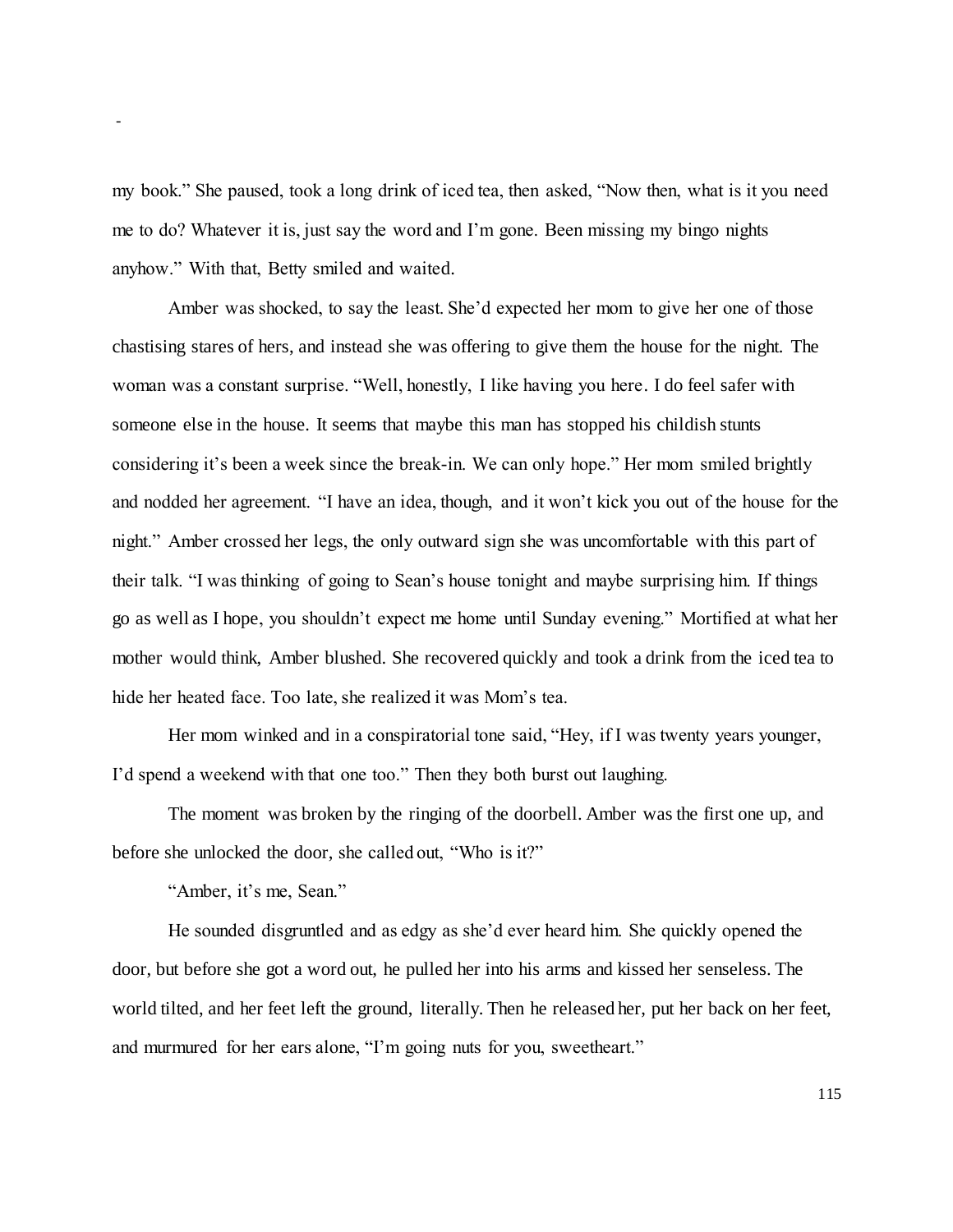After she caught her breath, she acknowledged her agreement. "Oh, Sean, me too. But I've just had a conversation with Mom."

Sean expected the worst. "What did she have to say?"

-

Amber drew herself up on her tiptoes and whispered, "How would you like for me to spend the weekend with you at your house?"

She sounded so full of desire and longing that Sean grew hard instantly. But there was also something else he heard in that soft whispery tone. Fear, maybe even uncertainty, but of what? Then it him like a ton of bricks.

She was afraid he'd turn her down. It was hope he heard. Hope and insecurity. Her damned ex had sure screwed with her head. He'd enjoy getting his hands on the bastard; he had a powerful need to mess up his Golden Boy face in such a way that no other woman would be tempted by him ever again. Although, guys like him always got what they deserved in the end. It was all just a matter of time.

Sean gazed into Amber's eyes. Even if he had the power to turn her away, he wouldn't. No man in his right mind could deny Amber. Not the way she looked right now. Her hair was a mess of spirally curls, and while some were sweaty and clinging to her soft, fair skin, others fell down past her shoulders to lie teasingly against her breasts. She wore a long jean sundress with a white tank top underneath. It was too long, in his book; he couldn't see enough of her legs, and that just wouldn't do. But he knew if he stared at her breasts hard enough, he'd see that she was braless.

He kept his gaze averted. His cock wouldn't be able to take it. He was already hard as a brick now. Any more temptations and he'd be dragging her up the stairs, watchdog or not.

Sean quickly put her fears to rest by swinging her into his arms and kissing her again. His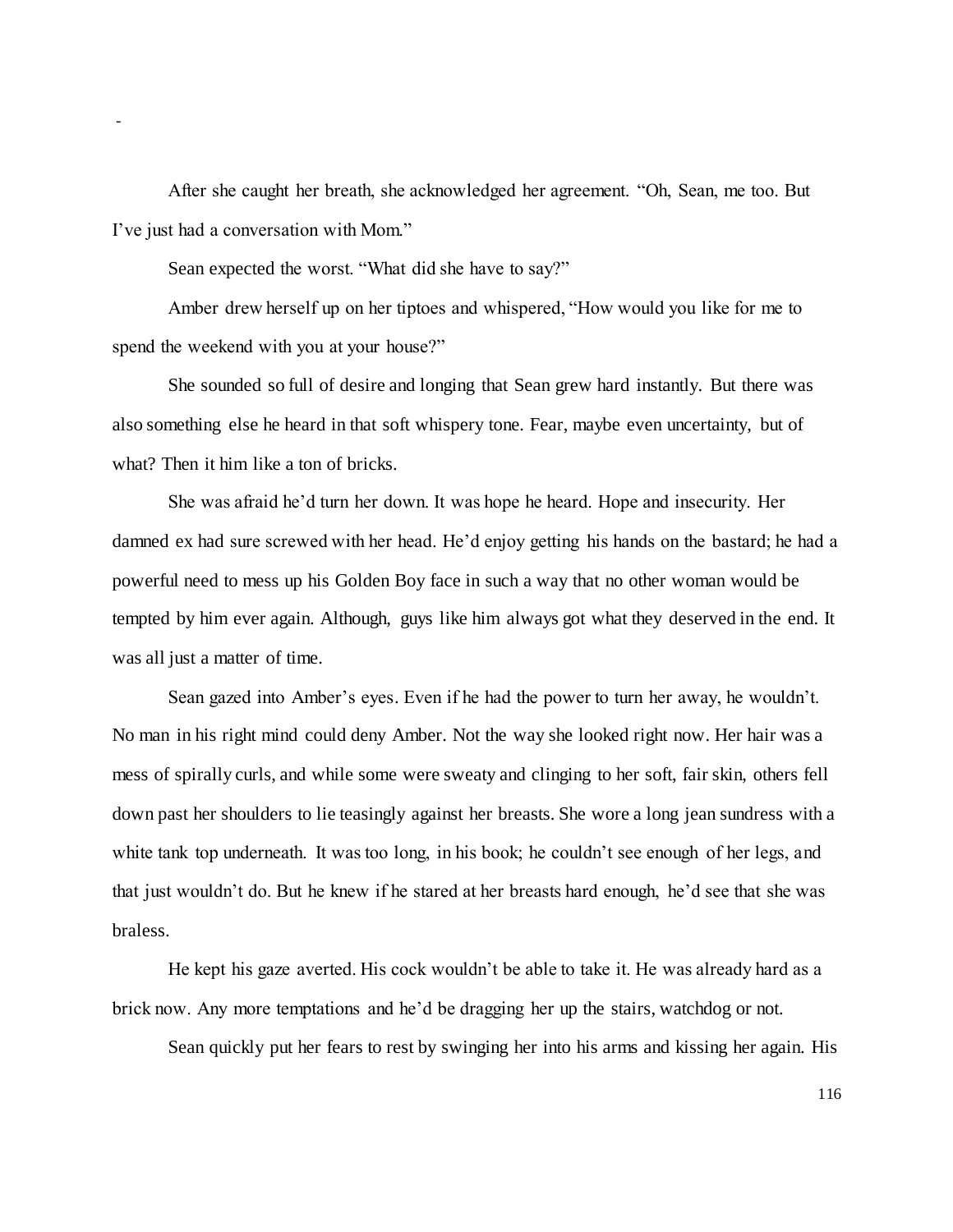kiss was harder this time and full of passion. He wanted to brand her, mark her in some way that said: "Property of Sean Gunner." He teased the seam of her mouth with his tongue and slid inside. It was like hot chocolate, warm and inviting on a cold winter day. He could kiss her for hours and never get tired of her soft plump lips. He loved that she rarely wore lipstick. Her lips always seemed ready for loving. And just that quick, an image of her kneeling in front of him, loving him with her mouth, popped into his mind. Sean reluctantly raised his head, trying to get back some of his control, and turned around to leave with her still cradled in his arms.

As a last thought, he called over his shoulder, "Be sure to lock up behind us. And don't worry, I promise to take good care of her for you."

"You'd better, young man, or you'll be answering to me."

-

Her mom was trying to sound firm but Amber could tell she was laughing all the same. Then, as her mind came back down to earth, a thought occurred. "Sean, I haven't any clothes packed."

"Sweetheart, you won't need clothes this weekend." And he kissed her once more as he closed the door behind him. It was a long and gentle kiss as he waited to hear the familiar click of the lock falling into place before he walked down the porch steps to his own house, where he'd have Amber all to himself for two wonderful days and two very steamy nights.

\*\*\*

"That bitch. Who the hell does she think she's fucking with, goddamn it?" He hit the steering wheel with his fist, wishing it was Amber's face. He watched as a glow came over her while she stood under Gunner's porch light. The happy couple disappeared inside the house next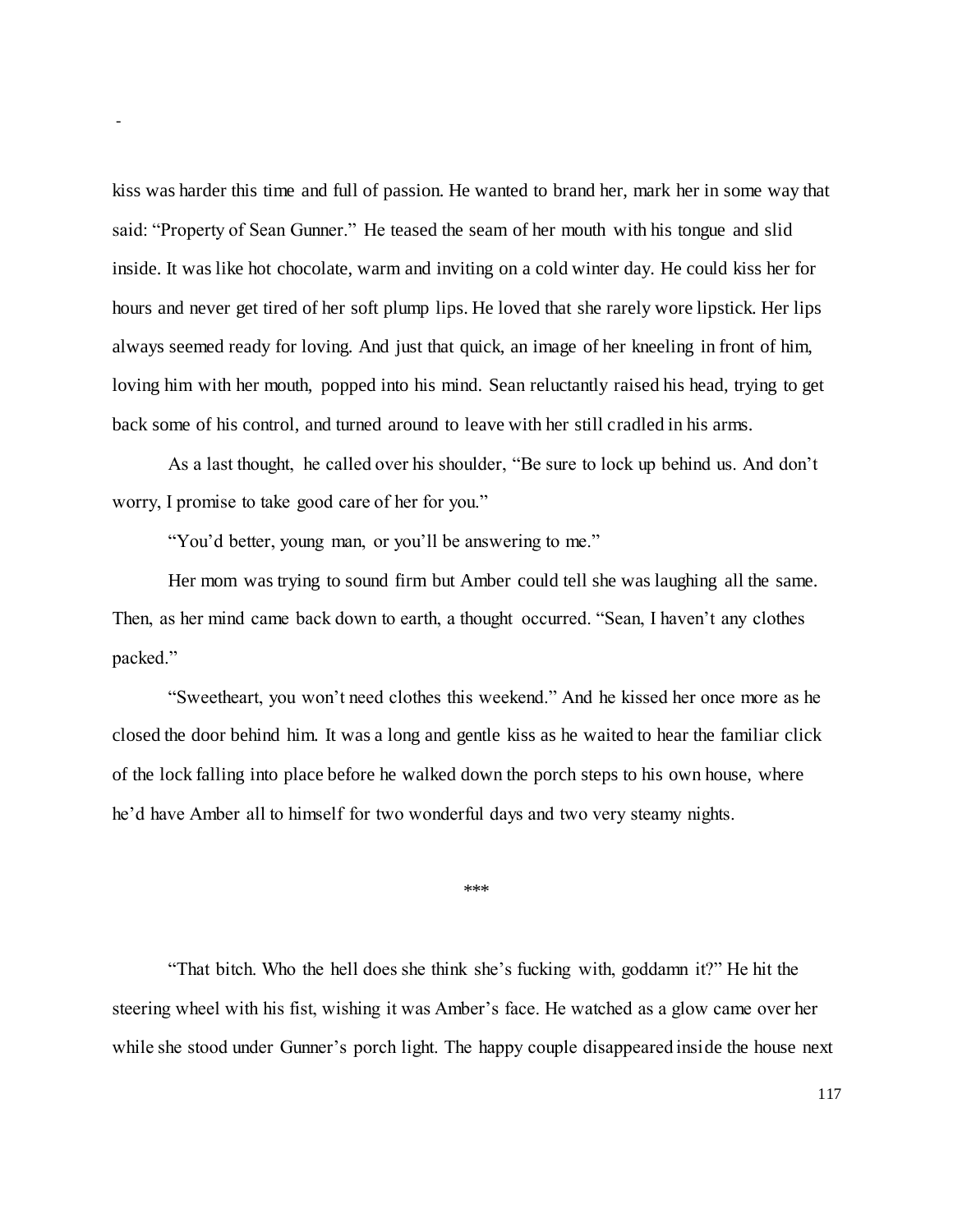door, and he patiently waited for the day when he would be teaching Amber his brand of terror. He thought that he'd gotten through to her when he'd left the rose and the note. Apparently she was the hardheaded type.

-

He was sick of women with their lying, manipulative ways. He was dead tired of them always taking and never giving. He'd been around enough of them in his life, and every fucking one of them deserved to be beaten into submission. They could blame that on Eve; she was the original tramp. After all, if she'd done as she'd been told, she wouldn't have ended up causing so much damned trouble. Women belonged in the home, not out screwing any man available. His father had taught his mother that, and she damned well knew who the master of the house was too. He still remembered the beatings she would get whenever she stupidly forgot who was in charge. It was his father who had taught him that if you didn't keep your woman in her place, she'd walk all over you.

He'd failed in teaching his wife the proper ways of what it meant to be husband and wife. He'd followed everything his father taught him, but she'd still left him. He wasn't pissed over her departure, though. She was nothing more than a whore, a lying slut, and she deserved to be stuck in some overcrowded apartment building, living like the scum that she was. He had no sympathy for her. But he'd thought Amber was different. As long as he'd known her, she hadn't been with a single man. She seemed so perfect, so pure.

But then Sean Gunner moved in next door, and she started acting like every other woman he'd ever known. Strutting around in shorts too revealing and dresses meant to be on the hookers of High Street. And all because Gunner was good-looking. She wasn't supposed to be swayed by a handsome face, by the things that money could buy. She was different, she was better than that, and she needed to be reminded of it again. She needed a lesson in what happens to women who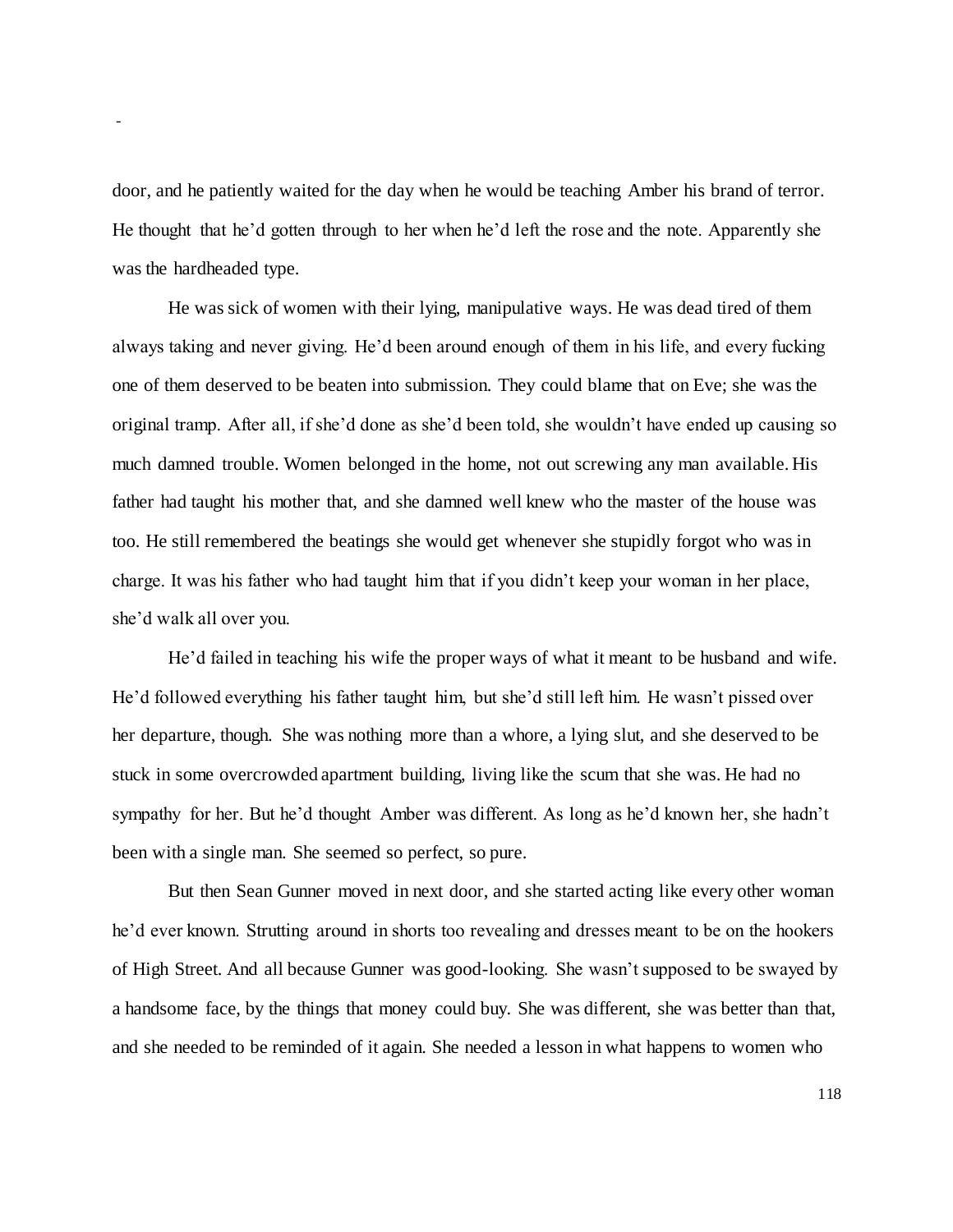are swayed by material things, and to see what happened to women who paraded around shamelessly for other men's eyes.

-

He reclined the seat in his sensible Ford sedan and leaned back to rest. Stretching out his long legs, he watched and waited. He slowly took a sip from his coffee and listened to Bach on the compact disc player. Being observant was why he knew their routine so well. With Amber off with Gunner, the old lady would be leaving for her bingo game soon. He was also a patient man, and that one quality had gotten him far in life. Patience was something his father had beaten into him, time and time again.

He would be patient and wait for the right moment when he would be able to make Amber sorry she'd ever laid eyes on Sean Gunner.

\*\*\*

"Sean, put me down. The whole neighborhood probably saw you carrying me to your house." Amber laughed as he placed her back on her feet. "You really are crazy."

"I hope everyone did see me. That way, the other single men in this burg will know you're off limits."

"Oh? Well, what if I don't want to be off limits?" She stuck her chin in the air and crossed her arms.

"Impudent woman," Sean grumbled. "Guess you need to be taught a thing or two."

Amber cocked her head to one side and teased, "Do you think you're up for the job, Gunner?"

He took her hand and placed it against the fly of his jeans. "What do you think?"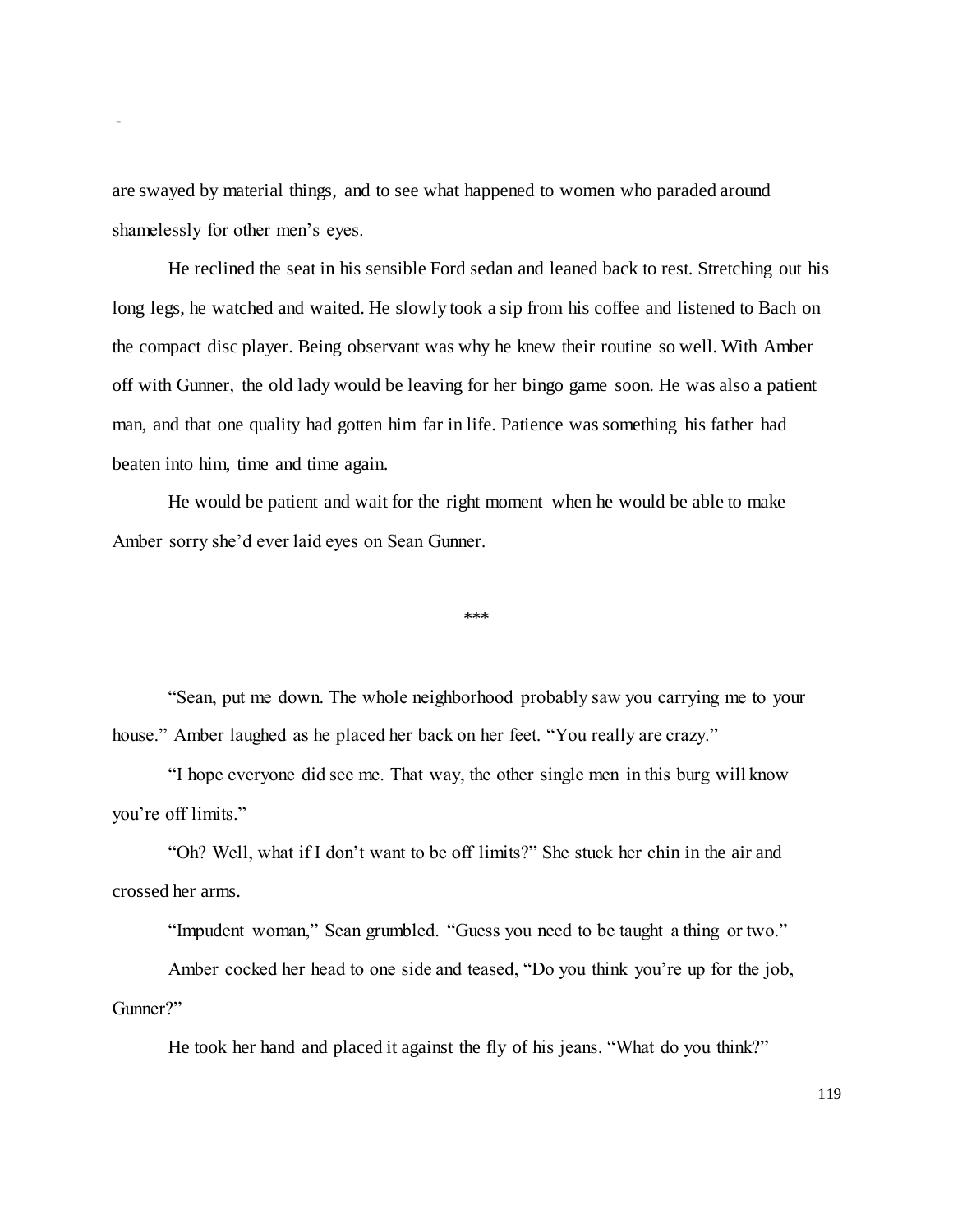That was all it took. Amber was struck speechless.

-

Sean watched the play of emotions run across her face, changing from teasing to wanting in a heartbeat. "Hmm, is that what it takes to silence you? I'll have to remember that." He removed her hand—she'd absently started stroking him, and if he wasn't careful, their party would be over before it started—and led her to the stairs.

He wanted her in his bed as quickly as possible. It was all he'd dreamed about since their first meeting. And considering the state he was in, it was either get up the stairs and try for some refinement or push her against the door and pull a clumsy caveman thing on her right where they stood.

He figured she would want the refinement and the bed. More than that, though, was the powerful need to see her in his bed. Seeing her completely bare and spread out like a delightful feast being served up was what he craved. He was like a man who'd been on bread and water for a year. He needed to get out of his jeans and into her as soon as possible. And he wanted her out of the too-long dress and kept naked for the next two days. He'd never thought of her as a sex slave, but now he had her all to himself, he wouldn't mind playing the role of master.

Amber as a submissive, her shiny hair flowing all around her like golden fire, and begging him to take her, wasn't an altogether bad idea.

The weekend seemed damned appealing.

But before he could continue with that train of thought, she asked him about his dog. "Sean, where's Samson?"

He didn't have the heart to tell her he couldn't give a damn where the dog was right now as long as he wasn't getting in the way of their night ahead, but she would only worry if he didn't give her some peace of mind.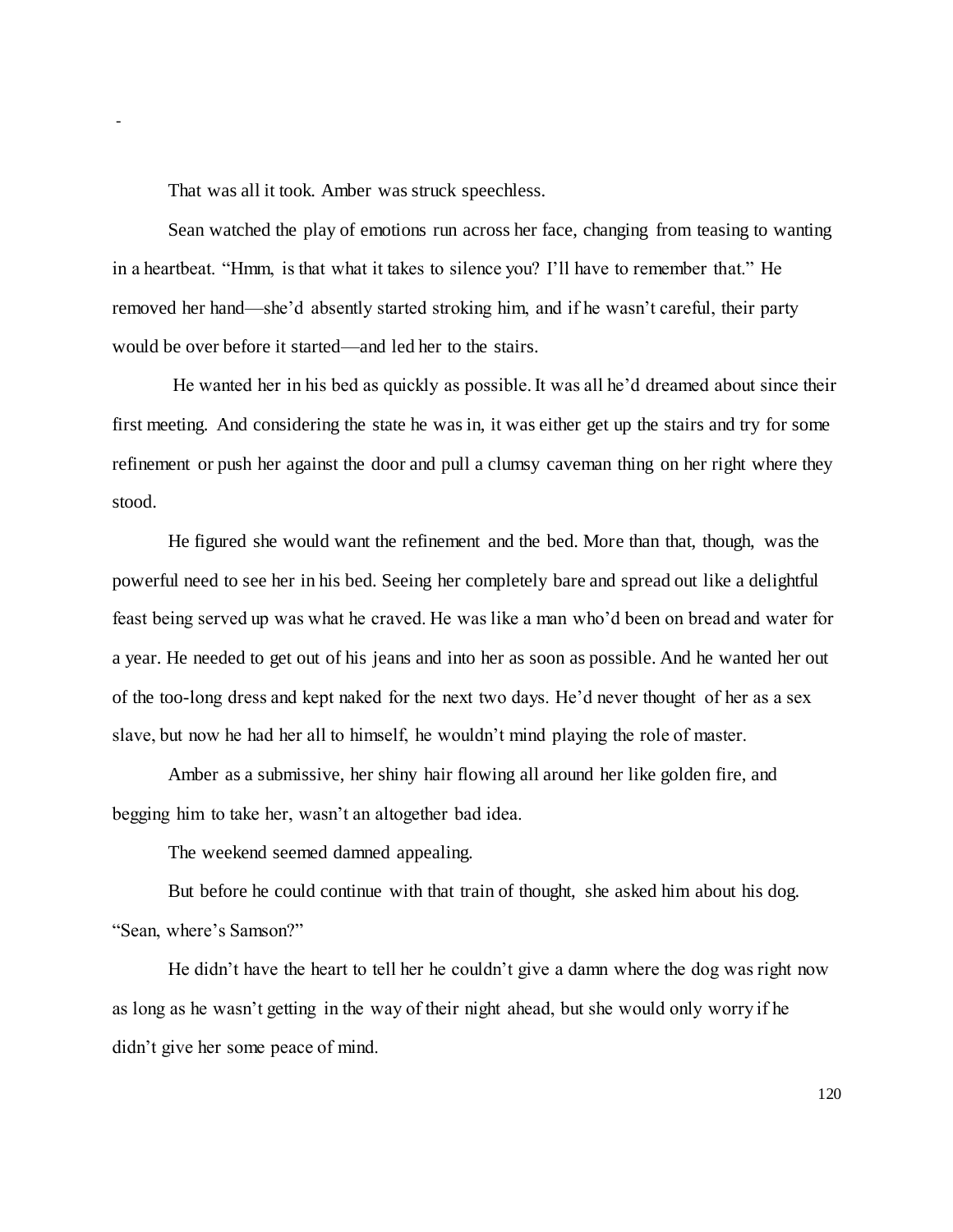"I already took care of him. I bought him a doghouse for the backyard. With it being fenced in, it's really ideal for the mutt. He can run and bark at all the neighbors to his heart's content." Then Sean grumbled, "The doghouse cost me half a fortune too. Damn, owning a pet costs a pretty penny."

-

Amber only laughed, so he changed the subject to a more important one. "I'll take you to your new home for the next two days."

She couldn't quite think straight—her thoughts were still on Samson—but she managed to focus in on one of his words. "Home?"

"Yeah, your new home is up the stairs and to the right." Then he started up the stairs with her in tow. But he only managed to get about halfway there when he turned to her and groaned. "God, you're sexy as hell, woman."

Amber stopped abruptly, not knowing his intentions. She was still in a dreamy sort of daze from his mouth doing wonderfully sinful things to hers. But as she gazed up at him and heard his words, she felt an odd sort of triumph, a womanly power for the first time in her life, and it felt good. Knowing she could elicit such strong feelings in a man as powerfully masculine as Sean amazed her. It gave her the bravado she needed to take back the reins and give Sean a sample of what he would be getting tonight.

In a husky whisper, she said, "Would you like to see what I'm wearing under this sundress, Sean?"

He tried not to swallow his tongue when her question reached his brain. And the most articulate thing he could think to say to her was, "Uh-huh." He stood stock-still on the steps, watching her peel the jean dress up her body.

Inch by inch, she gave him a glimpse of her shapely calves, and then the dress rose,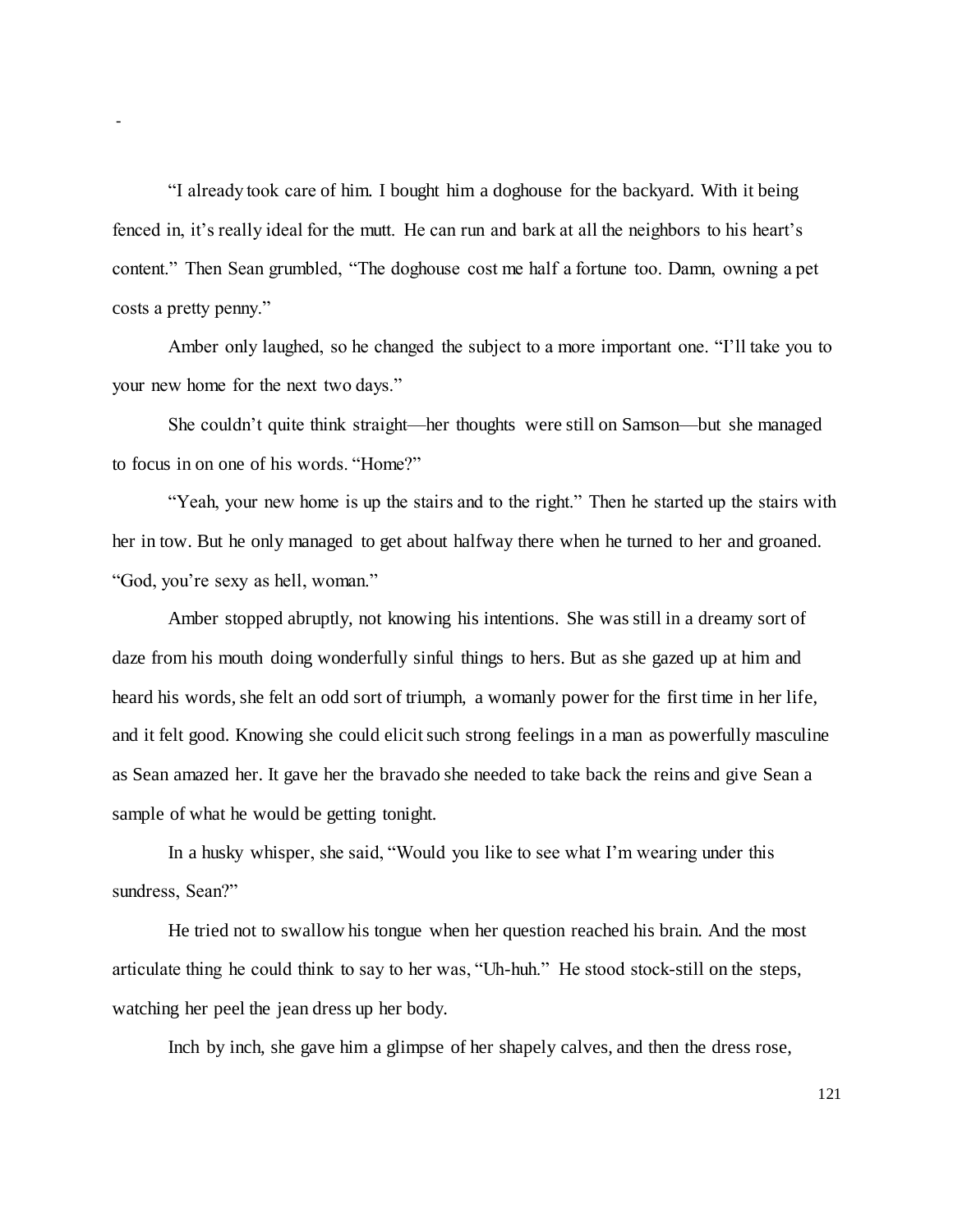showing him her lush thighs as she did a sort of slow striptease. Once she was about to reveal her panties, she stopped, making Sean want to reach out and tear the material away from her body. But it was her show, so he waited.

"Are you sure you want to see?"

-

He was strung so tight, he did consider ripping the dress off, but he maintained control, just barely. "Yes." That was all he could manage without screaming.

Finally, she finished what she'd started. Sean groaned when he saw what she didn't have on underneath the dress. She wasn't wearing any panties. And as she pulled off the dress and threw it on the steps below, she smiled with feline cunning. He took in the sight of her from head to toe. She still had the white tank on, but that was all, and she was every horny teenage boy's wet dream. Her hard nipples poked at the material of her top, and she stood with her legs together, making her seem sexy and prim at the same time.

He reached out and touched one hardened nipple with his thumb, and she practically jumped off the step she stood on. She was as wound up as he was, and he knew just the thing to take the edge off.

He went down a couple of steps until he was one lower than her, and said, "Sit down." He waited until she obeyed. She seemed hesitant, but she did sit, and it thrilled him that she was so willing to do what he asked. It was what every man wished for, a woman eager to please and be pleased.

He lowered himself until he was eye level with her legs. He gazed into her eyes and kept her snared in his sights while he used his hands to pull her legs apart. When he had them as far as they would go, he focused on her mound. Her hair shone in the light created by the lamp downstairs, and he could just barely make out her tiny pink nubbin. She was all soft and swollen.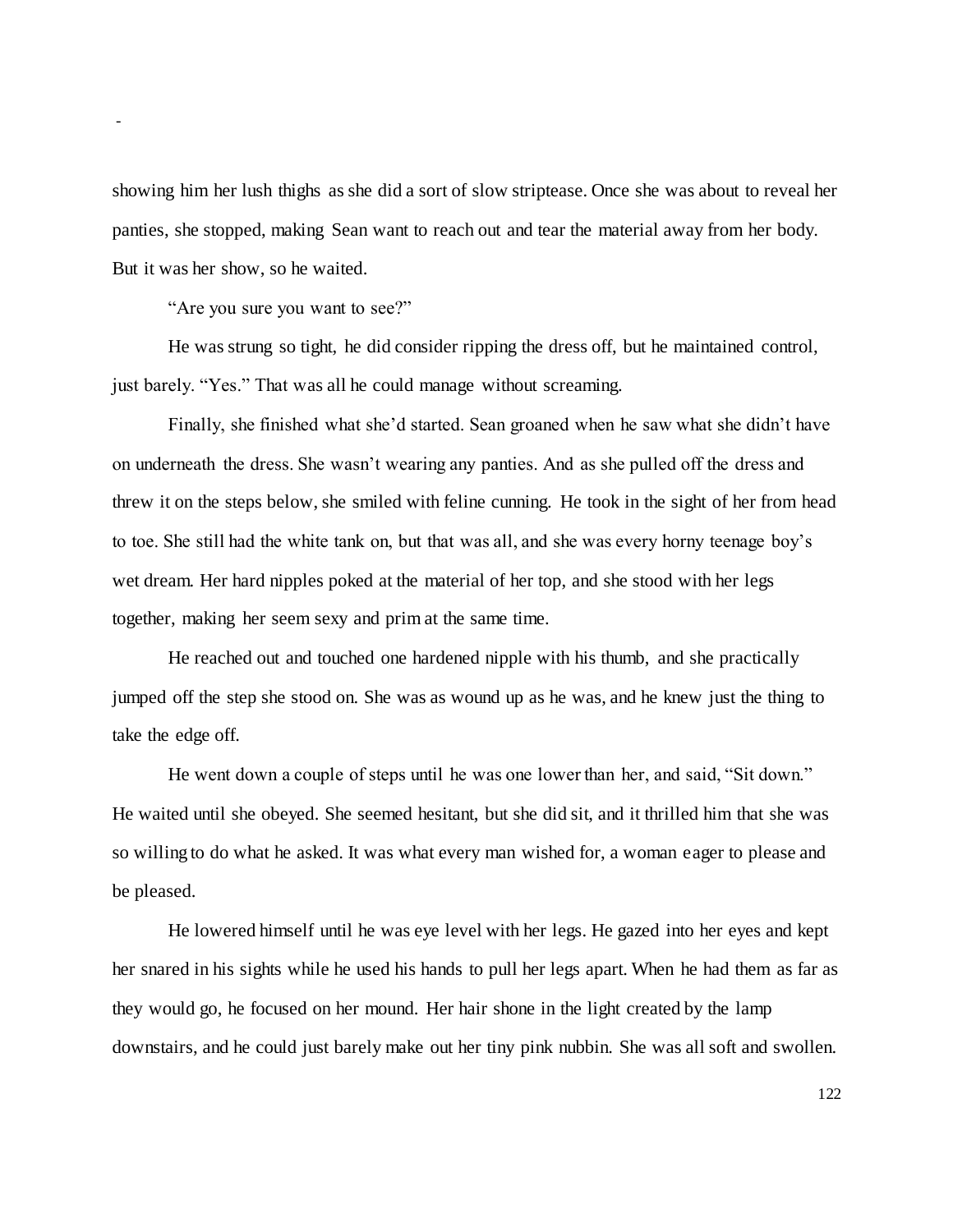Suddenly, as if he was willing it to happen, she dampened and a tiny drop of moisture trickled out.

His head lowered of its own accord, without his thinking beyond licking in that one drop of dew. He touched her opening with his tongue, and she threw her head back and moaned his name. Her legs started to come together as if to stop the sensations she was feeling, but he captured both thighs in his callused hands and pulled them apart again. He held them firm while he stroked her bud and sucked at her like ripe fruit. She tasted so sweet, he wasn't sure if he'd originally wanted her addicted to him or not, but he was sure as hell addicted to her.

He would never be able to get enough.

-

Amber had never done anything so wild in her life. Ted had always made love to her in bed. She sure as heck hadn't received oral sex on the staircase. She felt like such a wanton, but his mouth felt too good, and Sean was voracious. He licked and sucked in all the right spots, and just when she thought it couldn't get any better, his tongue probed between the folds of her opening, and she came with a scream.

Sean held her open for another minute and kept his tongue inside her while her spasms abated, sucking in the last of her juices. He licked her one last teasing time and rose to gaze at her. Her head was thrown back and her body arched upward. The position put her breasts high in the air, and she appeared completely and thoroughly sated. But he was far from finished with his feast.

He'd only just begun.

Amber had never felt so deliciously relaxed in all her life. She loved the way Sean used his tongue, loved how he got that fierce expression in his eyes when he saw what he wanted, and he wanted her. She loved the way he could be so utterly gentle and yet so demanding at the same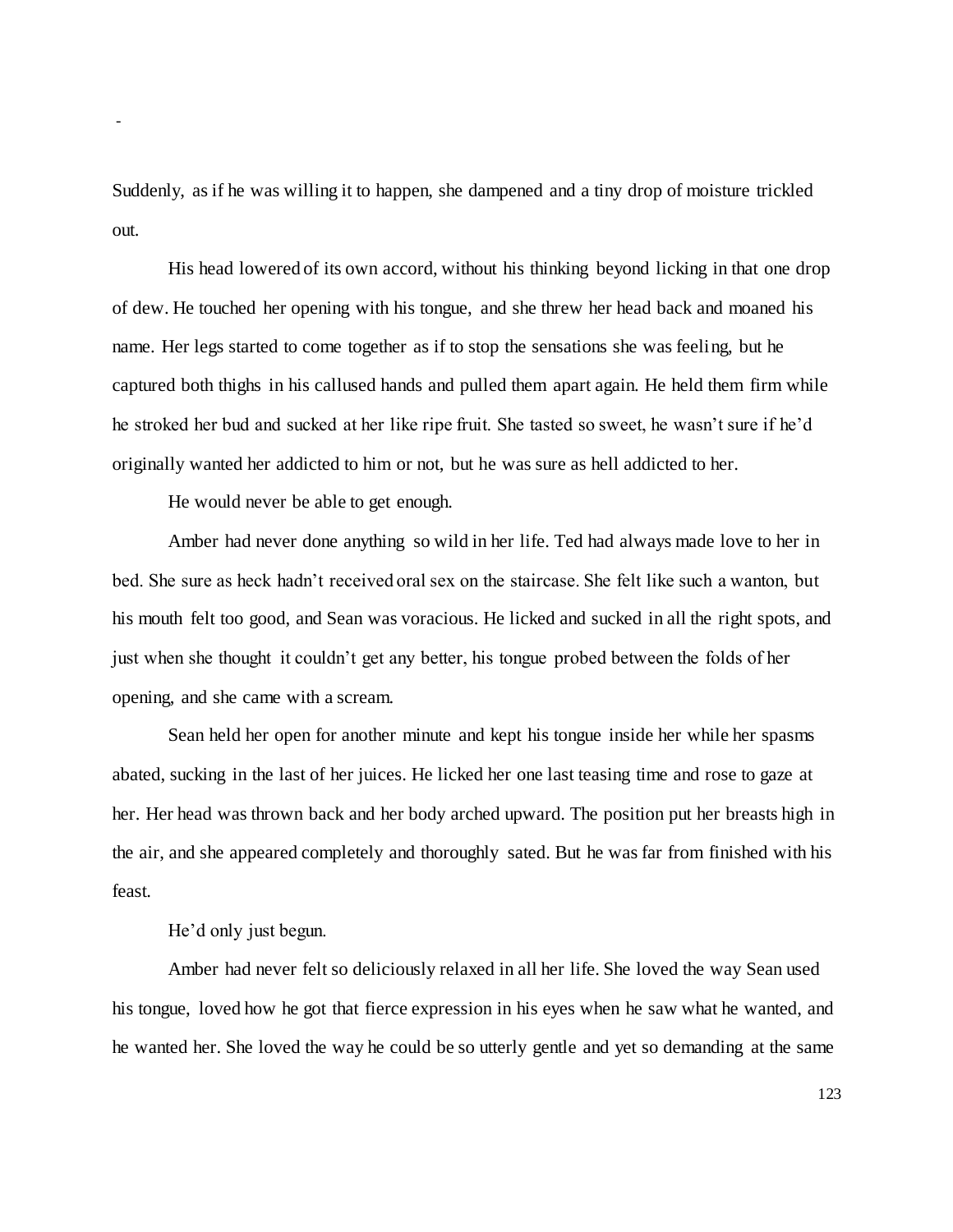time. And she loved…him.

-

Oh God, that couldn't be right, could it? Could she really have fallen in love with her next-door neighbor? But before she had time to consider all the ramifications, he was pulling her to her feet. She allowed him to turn her around and lead her up the stairs. She would walk through fire if he asked her, and that thought didn't sit right with Amber. She'd wanted casual sex, a lover, not someone to give her heart to. She'd already gone down that route with Ted, and she didn't intend to make the same mistake a second time.

She would need to give this line of thought some more consideration later, when she didn't have Sean's strong fingers caressing her backside. Such wonderful strength and yet so sweetly gentle. Amber swayed, and that quick, Sean cradled her in his strong arms. He pressed her against his chest and carried her up the remaining steps.

Once they reached the top of the stairs, it was a simple matter of stepping into the first room they came upon. It was dark inside, but still light enough from the open window and doorway to see the furniture. The first piece that caught her attention was the bed, a big wrought iron thing. It had the same animals etched into the headboard and footboard as the kitchen table. She wondered if he'd made the pieces himself, during the time he'd been a furniture maker. The artistry was beautiful and would've taken hours to make.

He took her to the bed and laid her down on top of the black satin comforter. Her bare skin slid sinuously against the soft material, feeling positively decadent.

Sean left Amber and walked to the window. This time, nothing would ruin the magic of the night.

He closed the blind and turned back to the woman who had his insides tied up in knots, but she was just a white curvy line embedded in the black of the bedspread.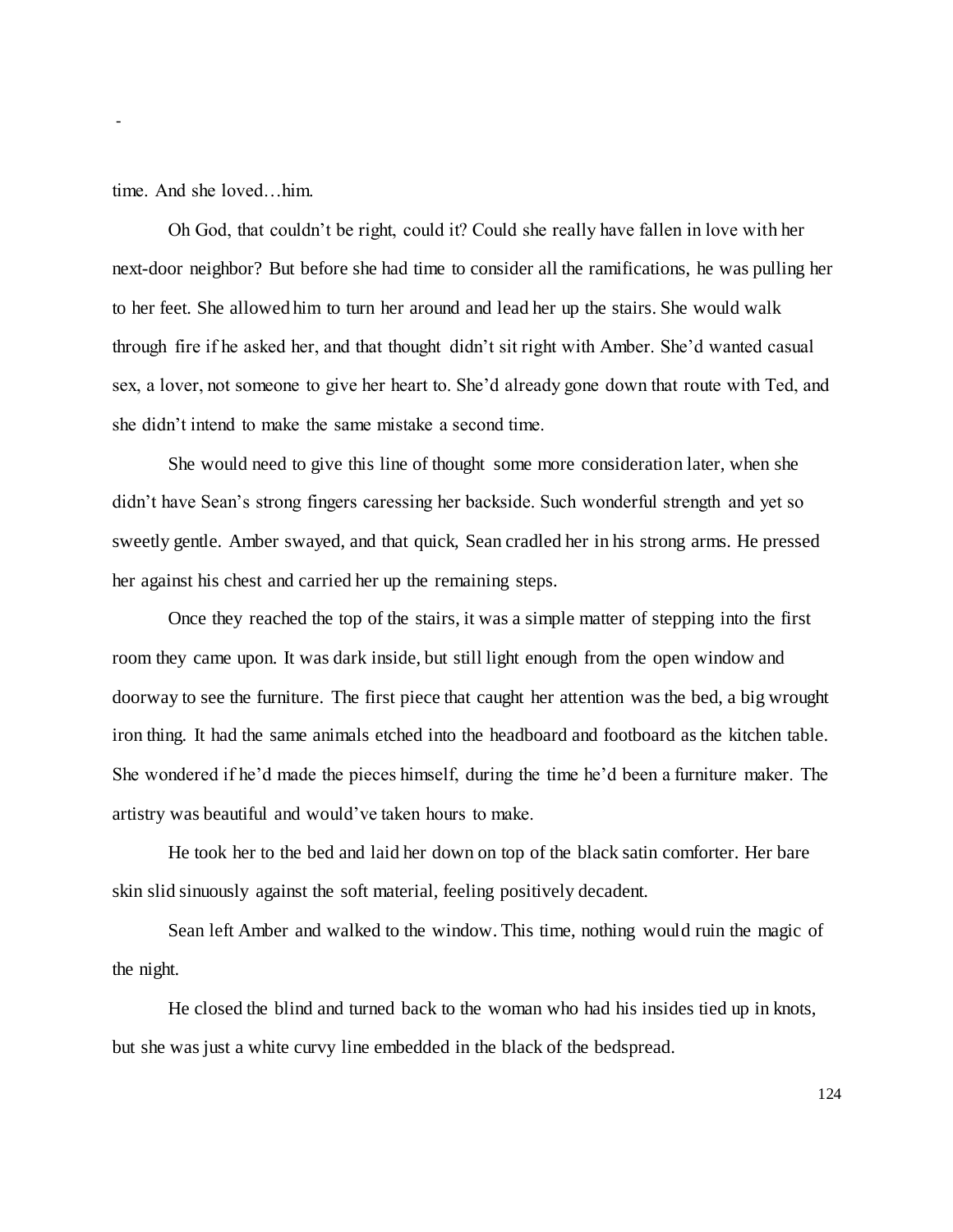He walked back over to her and sat on the edge, then flicked on the dim lamp sitting on his nightstand. Now he could see every inch of her. He'd thought she would be beautiful lying on his bed, but he hadn't realized how much she seemed to belong there. As if she was the reason he'd kept it throughout his adult life. Despite the pain in the ass it was to move, he hadn't wanted to part with the monstrous thing, and now he knew why.

With her pale ivory skin and sweep of golden hair, she lay like a blazing diamond against the black-as-night satin.

And she was his diamond.

-

While he stared down at her, watching her expression change from blissful contentment to one of a shy butterfly, he realized what he felt for her went far beyond the lust and obsessive need he'd felt for her from the start. He'd wanted her body when she came to welcome him to the neighborhood, and he'd gotten what he wanted. But now that he had, he wanted more, and he wouldn't give her up until he got everything his heart desired.

He was like a spoiled child who wouldn't give up his precious toy.

Sean had never before felt such an overpowering need to treasure and possess. He'd always kept women at arm's length, enjoying them, yes, but never giving too much of himself. However, Amber had stolen into his heart like a thief in the night, and now that she was firmly entrenched, he wasn't so inclined to force her back out again.

What did that mean, exactly? Was he actually in love? Or was the way he felt for Amber just a strange combination of fascination and obsession? He didn't want to take the time to think about it. Not now, with her all loose limbed and sexy. Now he only wanted to see her face change back to that satisfied expression again. Only this time, he'd be embedded deep inside her tight body while he flitted over the edge with her.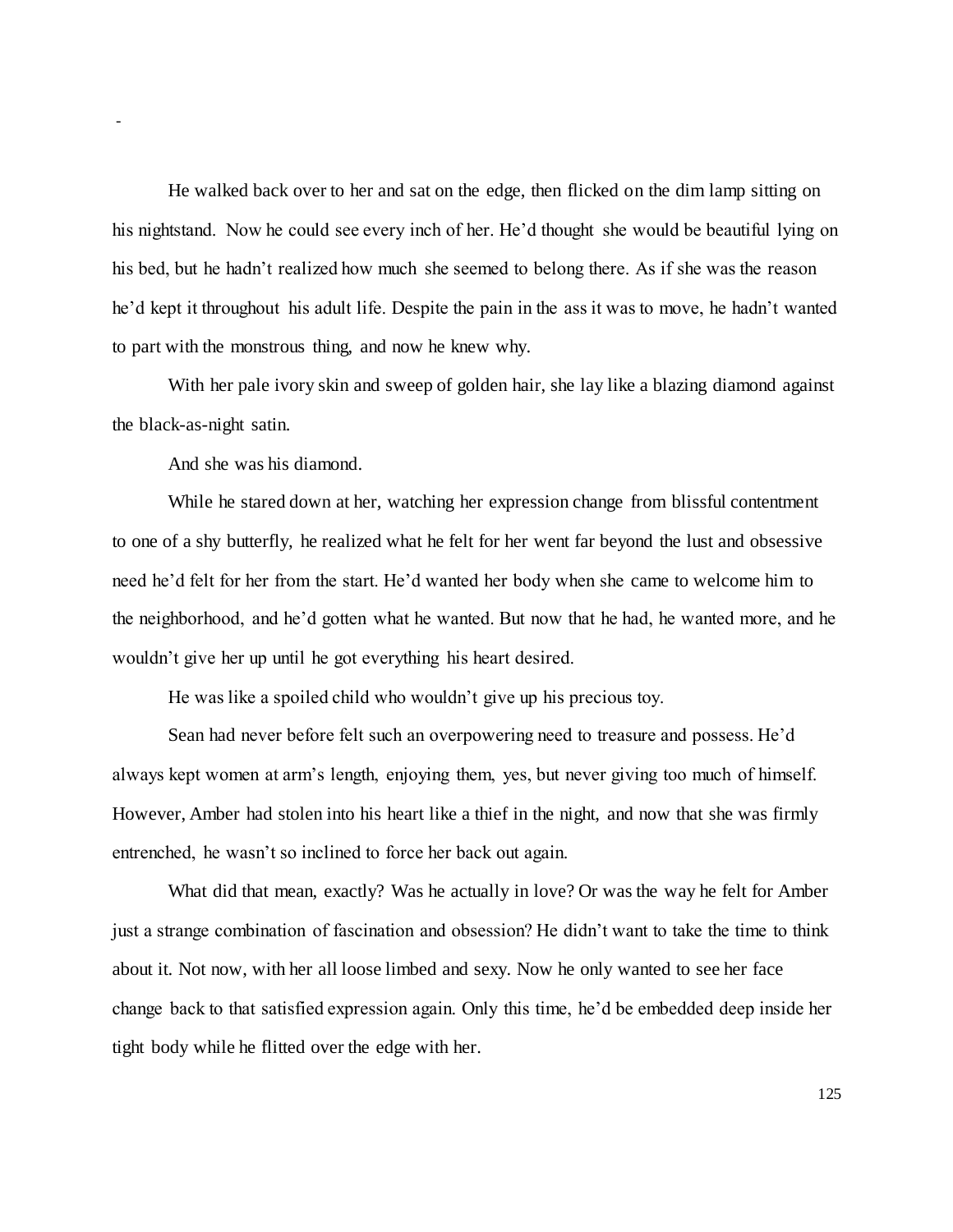Sean leaned down and placed a loving kiss on Amber's cheek. Then he spread kisses over her entire face, enjoying the feel of her soft skin under his lips. He took it further by trailing touches of his lips along her jawline and down her throat. She instinctively arched, giving him access to the vein that pulsed erratically in her neck.

And he took what she freely offered.

-

Taking his time, he kissed his way down until he found just the right spot. Without warning, he bit her. It was the light scraping of teeth against soft womanly flesh that sent him into overdrive. When he felt her shiver and whimper for more, he reveled in his own success. His tongue flicked out of its own volition, licking the spot he'd just bitten. He sucked on her, enjoying the catlike sounds she made and feeling the vibrations of her body under his mouth.

He kissed his way down to the edge of her tank top and stopped. He rose only long enough to yank the scrap of cotton over her head and throw it to the floor, then he lowered his mouth again, tasting the sweetness of one nipple, licking it into a hard bead and sucking as much of her breast into his mouth as he could. But when he spread his work-hardened hand over the other breast and pressed down, massaging in small circles, it drew incoherent moans from Amber.

He immediately stopped what he was doing and stood, his chest heaving and fists clenched, and waited.

Amber blinked her eyes open, staring at Sean in uncertainty.

"Undress me."

His deep command sent a slight tremble through her, but she managed to sit up and move her legs over the side of the bed. Sean stepped between them. He was so close that she could smell the clean scent of his soap and the musky heat of his skin. His stance put her at eye level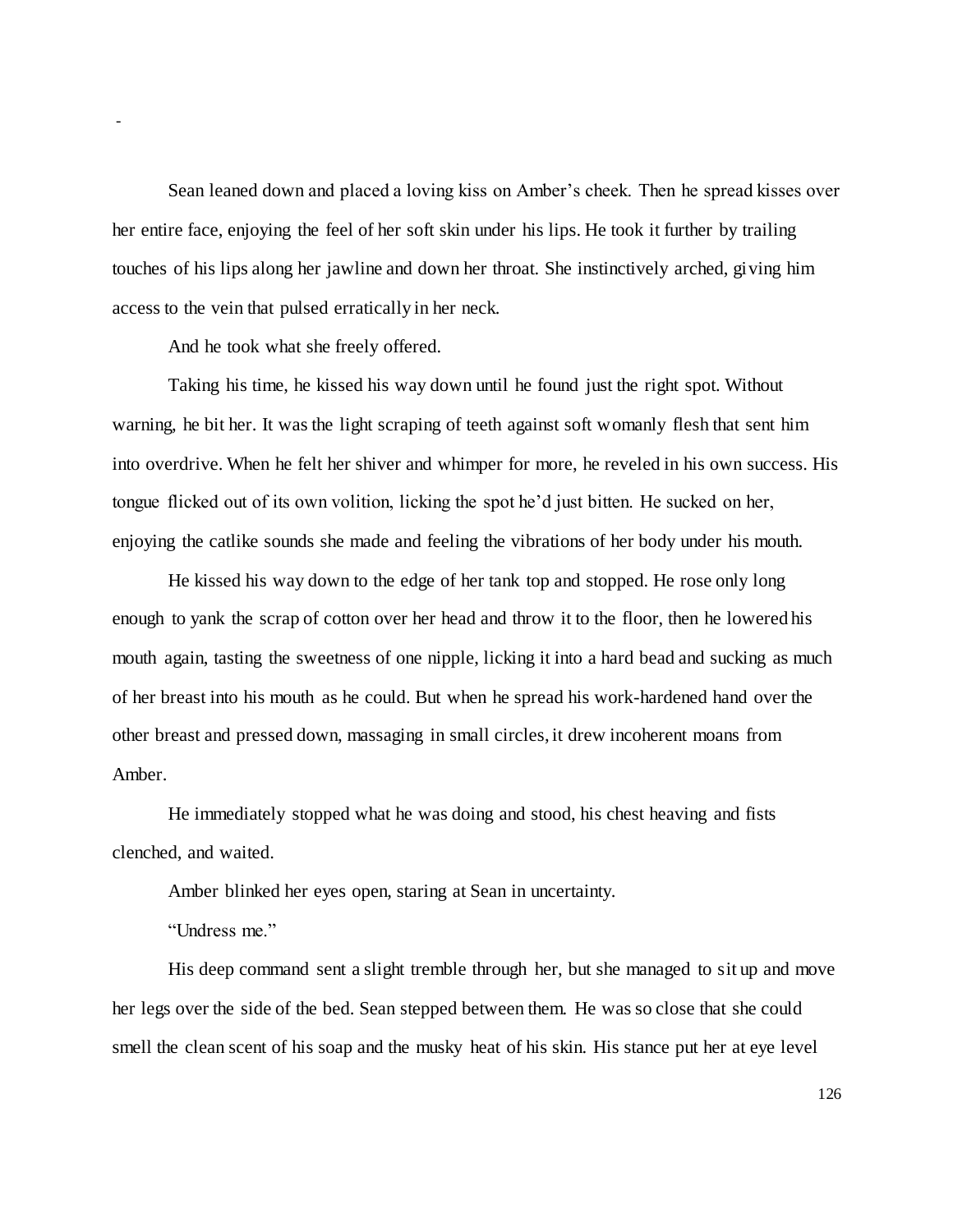with his groin, and she suddenly felt nervous. Amber had never undressed a man before tonight.

Her hands shook as she reached for the button of his jeans. Slowly, she popped it out of its hole, then searched his face for reassurance. She found none. Sean watched her with such single-minded focus that her every nerve ending tingled.

Sensing her hesitation, he thrust his hips forward. "Continue," he murmured in a tone devoid of tenderness.

And she did.

-

She pulled his T-shirt out from the waistband of his jeans and drew it up, revealing tanned, flat abdominal muscles. Sean grabbed the shirt away from her and yanked it over his head. He threw it carelessly to the floor and waited. Amber's gaze shifted to his chest. His dark chest hair took her gaze on a sexy journey downward, only to have it end when she reached his unbuttoned pants. She frowned, then eagerly grasped his hips with one hand and carefully lowered the zipper with the other. All the nervousness fled, to be replaced by a fervent need to see this man in all his glory. She pushed at his jeans until they were wrapped around his ankles. He stood like that, unmoving, his hands fisted at his sides, staring at her.

The only thing keeping Amber from sweet delight was a pair of black briefs. His swollen manhood strained against the fabric, so she hooked her fingers inside the waistband and lowered them.

His erection sprang free, and she found herself gasping for air. He was so large, so full, and Amber's hands had a mind of their own as they took hold of him and squeezed. She was helpless to stop her head from descending; she would die if she didn't taste him. She didn't waste a second as she sucked the entire length of him into her mouth.

With a groan, he said, "Enough," then he pushed her backward. Sean quickly took off his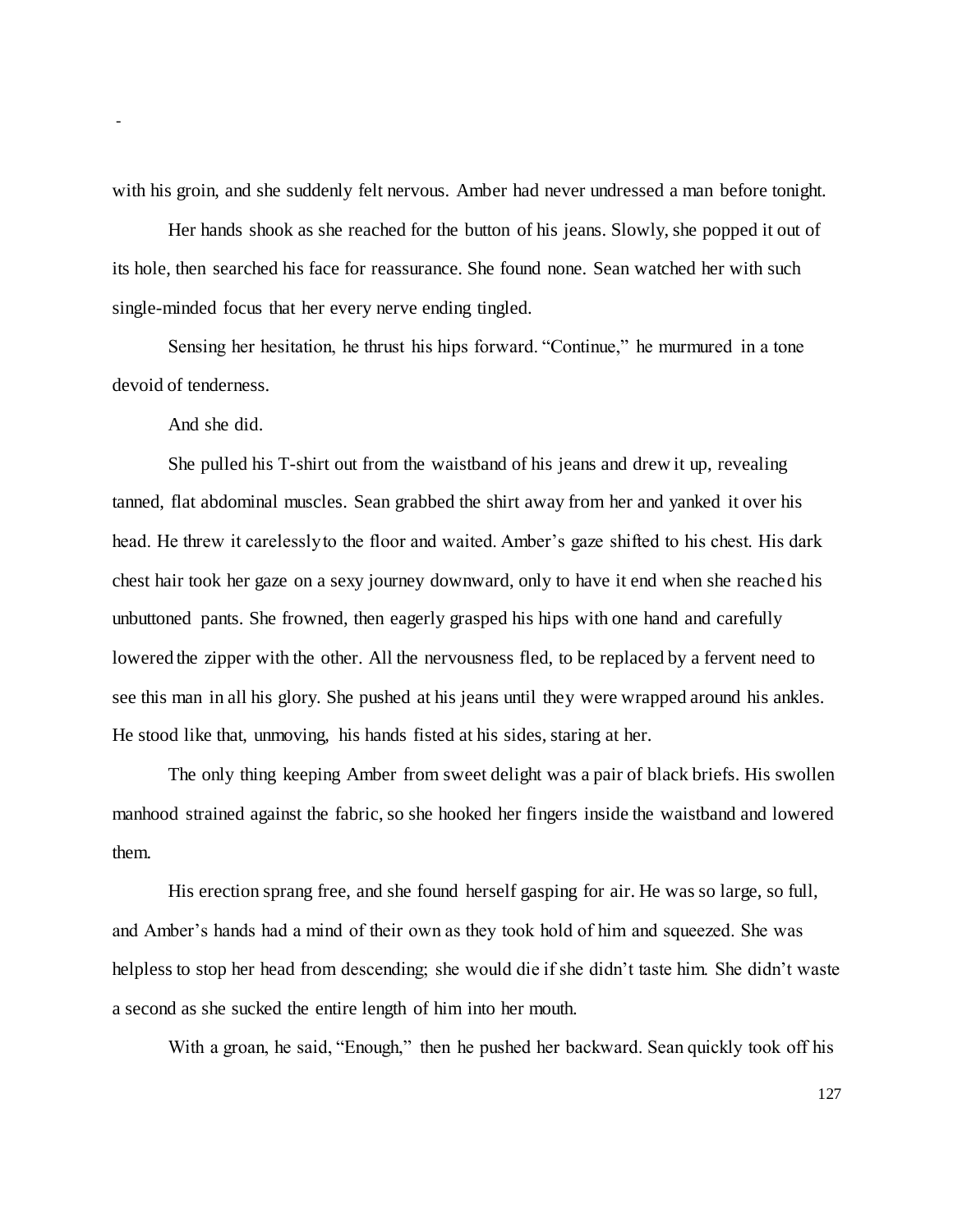shoes, then stepped out of his jeans and underwear. He straddled Amber on the bed. "Playtime's over."

-

His mouth swooped down on hers in a bruising kiss. Amber melted and wrapped her arms around his neck and kissed him back with just as much passion and heat. It was almost scary how hungry they were for each other. She ached all over as her desire started to mount again.

He deliberately inched open her mouth and delved inside, plundering her. He took nibbles and tastes of her lower lip like she was a noontime snack. He tasted her cherry lip gloss and licked what was left of it off her mouth; then there was nothing left but the sweet taste of woman. His woman.

Sean raised his head at last. With her eyes closed and her lips parted and swollen, she was the picture of beauty. Vibrant and lush and all that a woman should be. Her hair was all mussed and her face was flushed from the fire that burned inside her. But he saw something else. His mark. He stared at a spot on her neck where the bruising, biting kiss had left a smudged purplish bruise behind, and something inside him snapped. A primal need to mate, to take his woman with force and fiery heat filled him.

"Amber." His words were a scrape of gravel in his throat. He sat motionless and waited till her eyes fluttered open. "Turn over."

He rose on his knees and moved back, allowing her enough space to do as he bid. When she finally lay on her stomach, he simply grabbed her waist with both hands and raised her onto her knees. Once she was on all fours, he had a perfect view of her round bottom, but her legs were shyly pressed together. Sean slid one hand between them and spread her knees apart. She was completely open to him now, and he groaned. She was all pink and swollen and ready for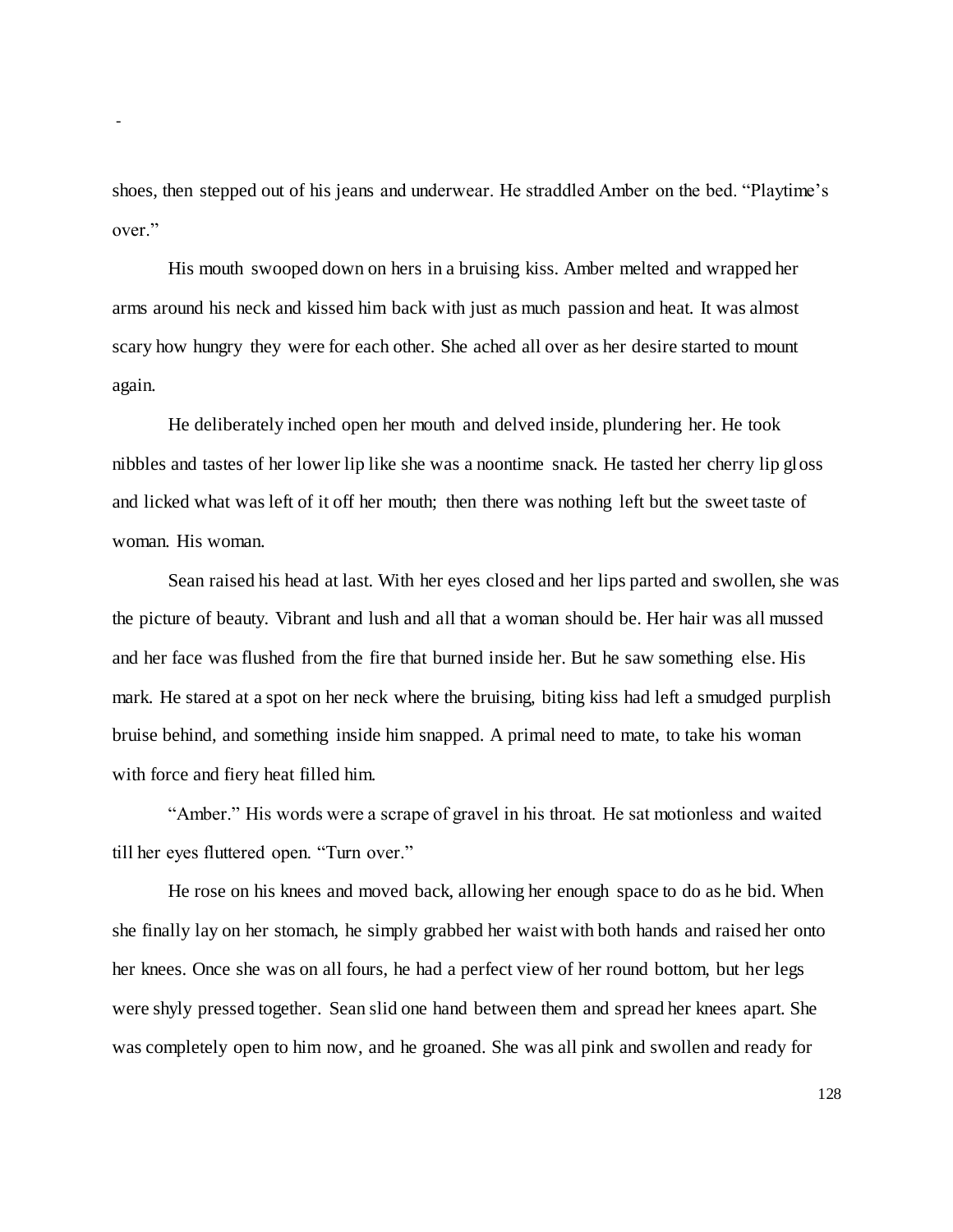him. Her pretty blonde pubic hair covered her protectively.

God, she was magnificent.

-

Sean reached out and covered her mound with his hand, cupping her. "Mine," he said, then plunged one finger inside her. Amber's back arched, and she fairly purred for him. He stroked her inner muscles and felt them tighten around his finger. Sean couldn't wait another second. An urgency he'd never felt before overwhelmed him, and he knew that only with Amber would he feel such an intense burning need.

He reached over and opened the drawer to his nightstand and drew out a condom. He'd forgotten to use one in his haste to make love to Amber the first time, and he wouldn't make such a mistake again. He meant to ask her if she was on the pill, but now wasn't the time for such questions. He ripped open the foil wrapper and rolled on the protection, then he covered her with his body, anchoring his arms on either side of her, and willed himself to wait.

"Amber, look at me."

When she gazed back over her shoulder at him, her eyes were all dreamy and half-closed. He reached one hand between their bodies and positioned himself. Then, while their eyes held each other captive, he plunged into her. She threw her head back and moaned long and deep. She screamed his name over and over again and begged for him.

It was his defeat.

He rose, grasped her hips, holding her still for his invasion, then drove into her hard and fast. He was buried so deep. So damn deep, and he groaned. It was nothing like the slow, easy seduction he'd practiced with her before. This time, they were both frantic and fast, in a desperate need to slake their lust on each other. It was a hot, hard coupling of two people perfectly suited, and indeed, she fit him like a tight glove. Their lovemaking was basic and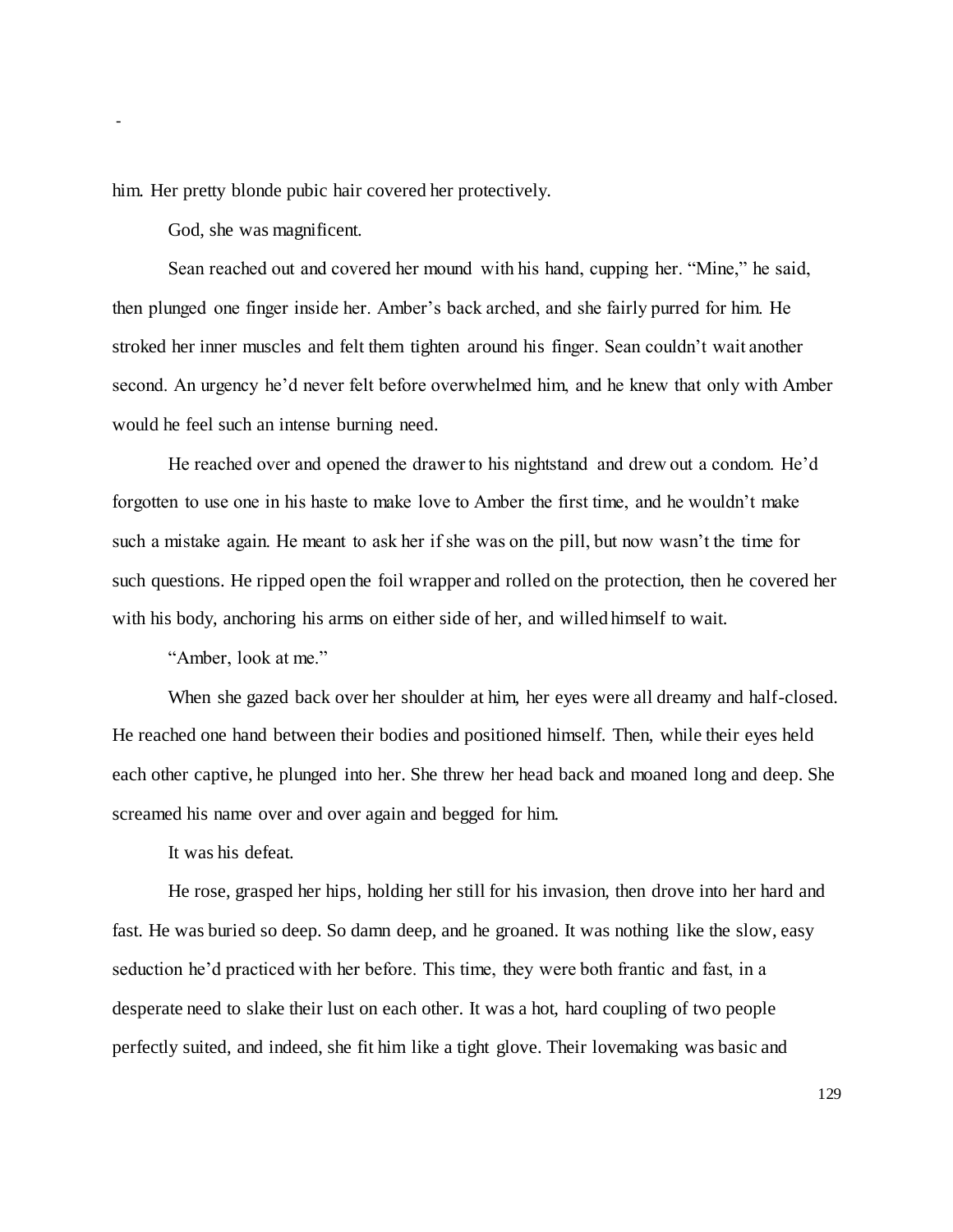animalistic, and he practically howled at the moon.

-

He pushed at her, forcing her further over the edge of sanity. Wanting more, always more. He bucked and thrust into her, and she went wild beneath him. She tossed her head from side to side, and all at once, her muscles clenched him like a lover's fist. In perfect rhythm, they both flew up and over, disintegrating into a thousand shards of glass.

He stayed inside her for another minute, not willing to let her go. He could never get enough of this woman, and somehow he doubted that even a lifetime would give him the chance. He would always be insatiable where Amber was concerned.

Finally, and very reluctantly, he pulled out of her. She'd long since collapsed on the bed, so Sean got up and went to the bathroom to dispose of the condom and clean up. When he was through, he came back to the bed and lay down next to her. She didn't move a muscle, just whined like a petulant child, and he smiled. He scooted her over and curled his body protectively around hers. Sean reached down to the foot of the bed and covered them both with the extra blanket that lay there.

Eventually, he fell asleep. But for a long while, he simply lay there watching her while she peacefully slept inside the cradle of his arms. He gently moved her hair away from her face and ran his fingers through it, loving the silky curls against his skin. He wondered what she was dreaming, and if she ever dreamt of him. He hoped so, because he sure as hell dreamed of her. She was in his head whether he was sleeping, eating, working, or showering. She was everywhere all the time, and it drove him crazy.

However, for now, she was here, in his bed, with him. He could handle anything as long as she was safely with him. He'd protect her and let no one hurt her. She was under the impression this was just for the weekend, but in the morning, he'd fill her in on just what he had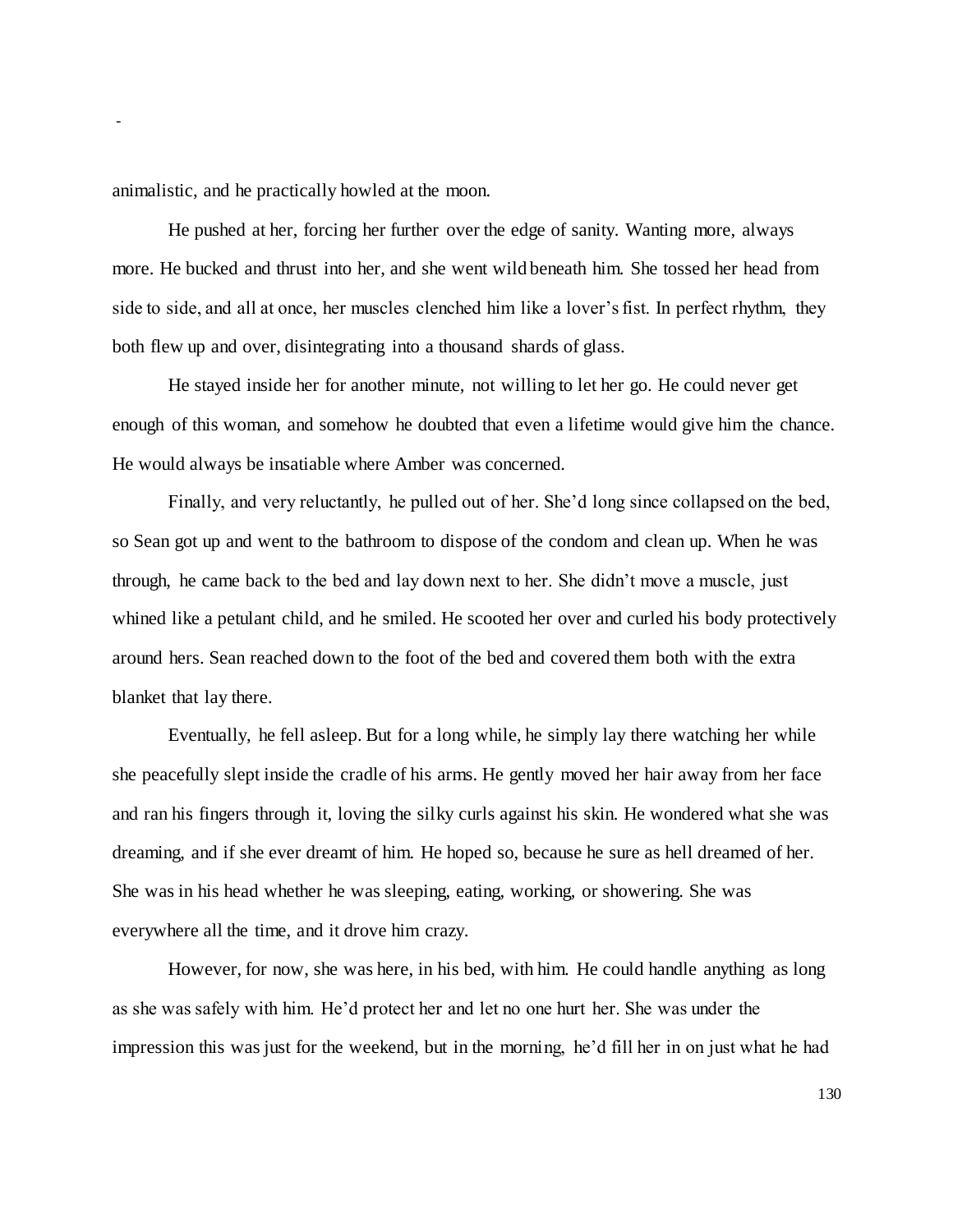planned for her. She wouldn't be going anywhere come Sunday evening, except maybe up his stairs again.

-

They woke late into the midnight hours and made love all over again, coming together with a lazy kind of sweetness that brought even more rapture than the fast and crazed loving of earlier. Then they fell into a deep lover's sleep, wrapped up in each other's arms.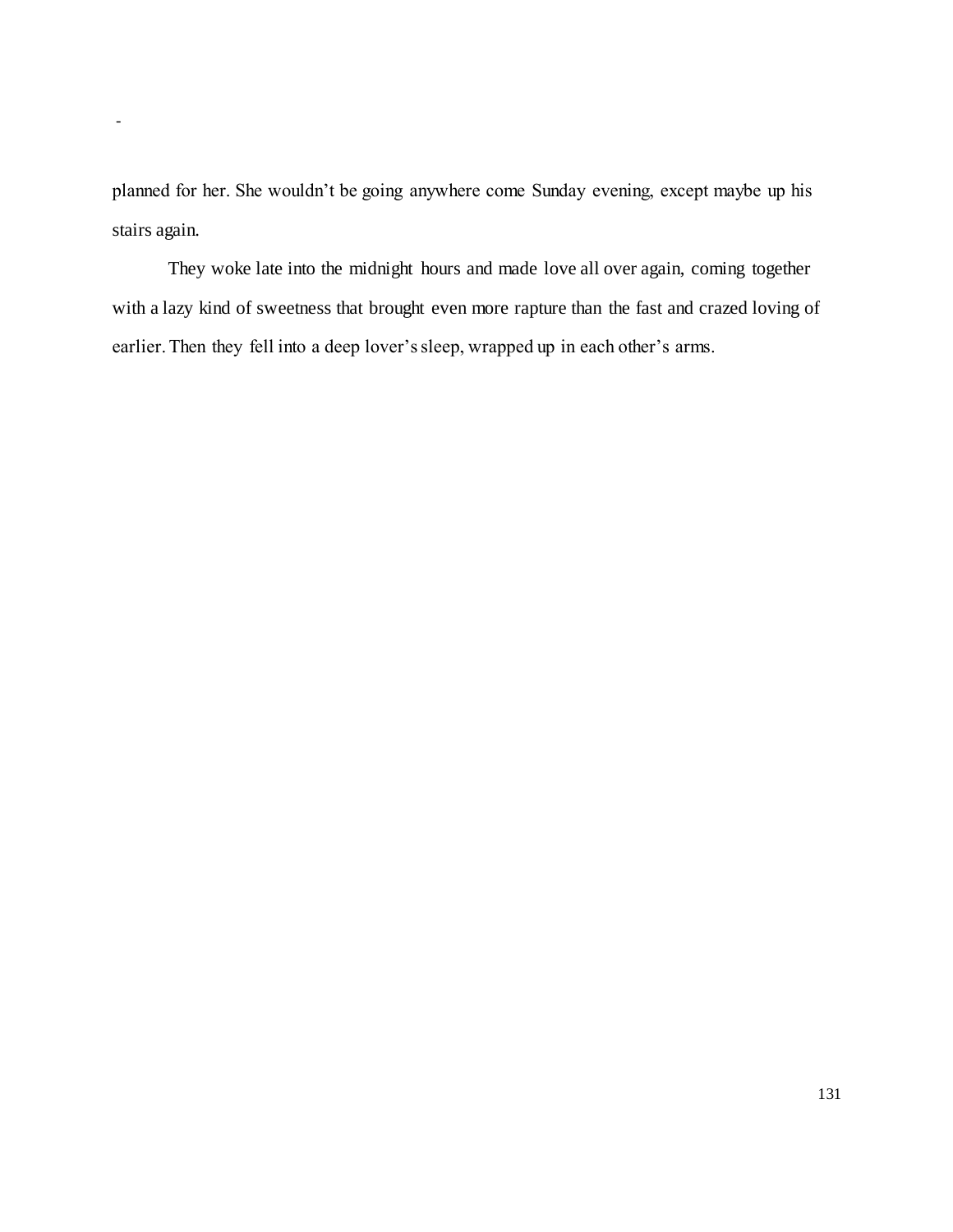## **Chapter Twelve**

-

Something wet kept sweeping across her cheek. Amber wiped at it, but it kept coming back. There was a huge weight across her stomach too. She frowned and pried one eye open, then nearly came out of her skin when she saw a large mass of fur and teeth staring her in the face. "Samson. You nearly gave me a heart attack." Not surprisingly, the dog didn't answer, only continued to stare at her as if she were a tasty treat. She smiled and stretched her arms above her head, yawning herself awake. She glanced around for Sean, but when she came up emptyhanded, she decided he must have sent his welcoming committee instead. She pushed Samson off her and started to get up, then discovered she was completely naked. Remembering just how she'd gotten that way had her grinning like a Cheshire cat.

Leaving the warm bed and the tail-wagging dog behind, she headed for the closet on the adjacent wall. Opening it, she found what she was needed—Sean's collection of black T-shirts. She grabbed one, pulled it over her head, and let it fall to mid-thigh. Then she headed for the bathroom, anxious to wash her face so she could find the man who had so thoroughly satisfied her.

When she flipped the light switch on in the bathroom, though, she nearly scared the wits out of herself. The reflection staring back at her from the mirror was a rather frightening sight. Her hair was everywhere but where it should have been, and her face was totally free of makeup and scraped raw. Sean's whiskers had abraded her tender skin when he'd kissed every inch of her face, giving her a rosy-cheeked appearance—which was not a sexy sight. In fact, every inch of her had been kissed by his voracious mouth, and she got excited again just thinking about it. "I'm bound to scare the daylights out of him if he sees me now." She never had been one of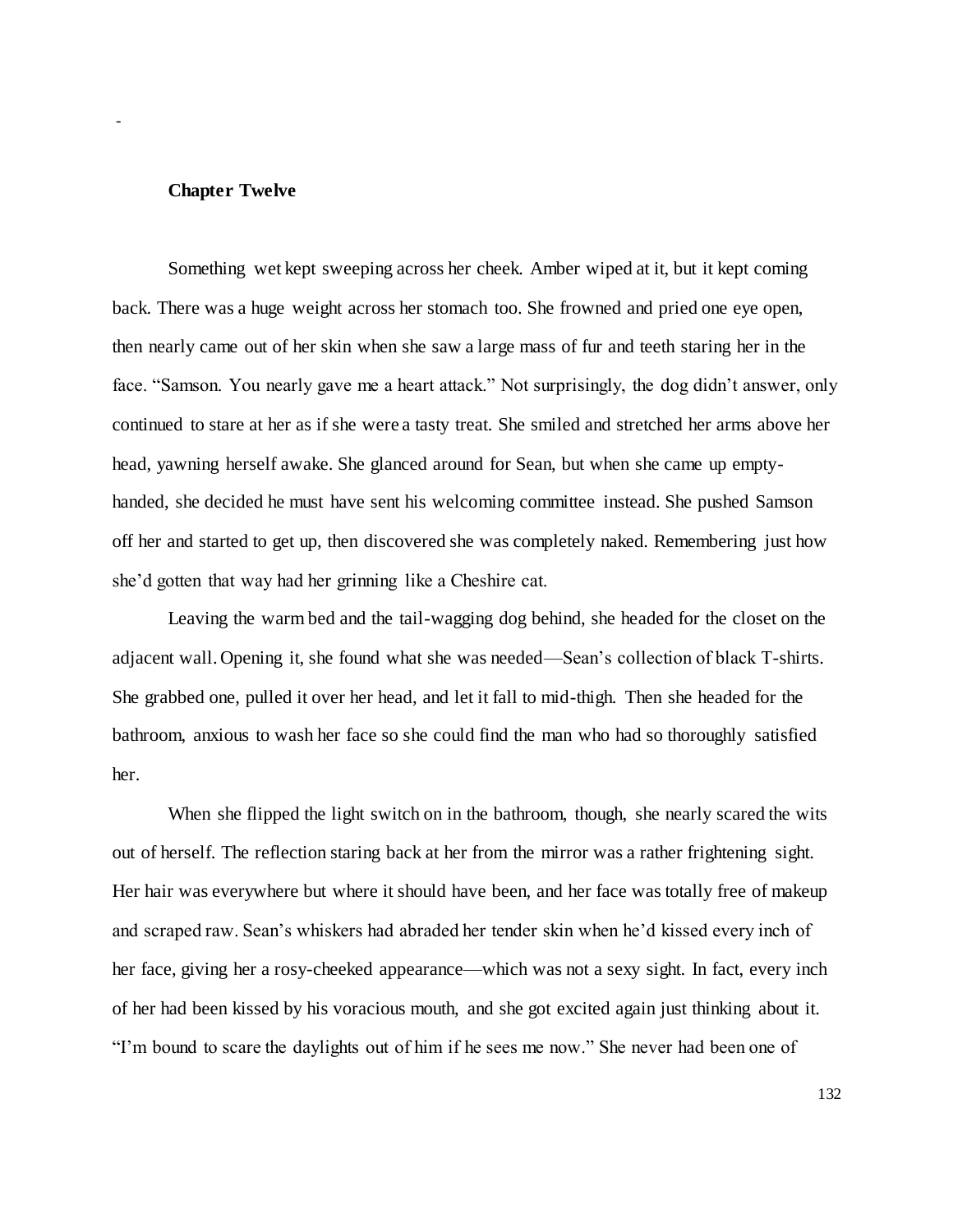those women who woke up all fresh and perfect. No, usually she was a train wreck.

-

She turned on the cold water and splashed her face several times. It helped to take some of the redness out of her cheeks, but her hair was way beyond repair. She'd need a shower to fix such a pathetic mess, though she didn't want to waste another second. She wanted to find Sean, then maybe they could take a shower together. Now that was a pleasant thought. She was smiling again when she turned off the light in the bathroom and left the bedroom to search and seduce.

Leaving Samson sleeping contentedly on Sean's bed, she walked down the hall, but her curiosity kicked into high gear. Down the other end of the hall, past Sean's bedroom, there stood another doorway. She walked that way and opened the door to what was obviously Sean's office. Simple and neat. A large desk, computer, a filing cabinet. She moved to the desk, her fingers absently stroking the carving along the edge. Her gaze roamed around the room, stopping abruptly on the window. She looked straight out at her backyard.

So, that was how he'd known Ted was there that day, because he'd been watching her sunbathe. A secret smile quirked at her lips as she thought of Sean getting hot under the collar while he stared at her in her bikini. Her focus came back to the desk and the stack of papers. She picked up the first page. The words across the top had her mouth hanging open and her heart skipping a beat.

*In Her Wake*, by Mathew Lake. Mathew Lake? Mathew Lake, the author of the popular detective stories? Now why would Sean have something like this on his desk? Unless… It couldn't be. Could her neighbor really be the bestselling author Mathew Lake?

She'd read every single one of his books. She loved the suspense, the drama, and, oh wow, the love scenes. Of course, now she knew firsthand exactly why those books were so steamy. The author knew his way around a woman's body, that was for sure. He was certainly an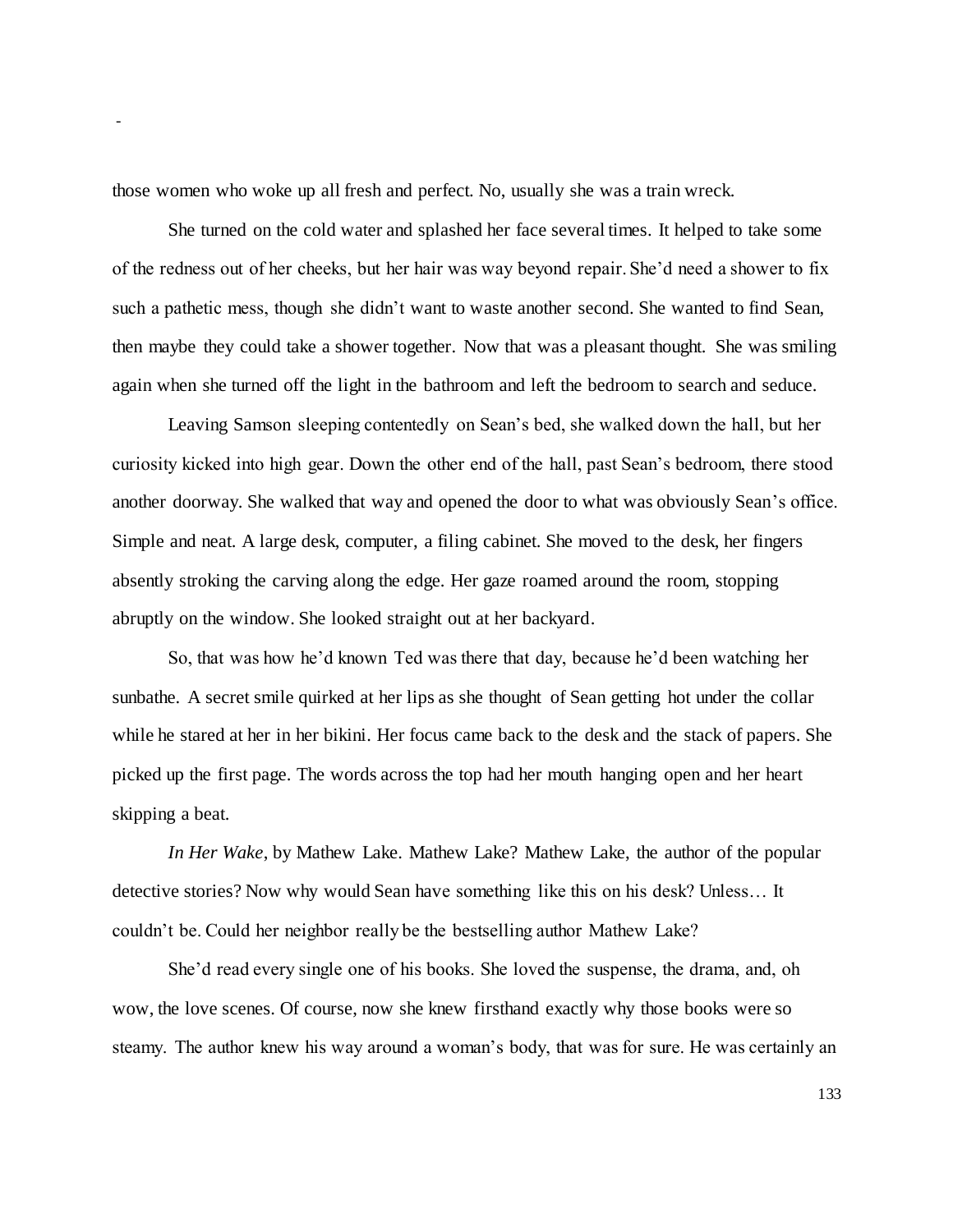expert in seduction. She smiled mischievously as she considered helping him with research.

She replaced the papers and the weight and left the room just the way she had found it.

When Amber found Sean, he was sitting in the chair in the living room, his laptop open and tapping away at the keys. "Good morning," she said as she crossed the room to stand directly in front of him.

He smiled up at her. "Good morning, beautiful," he murmured as he placed the laptop on the coffee table and stood. "Last night was amazing."

Amber could feel her cheeks heat. "I thought so too."

-

"Come on," he said as he bent. With one arm under her legs and the other supporting her neck, he picked her up and cradled her close to his chest. "Time for a shower."

She beamed up at him. "You wash mine, I'll wash yours."

"That's a plan I can get behind." The expression of sheer pleasure on Sean's face speared her heart. "Just so you know, I'm going to take my sweet time washing every inch of you."

Amber felt like she was floating on a cloud. They'd shared something profound last night, and it went beyond hot and heavy sex. There was something about the way Sean treated her, as if he saw her in a different way. Or maybe not different, but it was as if he was seeing her for the first time. Up until now, their relationship had been largely based on mutual desire, chemistry, and sating each other's needs and wants. But with the morning came renewal. She felt fresh and new with Sean. Nothing was the same as it had once been with Ted. There was a comfortable feel about their relationship. She couldn't help the smile that beamed across her face. It seemed permanently affixed there.

Sean stepped into his bedroom and set her down in front of him. Samson popped his head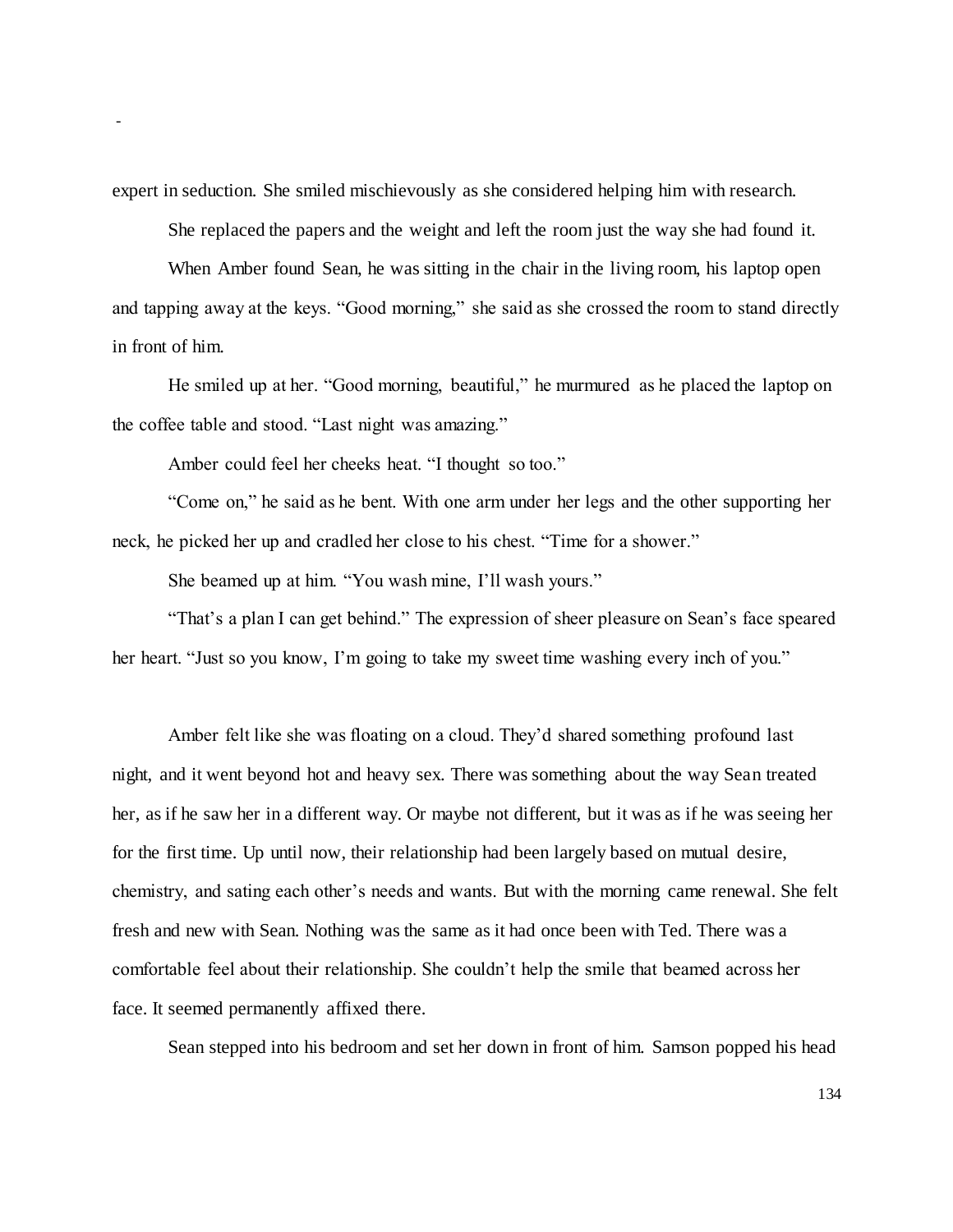up at the intrusion. "Stay, boy," was all Sean said, and Samson was soon snoring soundly, clearly oblivious to the pair of lovers.

-

"My shirt looks cute on you, but it has to go." Sean slipped the T-shirt over Amber's head and tossed it on the floor. His gaze traveled over her nude body. Every inch of her seemed seared by his intense stare. She removed his shirt, then undid the fly of his jeans. There was something incredibly intimate about undressing a man. Having her fingers where his usually would be, doing what he did every day, so routine for him, but so sensual for her. Sean stood, rigid and waiting. She could tell he wanted to simply rip away his clothes, yet he waited. She adored him all the more for it. When she pushed open his jeans, she noticed he had no underwear on, and wavy curls peeked out at all angles. Licking her lips, she touched a finger to the V opening and swirled her finger in the dense patch.

He shuddered, grabbed at the waistband of his jeans, drew them down completely, and stepped out of them. They stood in the light of day, naked and eager, both of them devouring the other with their eyes. Sean was the first to move. He grasped her hand in his own and pulled her to the bathroom, turned on the light, and dropped her hand. He strode toward the shower and turned on the pulsing spray. Steam rose immediately, soon filling the bathroom. She shivered despite the warmth that seeped into her pores. They stepped into the shower, and Sean turned them so that she stood under the massaging spray. First, he stroked his fingers through her hair, taming the yellow curls and letting the water drench her. Her eyes closed, and his fingers continued their ministrations. For a brief moment, his hands left her, but then they were back, and soon, the scent of coconuts reached her. It gave her dreamy notions of being in the tropics with him, and she smiled.

"Such a pleasing smile, Amber. What are you thinking about?"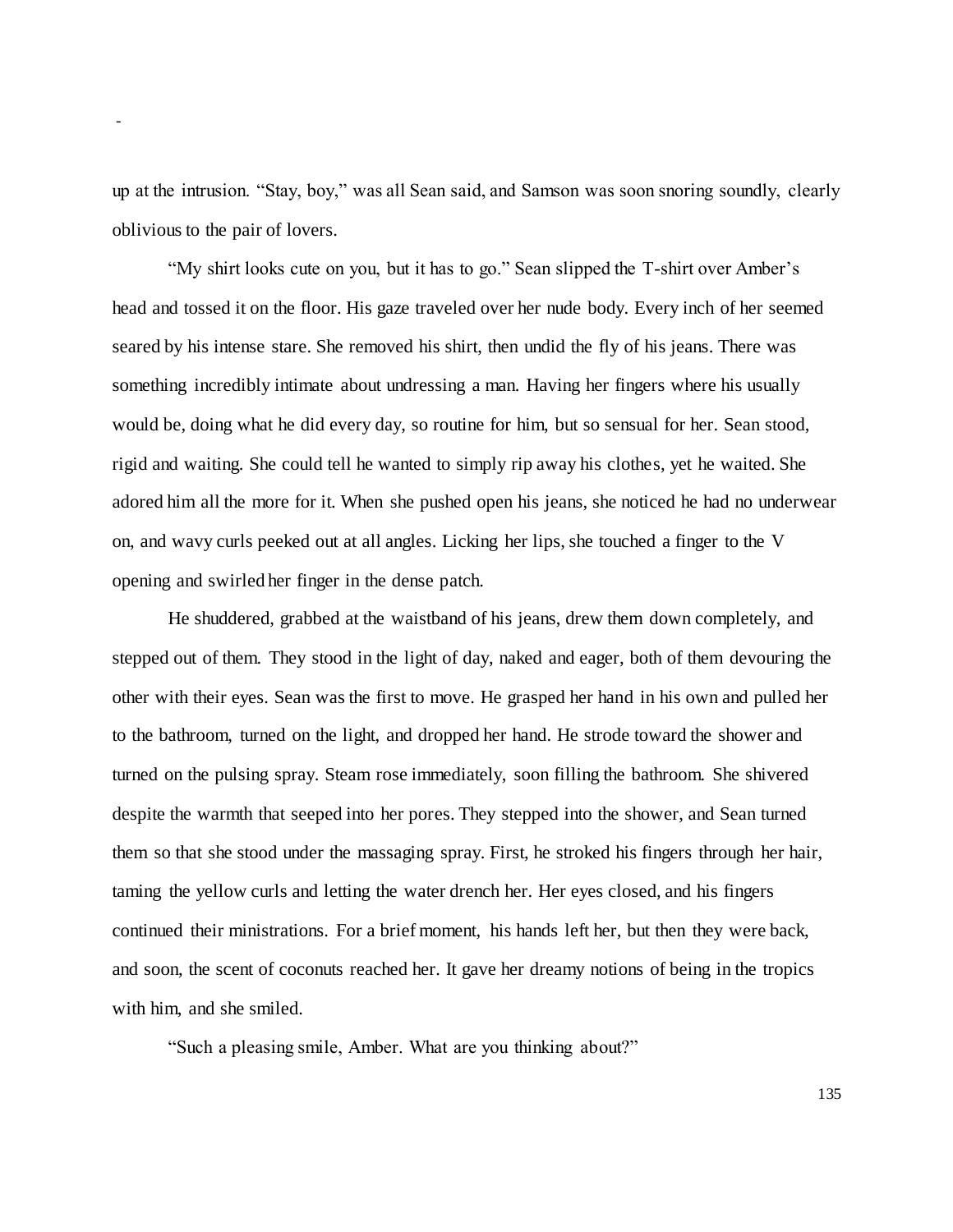The soft whisper in her ear completely entranced her.

-

"I was thinking how nice it'd be if we were on some tropical island together, just the two of us."

He was quiet a moment, as if considering the idea. She was about to laugh it off as nothing, just a silly notion and nothing more.

"I'd love to take you away from here. Maybe go someplace tropical. Steep you in exotic wildflowers and play under waterfalls like a couple of children," he murmured. "Think of that while I wash you. Think of us dancing under the moon and strolling along the beach. Making love in the soft sand at night."

She smiled as his words moved through her mind. Then his soapy hands touched her body, and her mind went blank. She moaned as he slicked the bubbly softness over her shoulders, the indentation at her collar bone, down her arms, and finally to her waistline. He moved in swirls, up and down, touching her belly button lightly. A shiver ran through her. She had no idea the belly button was such a pleasurable spot on a woman's body. Though, every inch of her seemed to be one big erogenous zone where Sean was concerned. He traveled his way up her torso, massaging with his fingers till he reached her breasts. He cupped them and moved his hands in circling patterns, working both nipples at the same time, squeezing and plucking. She opened her eyes, staring at him, silently pleading with him.

He only stared back at her and shook his head. "Slow and gentle this time," he explained.

Last night had been so frenzied that she hadn't had time to think straight. Today she wasn't sure what she needed, but she knew she needed him beyond anything else.

Sean's capable hands left her nipples and traveled south. He wasted no time on her belly this time, but went straight to her cleft instead. He delved into her with such swiftness that she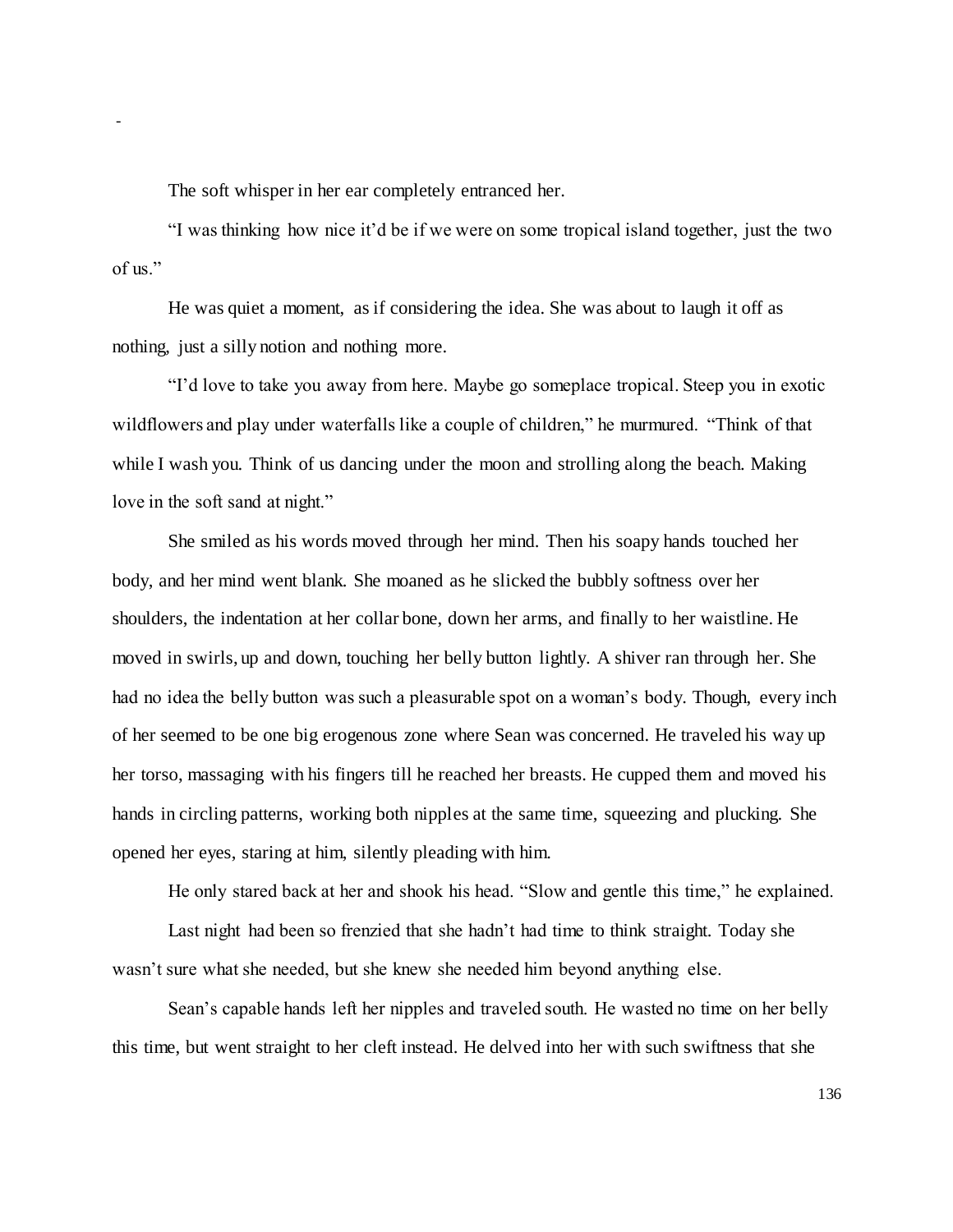jumped in pleasure, reached out, and grasped on to him for support. She opened her mouth to protest, wanting him inside her instead of his fingers, but then he moved them in circles, as he had with her breasts, moving slowly inside her, around and around. Her head fell back, and she whimpered. One strong arm went around her for support; the other kept up the assault inside her body. She fairly melted into him. He released her at once and slipped his shaft inside her wetness. He moved her legs to his waist, and she rode him.

"God, yes, Amber."

-

He leaned down and sucked at her nipple hard, biting at the turgid peaks. She flung her arms around his back and clutched him to her, digging her nails into his taut muscles. He pumped once more, and their climaxes rose and crashed in perfect unison. *He* was perfect for her.

They stood, quivering, hot water sluicing over their bodies, locked in their loving embrace for a few minutes longer. Sean pulled her against his chest one last time, drew back, and stared at her flushed face.

"If I were more gentle, I wouldn't have marked you. I came at you like it was rutting season."

She smiled at his analogy, but in all seriousness, she said, "I've known ugly bruises, Sean, and those on my thighs aren't anything remotely close."

Sean stilled. Every muscle went rigid and hard. "What are you talking about?" Horrible visions of her being beaten filled his mind. Who, though? An old boyfriend? Her ex? They'd pay dearly, no matter.

Amber twisted out of Sean's crushing embrace and stepped out of the shower. "Well, remember when you said you thought there was more to the divorce than what I'd already told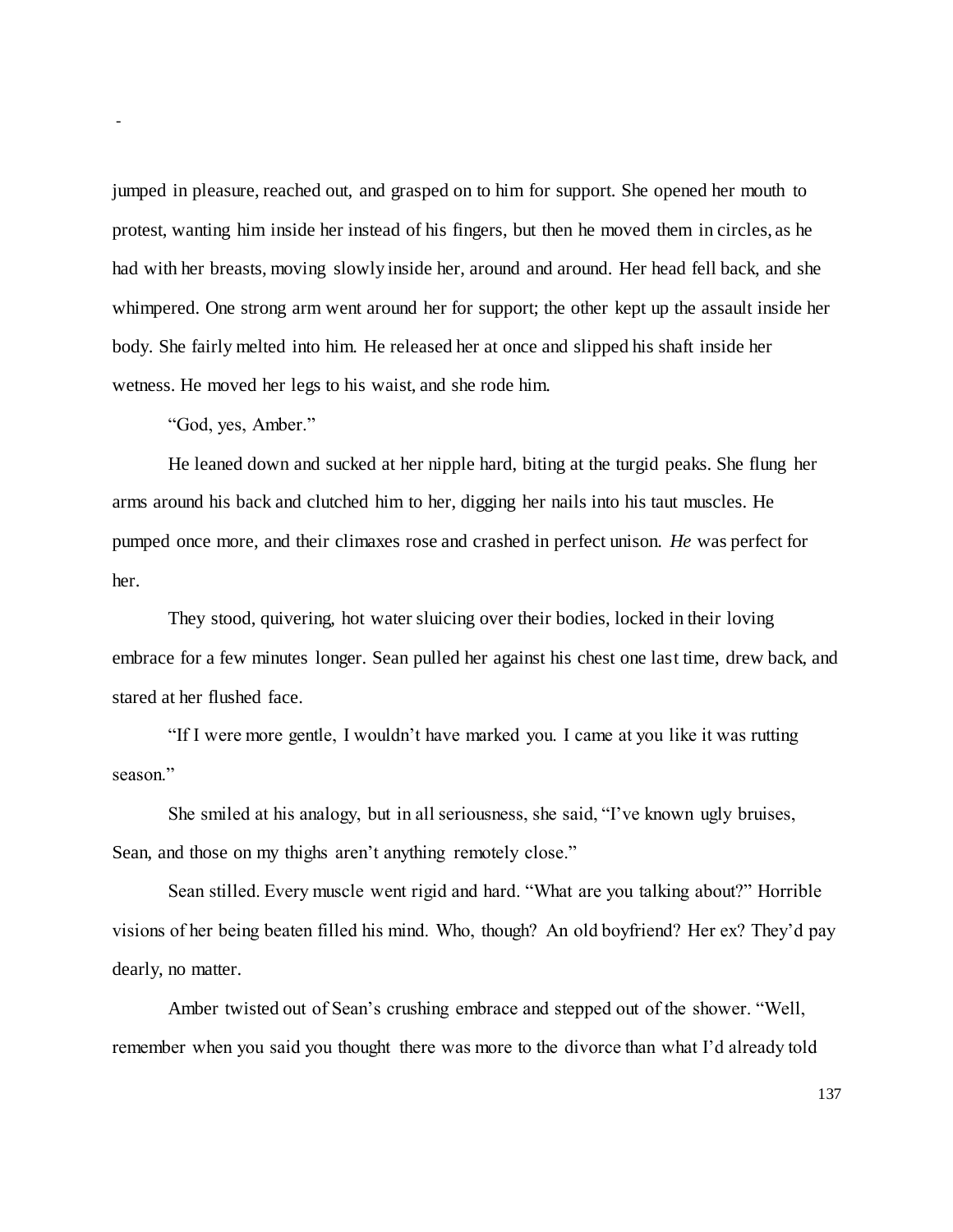you?" As she spoke, she dried off, then dressed back into the jean dress, now wrinkled beyond hope. She watched Sean as she did, and he nodded. "You were right, there was more to it."

Sean dried off and slipped into a pair of black boxers. "Go on."

-

"Ted was very sweet in the beginning of the marriage, really, but as that year wore on, he began drinking, began getting increasingly more jealous and possessive of me. Anytime I was late coming home from work, he'd be upset and toss things around, cursing and accusing me of messing around on him."

Amber walked to the bed and sat. Sean did the same, sitting next to her. She continued. "One night, I came home and he was especially drunk, worse than I'd ever seen him before. He shouted and was in a mad rage. His face frightened me, Sean. The way it turned so red, like he could simply explode at any given time. I knew this time was different. He'd had enough time to work himself up to a real aggressive rage. So I stayed silent, listening to him rant, but then he started slinging accusations at me. Telling me that he knew I was 'whoring around.' I got angry myself then. I'd always been faithful to Ted. So I spoke up and told him I wasn't messing around, there was only ever him."

Amber took a breath before finishing the rest, but she did need to finish, as much for herself as for Sean. "That seemed to be the final straw. Having me talking back was too much for his ego, I suppose. His fist came out of nowhere. It knocked me out cold. You've seen Ted, he's not a huge guy, but still, his punch was enough to put me out for about an hour or so. When I came to, he was crying over me, and so sorry. I remember he kept saying he was sorry, over and over again."

Oddly enough, she actually felt better getting it out, telling someone the whole story. Sean was so quiet, though, just staring at the floor, not saying a word. Finally, Amber couldn't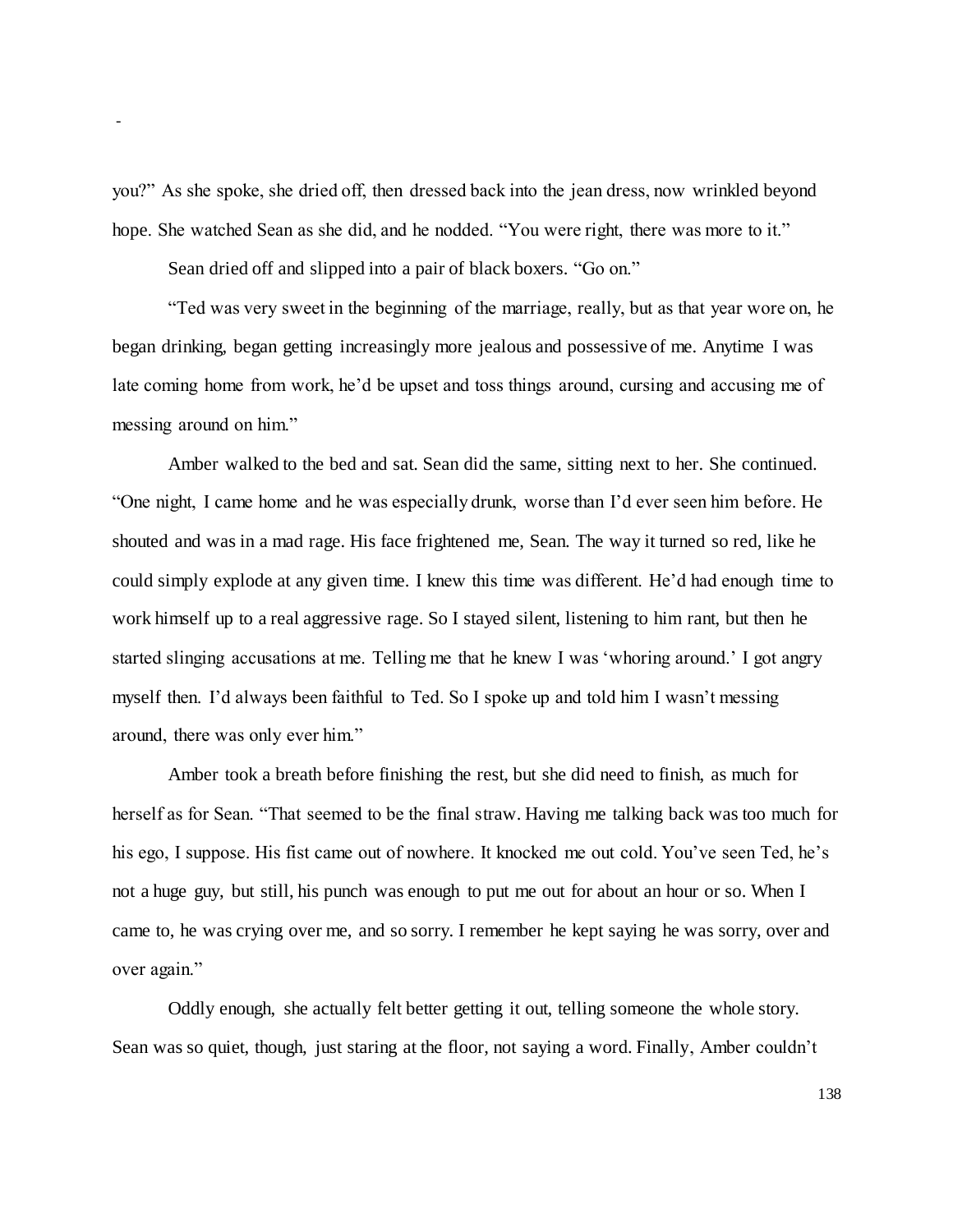stand the silence, so she broke it and said, "Sean?"

-

A muscle in Sean's jaw twitched. "He's lucky I don't kill him for what he did to you."

There was something in his set expression that told her he meant every word he said. "Sean, please don't take that attitude. Don't make me regret I told you this. It was a long time ago. Ted's no longer a part of my life, and he hasn't been for a very long time now."

"Why the hell didn't Ruger kill him for this?"

"Because you're the only person I've ever told about that night. No one else knows exactly what happened."

"Were there other times he hit you? Other times when you were knocked unconscious?"

She thought about lying to him for a second, but decided she'd come this far. "No other times where he actually knocked me out, though there were other times that he'd pushed me or grabbed at me, minor bruises and scrapes, really."

"I should have beat the crap out of him the day he came to your house. I could see it bothered you having him there. It wasn't normal the way you seemed wary of him. Irritation over an ex, yes, but not fear. If I ever see him again, I'll—"

Sean stopped in mid-sentence and got up to pace around the room. He seemed to be waging a private battle with himself. At last he grumbled, "Amber, I can't promise I won't put my fist in his face if I ever see him again, but I won't go hunting for him. For you, I'll leave him be."

She knew how much it cost him to give her this. She rose off the bed and slung her arms around him. "Thank you. Ted is in the past. I want him to stay there." Then she kissed him. He held her, kissing and touching her face as if the bruises were still there, gently soothing away the long-forgotten pain. Time slipped away until they were the only two in the world.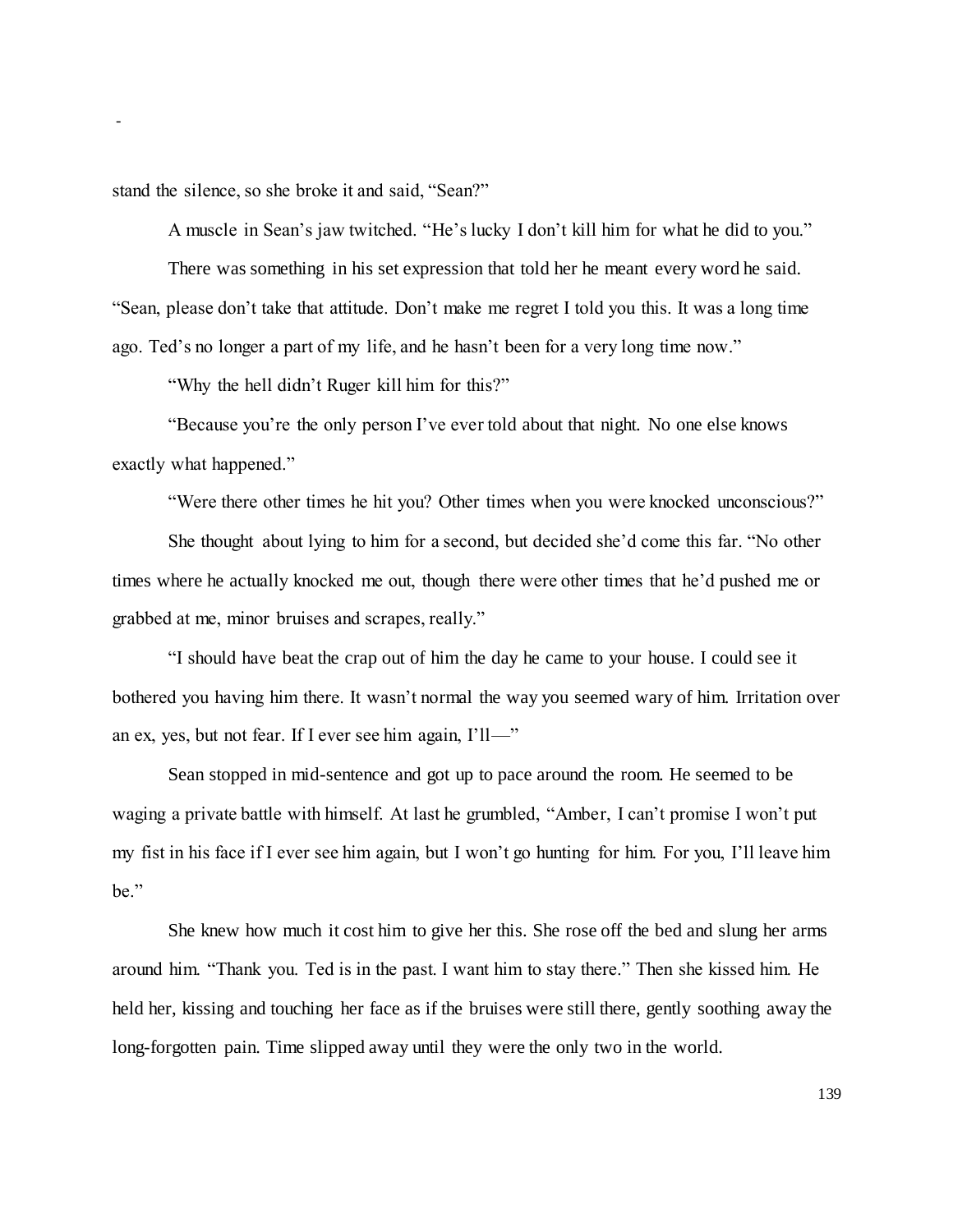140

 $\sim$  -  $\sim$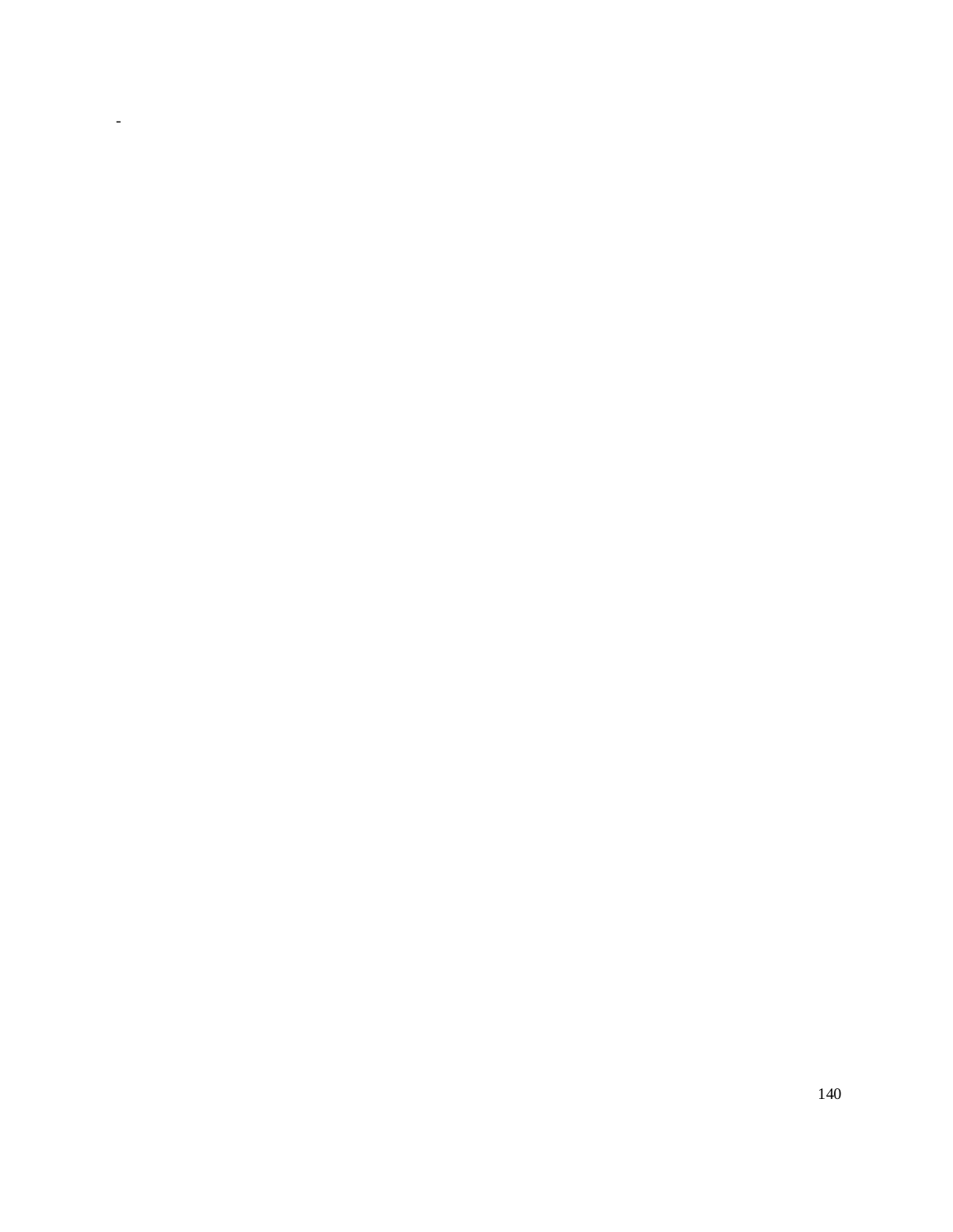## **Chapter Thirteen**

-

Several hours later, after Sean had made love to her and let her drift off to nap, Amber woke alone again. She got up, dressed in another of his shirts, and made her way back to the living room where she'd found Sean the last time, but there was no sign of him. The kitchen, she decided. Maybe he'd gotten hungry? Still, he was nowhere to be found. Had he gone outside for something? A rattling sound came from the basement, and Amber froze. The door leading down was slightly ajar, and it hadn't been that way earlier. The brass knob seemed to taunt her, as if it were going to jump out and bite her. Finally, she made up her mind, and walked toward it. She called out Sean's name, but no answer came. Amber touched her hand to the knob and slowly opened the door farther, called Sean again. Still nothing. Immediately, she thought of the breakin and wondered if her stalker would be down there, even as she stood calling Sean's name.

Quickly, she walked on silent, bare feet to the drawer next to the sink. Bingo—silverware. Grabbing the largest knife she could find, Amber turned back to the door once again. Straightening her spine, she moved to it and stared down into the darkness. A faint glow came from one side of the room. Taking a deep breath, she slowly descended one step at a time, not wanting to make a single sound. When she reached the second step to the bottom, the clanging and rattling happened again. "Whoever's down there better be warned, I've called the police."

The clanging stopped. There was silence. Terror filled her. What if this psycho had a gun? Or an accomplice, even… Oh God, Sean. What if—but she never finished the thought. A dark figure appeared before her, and she screamed a loud high-pitched wail. She started backing up the steps, but a hand snaked out and grabbed the wrist that clutched the knife. She wrestled with her assailant, but then someone said, "Christ, what the hell are you doing?" Every muscle in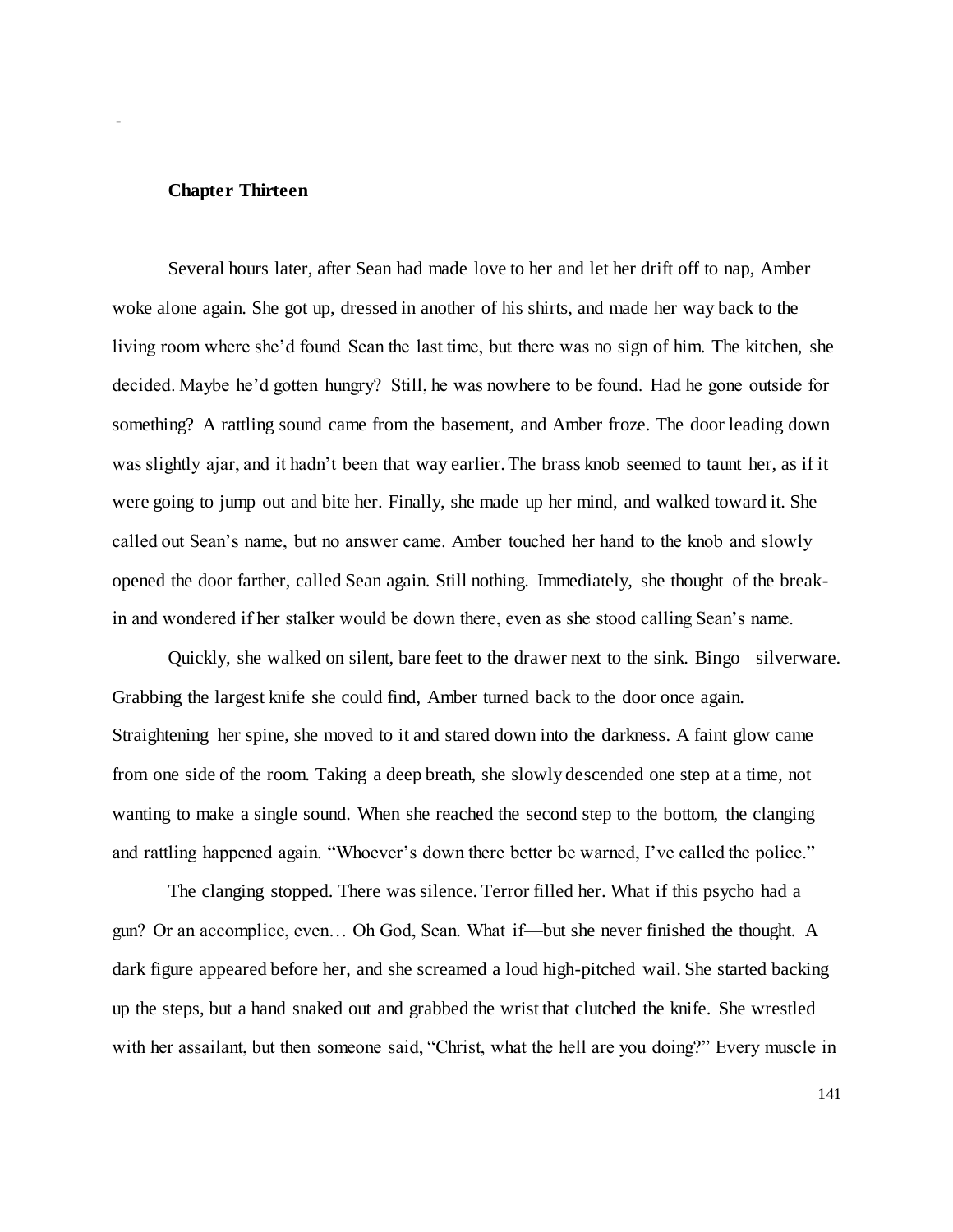her body tensed.

-

"Sean?" She stood stock-still.

"Yeah, who the hell did you think it'd be?"

"Oh, Sean, I was so afraid, I thought… Oh God." And she threw herself into his arms. Sean had already pried the knife out of Amber's fingers and dropped it to the floor. He caught her in his arms and felt her trembling. "Shh, it's okay. I'm here. Tell me what's wrong." She was hugging herself so tight to him, he could barely hear her muffled response. "I can't understand you. Calm down and talk to me."

Amber lifted her head. "I called and called your name, and when you didn't answer, I thought it was him."

The knowledge hit him like a ton of bricks. He'd put on his headphones the way he always did when he worked out. It helped him to tune out the world. Instead, he'd managed to tune out Amber. *I'm an idiot.* "I had music on," he explained. "Damn, I'm so sorry. I never meant to scare you."

Amber forced herself to calm down and said, "My imagination is working overtime. Hazards of being the sister of a cop, I think." She tried laughing, but it came out as more of a shriek. Then she thought of the way Sean felt. He was sweaty and hot. "What were you doing in the basement anyway?"

"Working out. I've set up some equipment down there." His expression hardened. "I needed to work off some aggression."

Her fear forgotten, she remembered how angry he'd been over Ted's abuse. "Does that work? Getting out your frustrations that way?"

"Hell, I don't know, but whenever I'm that pissed off, it always makes for a great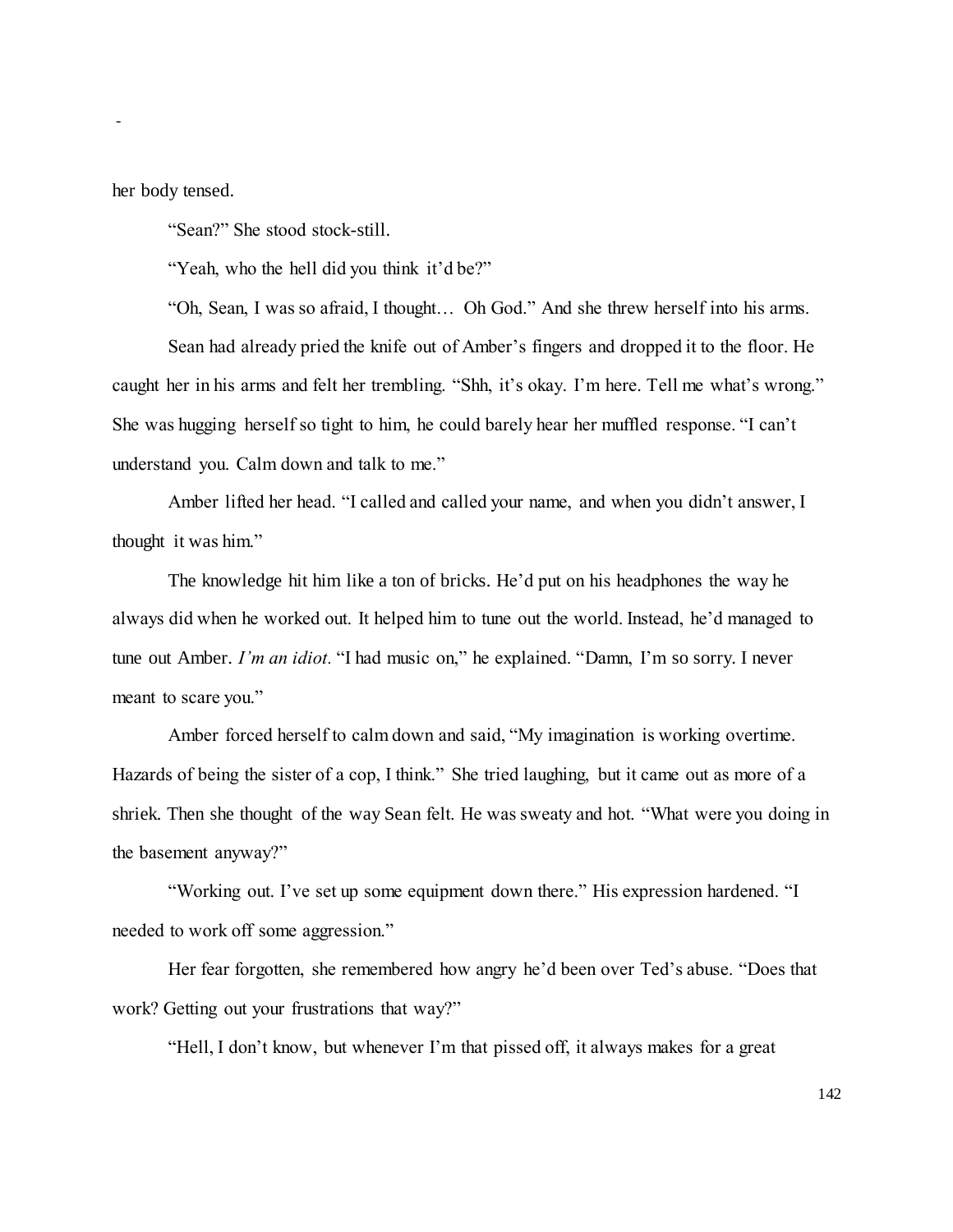workout." He motioned her back up the stairs, and she went willingly. He watched from behind as she walked. The shirt hit her mid-thigh. What did she have on underneath? Had she put her panties back on? Damn. He didn't need that picture in his head right now.

After they reached the living room, Amber sat on the couch, and he settled in next to her. "I know this weekend is supposed be strictly for us, but my mom called earlier and invited us to dinner. She wants to meet you. Feel up to it?" he asked.

Amber grinned. "Ah, I get to meet the parents, huh?"

God, she was cute when she smiled. "If you want," he murmured. "I'm content to blow them off and keep you in my bed, truth be told. But if I do that, Mom will continue her campaign of attempting to get me back together with my ex. She can't seem to get it through her head that there's another woman in my life now."

She blushed. "I sort of like the sound of that."

"So, you see, I need you." *In more ways than one.* Unable to help himself, Sean leaned close and kissed her. He kept it brief, but it didn't matter. Within seconds, his dick was hard as iron. Great, it would be hours before he would get a chance to have her again.

"Sean?"

-

He cleared his throat and tried to think of something to take his mind off sex. Puppies, baseball. None of it work for shit. "Yeah?"

"What's your ex-wife's name?"

Oh boy, now it was his turn to be questioned. It was only fair, after all. Still, he hated the trip down memory lane. It wasn't exactly the good old days.

"Alice."

Amber was quiet a moment, then she asked, "I'm guessing she was gorgeous?"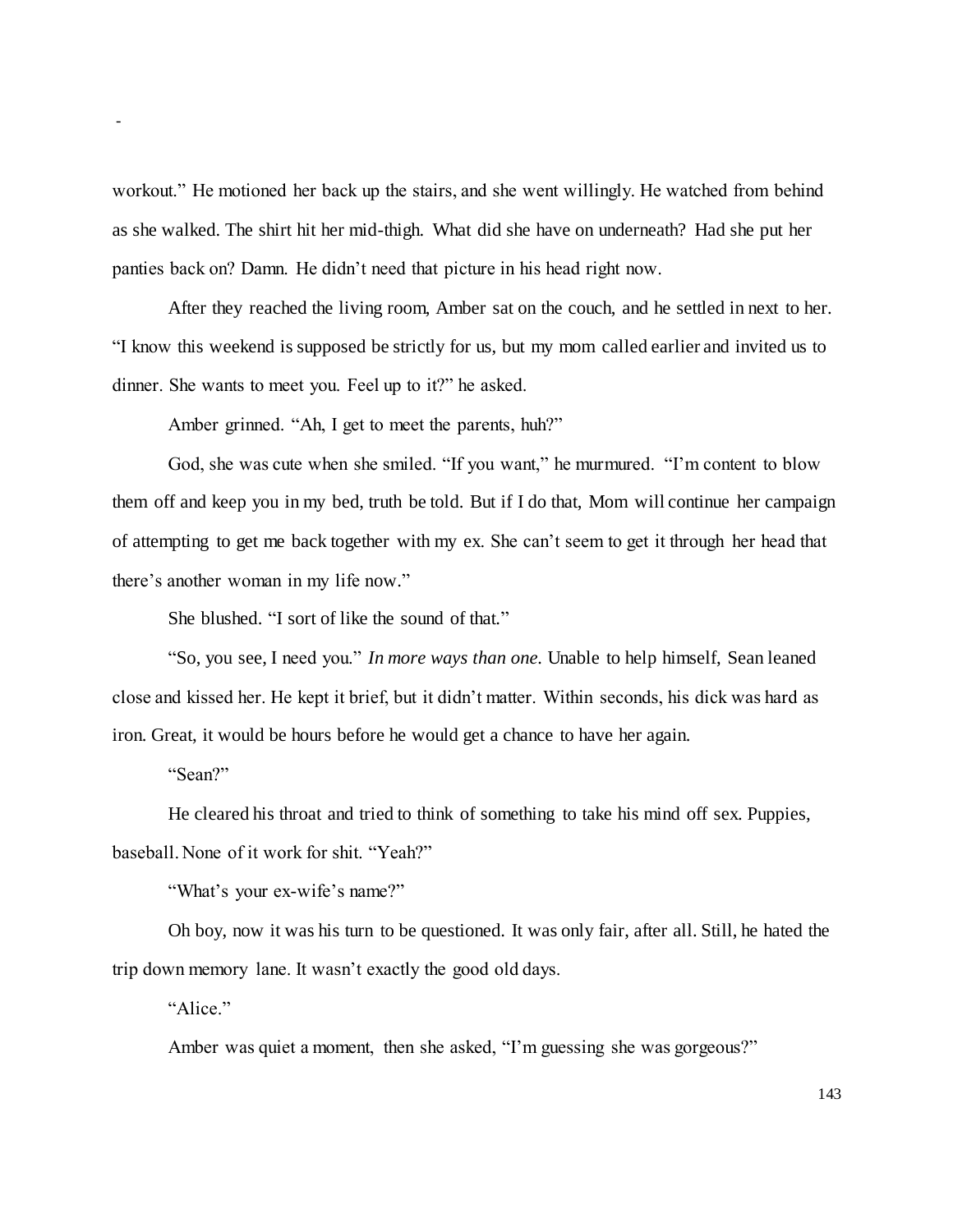Sean looked at the time on the cable box. They had some time before his parents would arrive, but he still needed a shower. "Let's go upstairs. We can talk while I get ready."

-

Amber nodded and followed close behind as they made their way to the bedroom. She went straight to the bed and sat down. Quietly, she waited for him to begin.

Sean started stripping out of his jeans and told Amber about meeting his beautiful bride. "When I first saw her, I thought there could never be anyone more beautiful. Long, light blonde hair, eyes as blue as the sky, and a body that was just made for sex. God, I was so wrong. I only saw what I wanted to see. Her surface beauty. Inside was a selfish and spoiled girl.

"Right after she got the shiny ring on her finger, she cut her hair and cut off the sex at about the same time. She was determined to bear a child, an heir, so we only had sex when she was ovulating. When it benefited her future plans. She was so different, so cold and callous. Like my mother, in a way, I guess. That's when it hit me; I'd married a woman like my mother. It wasn't long before I was filing for a divorce. Well, you can imagine how well that went over."

Sean went to the bathroom and stepped into the shower. He spoke over the pounding water. "Mother had a fit. She'd hit it off with Alice right away. I should have known then. Alice went through the roof. No man had ever tossed her over, I guess. She was devastated, more because it damaged her pristine reputation, not to mention her gigantic ego. She fought pretty hard, but when all was said and done, the judge decided in favor of the divorce and split everything right down the middle. Hell, I think he felt sorry for me."

Sean stopped and thought about it all over again. Funny, it didn't hurt like it used to. He knew Amber was the reason. She was so different from his mother, from Alice. She was kind and compassionate, sensual and loving, filled with life. She'd make a wonderful wife and mother. She'd give as much as she got. Their life would never be dull or boring. With that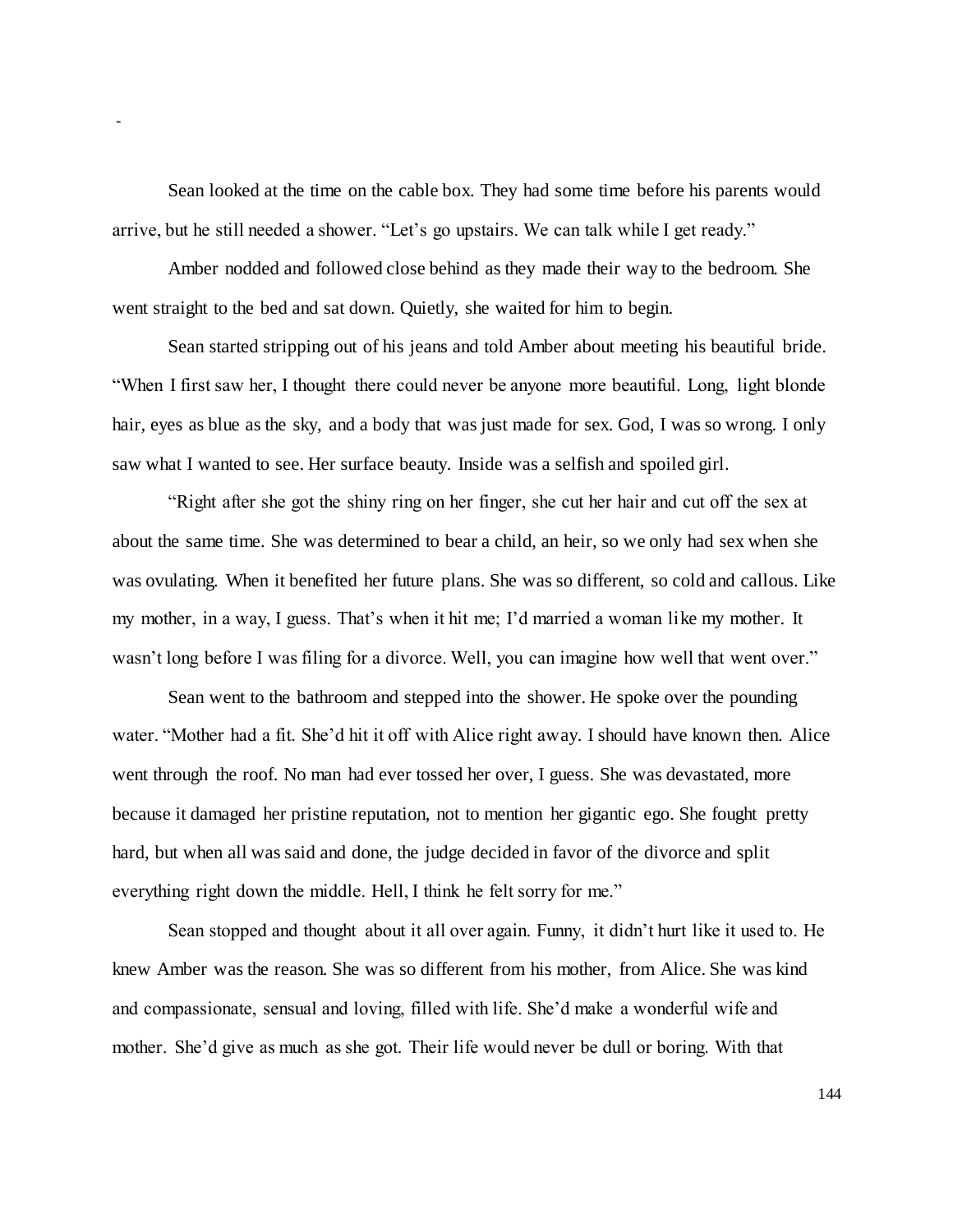thought, his mind sputtered to an abrupt halt.

-

Jesus, he was in love with her. When had that happened? She'd snuck into his heart and cozied up to a nice warm spot there. It shook him for a minute, but he couldn't stop the smile that crossed his face as he imagined Amber plump with his child. Which could be a very real possibility even now, since he'd not been careful with her. He quickly finished his shower and turned the water off. He slung the shower curtain aside, dried off, and tied the towel around his waist, then went back into the bedroom, where Amber still sat in silence.

He sat beside her. "Amber, I know this isn't the time to ask, but are you on birth control pills?"

She seemed anxious at the change in conversation. "Actually, yes I am. I started taking them when I was very young to control the flow of my monthly. But since I've been here with you, I've missed one."

Sean digested that news. "I should have been taking precautions. I guess I let my emotions rule my actions." Amber worried her bottom lip with her teeth. Sean touched her there with his finger, stopping her fretting. "Whatever happens, we'll deal with it together, okay?"

Amber searched his face for any sign of pretense but saw none. She didn't really think she would. She smiled. "Okay, Sean."

He kissed her, keeping it light on purpose. They'd never leave the house if he let it get too hot. He rose from the bed and continued dressing, putting on a pair of black slacks and a white button-down silk shirt. He combed his long hair back into a ponytail and secured it with a leather tie.

"God, you're so handsome, so caring, and warm. Alice was an idiot. That's all I can think about a woman who would let you go."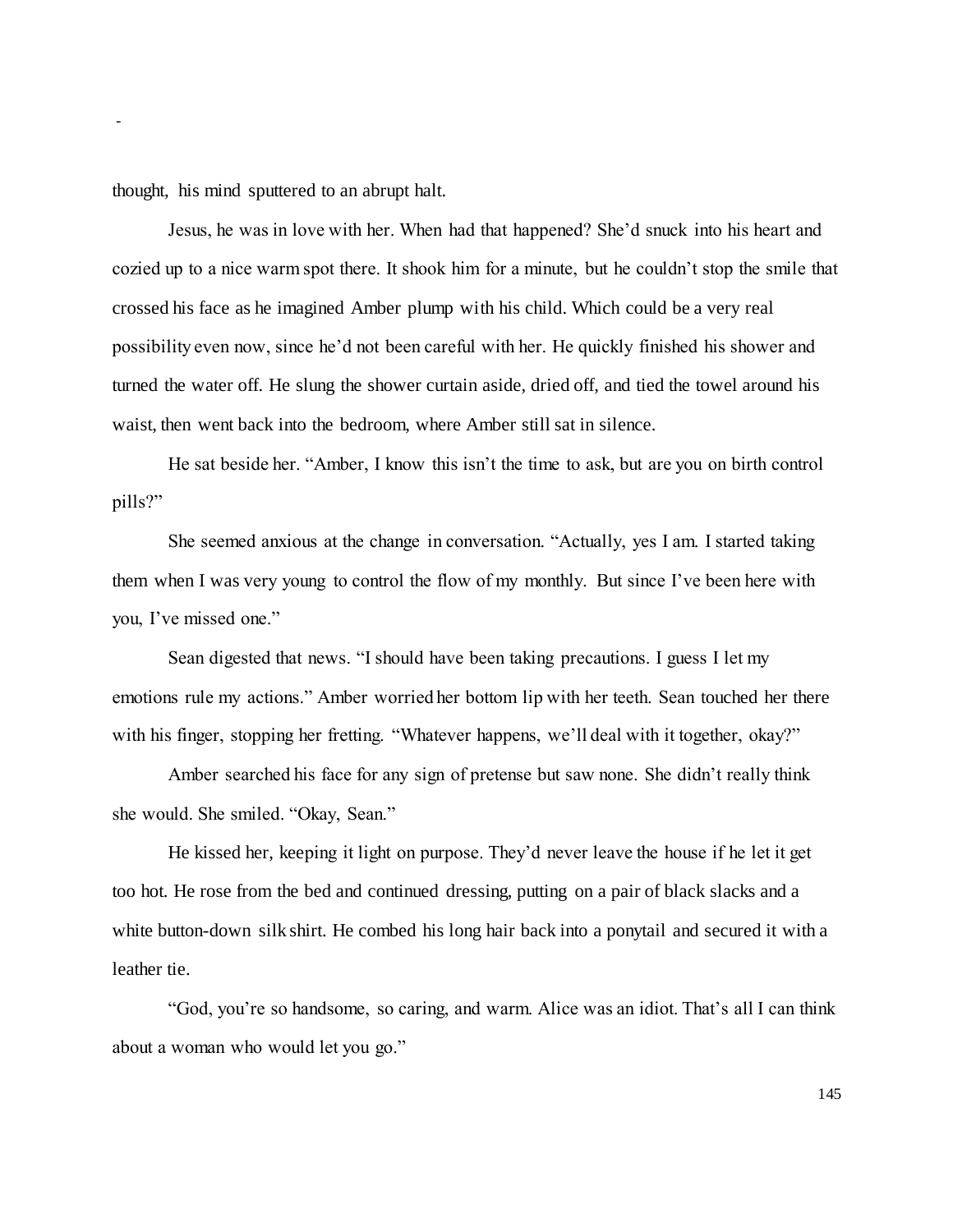"That's how I feel about Ted. The man was a damned fool." He slipped on a pair of black shoes. "Ready?"

"Actually, I need a change of clothes. My dress is a mess."

-

"We'll head to your place first. There's plenty of time." Sean took her hand in his. "I'll call Mom and let her know that we're going to meet them at the restaurant."

Amber started at their linked hands. "Sean, do you think your mom is going to like me?" Was she feeling insecure? "What's not to like, sweetheart?"

"I'm just thinking that if your mom was so fond of Alice, she might not be so fond of me." She shrugged. "I don't want you to be disappointed if your mother and I don't hit it off."

"Mom was fond of Alice, that's true, but I'm sure once she gets to know you, she'll realize how amazing you are," he murmured. "She'll see what I see."

Her gaze searched his face. "And what do you see?"

"That you're perfect for me." He brought her hand to his lips and kissed the back of it.

"Most of all, she'll see that you make me happy."

Amber smiled. "I like the sound of that."

"Good, then let's get you dressed so we can get this show on the road."

Within minutes, they were dressed and heading downstairs together. He was bringing her to meet his parents. The notion should've given him at least a moment's pause, but it didn't. He loved Amber. It'd be nice if his mom loved her too. If she didn't, then it was her loss. Simple as that.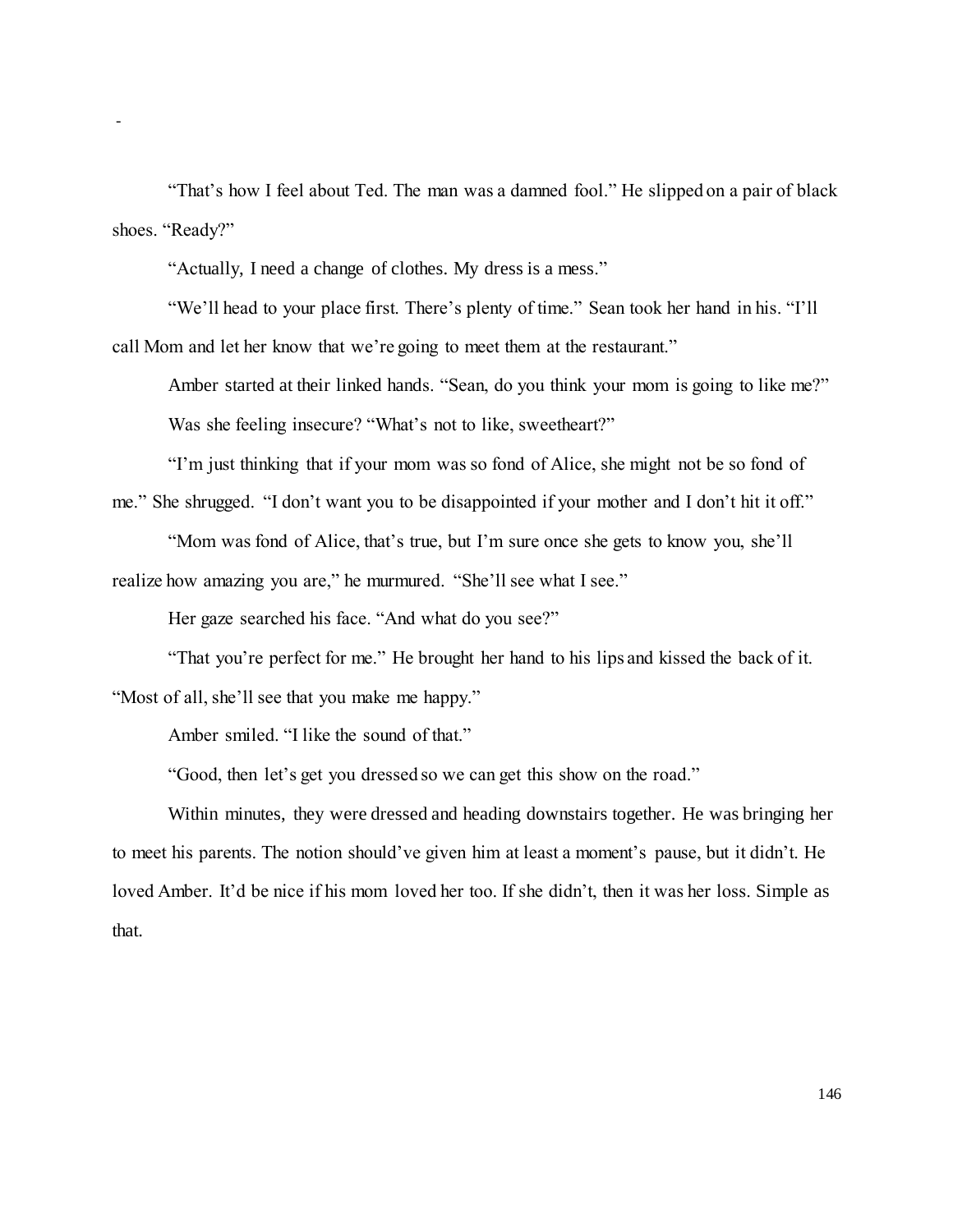## **Chapter Fourteen**

-

As they made their way down the sidewalk toward Amber's house, Sean pulled her to a stop and kissed her. Her lips invited him for a deeper taste, but they were out in the open so he kept it light. "I can't get enough of you," he murmured as he tugged her into his arms, caressing the bare skin of her nape.

"It's the same for me," she moaned. Her eyes changed to a darker shade of green. She did have the most fascinating eyes. He knew the exact moment she was his for the taking. She wrapped her arms around his neck and sank into him, spilling her lush body onto his. He closed his eyes, teased her mouth open, and licked the dark sweetness he found there. They stood like that, on the sidewalk, consumed with each other, everything and anything slipped away till there was only the two of them. Sean started to step away, knowing they had a dinner to attend, but something out of the corner of his eye caught his attention. He turned, but it was too late. The dark figure ran out from the side of the house; Sean had a glimpse of raging eyes and a warped smile.

Off in the distance, Samson barked, but there wasn't time to react. Everything happened at once. Something sparkled in the moonlight, and too late, Sean realized what he was seeing. He pushed Amber sideways, knocking her to the ground. Pain suddenly engulfed his left arm. He cursed and flung his right arm forward, knocking the switchblade from his assailant's grasp. In a mad frenzy, the man leapt at Sean, howling crazily. The force of the impact knocked them both to the ground, and Sean took the first blow on the chin.

Sean's arm bled profusely. Muscles and tendons screamed in pain. It was all but useless.

147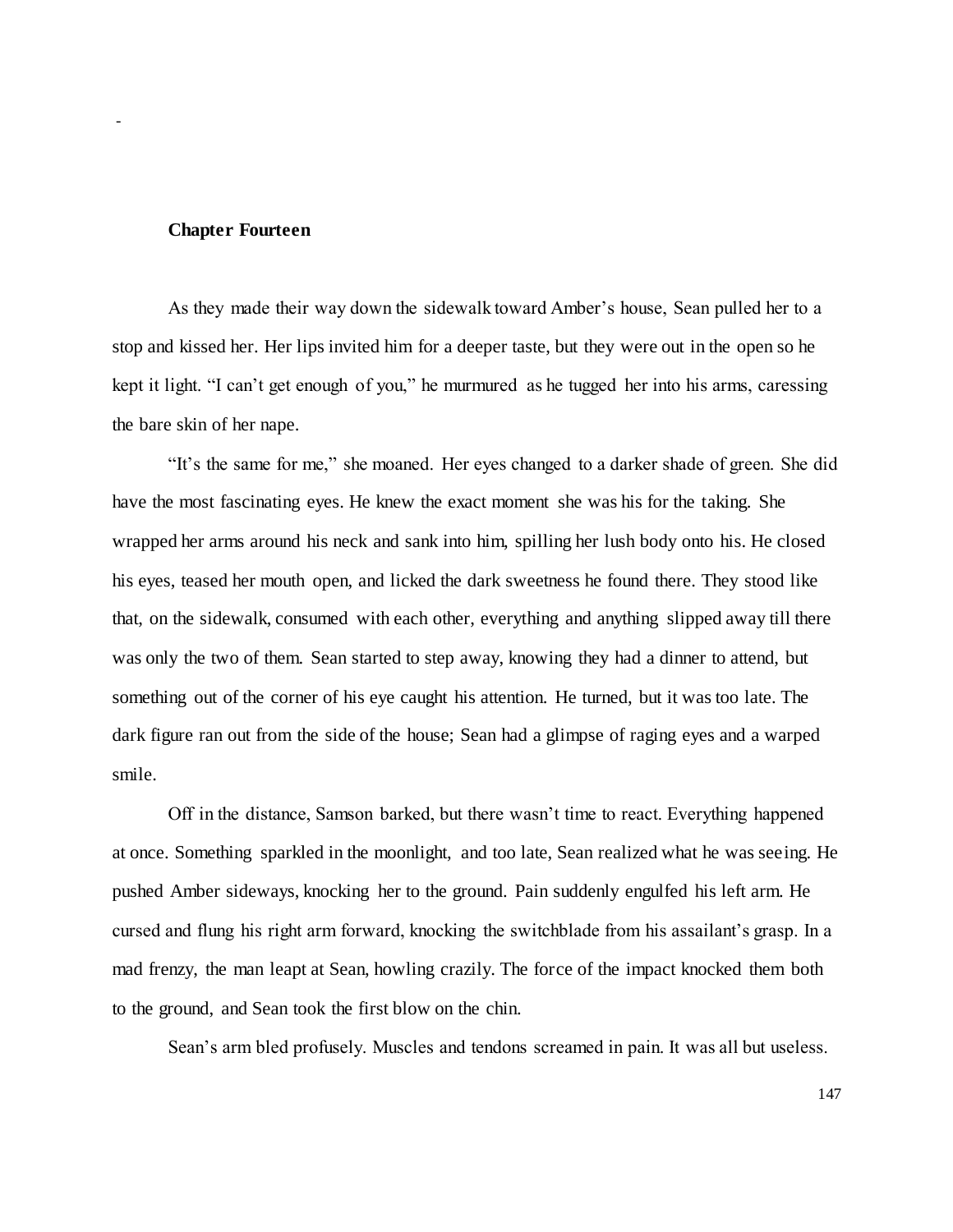Thinking fast, he wrapped his right arm around the man's neck, getting him in a stranglehold. He squeezed and flexed, cutting off his air supply. The man flailed about for a second, then shoved his elbow into Sean's stomach. Sean cursed and released him abruptly. The man took the advantage and sucker punched him on the side of the head. Disoriented, Sean rolled to his side.

-

Within seconds, the man reached Amber and yanked her off the ground by her hair. She screamed and clawed at the dark figure, raking her hands down his face, peeling his skin away as she went. The guy punched Amber hard across the face, then twice more. Sean got to his feet and staggered. At that moment, Samson leaped over the fence and went straight for their attacker, grabbing onto the man's leg and tearing at him. The man cursed and stepped away from Amber. Sean stepped in and delivered a right hook, then another. He hit him so many times, Sean lost count. Finally, their attacker lay in a heap on the ground, groaning in pain.

Frantic, Sean glanced around for Amber and found her on the ground, motionless. He ran to her and cradled her in his arms. "Come on, sweetheart, wake up." She didn't respond, but he could see her breathing, and it was the most beautiful sight he'd ever seen. He grabbed his cell phone out of his front pocket and called 911. "You're going to be okay," he murmured. You have to be, he added silently.

\*\*\*

Amber slowly made her way through a dense fog. She tried opening her eyes, but flinched instead. The light was too bright, and it made her head hurt worse than it was already. On her back, she tried rising, but someone's hand came to her shoulder, gently pushing her back down again. With more effort, she slowly blinked her eyes open. The light hurt, but it was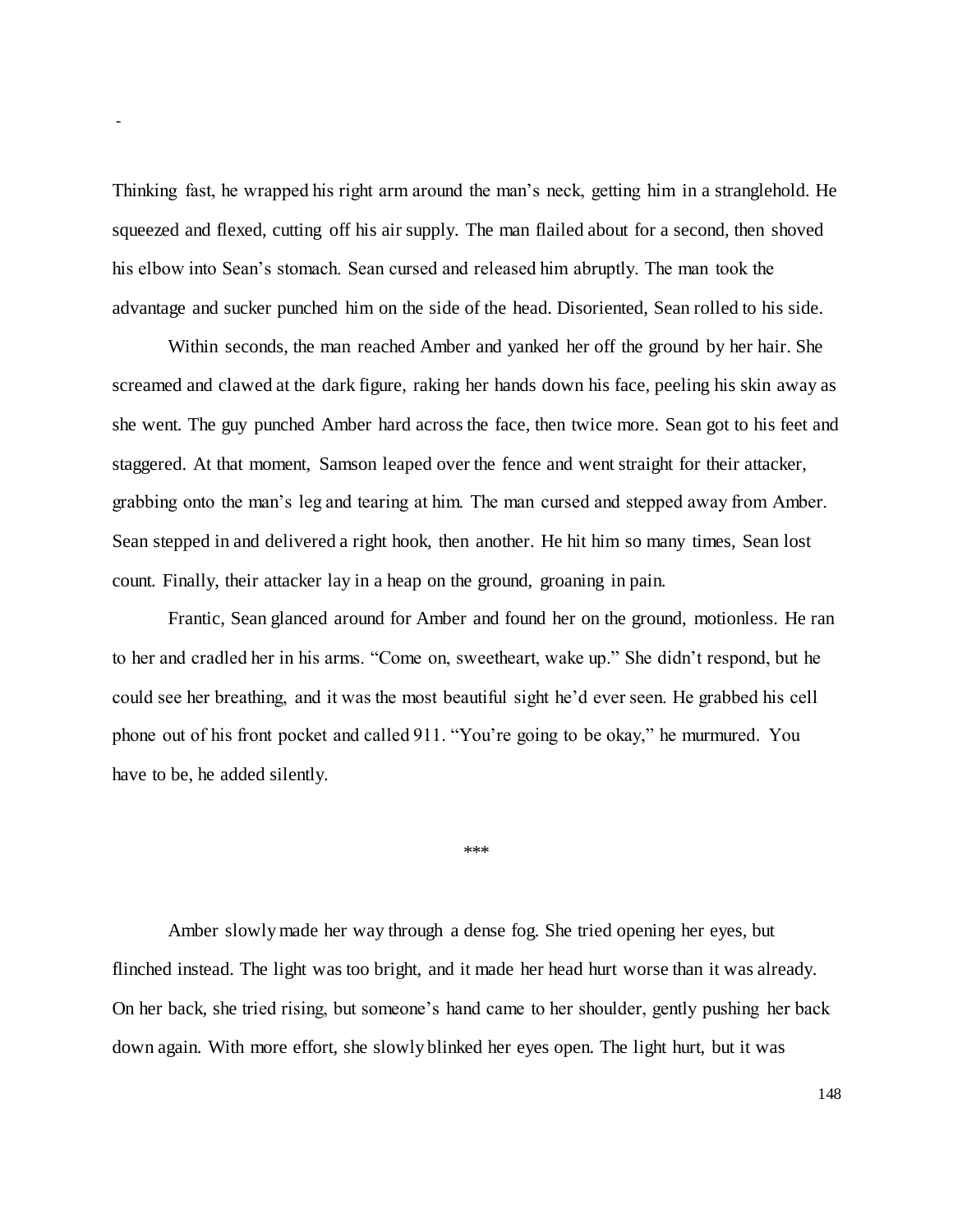bearable. She stared at Sean, who sat in a chair at her bedside, looking troubled. But why?

"Sean, where am I?"

-

"Just relax. Everything's going to be all right now."

He took her hand in his and kissed it tenderly, stroking his thumb over her palm. Her confusion must have come through, because he asked, "Do you remember what happened, Amber?"

"Happened?" She tried to think, but her head was just so jumbled.

"Last night, your peeping Tom attacked us." Her eyes grew large and round with horror. He quickly quieted her fears by adding, "But he's in jail now. You're safe."

"Where he'll stay for a good long time if I have anything to say about it."

They both turned toward the door, Amber a little too quickly. She gasped at the pain the movement brought on.

Sean was up out of his chair and bending over Amber as if to shield her physically from the pain. In three long strides, Ruger was at the other side of the bed, asking her what was wrong, and if she was okay.

She closed her eyes briefly, allowing the darkness to soothe her. Without opening them, she said, "I'd be better if someone would tell me where I am and why my head hurts so badly."

Ruger and Sean both spoke at once. They stopped, taken aback. Finally, Sean continued. "You're in the hospital. You've got a concussion. That's why your head hurts. Turns out the guy whose been messing with you lives down the street. George Sloan. He's new to the neighborhood. Somewhere along the line, he latched on to you. He's a real whack job. He hit you a few times before I could stop him. Something I'll forever regret."

She opened her eyes to see Sean's apology shining in his beautiful eyes. The attack was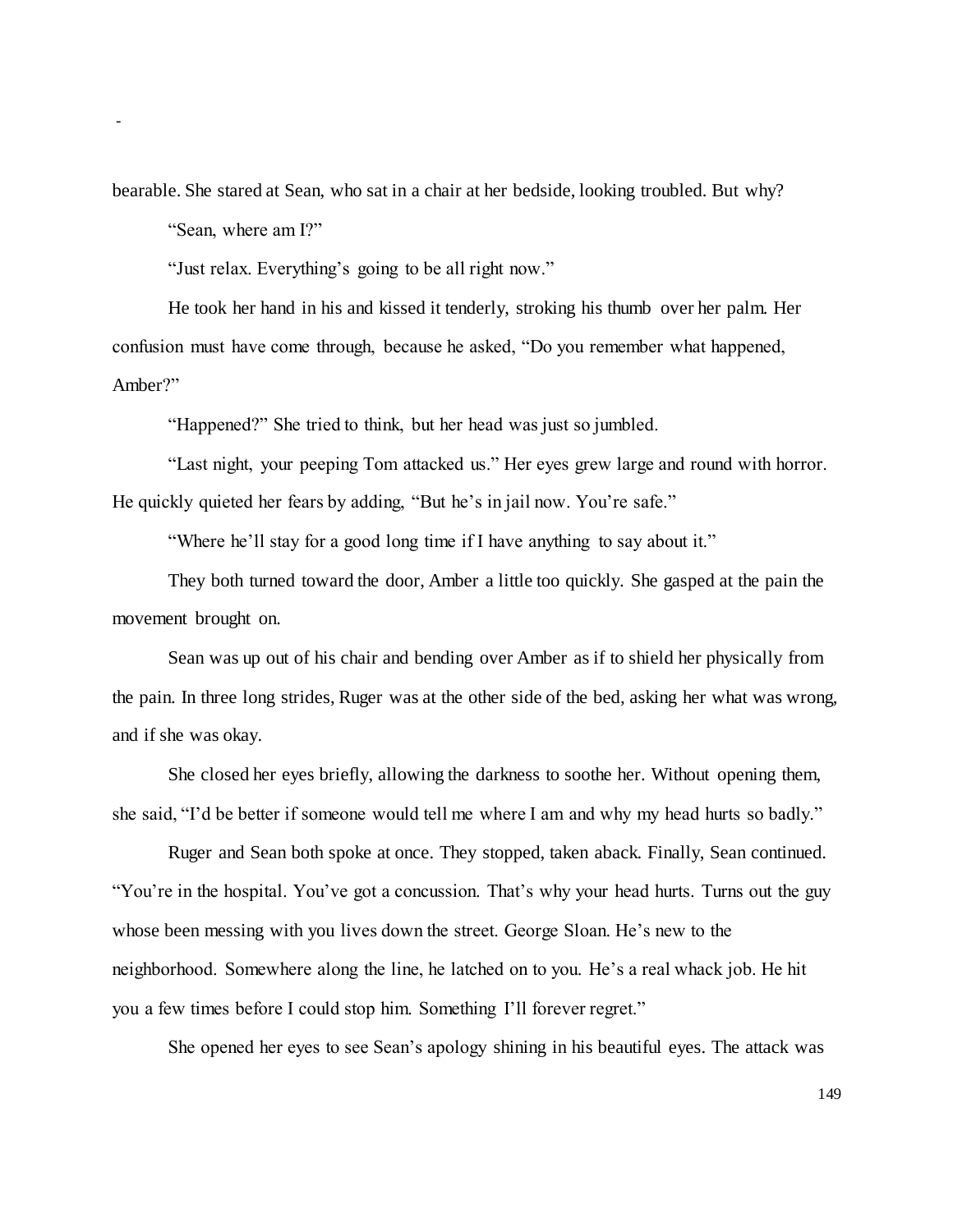starting to come back to her in fragmented pieces. She remembered Sean kissing her, then suddenly being pushed to the ground and— "Oh God, Sean. He stabbed you in the arm." She saw the bandage covering his left bicep and trembled. She could've lost him. Tears filled her eyes.

"Shh, it's okay, I'm fine. It wasn't serious, really. As a matter of fact, would you believe Samson saved the day?"

"Samson?"

-

He smiled. "Yep. That damned dog actually jumped over the fence and grabbed the son of a bitch by the leg. Gave me just enough time to get a good punch in."

Ruger finally spoke up. "A good punch? Hell, Sean, the guy was close to death by the time the police arrived on the scene."

Sean arched one brow. "You saying he didn't deserve it?"

Ruger put his hands up as a sign of peace. "Whoa. I'm on your side. He sure as hell deserved it."

Sean saw Amber flinch in pain and forgot all about Samson and their attacker for the moment. "Enough about that. It's you we've been so worried about. The couple of blows you received knocked you out cold. You've been unconscious for almost twenty-four hours straight."

Ruger added, "There was some swelling around the brain that we've been concerned about. However, you waking up and even remembering some things is a good sign, I'd say." Ruger reached over the railing of the bed and buzzed a nurse. When she spoke, he told her that Amber was awake and to inform the doctor immediately. "You worried me, sis."

She took his hand in her own and squeezed. "I'm okay, Ruger. I'm not going anywhere." He closed his eyes as if thinking how close he'd come to losing his baby sister. When he opened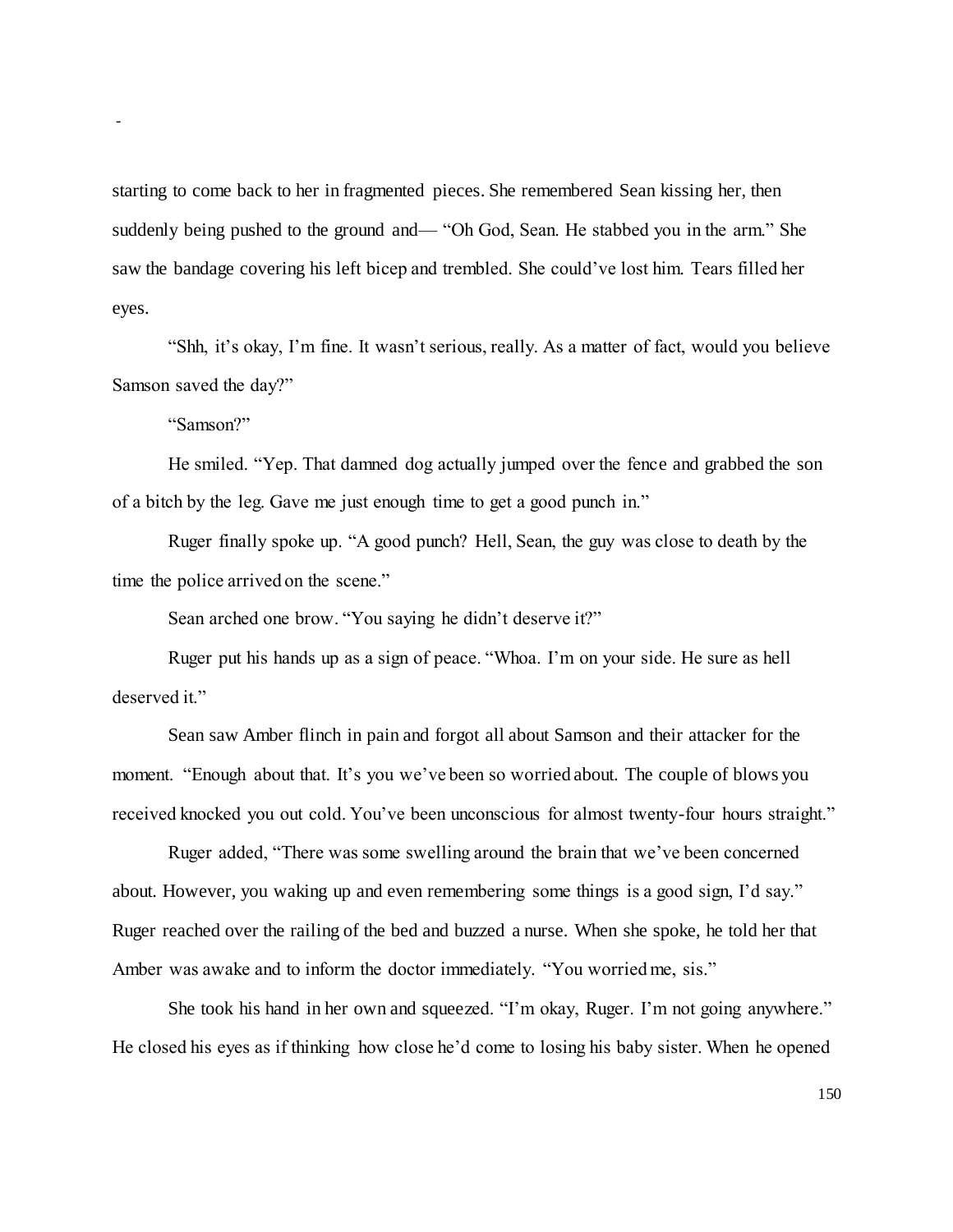them again, he leaned down and whispered, "I love you, kid."

-

"I love you too, big brother." And they both smiled.

The doctor came into the room with a nurse in tow, disrupting the moment. As he ordered tests and scans to be scheduled, he also informed her of the dangers of concussions, brain damage, coma, and so on. Lastly, he took her blood pressure and gave her some medication for the throbbing pain behind her eyes. He asked everyone to please leave so that his patient could get some recuperative rest.

Sean stood, arms crossed, all but daring the doctor to attempt removing him from Amber's bedside. The doctor heaved a sigh, accepting the inevitable, and left the room.

Ruger complied with the doctor's wishes. "I need to go tell Mom and Rachel that you're awake. They were here earlier, but they went to the cafeteria to get coffee."

"I hope they weren't too worried," Amber said, hating that she'd gotten everyone so concerned. Then she remembered their dinner date. "Sean, your parents!"

Sean shrugged. "Already handled it. They're also in the cafeteria. When you're up to it, they'd like to meet you."

Ruger chuckled. "The whole gang has been here since we got the news. It took some talking, but I finally convinced them to take a break. That got them out of here for a bit."

"God, I'm so lucky to have you all in my life," Amber said, feeling her tears welling up.

Ruger kissed her forehead. "I'm going to go speak to Officer Andrews about the investigation. I don't want this guy getting off on a damned technicality or some shit."

She thought of something else. "So, it was never Ted."

"No, but he's going to have his hands full with another matter."

She frowned. "Oh?"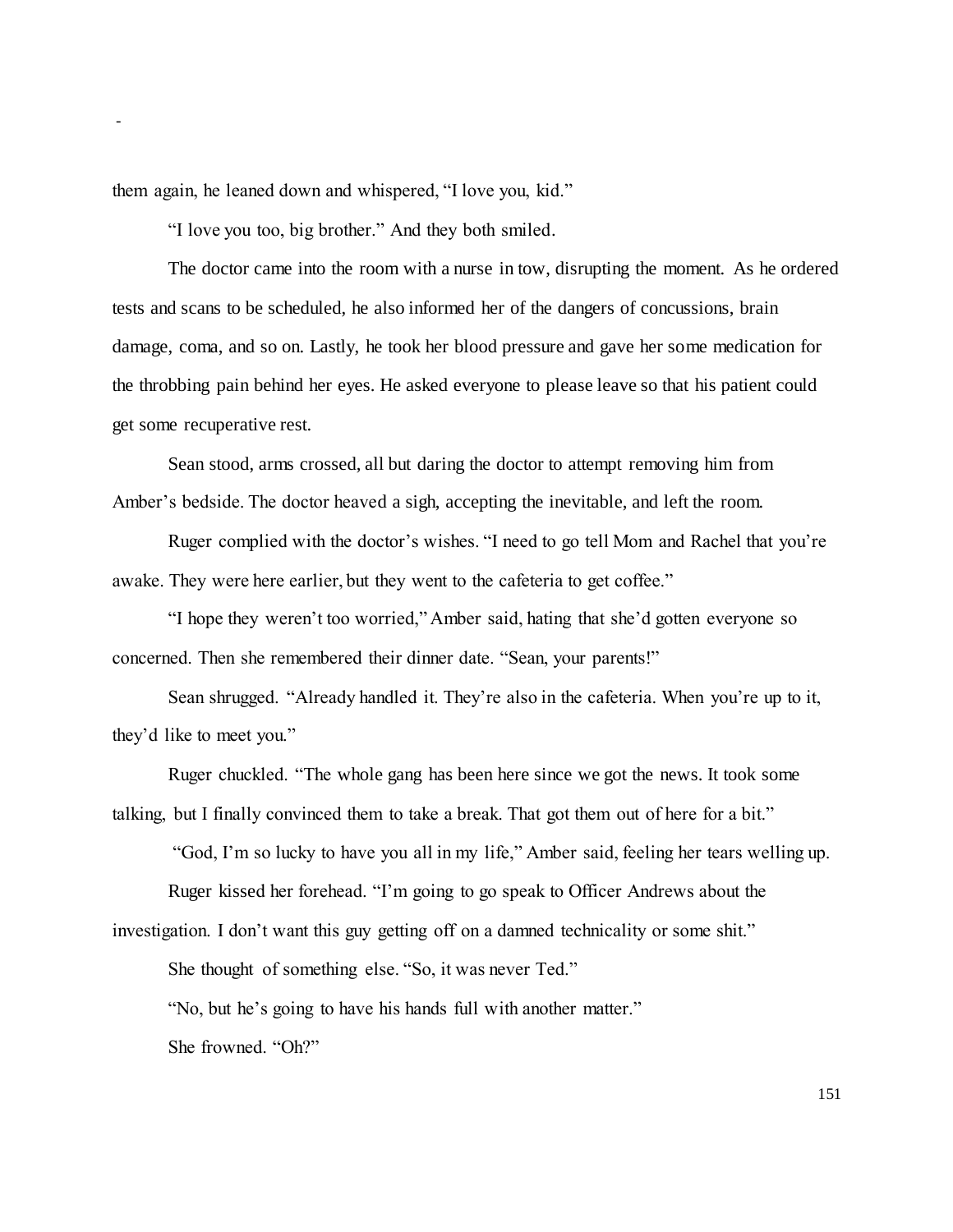"I've been watching him since you told me he came by for a visit. Seems he's been dealing in illegal substances."

She tried to digest that. "Seriously?"

-

"Yep. I never did like that ass," he muttered.

Amber shook her head. "I guess it just goes to show you never really know people, do you?" It made her a little sick that she'd once loved the man.

After Ruger left, Amber was alone with Sean. An overwhelming need to be held took hold. She reached out to him, and he gently took her in his arms. He sat on the edge of the bed, leaning over her, as if needing to be close to her as badly as she needed to be held.

"I keep having to remind myself that you're safe." Amber's body convulsed with tears, aftershocks of trauma, he suspected, but still it made him want to kill the bastard for putting her through it. He did the only thing he could do; he held her in his arms and let her tears flow. When she quieted, he leaned back and stared into her red-rimmed eyes. He wiped the remaining tears away himself.

"When I think of how differently this could have gone… How much worse… God, I had no idea he even existed, and yet he was somehow fixated on me." Her mind raced as she thought of what she could've done to attract his attention in the first place. "Whatever I did, it must have really angered him."

Sean cursed. "Don't think for a minute you're at fault in any way, Amber. He's deranged, period."

Knowing the truth of Sean's words, Amber's mind shifted gears. Seeing the knife, watching Sean get stabbed all over again, seeing his blood, not knowing if he would be okay, prompted her to tell him what was foremost on her mind.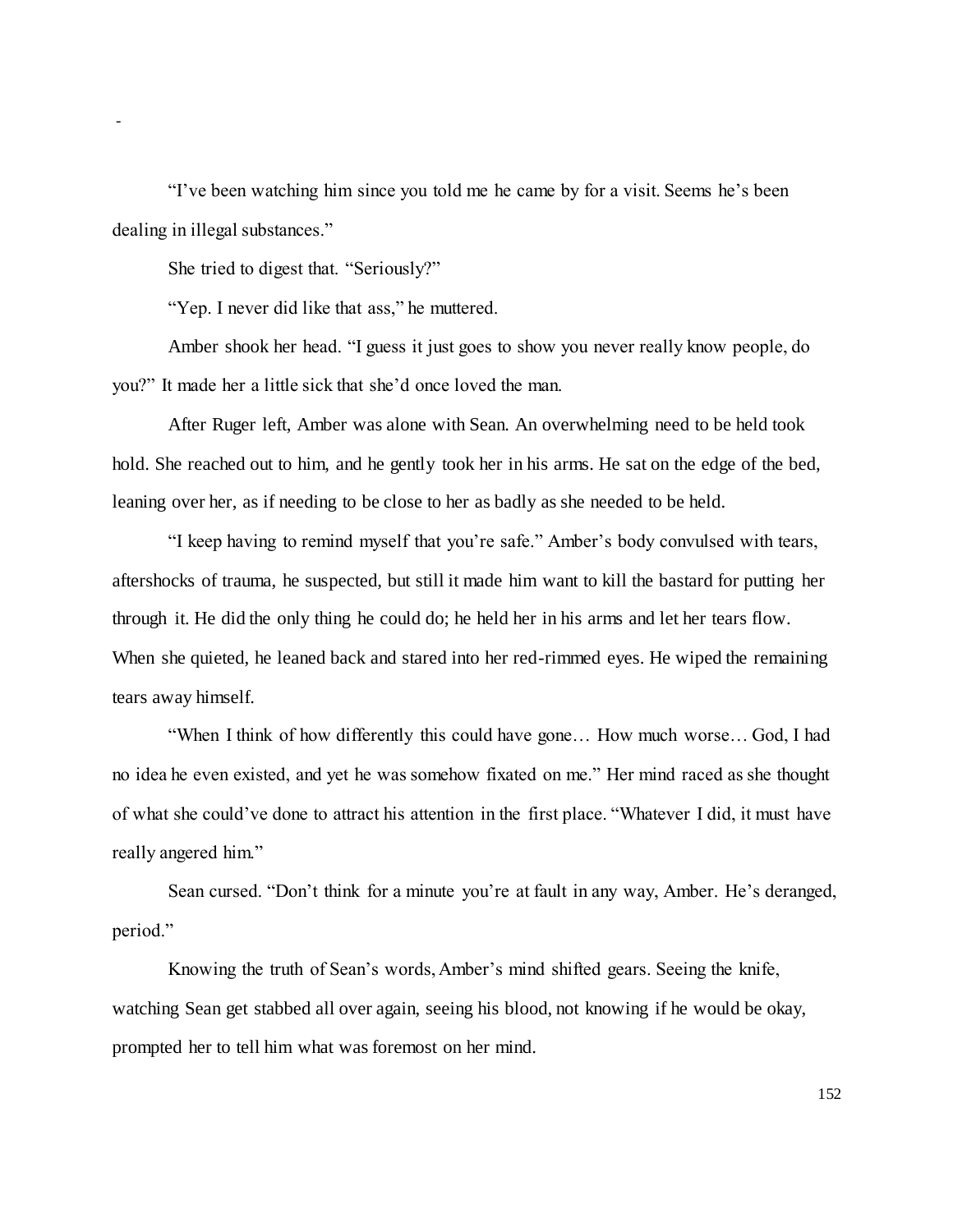"I love you, Sean." He opened his mouth to speak, but she stopped him. "You don't have to say anything. I know we both started this relationship out of…out of mutual desire, so I don't expect any more than that from you." She lowered her head and quietly finished, "I just don't want to go another second without telling you how I feel, that's all."

Sean knew what she was thinking. She was feeling shy for having opened her heart to him. He decided now was as good a time as any to open his own heart. "I love you too, Amber."

Her breath caught in her throat, and her eyes flew open. She searched his face, trying to find the proof of his words, hoping she'd heard him right. Praying she'd heard him right.

"I think I've loved you from the moment you brought me that pie. The way to a man's heart is through his stomach, after all." He smiled at her shock. "I just didn't realize how much I loved you until I saw you lying so still, so lifeless on the ground after that asshole hit you." He cringed, seeing it all over again. "I had no way of knowing if you were okay." He leaned down and softly kissed her warm cheek. Feeling her alive relieved some of the tension.

Amber sighed as Sean's lips caressed her skin. She would never get tired of his kisses. A random thought struck her then. "So, Mathew Lake huh?" she asked.

He cocked his head to one side. "You know?"

-

She grinned. "I can't wait to help you with research on those love scenes. By the way, I'm a huge fan."

"Why, you snoop." He eyed her suspiciously. "How long have you known?"

"I was not snooping." Haughtily, she crossed her arms over her chest. "I can't help it if you left your manuscript lying out in plain sight, can I?"

"Plain sight, huh?" Sean was having a hard time keeping up his fake tough demeanor. "Upstairs in my private office is not in plain sight, Amber. You snooped."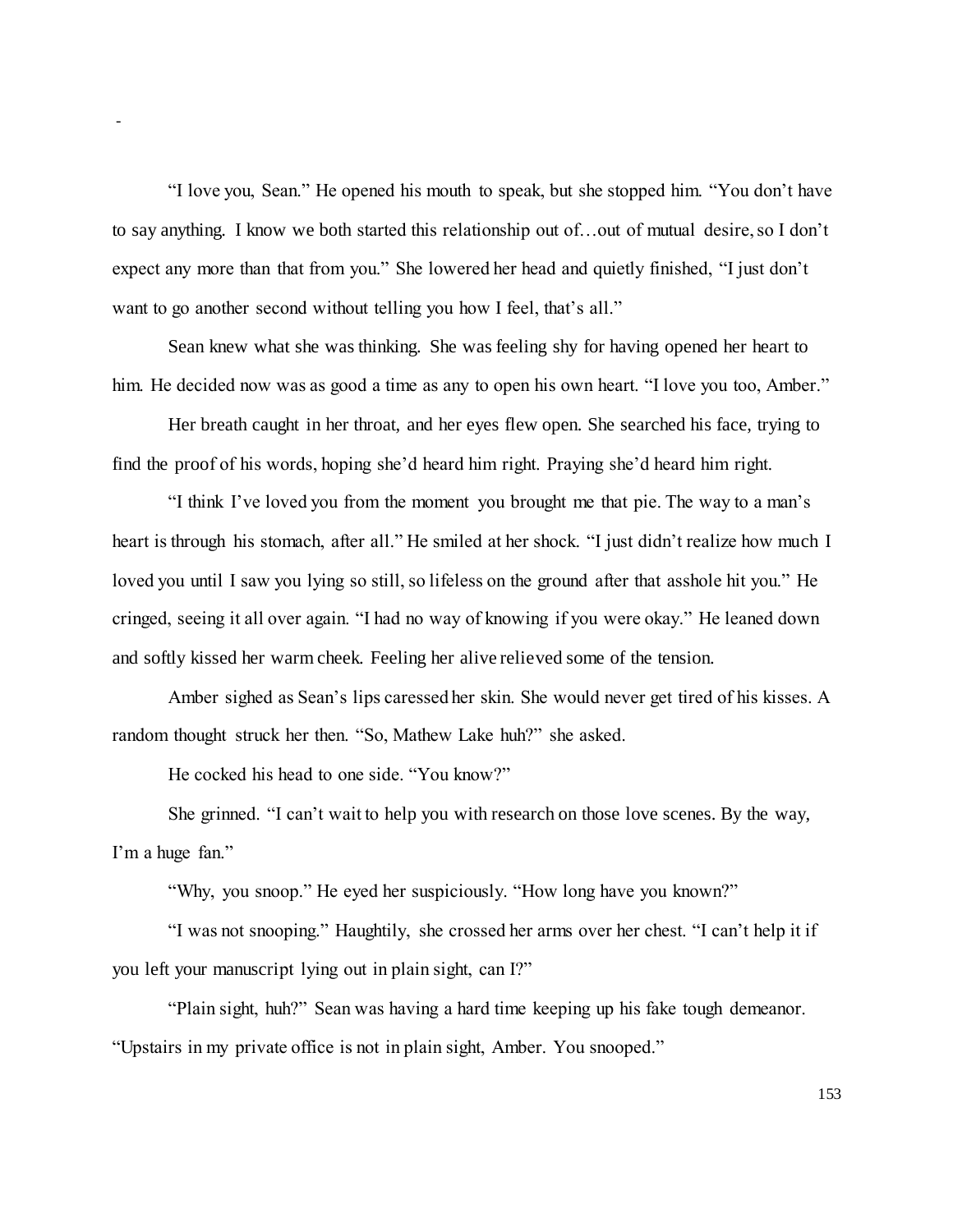Amber swatted him on the arm. "I wouldn't have had to snoop if you'd only told me. Why didn't you?"

"I wasn't sure if you'd feel the way my family does about it, like it's an unworthy profession." He shrugged. "They treat it as if it's a hobby."

She placed her hand on his arm and squeezed. "Well, I think your writing is amazing. You're very talented."

Very sternly, he said, "Compliments won't get you out of your punishment, sweetheart."

Her eyes widened to the size of quarters. "Punishment?"

"Oh definitely."

-

"I'm a grown woman. How on earth do you plan on punishing me?" she asked.

"I plan on spending my days pampering you and my nights loving you." He leaned down, hovering mere inches away from her and whispered, "Sound fair?"

Amber's arms crept around Sean's neck. "Sounds quite fair to me," she replied, and her lips met his, sealing their future in the most amazing way ever.

## The End